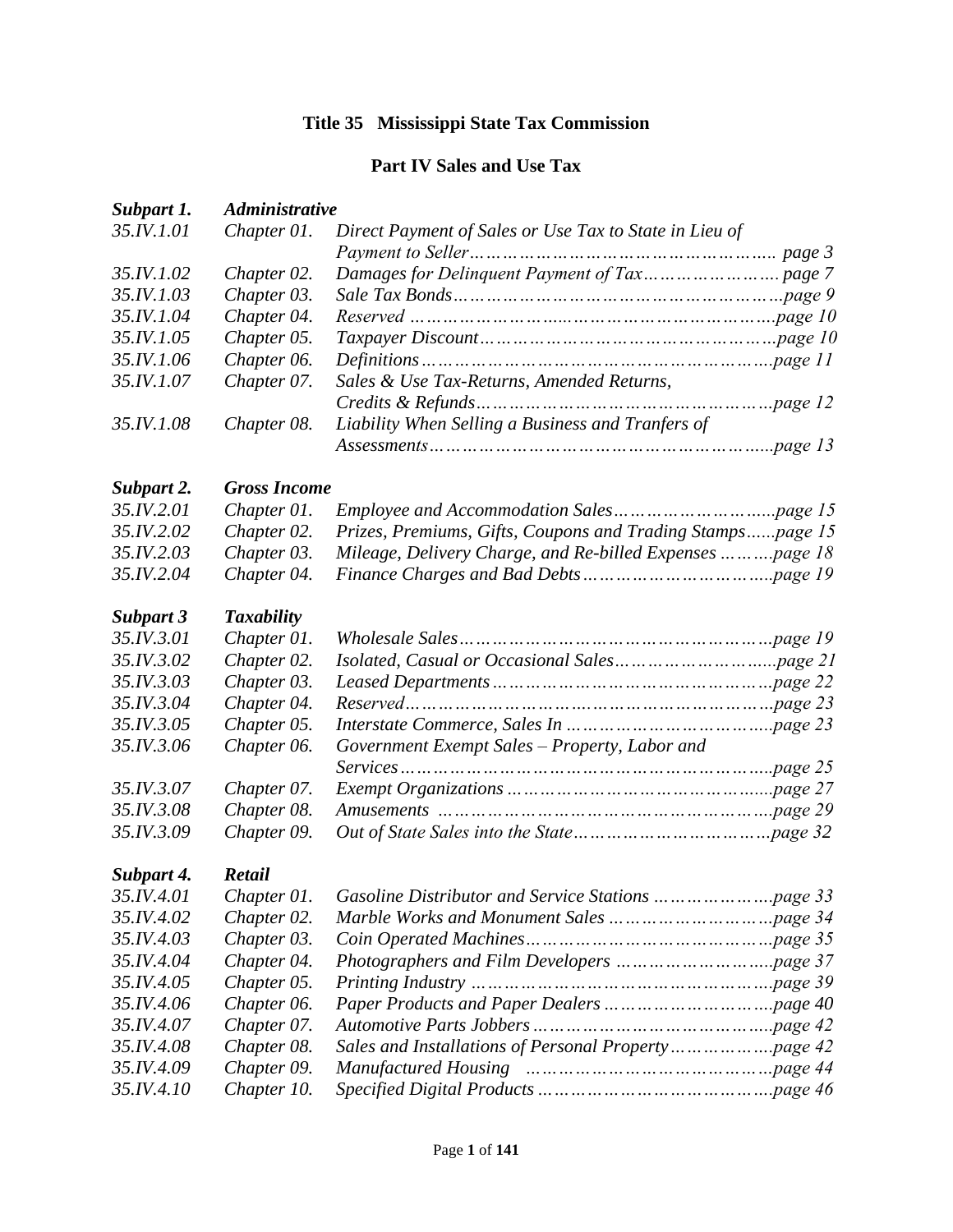| Subpart 5.  | <b>Services</b>                   |                                                               |  |
|-------------|-----------------------------------|---------------------------------------------------------------|--|
| 35.IV.5.01  | Chapter 01.                       | Hotels, Motels, Mobile Homes and Trailer Parkspage 46         |  |
| 35.IV.5.02  | Chapter 02.                       | Laundries, Dry Cleaners and Linen Rental Companiespage 50     |  |
| 35.IV.5.03  | Chapter 03.                       |                                                               |  |
| 35.IV.5.04  | Chapter 04                        |                                                               |  |
| 35.IV.5.05  | Chapter 05.                       |                                                               |  |
| 35.IV.5.06  | Chapter 06.                       |                                                               |  |
| 35.IV.5.07  | Chapter 07.                       | Design, Engineering and Other Professional Servicespage 58    |  |
| 35.IV.5.08  | Chapter 08.                       |                                                               |  |
| 35.IV.5.09  | Chapter 09.                       |                                                               |  |
| Subpart 6.  | <i><b>Utilities</b></i>           |                                                               |  |
| 35.IV.6.01  | Chapter 01.                       | Electric Power, Light, Gas and Other Fuel Distributorspage 62 |  |
| 35.IV.6.02  | Chapter 02.                       |                                                               |  |
| 35.IV.6.03  | Chapter 03.                       |                                                               |  |
| 35.IV.6.04  | Chapter 04.                       |                                                               |  |
| 35.IV.6.05  | Chapter 05.                       |                                                               |  |
| Subpart 7.  |                                   | <b>Manufacturing and Production</b>                           |  |
| 35.IV.7.01  | Chapter 01.                       |                                                               |  |
| 35.IV.7.02  | Chapter 02.                       | Custom Creosoting and Treating, Planing and Sawing            |  |
| 35.IV.7.03  | Chapter 03.                       |                                                               |  |
| Subpart 8.  | <b>Agricultural</b>               |                                                               |  |
| 35.IV.8.01  | Chapter 01.                       |                                                               |  |
| 35.IV.8.02  | Chapter 02.                       |                                                               |  |
| Subpart 9.  | <b>Food and Beverage</b>          |                                                               |  |
| 35.IV.9.01  | Chapter 01.                       |                                                               |  |
| 35.IV.9.02  | Chapter 02.                       |                                                               |  |
| 35.IV.9.03  | Chapter 03.                       |                                                               |  |
| 35.IV.9.04  | Chapter 04.                       |                                                               |  |
| 35.IV.9.05  | Chapter 05.                       |                                                               |  |
| Subpart 10. | <b>Construction and Oil Field</b> |                                                               |  |
| 35.IV.10.01 | Chapter 01.                       |                                                               |  |
| 35.IV.10.02 | Chapter 02.                       |                                                               |  |
| 35.IV.10.03 | Chapter 03.                       |                                                               |  |
| 35.IV.10.04 | Chapter 04.                       |                                                               |  |
| Subpart 11. | <b>Transportation</b>             |                                                               |  |
| 35.IV.11.01 | Chapter 01.                       |                                                               |  |
| 35.IV.11.02 | Chapter 02.                       |                                                               |  |
| 35.IV.11.03 | Chapter 03.                       |                                                               |  |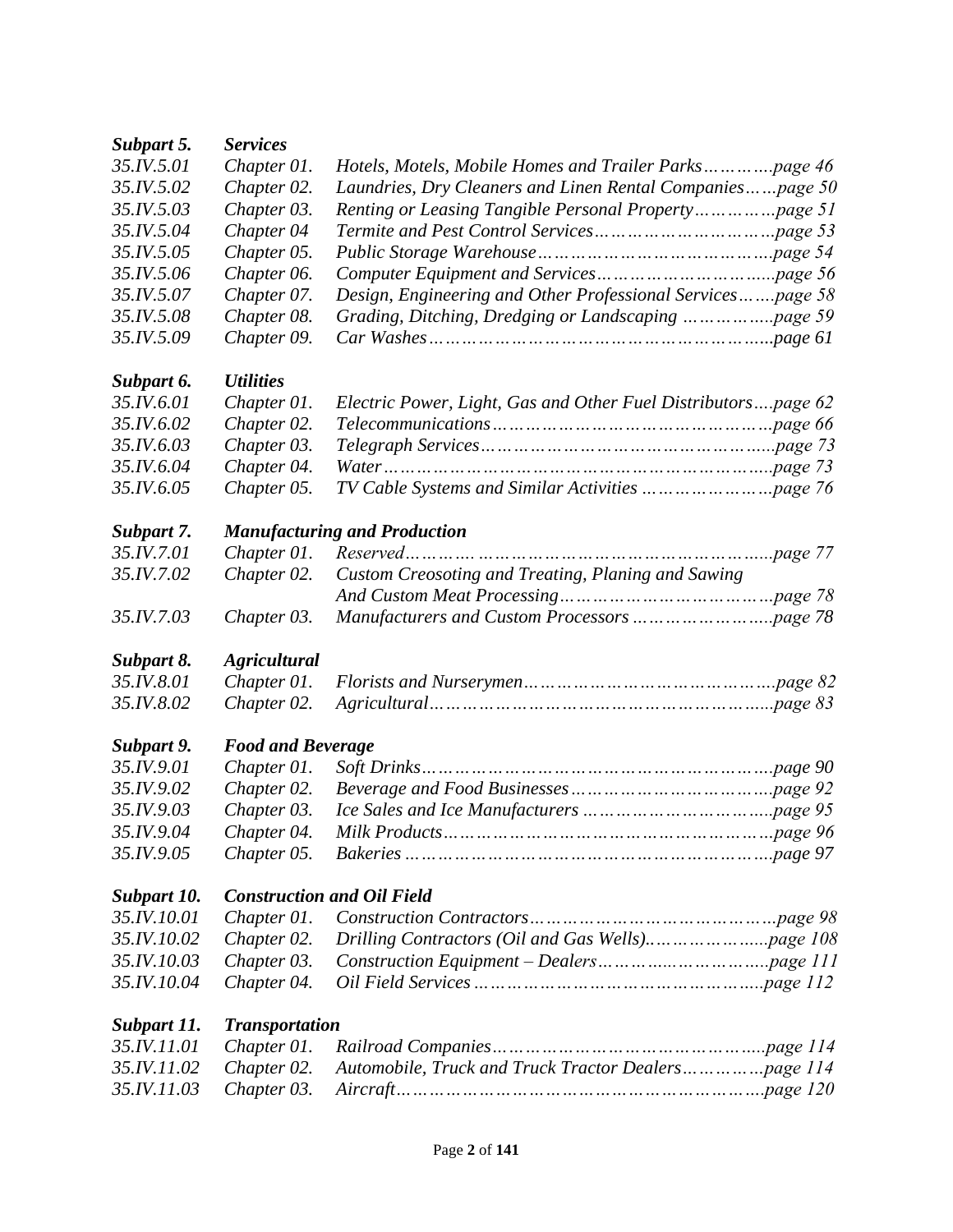| 35.IV.11.04 | Chapter 04.    |                                                |
|-------------|----------------|------------------------------------------------|
| Subpart 12. | <b>Medical</b> |                                                |
| 35.IV.12.01 | Chapter 01.    |                                                |
| 35.IV.12.02 | Chapter 02.    |                                                |
| 35.IV.12.03 | Chapter 03.    |                                                |
| Subpart 13. | <b>General</b> |                                                |
| 35.IV.13.01 | Chapter 01.    |                                                |
| 35.IV.13.02 | Chapter 02.    | Sales Made by and to Schools and Colleges and  |
|             |                |                                                |
| 35.IV.13.03 | Chapter 03.    |                                                |
| 35.IV.13.04 | Chapter 04.    |                                                |
| 35.IV.13.05 | Chapter 05.    | Auctions, Flea Market, Antique Malls and Other |
|             |                | Similar Establishments                         |

### **Sub Part 01 Administrative**

#### **Chapter 01 Direct Payment of Sales or Use Tax to the State in Lieu of Payment to Seller**

- 100 Statutory Authority
- 101 Miss. Code Ann. Section 27-65-93 provides that the Commissioner may provide for the issuance of a direct pay permit to manufacturers, utilities, construction contractors, companies receiving bond financing, and other taxpayers where in those instances the Commissioner determines that a permit will facilitate and expedite the collection of tax at the proper rates.
- 102 Taxes levied under Miss. Code Ann. Sections 27-65-17, 27-65-18, 27-65-19 (excluding the taxes levied against telecommunications services), 27-65-23, 27-65-24, 27-65-26 and 27-67-5 may be paid directly to the State by the holder of a direct pay permit. Taxes levied under any other Sections are not covered with the use of a direct pay permit including the contractor's tax levied under Miss. Code Ann. Section 27-65-21.
- 103 (Reserved)
- 200 Usage
- 201 The issuance of a direct pay permit transfers the liability of the tax directly to the permit holder in lieu of payment to the vendor and relieves vendors of the liability for the tax. The direct pay permit shall not be used to purchase telecommunications services exempt from tax. The tax due from these services must be remitted by the telecommunications provider due to the separate diversions for interstate and intrastate services.
- 202 If the permit holder continues to remit sales tax to the vendor rather than directly to state, the permit holder will be required to contact the vendor for a credit or refund of any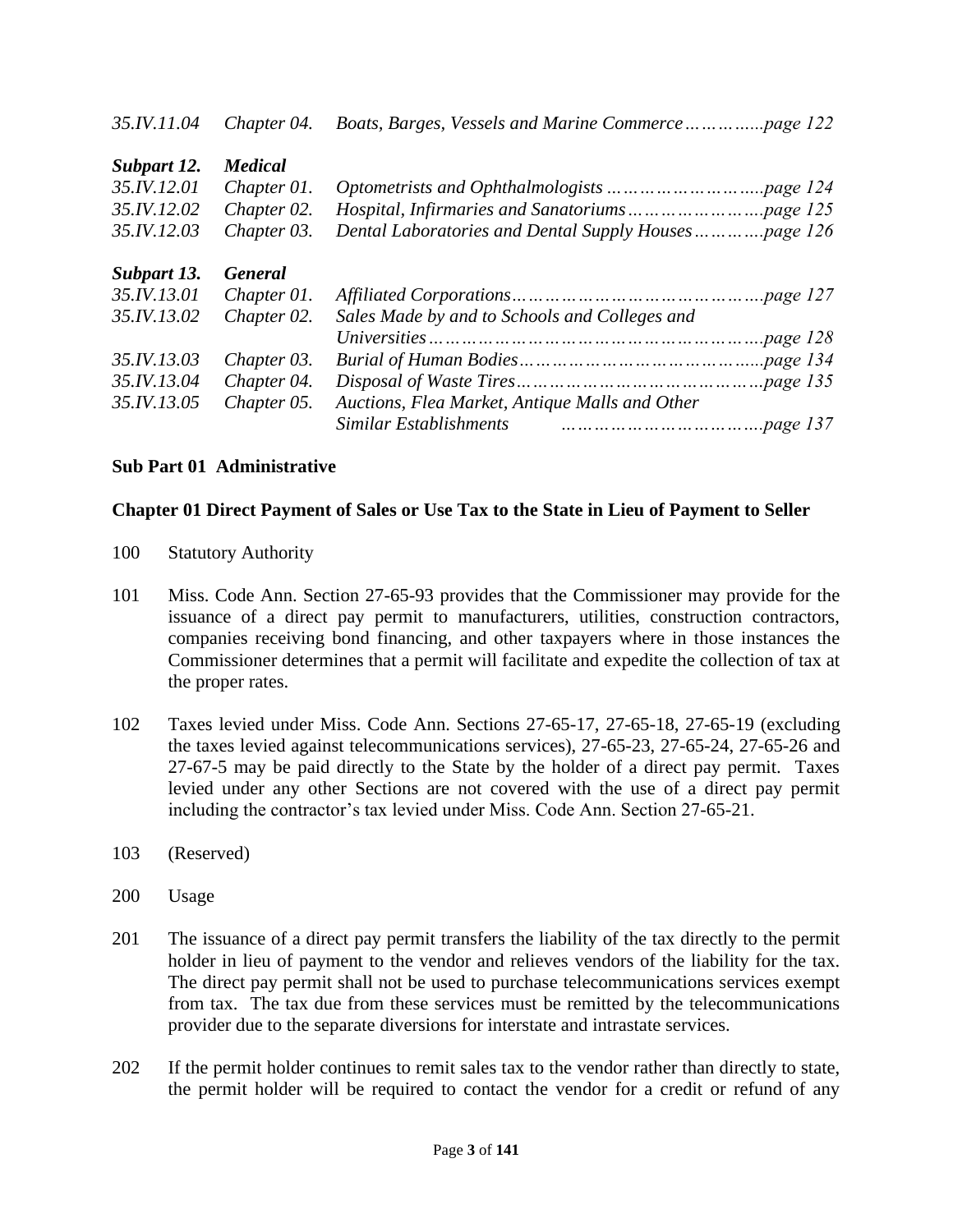overpayment resulting from this practice. This will be required even if the overpayment is discovered during a sales or use tax audit where there will be an assessment of additional tax made or in cases where the Statute of Limitation has run on a portion of the overpayment.

- 203 Direct pay permits will be issued to qualified industries and to taxpayers eligible to receive certain sales and use tax related incentives that will be project or special purpose related. Permits issued to qualified industries will be active as long as the taxpayer maintains the use tax account to which the permit is associated or until such time as the Commissioner revokes the permit. Project and special purpose related permits will be good only for the special purpose or for the eligible time frame associated with a specific project.
- 204 (Reserved)
- 300 Qualified Industry Permits
- 301 Manufacturers. The Commissioner requires all manufacturers and custom processors, with certain exceptions, to obtain a direct pay permit for purposes of accruing and paying the applicable sales and use tax due on all purchases of tangible personal property, utilities and services directly to the state in lieu of payment of the tax to the vendor.
- 302 Utilities. The Commissioner may also authorize or require any utility company to obtain a direct pay permit for purposes of accruing and paying the applicable sales and use tax on all purchases of tangible personal property and services directly to the state in lieu of payment of tax to the vendor.
- 303 Telecommunications Enterprises. The Commissioner may authorize or require any entity providing telecommunications services taxed under Miss. Code Ann. Section 27-65-19 to obtain a direct pay permit for purposes of accruing and paying the applicable sales and use tax on all purchases of tangible personal property, utilities and services directly to the state in lieu of payment of the tax to the vendor.
- 304 Floating Structures. The Commissioner requires the owners of casinos and other floating structures taxable under Miss. Code Ann. Section 27-65-18 to obtain a direct pay permit. The direct pay permit holder is responsible for accruing and paying the applicable sales and use tax on purchases of tangible personal property, utilities and services, as well as sales of tangible personal property that become a component of the structure or construction activities taxed under Miss. Code Ann. Section 27-65-18. This section requires that the owner furnish the permit to a seller or person performing construction activities on the floating structure. However, in those instances where a contract is issued covering both water based and land based construction activities taxed under Miss. Code Ann. Sections 27-65-18 and 27-65-21 respectively, the contractor is permitted to qualify the total contract and remit the 3½% contractor's tax due provided that the land based construction activity is in excess of \$10,000.
- 305 (Reserved)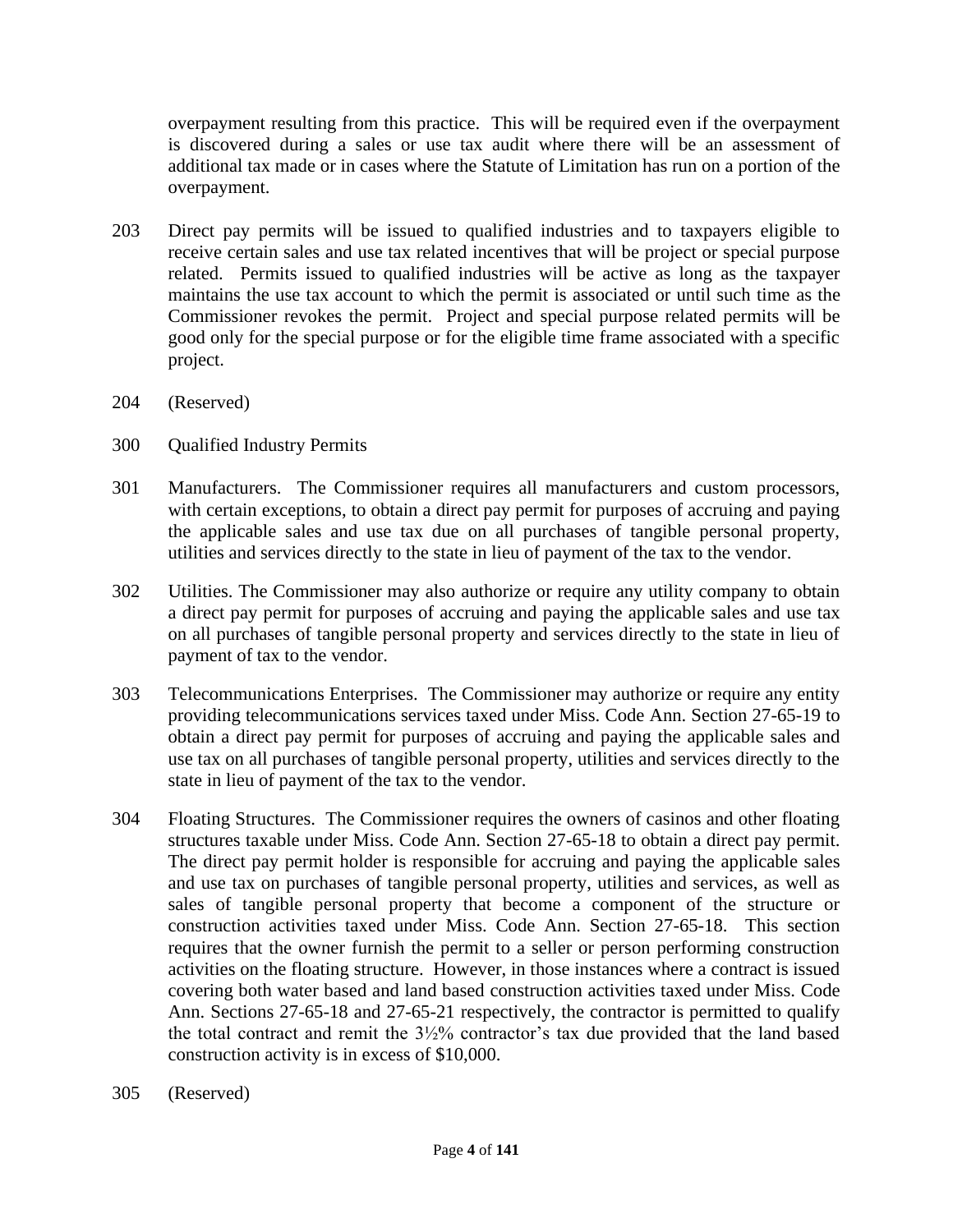- 400 Project Related and Special Purpose Permits
- 401 Contractor. A contractor may obtain a letter granting the authority to purchase freestanding tangible personal property tax free to resell to an exempt entity in the performance of its construction project or for jobs where the contractor is purchasing manufacturing or process machinery for sale to an entity financing its project with bond proceeds or for an entity holding a valid statutory exemption.
- 402 Bond Proceeds Project. The Commissioner requires any entity wishing to take advantage of the sales tax exemptions provided for under Miss. Code Ann. Sections 57-10-1 et seq., 57-61-1 et. seq. and 57-71-1 et seq. to obtain a direct pay permit. The direct pay permit holder must present the permit to its vendors in order to purchase tangible personal property and services exempt from tax. This direct pay permit is applicable only for purchases made for the specified project. The direct pay permit holder must accrue and pay the applicable sales and use tax on any purchases that are not made with or reimbursed with bond proceeds. The exemption does not apply to any contractor's tax levied under Miss. Code Ann. Section 27-65-21 or vehicles tagged for highway use. The direct pay permit for this exemption will stand rescinded when the bond money is depleted and tax will once again be due to the vendor if the applicant is not a qualified industry.
- 403 Motion Picture Production Companies. The Commissioner requires any entity wishing to take advantage of the reduced manufacturing rate of tax provided for under Miss. Code Ann. Section 27-65-17(e) to obtain a direct pay permit for use in purchasing equipment used in the production of a motion picture, which shall not include the production of television coverage of news and athletic events, or a film, video, television series or commercial that contains any material or performance defined in Miss. Code Ann. Section 97-29-103. The direct pay permit must be provided to vendors in order to make purchases tax exempt. The holder of the permit is responsible for accruing and paying the correct rate of tax on all purchases made which are not exempt. Any direct pay permit issued to a motion picture production company will be production specific and stand rescinded when the production is complete.
- 404 Growth and Prosperity (GAP) Area Exemption. The Commissioner requires any entity wishing to take advantage of the exemption from sales tax provided for under Miss. Code Ann. Section 57-80-1 et seq. to obtain a direct pay permit. The direct pay permit holder must present the permit to its vendors in order to purchase tangible personal property and services exempt from tax. The GAP exemption is for a period of 10 years; however, the sales and use tax component of a GAP exemption covers only purchases of component materials and purchases or leases of machinery and equipment used in the initial construction or expansion of the business in the GAP area. The holder of the permit is responsible for accruing and paying the correct rate of tax on all purchases made which are not exempt. The exemption does not apply to any contractor's tax levied under Miss. Code Ann. Section 27-65-21 or vehicles tagged for highway use. The direct pay permit for this exemption will stand rescinded when the project is complete and tax will once again be due to the vendor if the applicant is not a qualified industry.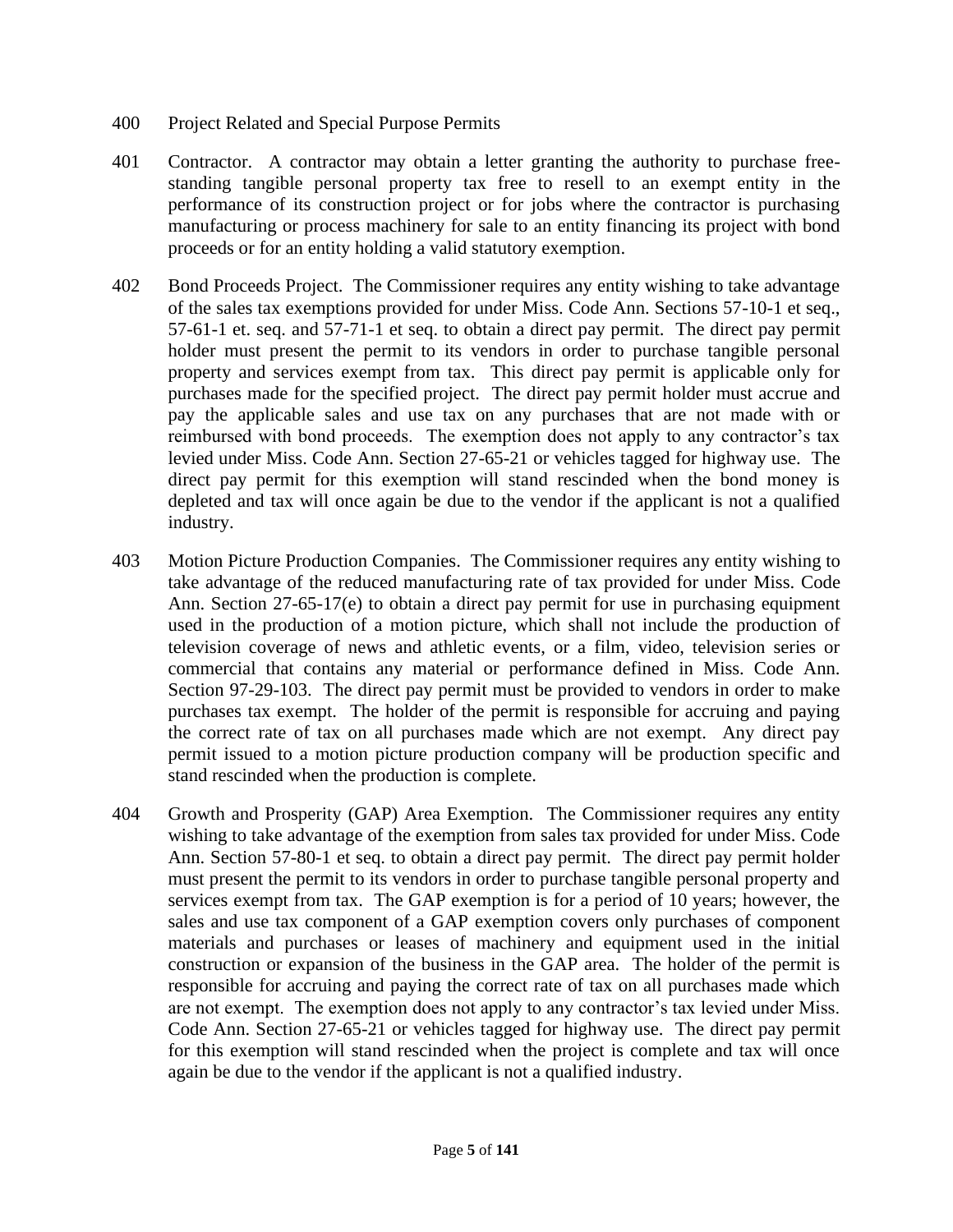- 405 National or Regional Headquarters Exemption. The Commissioner requires any entity wishing to take advantage of the exemption from sales tax provided for under Miss. Code Ann. Section  $27-65-101(1)(r)$  to obtain a direct pay permit. The direct pay permit holder must present the permit to its vendors in order to purchase tangible personal property and services exempt from tax. The holder of the permit is responsible for accruing and paying the correct rate of tax on all purchases made which are not exempt. The exemption does not apply to any contractor's tax levied under Miss. Code Ann. Section 27-65-21, vehicles tagged for highway use or on-going expense and supply items. The direct pay permit for this exemption will stand rescinded three (3) months after the initial startup date of the facility.
- 406 Broadband Technology. The Commissioner requires any telecommunications entity wishing to take advantage of the sales tax exemption or reduced rate provided for under Miss. Code Ann. Section 27-65-101(5) to obtain a direct pay permit. The direct pay permit holder must present the permit to its vendors in order to purchase qualified equipment exempt from tax. The holder of the permit is responsible for accruing and paying the correct rate of tax on all purchases made that are not exempt.
- 407 Major Economic Impact Project Exemption. The Commissioner requires any entity establishing or operating as a Major Economic Impact Project, as defined by Miss. Code Ann. Section 57-75-5(f), to obtain a direct pay permit. The direct pay permit holder must present the permit to its vendors in order to purchase tangible personal property and services exempt from tax. The holder of the permit is responsible for accruing and paying the correct rate of tax on all purchases made which are not exempt. The exemption does not apply to any contractor's tax levied under Miss. Code Ann. Section 27-65-21.
- 408 Data/Information and Technology Intensive Enterprises Exemptions. The Commissioner requires any entity wishing to take advantage of the exemptions from sales tax provided for under Miss. Code Ann. Sections 27-65-101(1)(ff), 27-65-101(1)(gg), 27-65-101(3) and 27-65-101(4) to obtain a direct pay permit. The direct pay permit holder must present the permit to its vendors in order to purchase tangible personal property and services exempt from tax. The holder of the permit is responsible for accruing and paying the correct rate of tax on all purchases made which are not exempt. The exemption does not apply to any contractor's tax levied under Miss. Code Ann. Section 27-65-21, vehicles tagged for highway use or on-going expense and supply items. The direct pay permit for this exemption will stand rescinded three (3) months after the initial startup date of the facility.
- 409 Clean Energy Business Enterprise, Aerospace Industry Enterprise, and Data Center Enterprise Exemptions. The Commissioner requires any entity wishing to take advantage of the exemptions from sales tax provided for under Miss. Code Ann. Sections 27-65- 101(1)(kk), 27-65-101(1)(ll), 27-65-101(1)(mm) and 27-65-101(1)(nn) to obtain a direct pay permit. The direct pay permit holder must present the permit to its vendors in order to purchase tangible personal property and services exempt from tax. The holder of the permit is responsible for accruing and paying the correct rate of tax on all purchases made which are not exempt. The exemption does not apply to any contractor's tax levied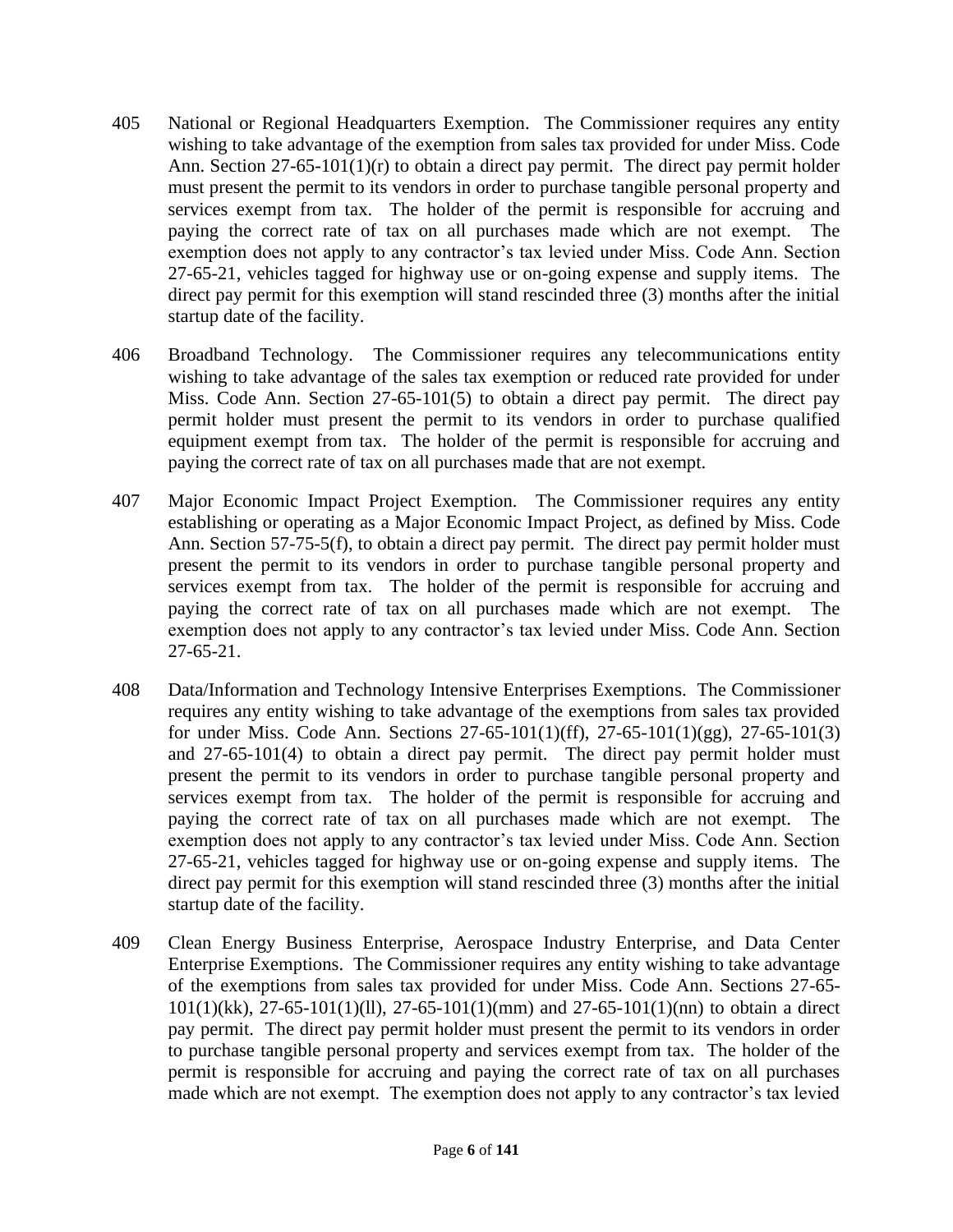under Miss. Code Ann. Section 27-65-21, vehicles tagged for highway use or on-going expense and supply items.

- 410 Health Care Industry Zone Exemption. The Commissioner requires any entity wishing to take advantage of the exemptions from sales tax provided for under Miss. Code Ann. Sections  $27-65-101(1)(kk)$  and  $27-65-101(1)(mm)$  to obtain a direct pay permit. The direct pay permit holder must present the permit to its vendors in order to purchase tangible personal property and services exempt from tax. The holder of the permit is responsible for accruing and paying the correct rate of tax on all purchases made which are not exempt. The exemption does not apply to any contractor's tax levied under Miss. Code Ann. Section 27-65-21, vehicles tagged for highway use or on-going expense and supply items. The direct pay permit for this exemption will stand rescinded three (3) months after the completion of the facility, addition or improvement.
- 411 In order to receive an exemption, the exempt items must be sold directly to, billed or invoiced directly to and paid for directly by the entity receiving the exemption.
- 412 If a person improperly uses a direct pay permit or letter granting the authority to make tax exempt purchases, that person may still be liable for tax that would normally have been paid to the vendor.
- 413 (Reserved)
- 500 Filing Requirements
- 501 Use tax returns are required to be filed based upon the filing status assigned by the Department. Any tax due on taxable purchases by the permit holder must be reported on its return. Any other sales tax liability of the permittee shall be reported under a separate account.
- 502 A direct pay permit is subject to revocation when the Commissioner determines that the best interest of the state will be served in so doing.
- 503 (Reserved)
- *35.IV.01.01 revised effective April 1, 2018.*

## **Chapter 02 Damages for Delinquent Payment of Tax**

- 100 The Sales Tax Law requires that monthly sales tax returns shall be filed by the twentieth of the month following the period covered, and quarterly sales tax returns shall be filed by the twentieth of the month following the end of the quarter. Persistent, willful or recurring failure to file such returns on or before the due date subjects the taxpayer to damages and interest on the amount due.
- 101 Any taxpayer, to whom a sixty (60) day delinquent notice has been directed or who makes a payment after the due date, will be assessed a ten percent (10%) penalty and be subject to interest when the tax is paid. This penalty is applicable in those instances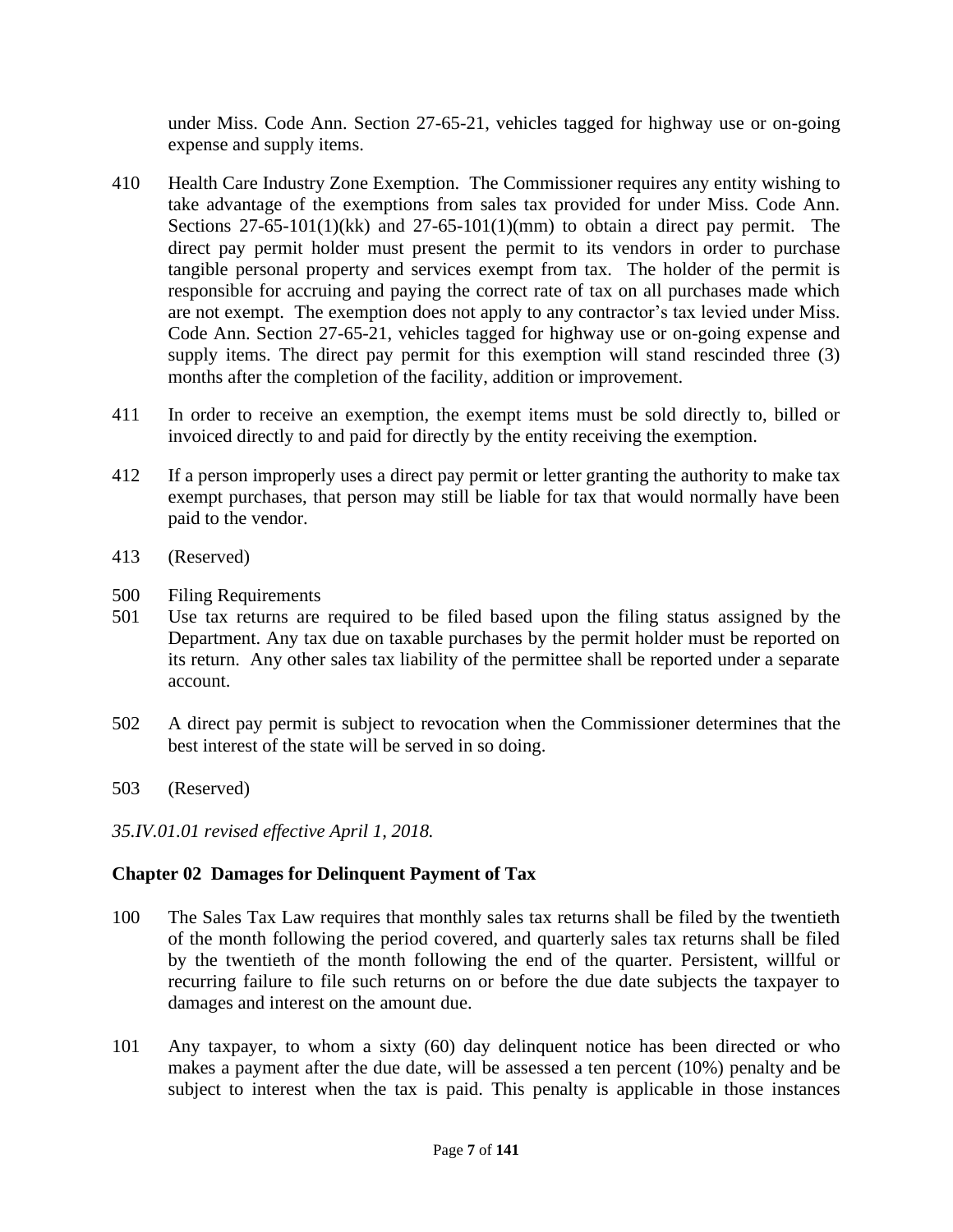where the failure to pay is due to the taxpayers' negligence and the failure to comply is determined to be without the intent to defraud. The interest rate assessed on or after January 1, 2015, is:

- 1. Nine-tenths of one percent (9/10 of 1%) per month for taxes assessed on or after January 1, 2015, and before January 1, 2016;
- 2. Eight-tenths of one percent (8/10 of 1%) per month for taxes assessed on or after January 1, 2016, and before January 1, 2017;
- 3. Seven-tenths of one percent (7/10 of 1%) per month for taxes assessed on or after January 1, 2017, and before January 1, 2018;
- 4. Six-tenths of one percent (6/10 of 1%) per month for taxes assessed on or after January 1, 2018, and before January 1, 2019; and
- 5. One-half of one percent (1/2 of 1%) per month for taxes assessed on or after January 1, 2019.
- 102 In the instance a taxpayer makes a late payment, and it is determined by the Commissioner that there is intentional disregard of the law or done with intent to defraud, there will be a fifty percent (50%) penalty assessed. This penalty will be used when the taxpayer continually pays late, when an underpayment of tax by one hundred percent (100%) or more is discovered during an audit or when an audit of taxpayer records reveals an attempt to disguise or hide taxable transactions. This penalty will not be assessed if the taxpayer can prove reasonable cause for failure to comply.
- 103 A penalty of three hundred percent (300%) of the tax due will be assessed if it is proved by preponderance of the evidence, from the taxpayer's records that tax was collected and then knowingly and intentionally not remitted. The taxpayer cannot be presumed to have collected the tax. The penalty can be assessed in addition to the ten percent (10%) or the fifty percent (50%) late pay penalty.
- 104 The only exceptions to this procedure will be in those cases where the taxpayer makes a bond, or when the taxpayer requests, and is granted an extension of time in which to file, as provided by Section 27-65-33. When the taxpayer makes bond, returns may be filed quarterly; and if the extension is granted, returns may be filed before expiration of the extension without penalty.
- 105 The taxpayer discount will not be allowed on returns which are filed after the twentieth of the month following the period covered or if the return is not fully paid. The granting of extensions of time in which to file returns does not extend the period for claiming the discount. In the instance a taxpayer files and pays a timely return claiming a discount, and then subsequently files an amended return owing more tax, the discount claimed shall be added back in the amended calculation.
- 106 (Reserved)

### **Chapter 03 Sales Tax Bonds**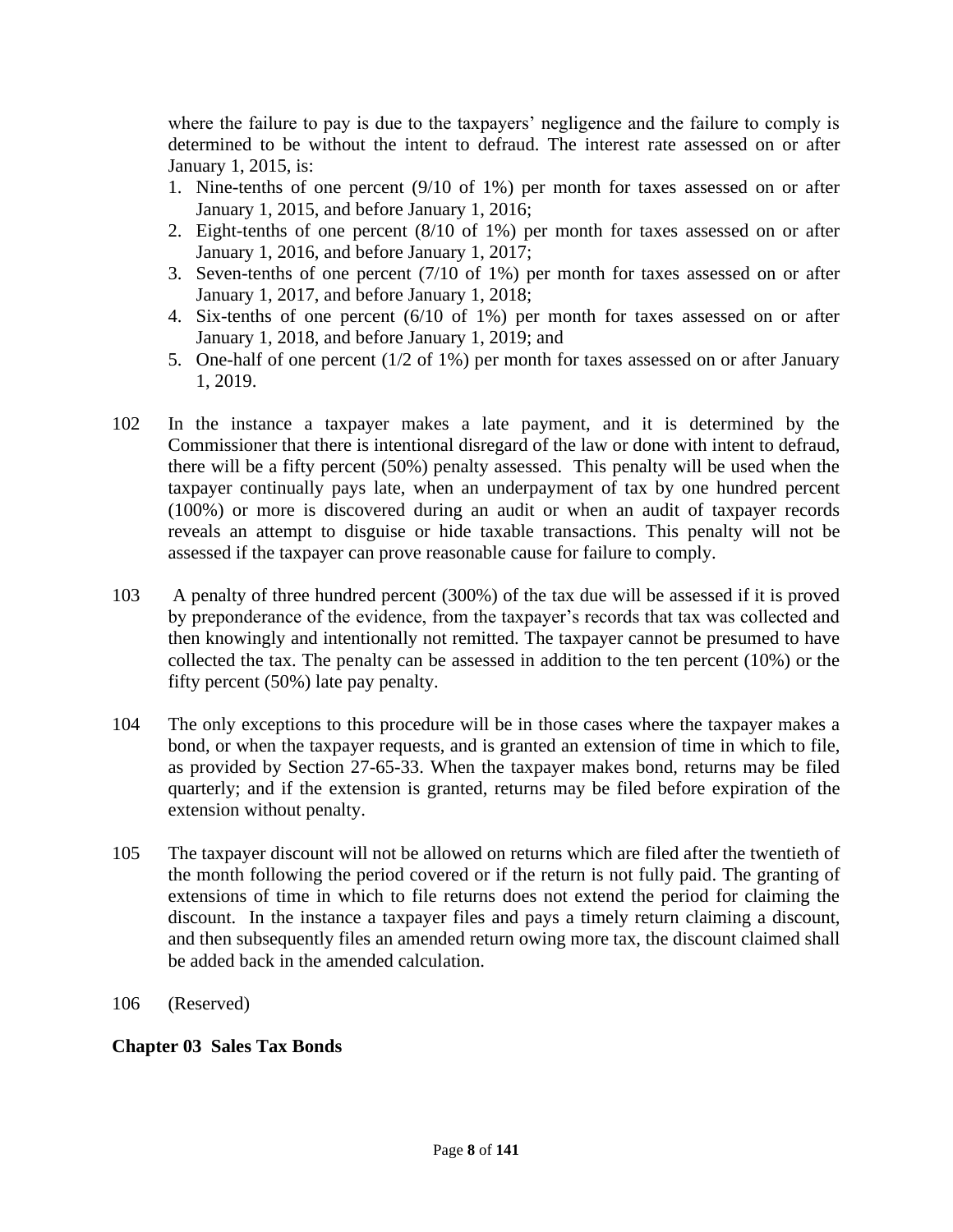- 100 The Sales Tax Law provides that cash or surety bonds be filed in various instances where the revenue of the State of Mississippi must be protected and the payment of taxes assured. Bonds are required in the following circumstances, however, the Commissioner does retain the authority to require a taxpayer to post a bond for other circumstances where the Commissioner feels it is necessary.
- 101 Any taxpayer operating a business from their home or from a temporary location (less than 90 day lease), shall be required to post a cash or surety bond prior to receiving a Sales Tax Permit to engage in business. The cash bond or approved surety bond shall be in an amount sufficient to cover the estimated tax liability for a six-month period. The amount of the bond shall be set by the Commissioner.
- 102 A temporary location includes, but is not limited to, an event held for a limited period of time that may include the issuance of a temporary beer license. Any taxpayer who can demonstrate that they operate a permanent business location in this State may be exempted from posting a bond for a temporary event.
- 103 Any taxpayer operating a new or used mobile home dealership shall be required to post a cash or surety bond prior to receiving a Sales Tax Permit to engage in business. The amount of the bond shall be \$25,000 for a dealer of new mobile homes and \$10,000 for a dealer of used mobile homes, unless the taxpayer or Commissioner can show cause for another amount to be accepted.
- 104 Any manufactured home dealer who files delinquent tax returns for more than one period in a calendar year or who presents a check for payment of tax that is returned by the bank for insufficient funds, shall be required to post a bond equal to six months' tax liability. The six months' liability shall be determined by accumulating the past 12 months' liability (determined by returns filed or audit results) and dividing by 2.
- 105 Any person who fails to comply with all the provisions of the sales tax law forfeits his right to do business in this state until such time as the person shall comply with all the provisions, post an adequate surety bond as established by the Commissioner and pay all taxes legally due. A surety bond will be required for any person who:
	- 1. Fails to obtain a sales tax permit before going into business;
	- 2. Continues to operate a business after revocation of the sales tax permit;
	- 3. Fails to file their sales tax returns;
	- 4. Fails to keep adequate records and invoices as required by the sales tax laws;
	- 5. Fails or refuses to permit inspection of records; or
	- 6. Fails to pay any taxes due under the sales tax laws.

The surety bond shall be in an amount sufficient to cover the estimated tax liability for a six months' period and conditioned that all taxes accruing in the future will be paid when due.

106 A taxpayer petitioning for a hearing prior to sale of property which has been seized under a jeopardy warrant must execute a supersedeas surety bond with a surety company doing business in this state for double the amount of the assessment. The bond must be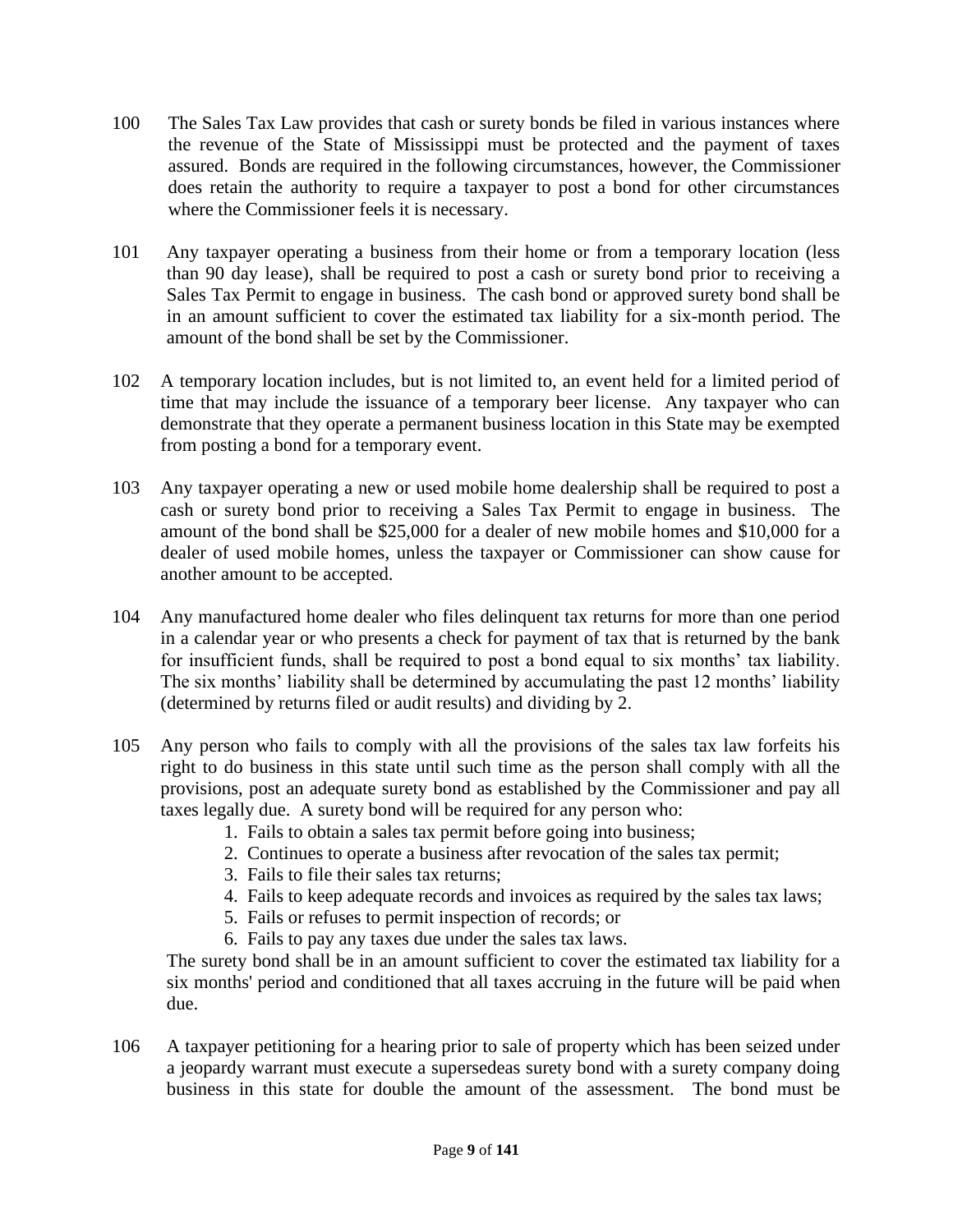conditioned that any taxes, damages, interest and costs adjudged to be due after the hearing will be paid promptly upon order of the Department of Revenue.

- 107 Contractors performing contracts in excess of \$75,000 must post a bond, prior to beginning construction, on any taxable contracts performed in this State unless the tax is prepaid. The bonds shall be either a job bond which guarantees payment when due of the taxes resulting from performance of a specified job or activity regardless of date of completion or a blanket bond which guarantees payment when due of the taxes resulting from performance of all jobs or activities taxable under Miss. Code Ann. Section 27-65-21 begun during the time period covered by the bond regardless of the date of completion of the job. The bond must be sufficient to cover the liability for sales, use, income, withholding and motor fuel taxes. The bond must be approved by the Commissioner. When a bond is filed, the sales tax due under Miss. Code Ann. Section 27-65-21 must be paid on a monthly basis as compensation is received.
- 108 The surety on the tax bond is secondarily liable for all taxes due on the contract covered by the bond. When a contractor defaults on the execution of his contract and the bonding company acting as surety for the performance of the contract assumes completion of the contract, the bonding company becomes primarily liable for the payment of the sales, use, income, withholding and motor fuel taxes accruing as a result of its activities and is subject to the same bonding requirements and MPC (material purchase certificate) requirements as the original contractor.
- 109 (Reserved)
- *35.IV.01.03 revised effective July 1, 2018*

### **Chapter 04 Reserved**

*35.IV.1.04 updated effective September 1, 2018*

### **Chapter 05 Taxpayer Discount**

- 100 Taxpayers must file a single sales tax return which includes all individual permit locations. Taxpayers should file a consolidated use tax return.
- 101 For prompt filing and payment of all taxes due, certain taxpayers are allowed a 2% discount of the tax liability subject to the following limitations:
	- 1. It shall not exceed \$50.00 per calendar reporting period (monthly, quarterly, or annually), per permit location on each sales tax return and on each use tax return.
	- 2. Total shall not exceed \$600.00 per permit location per calendar year.
	- 3. The discount is not available to:
		- a. Contractors
		- b. County or State agencies serving as collectors of sales or use tax
		- c. Public utilities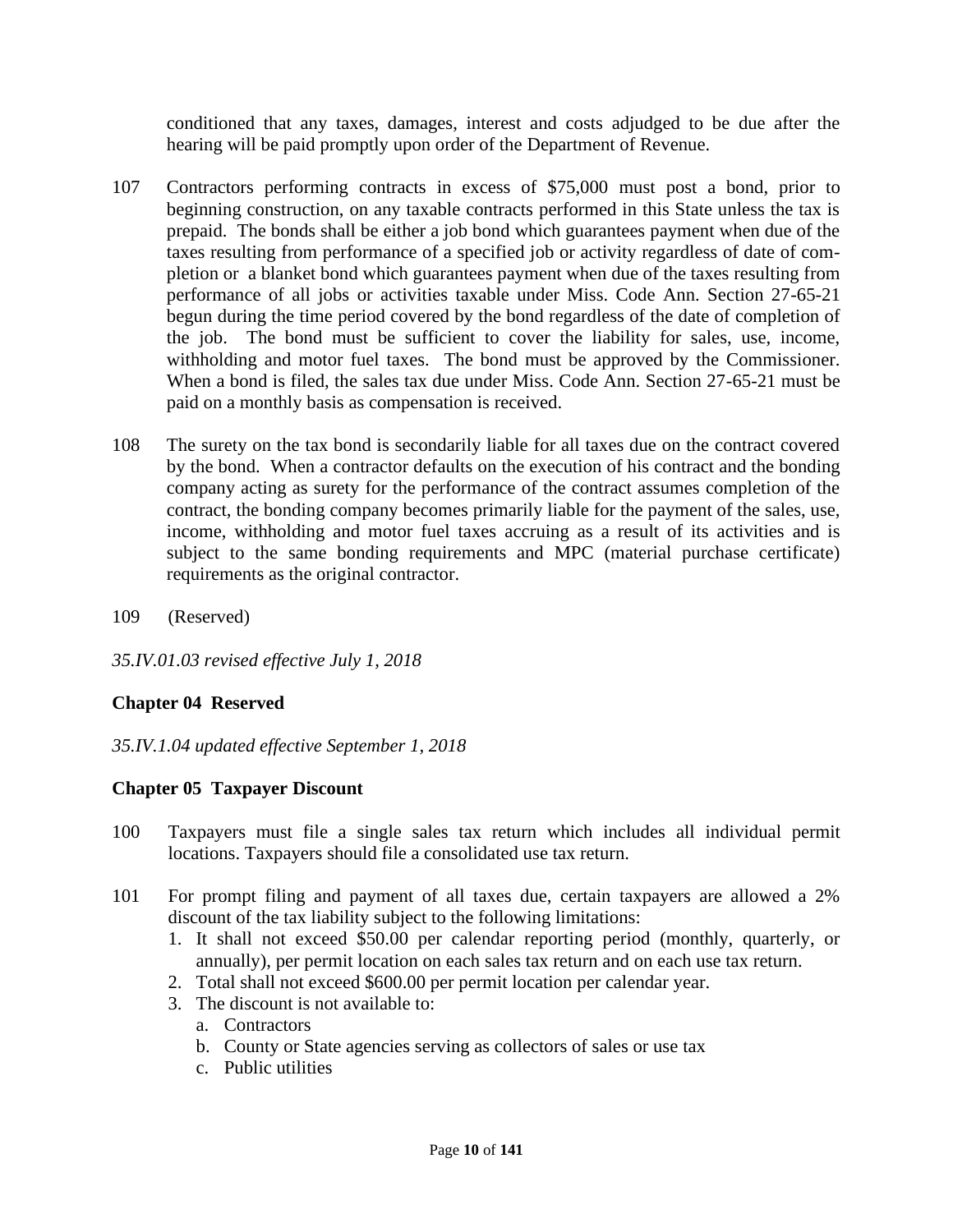- d. Wholesalers collecting the wholesale rates of tax which are equal to or greater than the tax rate applicable to retail sales of the same property or service.
- e. Any person failing to file by the  $20<sup>th</sup>$  day following the reporting period. The granting of extensions of time does not extend the period for claiming the discount. An authorized extension avoids imposition of penalty and interest on returns filed by the extended due date, but the discount is confined by Statute to returns filed within twenty (20) days after the reporting period only.
- f. Any person found deficient in the payment of his liability for any period. When a deficiency assessment amounts only to a very small percentage of the total tax paid, approval may be given to allow the discount.
- 102 (Reserved)

### **Chapter 06 Definitions**

- 100 Credit for tax paid to another state An individual, who imports property into Mississippi, is entitled to a tax credit for taxes paid to another state at either the state or local level or both. The tax credit is the smaller of either the amount of Mississippi use tax due or the total amount of tax properly paid in another state. For sales tax to be properly paid to another state, the situs of the sale must be that state, and for use tax to be properly paid, first use must occur in that state. Also, any sales or use tax claimed as a credit must have been levied by a state or local taxing authority. The individual must provide an invoice or other evidence that clearly and correctly shows the amount of tax as a separate item to support the credit for taxes paid to another state.
- 101 Value For sales tax purposes, the term "value" as used in Miss. Code Ann. Section 27- 65-3(h) means the entire cost of goods, wares, merchandise or property that is withdrawn from the inventory or stock of a business for use, either personal use or for use in the performance of a job or service. The entire cost includes the cost of materials, labor, overhead or any other similar costs that are incurred in delivering the property to the point of use and which would otherwise contribute to the sales price of such property if it were not converted to use.
- 102 Value For use tax purposes, the term "value" as used in Miss. Code Ann. Section 27- 67-3(h) means the estimated or assessed monetary worth of a thing or property. The value of property transferred into this state for sales promotion or advertising shall not be less than the cost paid by the person who transfers the property or who donates the property. The value of property that is brought into this state when the property has been used in another state is determined by its cost less straight line depreciation; however, the value cannot be less than twenty percent (20%) of the cost. Any other method of determining value may be used when such method is acceptable to the Commissioner. The value of property imported by the manufacturer of such property for rental or lease in this state is the manufactured cost of the property.
- 103 Person For sales tax purposes, the term "person" shall mean any individual, firm, copartnership, joint venture, association, corporation, promoter of a temporary event,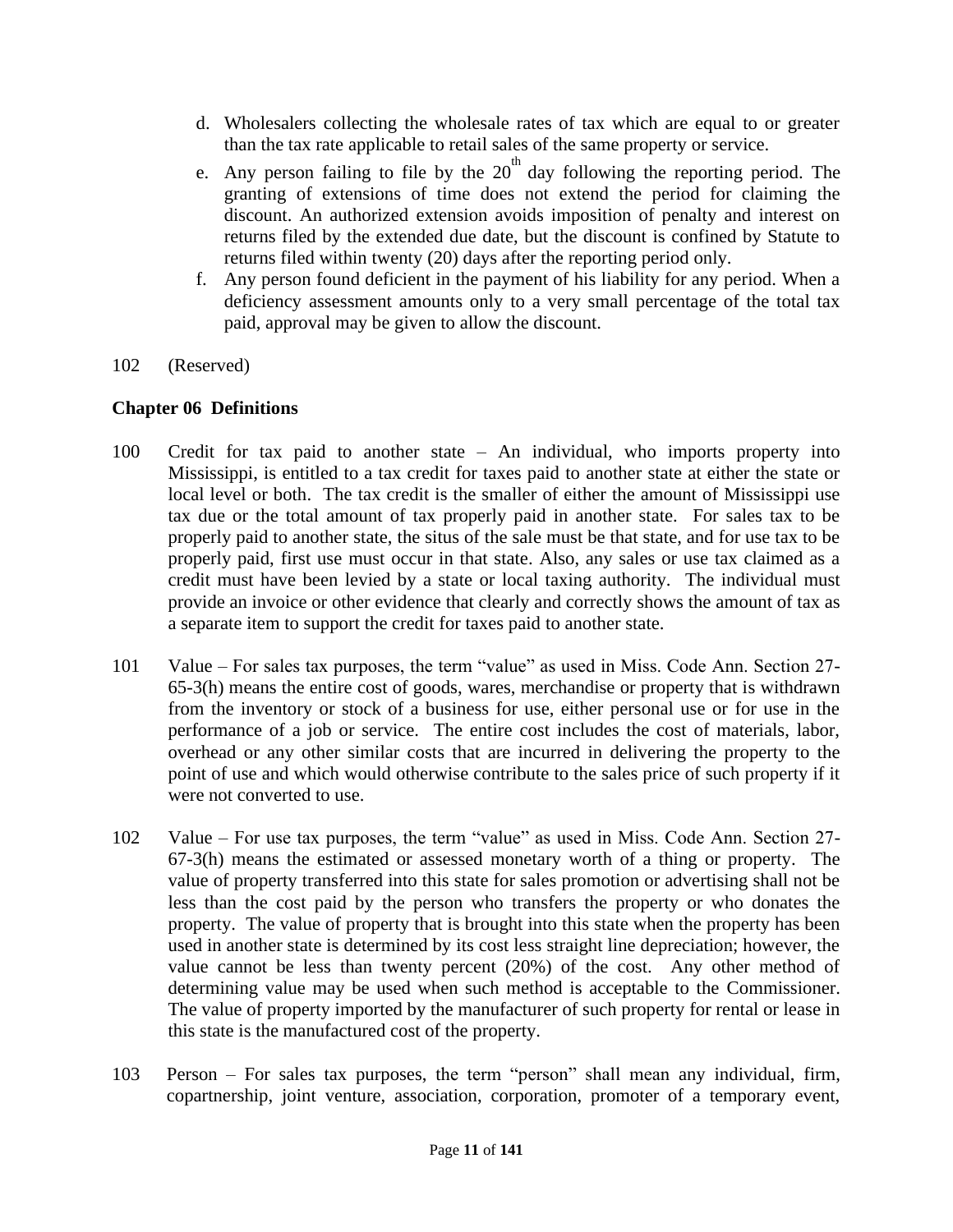estate, trust or other group or combination acting as a unit, and includes the plural as well as the singular in number. "Person" shall also include husband or wife, or both, where they may jointly benefit from the operation of a business that is subject to sales tax. "Person" shall also include any state, county, municipality or other political subdivision and any agency, institution or instrumentality thereof engaging in a business that is subject to sales tax.

- 104 Person For use tax purposes, the term "person" shall mean any individual, firm, partnership, joint venture, association, corporation, estate, trust, receiver, syndicate or any other group or combination acting as a unit and includes the plural as well as the singular in number. "Person" shall also include husband or wife, or both, where joint benefits are derived from the operation of a business that is subject to use tax or where joint benefits are derived from the use of property that is subject to use tax.
- 105 (Reserved)

*35.IV.01.06 revised effective September 1, 2018.*

### **Chapter 07 Sales and Use Tax - Returns, Amended Returns, Credits and Refunds**

- 100 General
- 101 Miss. Code Ann. Sections 27-65-33 and 27-67-17 require taxpayers to file a return on the twentieth day of each month with the amount of tax due by such taxpayer for the preceding calendar month. The Commissioner of Revenue may permit filing periods of a different duration.
- 102 All returns must be sworn to by the taxpayer to be a true, correct and complete return as required by Miss. Code Ann. Section 27-65-33(3).
- 103 If the taxpayer fails to timely file a return, the Commissioner shall issue an assessment estimating the amount of tax due as required under Miss. Code Ann. Section 27-65-35.
- 104 (Reserved)
- 200 Requesting an Examination of a Return or Returns
- 201 If a taxpayer determines that the amount of tax due on a previously filed return is incorrect, the taxpayer may request an examination of such by filing an amended return.
- 202 Amended returns must be sworn to by the taxpayer to be a true, correct and complete return as required by Miss. Code Ann. Section 27-65-33(3). Single adjustment or transaction requests will not be granted. The taxpayer must attest to the accuracy of the entire tax amount for the period. An adjustment to a customer's invoice reported on a prior period within statute can be included in the period the adjustment was made.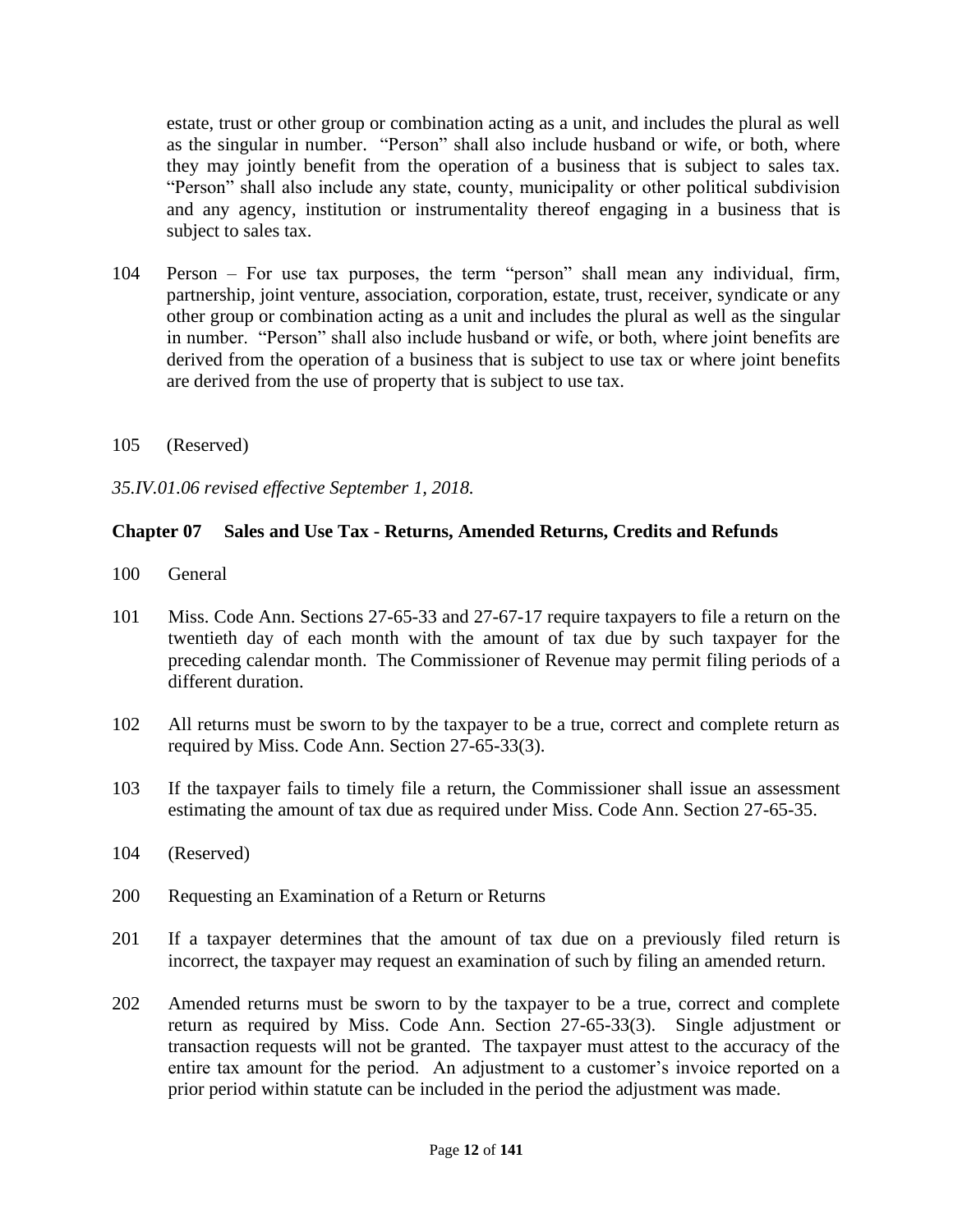- 203 Miss. Code Ann. Section 27-65-42 provides thirty-six (36) months for the Commissioner to determine and assess the amount of taxes due on any return which has been filed. Any amended return which is filed is also subject to audit and assessment in the same manner.
- 204 Amended returns resulting in an increase in the taxpayer's liability will result in the loss of the discount previously allowed under Miss. Code Ann. Section 27-65-33. The additional amount due will be subject to applicable penalty and interest.
- 205 (Reserved)
- 300 Authorized Tax Credits or Refunds
- 301 Tax Credits or Refunds will only be granted to the taxpayer having paid the tax to the State of Mississippi.
- 302 Tax collected by a vendor cannot be refunded by the Department directly to the customer of the vendor. Retail customers believing they were charged the incorrect tax should contact the vendor to pursue any available refund.
- 303 If the overpayment can be used within a twelve (12) month period, the Department will allow a credit to be used against the account for future periods as authorized in Miss. Code Ann. Section 27-65-53. Refund claims for an overpayment that cannot be used within a twelve (12) month period will be granted. The determination as to whether the credit can be used within a twelve (12) month period will be based on the amount of tax paid on the account within the twelve (12) months preceding the date the amended return reflecting the claim for overpayment received.
- 304 If the taxpayer wants a refund in lieu of a credit on the account, the taxpayer should send a written request that states, in detail, the basis for the refund request after filing amended returns.
- 305 The Department, at its discretion, may still issue a refund as requested in the taxpayer's claim under extenuating circumstances when the credit of the overpayment can be used within a twelve (12) month period. The determination to not issue a refund on an account where a credit can be used within a twelve (12) month period is not subject to appeal under Miss. Code Ann. Section 27-77-5 so long as the credit was issued in the amount requested.
- 306 (Reserved)

#### **Chapter 08 – Liability When Selling a Business and Transfer of Assessments**

100 For purposes of this chapter, the term, "person", is defined in Miss. Code Ann. Section  $27-65-3(c)$ . Note that the definition of a "person" includes a spouse when joint benefits are derived from the operation of the business.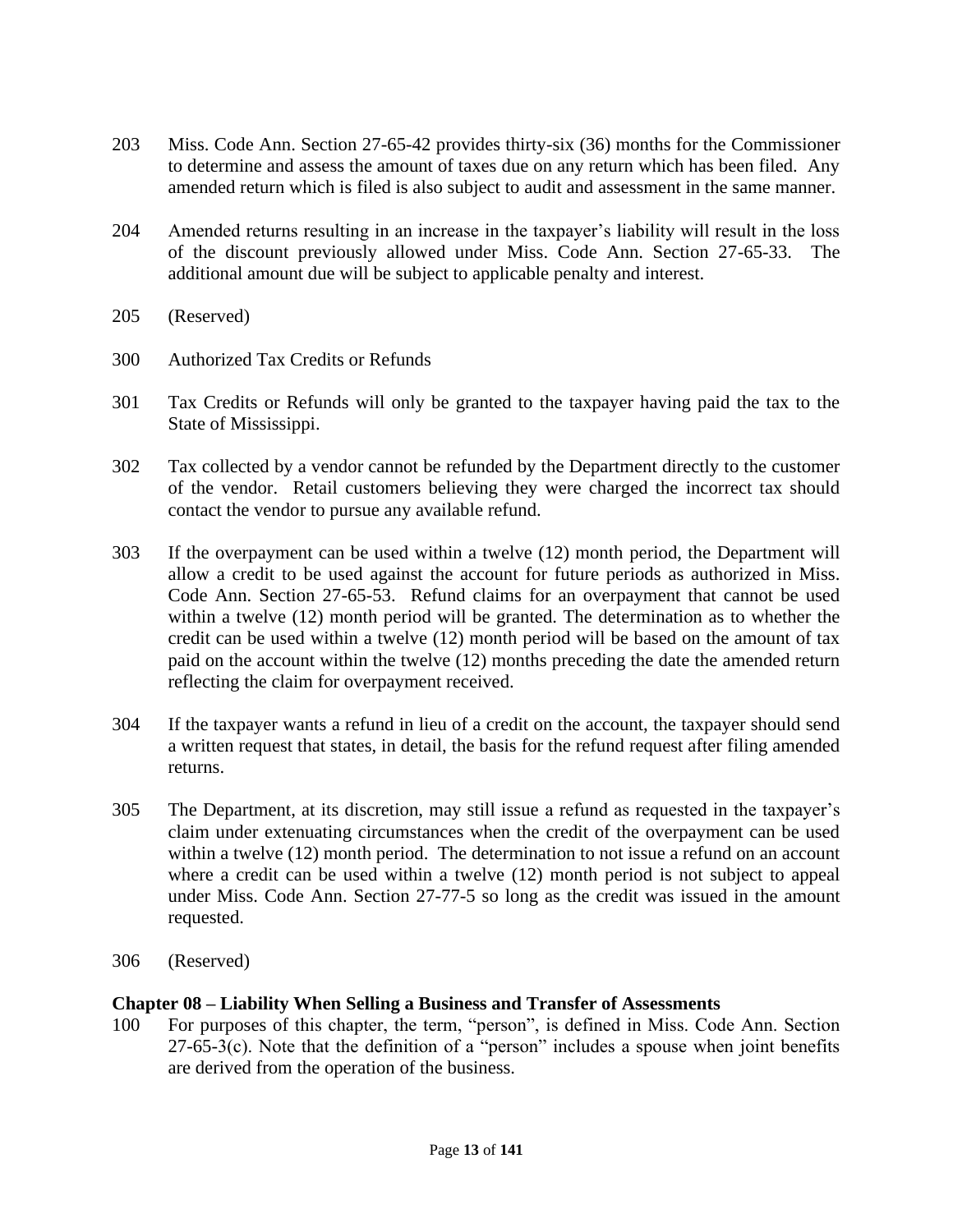- 101 A lien is attached to any property of a person having a sales tax liability who closes or sells a business, which includes selling off the inventory of the business. A return is required to be filed within ten (10) days after the date the business is closed, or sold, or the inventory is sold and any sales tax liability due must be paid.
- 102 A purchaser of a business is required to withhold an amount not to exceed the purchase price assuming the purchase is at arm's length. If the purchase is not an arm's length transaction, then the amount withheld should not be below the fair market value of the business. The amount withheld is used to cover any tax liability due in the event the seller is unable to produce a tax clearance letter from the Department showing the liability has been paid. If the purchaser fails to withhold this amount and the liability due is unpaid after the ten (10) days allowed, the total tax liability becomes the liability of both the purchaser and the seller. The property sold to the purchaser will be proceeded against by the Commissioner.
- 103 Persons owning stock of ten percent (10%) or more of a total corporation or interest of ten percent (10%) or more in a limited liability company (LLC) with thirty-five (35) or fewer owners, and exercising responsibility for fiscal management at the time that the tax liability is accrued are liable for the taxes due.
- 104 Exercising responsibility for fiscal management includes, but is not limited to, any one of the following activities:
	- 1. A significant involvement in the day-to-day management of the business;
	- 2. the authority to sign business checks or tax returns;
	- 3. the authority to direct payment of business funds to creditors;
	- 4. the authority to pledge business assets as collateral for loans, advances, or lines of credit for the business;
	- 5. the authority to bind the business to contracts;
	- 6. the authority to hire or fire employees who are authorized to perform any act described in three (3) through five (5) of this paragraph;
	- 7. acting as a high ranking officer of the corporation or LLC including, but not limited to, President, Vice-President, Chief Executive Officer, Chief Financial Officer, Chief Operating Officer, Chairman, Vice-Chairman, Director, Controller, Secretary and/or Treasurer;
	- 8. ownership of more than fifty percent (50%) interest in the corporation or LLC unless an operating agreement exists at the time the tax liability is accrued specifying that the taxpayer is not responsible for fiscal management; or
	- 9. participating in decisions regarding the purchase or sale of the business or the authority to participate in decisions regarding the purchase or sale of the business.
- 105 The Department must transfer the assessment from the corporation or LLC to the person exercising fiscal management within thirty-six (36) months of when the liability of the corporation or LLC becomes final. A notice will be issued to the transferee, and once received the transferee will have sixty (60) days in which to appeal the transfer of assessment. The transfer is appealable on the issue of the ownership interest and fiscal management requirements only.
- 106 Bankruptcy of the transferee does not prevent the Department from transferring a liability.
- 107 (Reserved)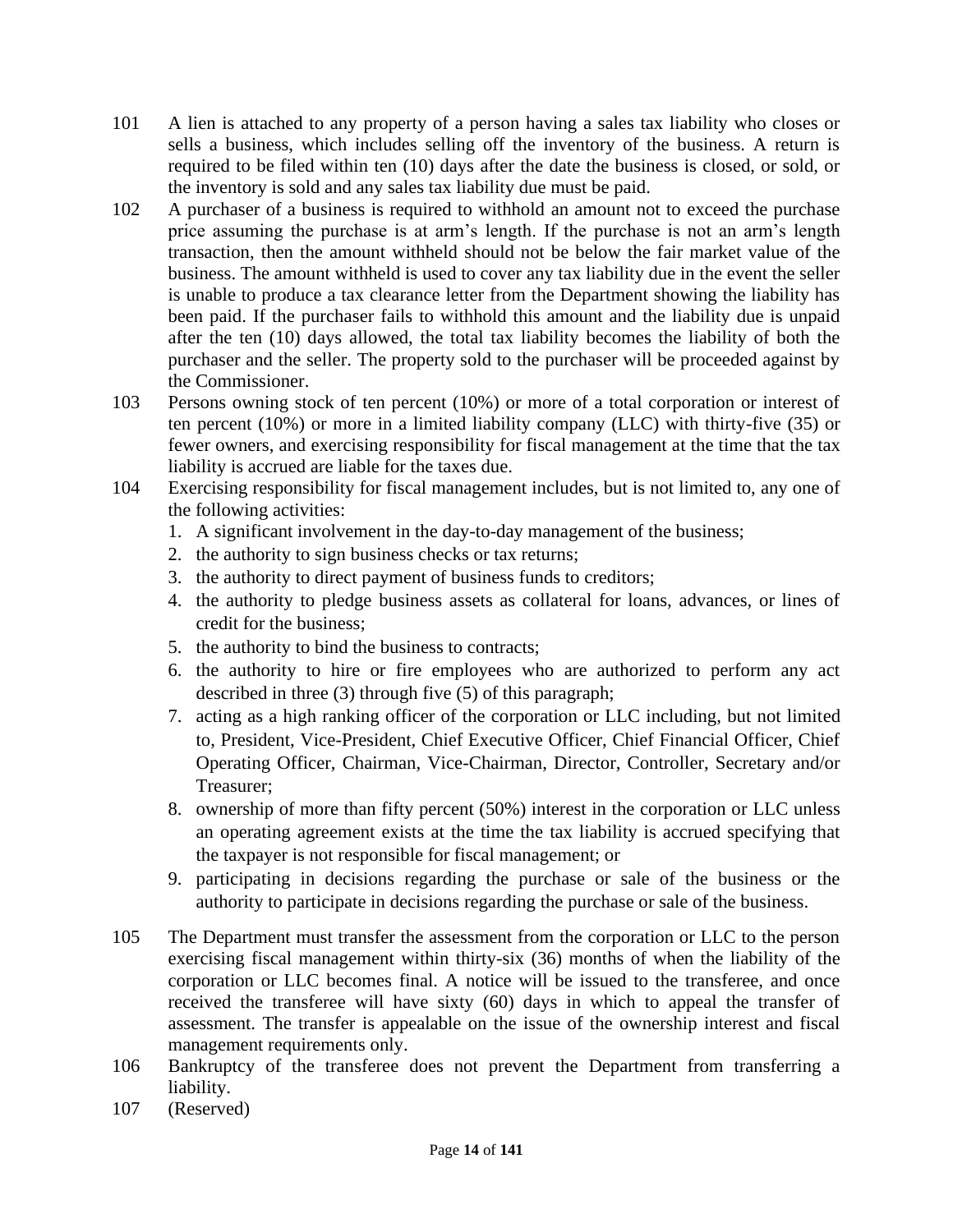*35.IV.1.08 effective November 11, 2017.*

### **Sub Part 02 Gross Income and Gross Proceeds of Sales**

#### **Chapter 01 Employee and Accommodation Sales**

- 100 When a person engaged in the business of selling any property or services taxable under the Sales Tax Law sells to his employees or others at discount prices for reason of accommodation, such sales are taxable retail sales.
- 101 A sale of property which is delivered to and for which collection is made from a person that will consume or use the property rather than resell it, is a retail sales taxable to the person making delivery even though the billing is to another dealer.
- 102 (Reserved)

### **Chapter 02 Prizes, Premiums, Gifts, Coupons, Rebates, Discounts, Buy Downs, and Trading Stamps**

- 100 Statutory Authority
- 101 Miss. Code Ann. Section 27-65-3(h) defines gross proceeds of sales to include amounts received by the seller from a third party if:
	- 1. The seller actually receives consideration from someone other than the purchaser and the consideration is directly related to a price reduction or discount on the sale;
	- 2. The seller is required to pass the price reduction or discount on to the purchaser;
	- 3. The amount of the consideration that is attributable to the sale is fixed and determinable by the seller at the time of the sale; and
	- 4. One of the following criteria is met:
		- a. The purchaser presents a coupon, certificate or other documentation to the seller to claim the price reduction or discount and the coupon, certificate or other documentation is authorized, distributed or granted by a third party and the third party will reimburse the seller;
		- b. The purchaser identifies himself or herself as a member of a group or organization entitled to a price reduction or discount (a preferred customer card available to any patron does not constitute membership in such a group); or
		- c. The price reduction or discount is identified as a third party price reduction or discount on the invoices or receipt received by the purchaser or on a coupon, certificate of other documentation presented by the purchaser.
- 102 Miss. Code Ann. Section 27-65-3 provides that gross proceeds of sales also includes the value of property purchased at wholesale that is withdrawn or used by the business for use in the business or for any other purpose by the business or owner(s).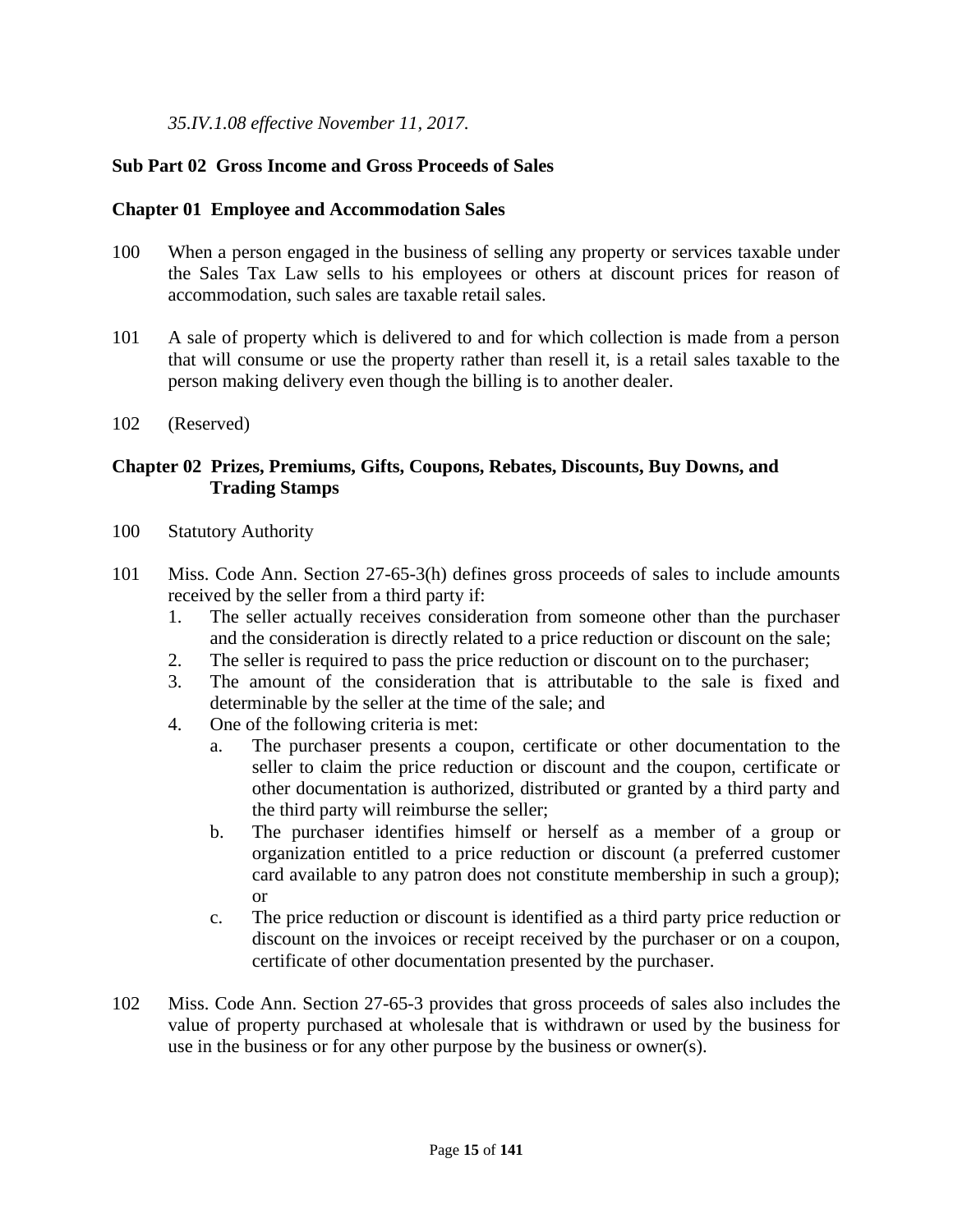- 103 Miss. Code Ann. Section 27-67-5 levies a use tax on the use, storage or consumption of tangible personal property in this state.
- 104 (Reserved)
- 200 Prizes, Gifts, or Premiums
- 201 Persons purchasing property or withdrawing property from inventory to be given away, awarded as prizes in games and contests of chance or skill or distributed for advertising purposes are regarded as the user or consumer of the property and the regular retail sales or use tax applies.
- 202 The purchase price of goods ordinarily bought for resale but subsequently given away or used must be included in the gross sales of the purchaser and the regular retail tax paid. The value of a gift received from an out-of-state donor is subject to use tax.
- 203 When a person sells tangible personal property and simultaneously includes other tangible personal property as a premium or gift to the purchaser as a part of the same transaction, the selling price is deemed to include all items to which title passes as the time of sale.
- 204 (Reserved)
- 300 Coupons, Rebates, Discounts, and Buy-Downs
- 301 Coupons that may be used at any store location and that are reimbursed by the manufacturer of the merchandise are called manufacturer's coupons. Merchandise purchased in whole or in part by manufacturer's coupons is taxable on the full selling price because the amount of the discount is known, the purchaser has taken an affirmative action to claim the discount and the seller will be reimbursed by the manufacturer for the amount of the coupon. Price reductions given through the use of seller's loyalty cards or preferred customer discount cards are treated as manufacturer's coupon when the discount is identified on the cash register tape as a manufacturer's discount and the seller is reimbursed by a third party.
- 302 Coupons that can be used only at a particular seller, store or chain of stores are called store coupons. Merchandise purchased in whole or in part by store coupons is taxable on the selling price less any discount allowed for the coupon because the seller is not reimbursed by any third party for the amount of discount. Price reductions given through the use of seller's loyalty cards or preferred customer discount cards are treated as store coupons when the seller does not receive any reimbursement from a third party.
- 303 A rebate given by the seller is considered to be a discount deductible from the selling price when shown on the invoice and is exempt because the seller is not reimbursed by any third party for the amount of the rebate.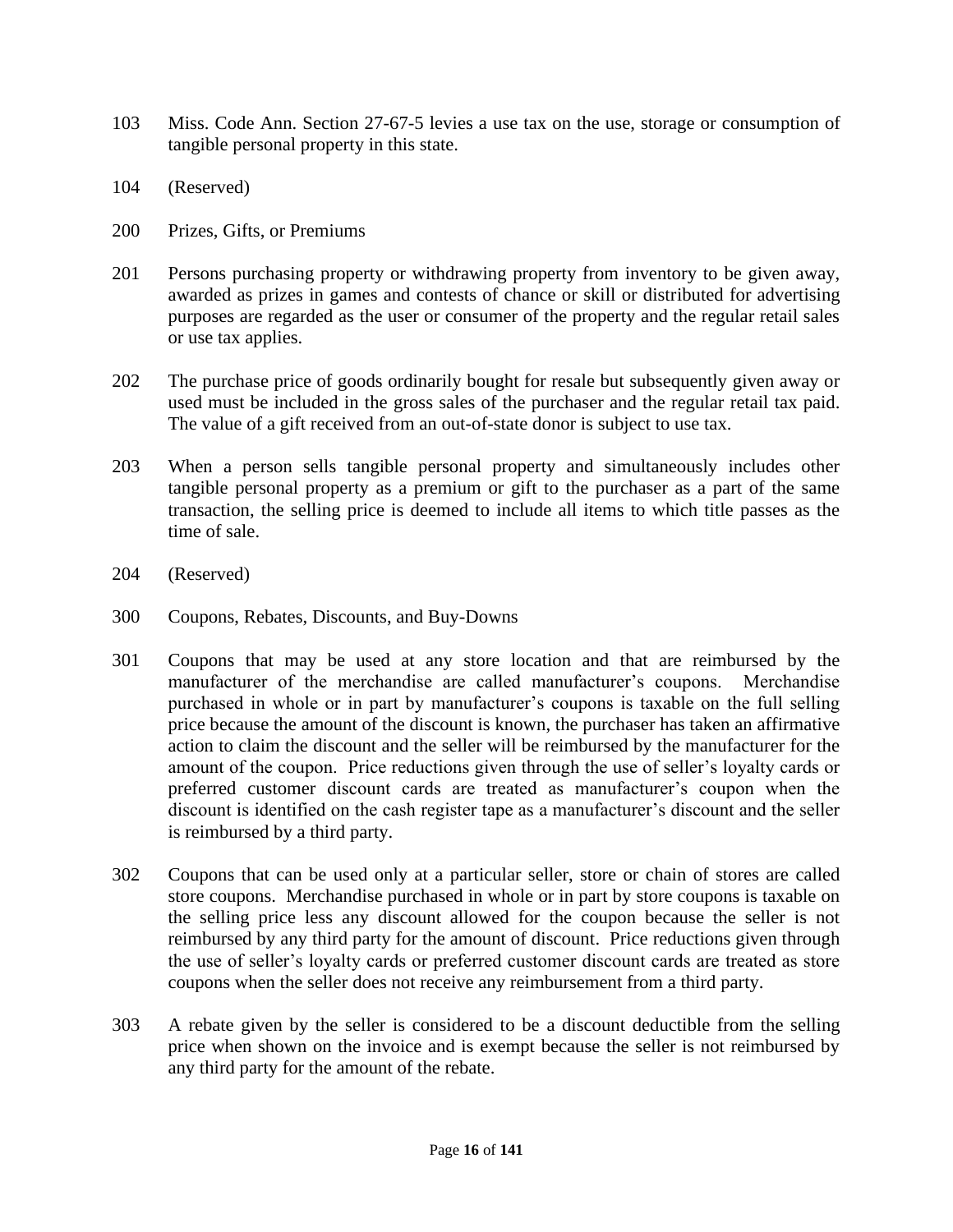- 304 A rebate made directly by the manufacturer to the purchaser or to the seller, or assigned to the seller by the purchaser is taxable as a segment of the selling price because the amount of the rebate is known at the time of the sale, the rebate is identified as a manufacturer's rebate on documentation received by the purchaser and the rebate is directly related to the sale.
- 305 Any discount offered by a seller to all members of a particular group are taxable when the seller receives a reimbursement from a third party and the members of the group are required to identify themselves as a member of the group eligible for a discount.
- 306 Buy down programs are those programs where a manufacturer enters into an agreement with a seller to provide the seller with a discount for each qualifying sale or purchase of a particular product. The retailer passes the discount through to the customer. The buy down received by the seller is not taxable unless the customer presents some type of documentation to the seller to claim the discount or the discount is identified as a third party discount on the invoice received by the purchaser.
- 307 (Reserved)
- 400 Trading Stamps
- 401 The transfer of property through the exchange or redemption of coupons, trading stamps or other thing of value is a transaction in which title of property passes and constitutes a taxable sale. The regular retail rate of tax applies to the stated value of the stamps or coupons or the retail value of the merchandise received, whichever is greater, regardless of whether redeemed by the store originally issuing the stamps or by a merchandise redemption center.
- 402 Trading stamp firms maintaining a redemption store in Mississippi are not liable for sales tax on the cost of merchandise for resale. Trading stamp firms distributing or selling trading stamp programs in this State are liable for the regular retail rate of sales or use tax on the cost of stamps, stamp books, catalogues, signs, stamp trays, and other supplies for use in this State.
- 403 Trading stamps redeemed at points outside this State are subject to use tax, and if the tax is not collected and paid by the out-of-state redeemer, it accrues to the person in this State receiving the property.
- 404 (Reserved)
- 500 Prepaid Discount Voucher Programs
- 501 Prepaid discount voucher programs are programs in which merchants advertise promotional deals and discounts through a third-party, online marketing agent, such as Groupon and Living Social. The promotional deals or discounts are offered as a voucher that the customer purchases for a percentage, usually fifty percent (50%) or less, of its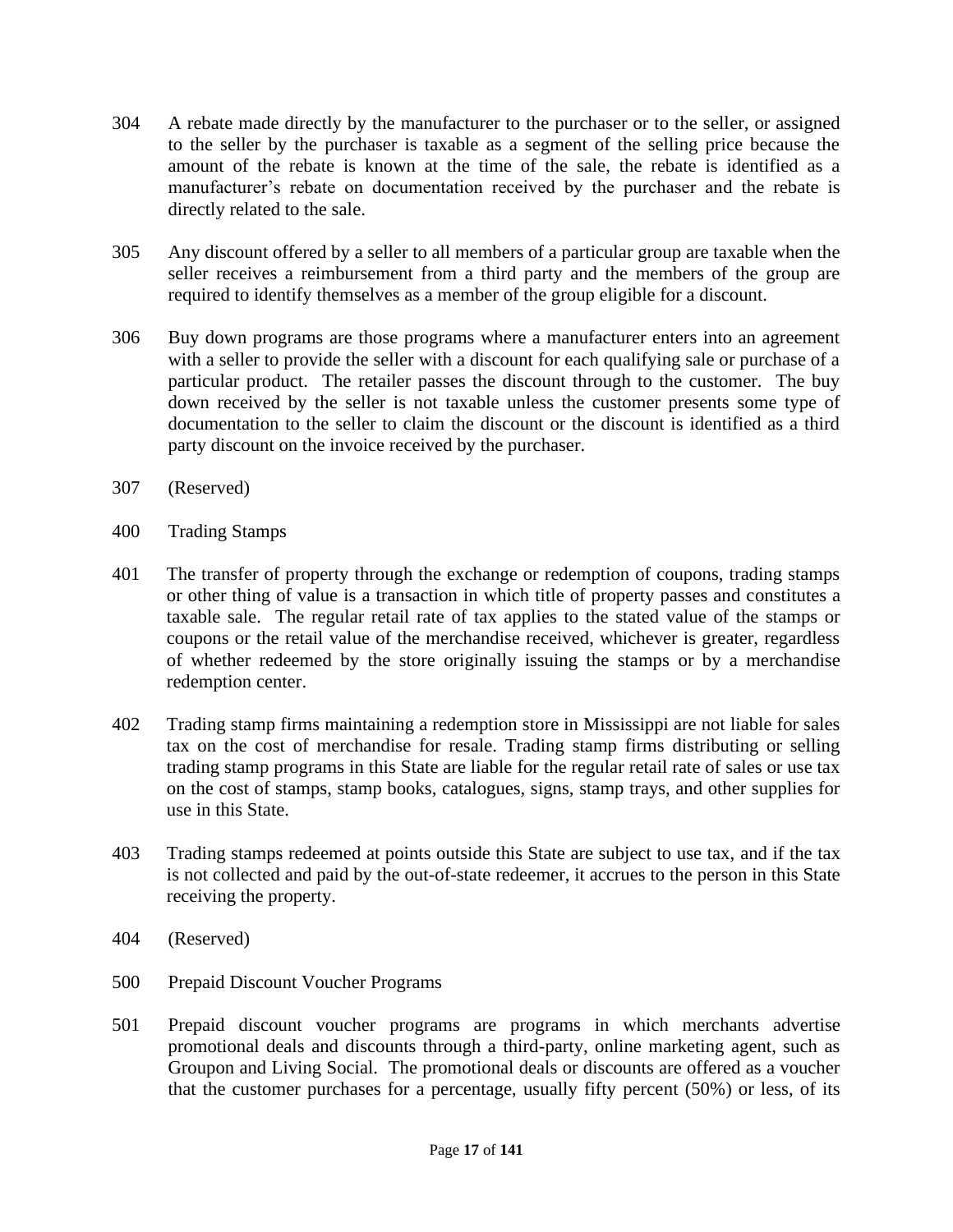face value or the value of the goods or services that may be redeemed with the voucher. The customer can use the voucher like a gift card toward the purchase of goods or services from the merchant. No tax is due on the sale of the voucher. The tax at the regular retail rate must be collected by the merchant for the full sale price of the goods or services, including the amount covered by the voucher, or on the amount that would normally be charged for goods or services redeemed with the voucher.

502 Reserved

*35.IV.2.02 revised effective December 1, 2018*

### **Chapter 03 Mileage, Delivery Charges and Rebilled Expenses**

- 100 Income received from travel, mileage or delivery charges must be included in gross proceeds of sales or gross income when incurred in connection with the sale of tangible personal property or in the performance of taxable services by vendors doing business within this State. This includes any charges made by the seller for delivery of property sold to the purchaser even though such amounts are separately stated on the seller's invoice apart from the sales price of the property.
- 101 Purchases from or sales by out-of-state vendors of tangible personal property are subject to use tax on the full purchase price, including freight charges to the point of use within this State.
- 102 Any business which performs a delivery service or which incurs travel expenses recovers this expense through the charge for its goods or services. Separately invoicing the customer with charges representing a recovery of these expenses is in reality an allocation of the selling price to this cost of operation and cannot be excluded from the measure of tax imposed.
- 103 Hotel expenses, meals, supplies, freight and other expenses which are itemized by the seller and rebilled to the customer must be included in gross proceeds of sales or gross income even though separately billed and irrespective of the fact that such goods and services may have borne a retail tax.
- 104 (Reserved)

*35.IV.2.03 revised effective December 1, 2018*

### **Chapter 04 Finance Charges and Bad Debts**

100 Finance Charges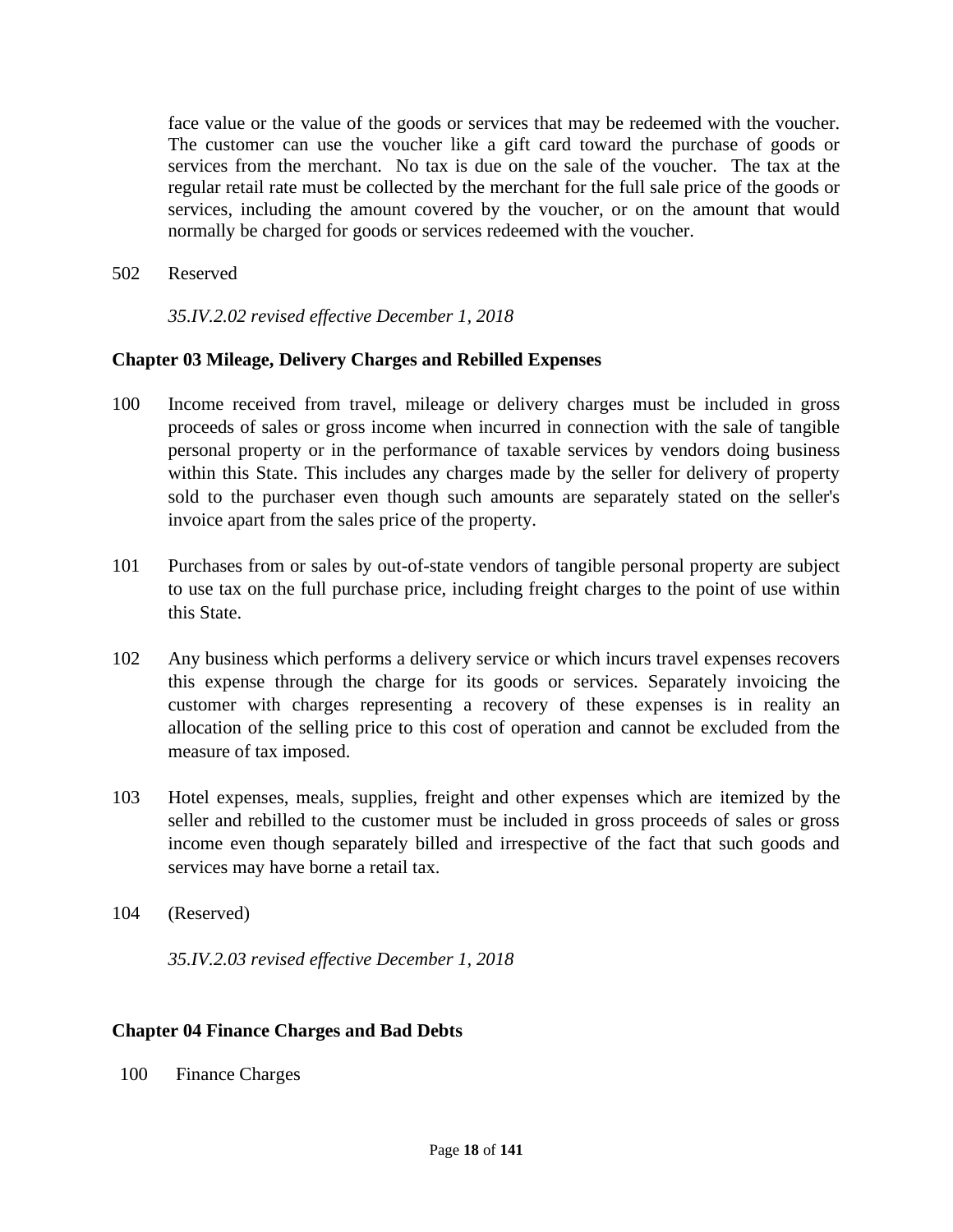- 101 Sales tax is levied on the gross proceeds of sales or gross income as the case may be, excluding charges on account of deferred payment by the purchaser, such as finance charges and late payment penalties
- 102 Bad check charges as provided for in Miss. Code Ann. Section 97-19-57 are also to be excluded from the gross proceeds of sales or gross income as the case may be.
- 103 (Reserved)
- 200 Bad Debts
- 201 Miss. Code Ann. Section 27-65-33 provides that any taxpayer reporting credit sales and paying the sales tax on such sales may take a credit on any subsequent return for bad debts actually charged off as uncollectible accounts. A taxpayer may not be allowed credit or refund for the sales tax associated with the uncollectible portion of a credit sale unless the taxpayer remitted the tax on the initial sales and also extended the credit used to finance the sale.
- 202 If any amount that has been written off as bad debt and has been taken as a credit on a return is subsequently collected, the tax due on the collected amount must be paid on the next return filed.
- 203 When credit is extended by a third party or when the credit instrument or account receivable is sold to a third party, neither the third party nor the retailer is eligible for a refund of sales tax associated with any bad debt charged off for uncollectible accounts.
- 204 (Reserved)

### **Sub Part 03 Taxability**

#### **Chapter 01 Wholesale Sales**

- 100 Wholesale sales are sales of tangible personal property from a wholesaler, jobber or distributor, known to the trade as such, to licensed retail merchants, jobbers, dealers, or other wholesalers for resale. It does not include sales to users or consumers that are not for resale.
- 101 "Wholesale sales" shall include**:**
	- 1. a. A sale of tangible personal property taxable under Section 27-65-17 or 27-65- 25 for resale in the regular line of business, when made in good faith to a retailer regularly selling or renting that property and when said dealer is licensed under Section 27-65-27 if located in this State.
		- b. A sale of a service taxable under Section 27-65-23 for resale in the regular line of business, when made to a regular dealer in that service and when said dealer is licensed under Section 27-65-27 if located in this State, or a charge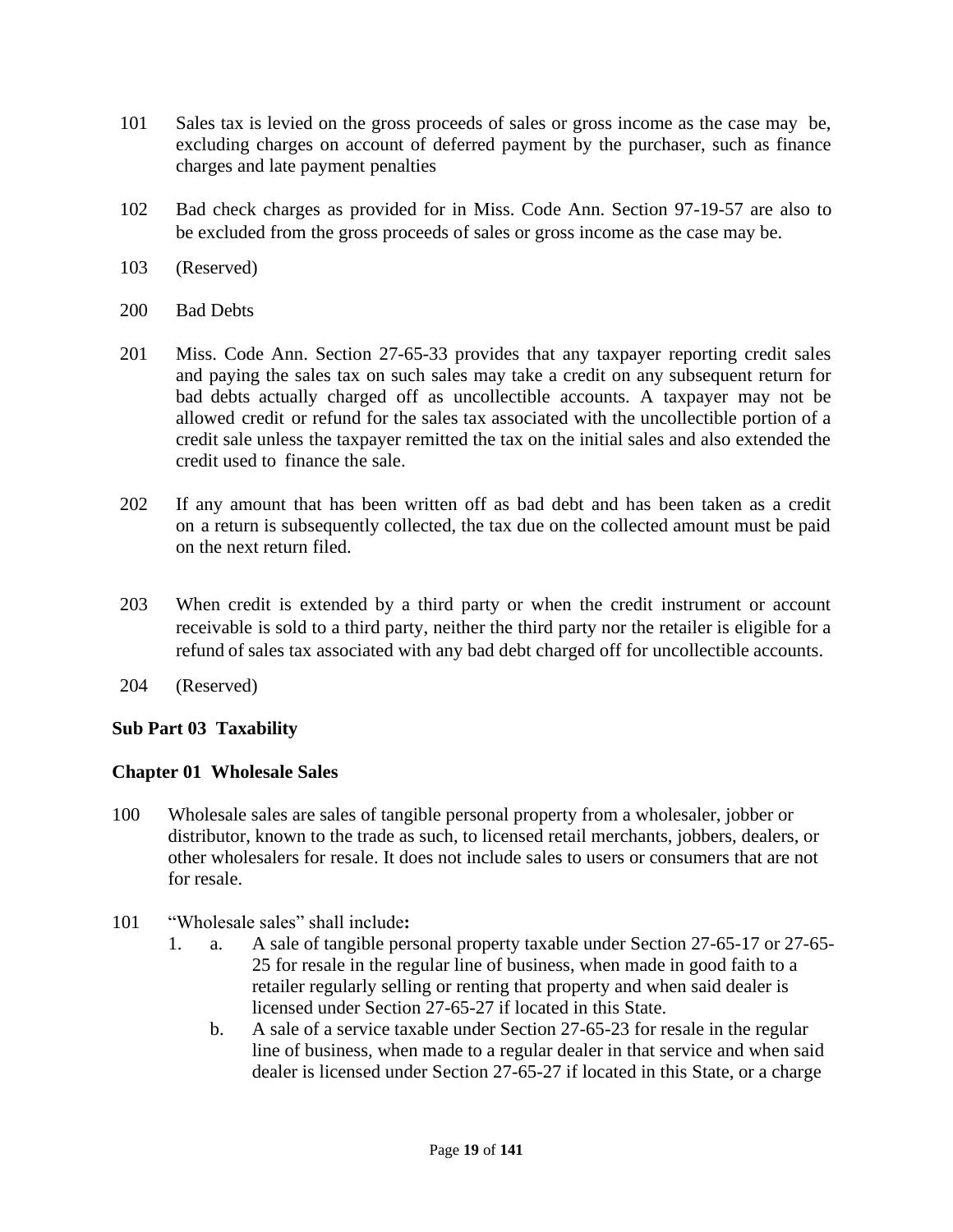for custom processing rendered upon merchandise for resale or rental by a dealer licensed under Section 27-65-27.

c. A sale of telecommunications services taxable under Section 27-65-19 for resale in the regular course of business, when made to a regular telecommunications provider of the service and the provider is the holder of a permit issued under Section 27-65-27 and is located in this state or is providing telecommunications services in this state. d. A sale of specified digital product taxable under Section 27-65-26 for

resale in the regular course of business, when made to a regular dealer of specified digital products and the dealer is the holder of a permit issued under Section 27-65-27 and is located in this state.

- 2. A sale of tangible personal property or service which is to become a component part of a structure or improvement erected, constructed, repaired or made only when
- such sale is made to a contractor taxable under Section 27-65-21 on the contract in which the component materials are to be used; and only when the contractor holds a Material Purchase Certificate as required by Section 27-65-21.
- 3. A sale of boxes, crates, cartons, cans, bottles and other packaging materials to a retailer or retail custom processor for use as a container to accompany goods or services sold by said retailer or custom processor where possession thereof will pass to the customer at the time of sale of the goods or services contained therein.
- 4. The value of soft drinks and syrup withdrawn from the business by a manufacturer for sale at retail and food or drink withdrawn by a manufacturer or wholesaler to be sold through full-service vending machines for human consumption.
- 102 "Wholesale sales" shall not include a transaction whereby property is delivered to and collection for same is made from a person that will consume the property rather than resell it even though the billing is to a retailer. Provided, however, when a taxpayer sells merchandise and has paid a rate equal to the retail rate of tax on the purchase price to a wholesaler, the taxpayer may take credit for the tax paid to the wholesaler from the tax due on the sale of the merchandise specifically included in his return to the Commissioner.
- 103 Items that were purchased at wholesale but are withdrawn from inventory for use of the business are subject to sales tax. This includes any items that are purchased tax free for resale but are withdrawn from inventory and used by the owner, employees or any other person instead of being sold.
- 104 Wholesale sales of medical cannabis may only be made to licensed medical cannabis cultivators, medical cannabis processors, or medical cannabis dispensaries. The purchaser must provide their sales tax number and ten-digit license number as documentation of a valid wholesale sale.
- 105 (Reserved)
- 200 Tax on Certain Wholesale Sales: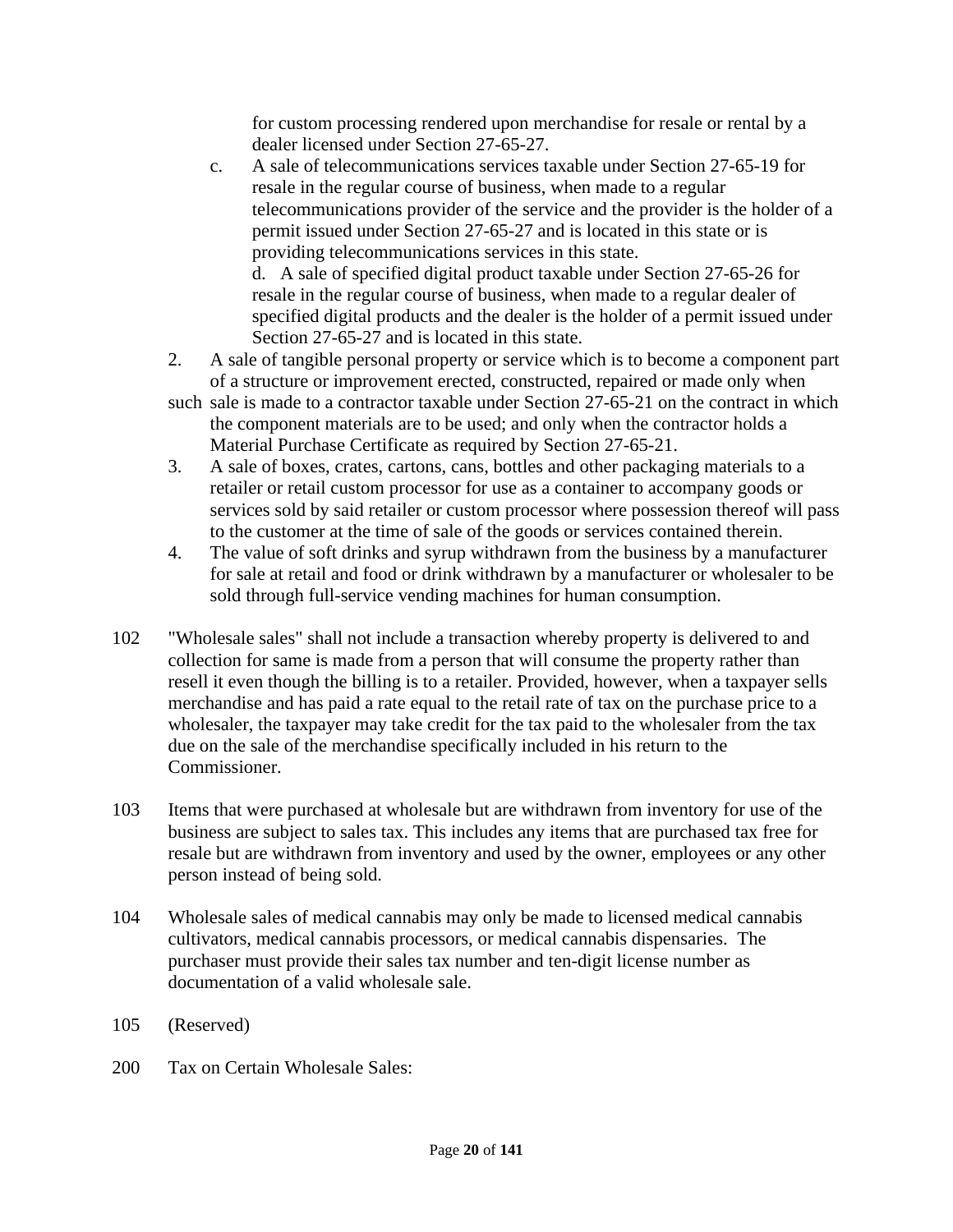- 1. Sales of beer and alcoholic beverages to a retailer for resale at retail are subject to wholesale sales tax. The rate is the same as the regular retail rate and the tax paid may be used as a credit against the retailer's liability for retail sales tax.
- 2. Food and drink for human consumption is taxed at the 8% wholesale rate of tax when the operator of a full-service vending machine places the merchandise in the machine for sale (see Title 35, Mississippi Administrative Code, Part IV, Subpart 4, Chapter 3.). All other sales at wholesale are exempt from sales or use tax.
- 3. The wholesale tax is not subject to the 2% taxpayer discount and shall not be included in the amount on which the discount is taken.
- 201 (Reserved)
- 300 Document Retention to Substantiate Wholesale Sales:
	- 1. The quantity of property or services sold or the price at which they are sold is immaterial in determining whether or not a sale is at wholesale. Sales may be classed as wholesale, or exempt, only if evidenced by proper and adequate records and invoices to substantiate the exemption from the tax on each individual sale.
	- 2. The substantiation of wholesale or exempt sales must be by an invoice clearly indicating the date, the name and address of the vendor and vendee, the items sold and the price. Vendors making wholesale sales to customers who are issued a permit under Miss. Code Ann. Section 27-65-27 or have a letter ruling indicating an exemption must maintain a copy of the permit or letter ruling for these customers. Such proof of wholesale or exempt sales shall be filed in chronological order and preserved for a period of three (3) years from the date of sale. These records shall be subject to inspection by the Commissioner and his agents, at their discretion, for the verification of returns filed by either the wholesaler or his customers. This requirement shall apply equally to a retailer making wholesale or exempt sales. Please see Miss. Admin. Code 35.I.02 Taxpayer Records and Document Retention for general document retention requirements imposed on all taxpayers.
	- 3. Any failure to comply with all the above requirements shall subject the violator to the retail rate of tax on all such violations.
	- 4. Wholesale dealers and distributors of beer are further required to file detailed monthly reports with the Commissioner. These reports must show the number of retailers issued retail beer permits in legally wet counties.
- 301 (Reserved)

#### *35.IV.03.01 Revised effective June 16, 2022*

#### **Chapter 02 Isolated, Casual or Occasional Sales**

- 100 SALES TAX
- 101 Isolated or occasional sales, except sales of motor vehicles, made by persons not regularly engaged in business are not subject to sales tax. No sale, except a sale of a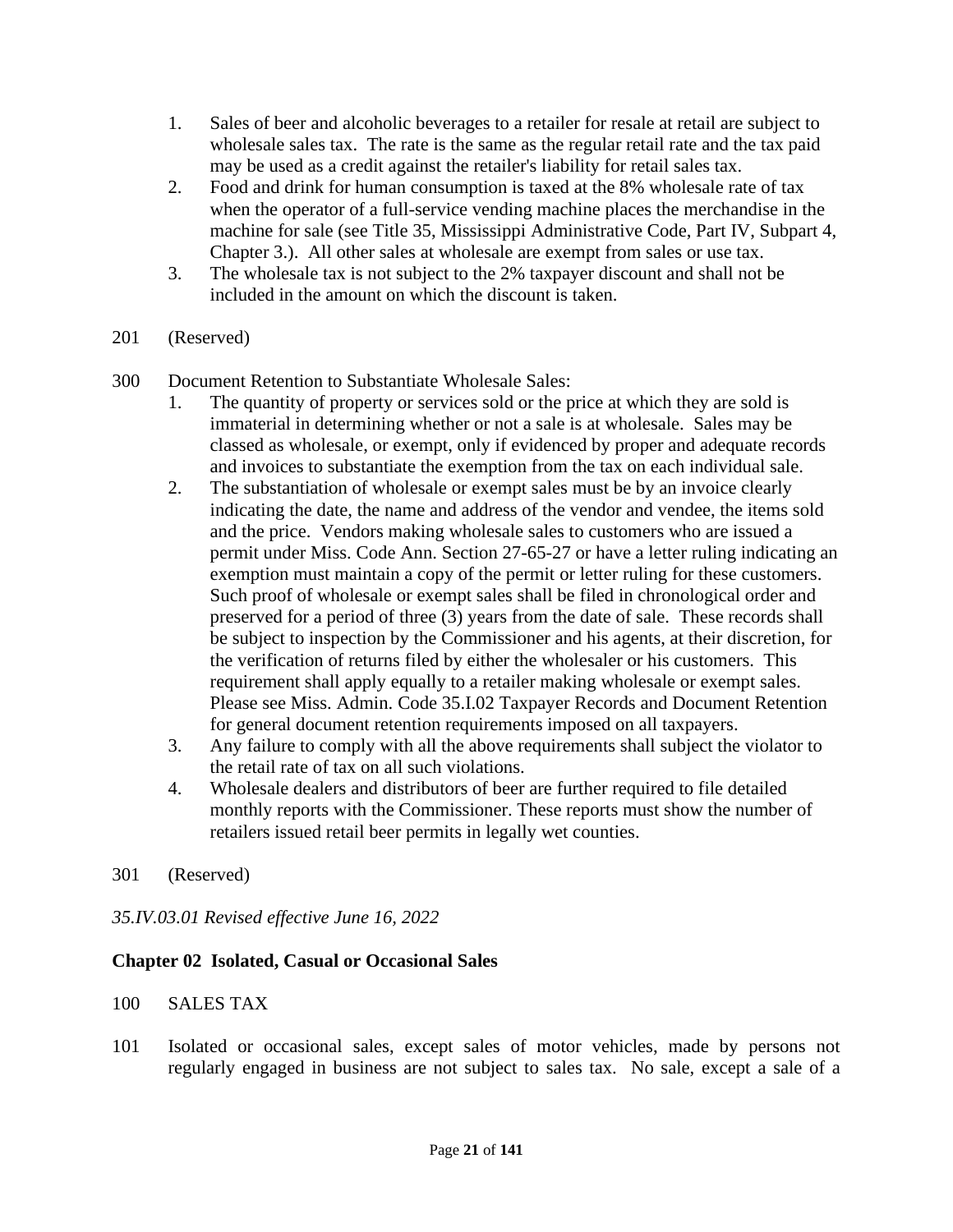motor vehicle, is taxable under the Sales Tax Law if it is not made in the regular course of the business of a person selling tangible personal property.

- 102 "Motor vehicle" means a motor vehicle required to be registered or licensed by County Tax Collectors pursuant to Section 27-19-43, Mississippi Code of 1972. This includes private carriers of passengers, school buses, church buses, taxicabs, ambulances, hearses, motorcycles, private carriers of property, and private commercial carriers of property and drays of a gross weight of 10,000 pounds or less.
- 103 The purchase of a motor vehicle by a person, firm or corporation from another person, firm or corporation, which is not a licensed dealer engaged in selling motor vehicles, is taxable. The purchaser should pay the sales or use tax to the County Tax Collector at the time the vehicle is registered or licensed.
- 104 All sales made by officers of a court, pursuant to court orders, are occasional sales, with the exception of sales made by trustees, receivers, assignees, and the like in connection with the liquidation or conduct of a regularly established place of business. Examples of casual sales are those made by sheriffs in foreclosure proceedings, sales of confiscated property, and sales of tangible personal property, such as used equipment when the sale represents the disposal of capital assets that the seller does not offer for sale in his regular course of business. Example: Anyone selling his old boat rather than trading it in on a new one.
- 105 The bulk sale of an inventory of merchandise to a dealer is exempt from sales tax. This exemption does not include the liquidation of a business when the inventory is sold to the general public at sale or auction.
- 106 Mobile homes, vehicles (except motor vehicles as defined above) or other personal property repossessed by a bank or finance company and resold through the dealer who made the original sale will be regarded as a casual sale and will not be subject to sales tax. All other sales of repossessed property are subject to sales tax.
- 107 Sales of personal property (except for motor vehicles as defined above) through auctions, flea markets, antiques malls, or other similar establishments, are not classified as isolated, casual or occasional sales.
- 108 (Reserved)
- 200 USE TAX
- 201 Use tax will not be applicable to non-business personal property acquired outside of this State under conditions where a similar acquisition in this State would not be subject to sales tax. Business property acquired in any manner and imported into this State for use in a business is subject to use tax, with proper credit allowed for another state's tax.
- 202 (Reserved)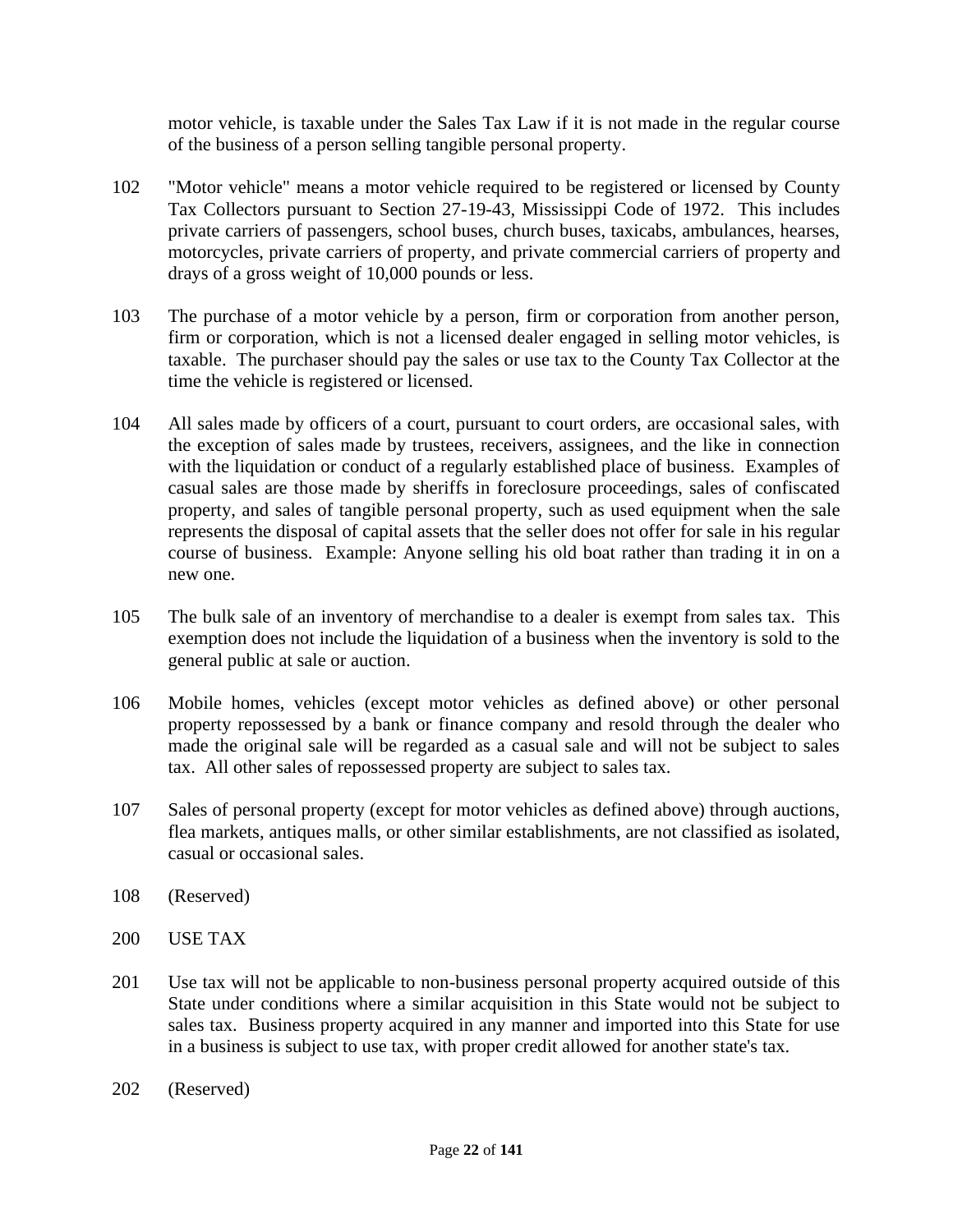### **Chapter 03 Leased Departments**

- 100 When an established business leases a portion of its shelves, counters or floor space to another business or person selling tangible personal property or performing taxable services, the sales made by the leased departments or the gross income received shall be reported and paid by the lessor. A lessor not otherwise subject to the tax shall obtain a license on behalf of the lessee.
- 101 When the lessee conducts the leased department in the same manner as a similar established business and gives evidence to the public of conducting the department separately from the lessor's business, the lessee may apply for a sales tax license and file sales tax returns, provided separate records of the business are maintained. The lessor shall be secondarily liable for the tax in instances where the lessee does not fulfill his tax obligations under such license.
- 102 Use tax shall be reported and paid to the State by the lessee.
- 103 The word "lease" used in this rule includes permitted occupancy regardless of consideration.
- 104 (Reserved)

*35.IV.3.03 revised effective January 15, 2019*

### **Chapter 04 (Reserved)**

*35.IV.03.04 revised effective May 1, 2019.*

### **Chapter 05 Interstate Commerce, Sales In**

- 100 Sales delivered outside this state
- 101 All sales made and taxable services performed from a business location within the state or by a Mississippi dealer are presumed to be taxable Mississippi sales unless and until the dealer can substantiate an authorized claim for exemption. In the case of exemption by reason of delivery of the goods outside the state to an out-of-state customer, the dealer is required to establish that such delivery did, in fact, take place and that such delivery was a condition precedent to consummation of the sale.
- 102 Sales and taxable repairs of tangible personal property are exempt from the Mississippi sales tax levy when:
	- 1. The seller is required by the sales agreement to physically deliver the goods sold in the vendor's equipment from a point in this state to a point outside this state, not to be returned to a point within this state, and provided that such delivery is actually made, or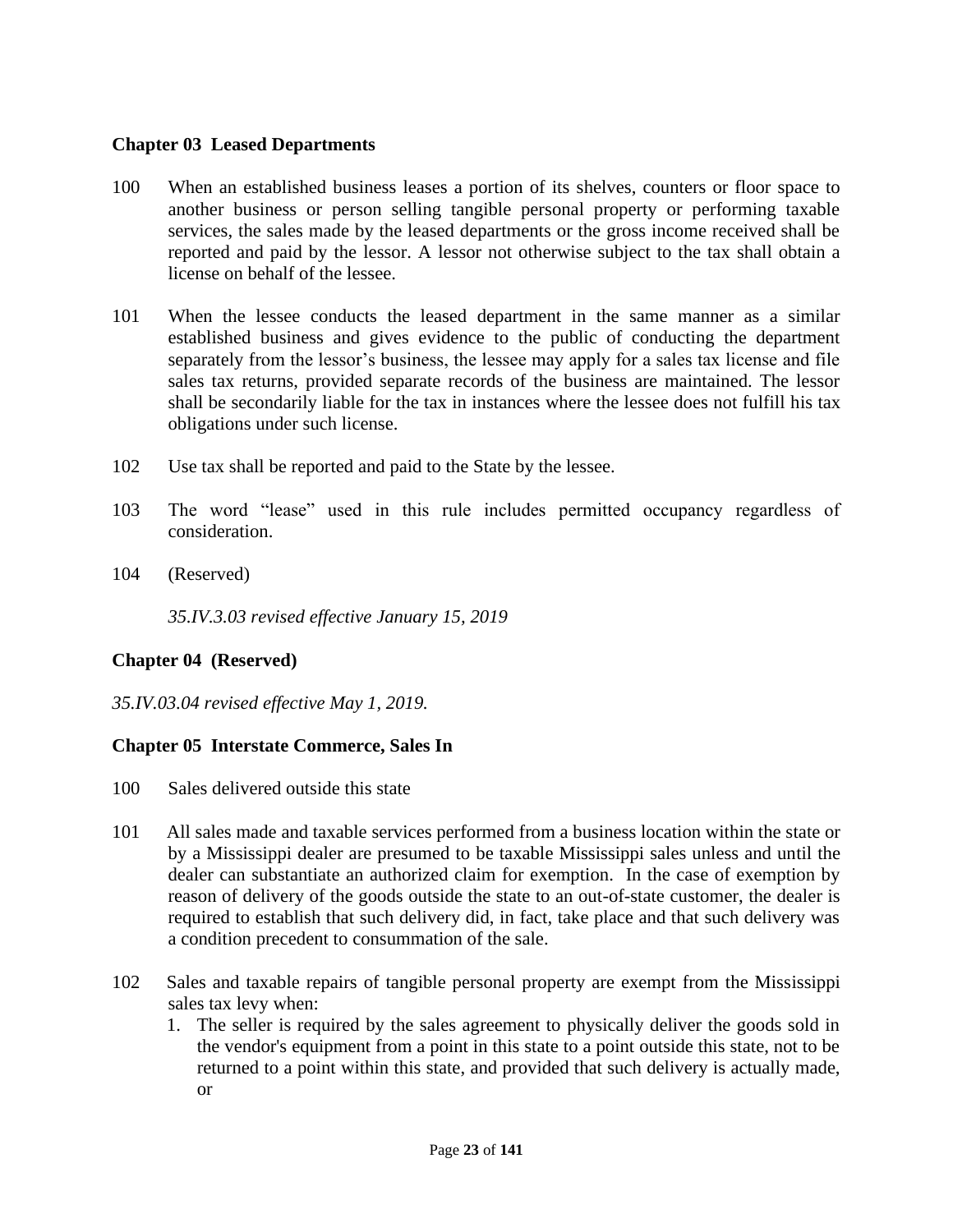- 2. The seller is required by the sales agreement to deliver the goods to a common carrier or to the United States Post Office for transportation outside the state at the seller's direction, or
- 3. The seller is required by the sales agreement to deliver the goods outside the state by use of an independent trucker.
- 103 For purposes of this Chapter, neither the purchaser nor the seller is considered a common carrier even though they may operate as one commercially.
- 104 When tangible personal property is purchased in Mississippi for resale in another state by a dealer regularly engaged in selling such property and such dealer holds a valid sales tax permit or its equivalent for that state, the sale is exempt from tax.
- 105 Sales of automobiles, trucks, truck-tractors, semi-trailers, trailers, boats, motorhomes (R.V.), travel trailers, motorcycles and all-terrain cycles which are exported from this state within forty-eight (48) hours and registered and first used in another state are exempt from sales tax under Miss. Code Ann. Sections 27-65-101(1)(s) and 27-65-111(i). A properly executed Certificate of Interstate Sale must be maintained to substantiate sales of boats, all-terrain cycles or other equipment not required to be registered for highway use. A golf cart, regardless of whether it receives aftermarket modifications, is not considered an all-terrain vehicle. If the Certificate of Origin identifies the vehicle as a golf cart, it remains a golf cart for tax purposes and would be taxable at the seven percent (7%) regular rate of tax at the time of purchase, and would not be eligible for the fortyeight (48) hours exemption.
- 106 (Reserved)
- 200 Sales delivered into this state
- 201 Persons operating a place of business in this state as well as one or more places of business outside this state are liable for sales tax on all sales made by or delivered from the Mississippi business and are liable for collection of use tax on all sales delivered in Mississippi by or from their out-of-state businesses.
- 202 Persons who do not maintain a place of business in Mississippi but who are represented in this state by salesmen who solicit or accept orders for merchandise which is subsequently delivered in this state are liable for collection of Mississippi use tax.
- 203 Merchandise shipped from a point of origin in Mississippi which passes through another state before reaching a point of destination in Mississippi is not considered as a sale made through channels of interstate commerce and the receipts from the property sold are taxable.
- 204 (Reserved)
- 300 Drop shipment sales into this state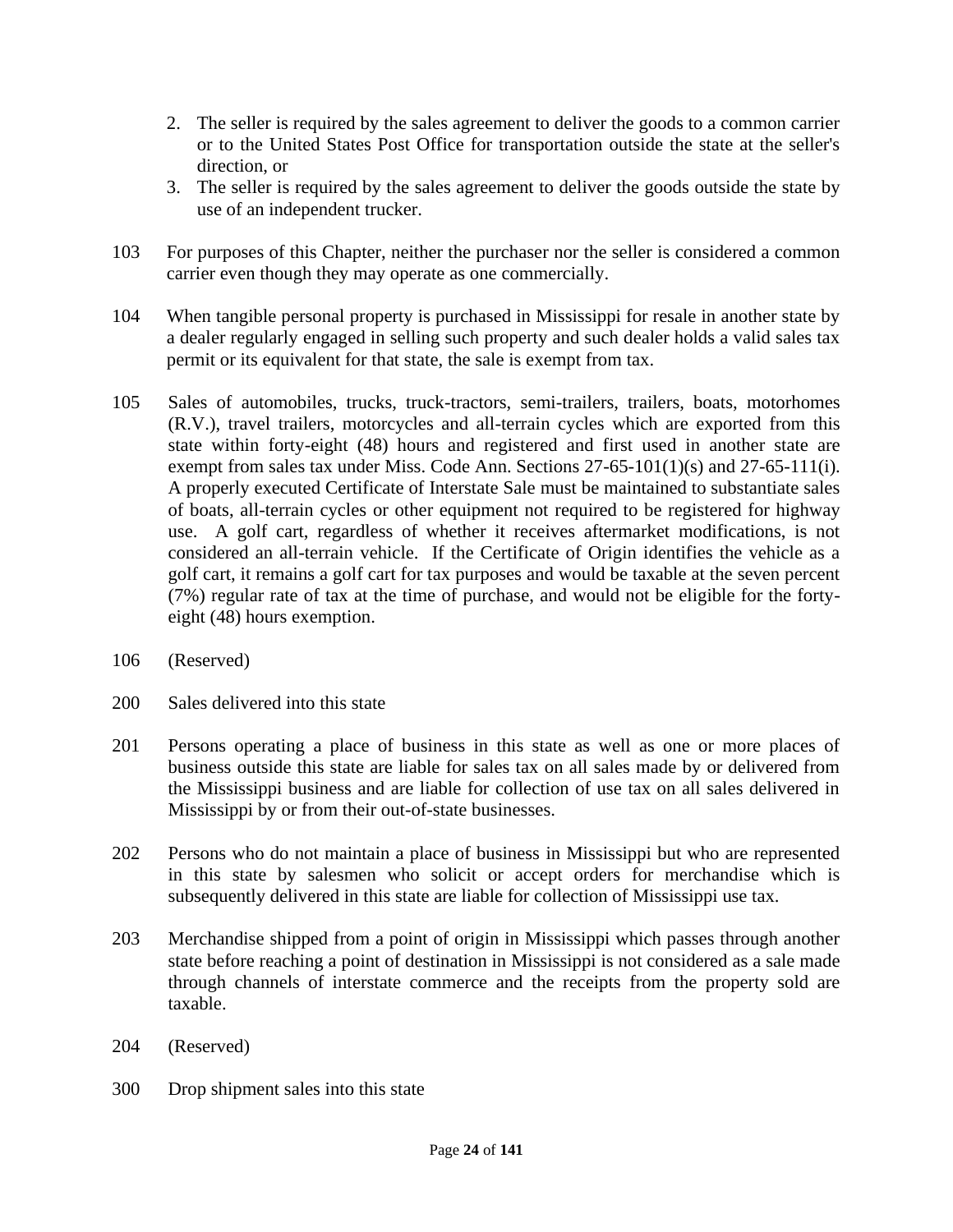- 301 A drop shipment of merchandise is a shipment from a seller directly to the retailer's Mississippi customer, at the direction of the retailer. Generally, a retailer accepts an order from an end customer, places this order with a third party seller, usually a manufacturer or wholesale distributor, and directs the third party to ship the goods directly to the end customer. This sequence of events results in two transactions: a) the sale by the primary seller (i.e. distributor) to the retailer and b) the sale from the retailer to the retailer's Mississippi customer.
- 302 If the retailer has a valid Mississippi sales tax permit, then the retailer should furnish a copy of the permit to the primary seller, rendering the first sale a non-taxable transaction. The retailer then collects sales tax on behalf of the state on the sale to its Mississippi customer.
- 303 If the retailer is not registered to do business in Mississippi and the primary seller has nexus with Mississippi the sale to the retailer is a taxable transaction by the primary seller who is responsible for remitting the tax. An exception occurs when one of the following conditions are met:
	- 1. The Mississippi customer is a licensed dealer purchasing the property for resale through his regular course of business. The primary seller can obtain a copy of the Mississippi customer's sales tax permit and the resale exemption may flow through the retailer to the seller.
	- 2. The Mississippi customer has a Direct Pay Permit. The Direct Pay Permit authorization may flow through the retailer to the seller.
	- 3. The Mississippi customer is an exempt entity under the provision of the Mississippi Sales Tax Law. The Mississippi customer must furnish proof of exempt status to the seller. If proof of such exemption is not furnished, the sale is taxable.
- 304 (Reserved)

*35.IV.03.05 revised effective December 1, 2019.*

### **Chapter 06 Governmental Exemptions**

- 100 General
- 101 Sales of tangible property, charges for labor or services are exempt when sold to, billed to and paid for by the United States Government or the State of Mississippi, its departments and institutions, counties and municipalities or departments or school districts of said counties and municipalities, or Acts of Congress or Acts of the Mississippi Legislature. The governmental exemption does not apply to states other than the State of Mississippi and requires that goods or services are sold directly to, billed directly to and paid for directly by the exempt governmental entity.
- 102 Any state department, county or municipality, or any political division or subdivision thereof, or agency, institution, instrumentality, commission, board or district created by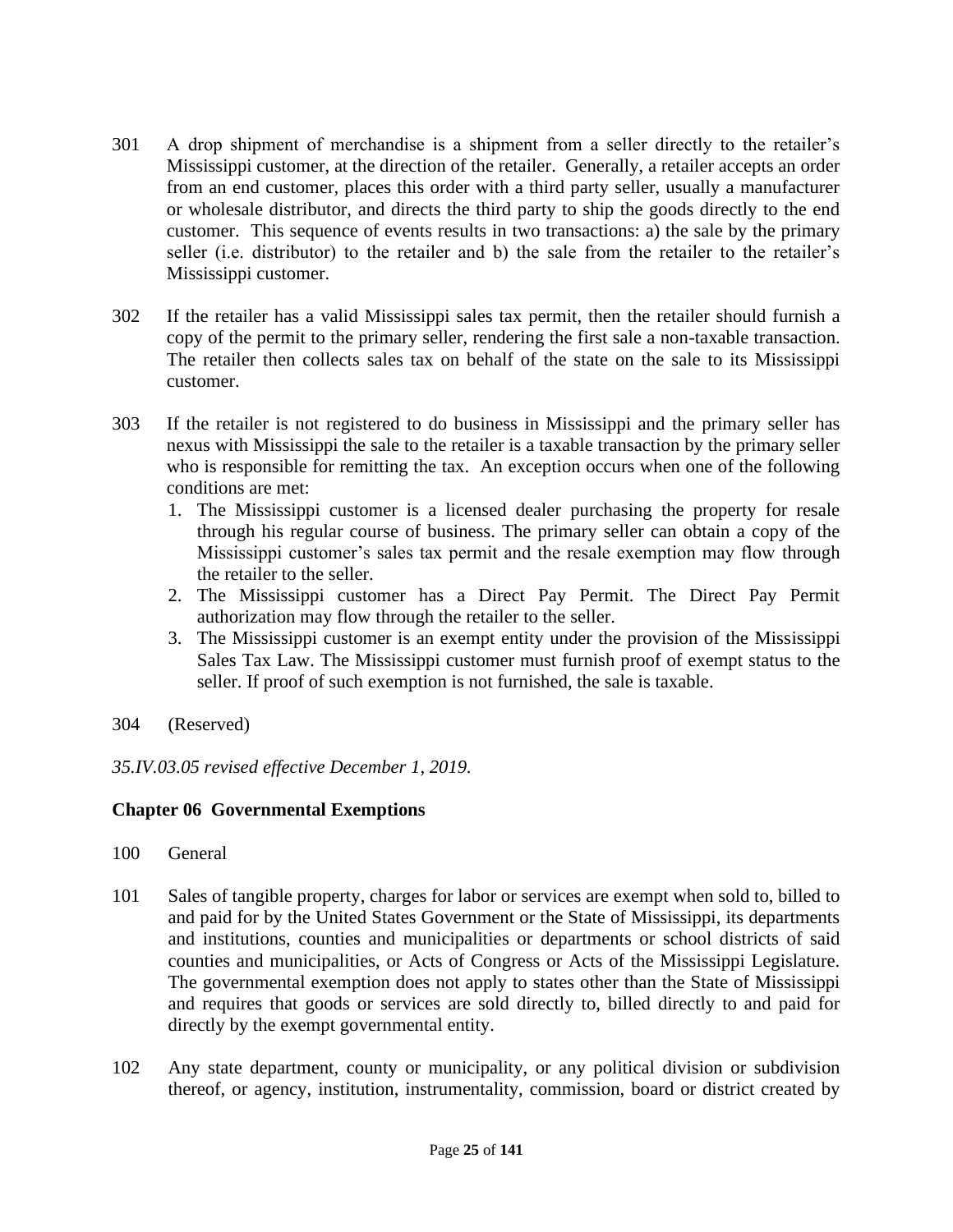the legislature of the State of Mississippi and fiscally responsible to the State of Mississippi is construed to be a part of the state government.

- 103 The sales, labor or service performed must be billed directly to the governmental entity and not to or through a contractor or quasi-governmental agency, and the title of the property or benefit from the service must pass to the government rather than to a beneficiary.
- 104 This exemption does not apply to contractor's tax levied by Code Section 27-65-21.
- 105 (Reserved)
- 200 Sales to Government Employees
- 201 Sales to government employees are considered exempt when payment is made directly from the exempt governmental entity by government check, a centrally billed debit or credit card or other form of payment. Sales to government employees who pay for the goods or services are subject to Mississippi sales or use tax even though the employee may be reimbursed by an exempt governmental entity.
- 202 Businesses must verify that purchases are made with a centrally billed debit or credit card. Centrally billed means that the governmental entity is billed directly for any purchases made with the card. Individually billed means that the person named on the card is billed for any purchases made with the card, and the person named on the card may be reimbursed by the governmental employer for approved purchases.
- 203 (Reserved)
- 300 Exemptions
- 301 Retail sales of food for human consumption purchased with food instruments issued the Mississippi Band of Choctaw Indians under the Women, Infants and Children Program (WIC) funded by the United States Department of Agriculture are exempt from tax.
- 302 Retail sales of food for human consumption purchased with food stamps issued by the United States Department of Agriculture, or other federal agency are exempt from and after October 1, 1987.
- 303 Sales of firefighting equipment to governmental fire departments or volunteer fire departments for their use. This exemption does not apply to any other type of property except firefighting equipment.
- 304 Sales of any gas from any project, as defined in the Municipal Gas Authority of Mississippi Law, to any municipality shall not be subject to sales, use or other tax.
- 305 Sales to regional educational service agencies established under Section 37-7-345.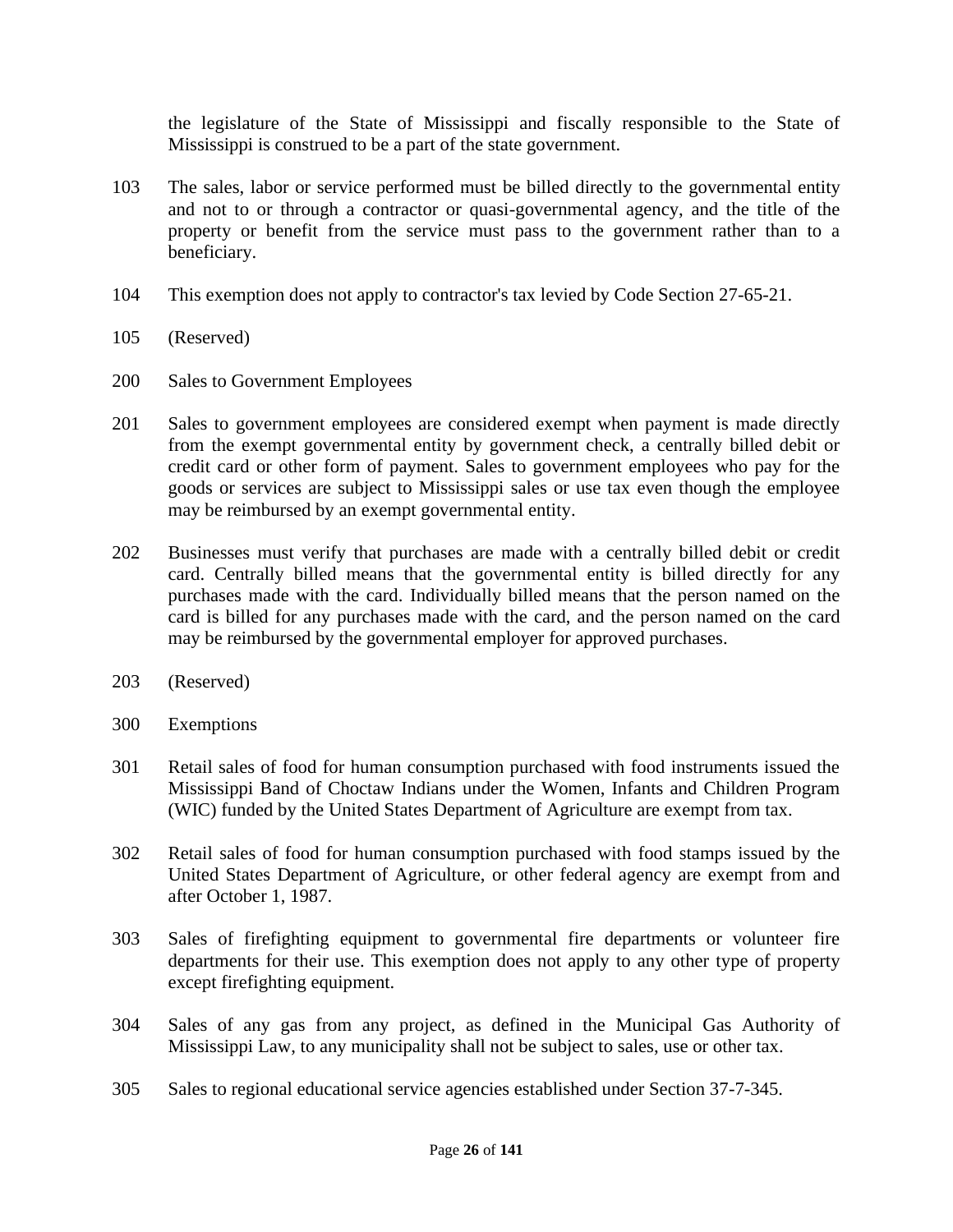- 306 Sales of buses and other motor vehicles, and parts and labor used to maintain and/or repair such buses and motor vehicles, to an entity that (a) has entered into a contract with a school board under Section 37-41-31 for the purpose of transporting students to and from schools and (b) uses or will use the buses and other motor vehicles for such transportation purposes are exempt from sales tax.
- 307 Parking at events held solely for religious or charitable purposes at livestock facilities, agriculture facilities or other facilities constructed, renovated or expanded with funds for the grant program authorized under Section 18, Chapter 530, Laws of 1995 are exempt from sales tax.
- 308 Sales of tangible personal property, labor, services or products are exempt when sold to schools and school districts under a program that is administered by or coordinated with an agency, commission, department or other instrumentality of the United States government. Payment must be made by or through a nonprofit organization or other entity established by or for the benefit of the agency, commission, department or other instrumentality of the United States government administering or coordinating the program.
- 309 Federal Credit Unions organized under the Federal Credit Union Act are not subject to sales or use tax on tangible personal property or services purchased for their own use. Sales of tangible personal property or services to state and national banks and to state credit unions are subject to the retail sales and/or use tax.
- 310 Sales made by the exchange service, officers club or government agency to members of the armed forces are exempt from tax under the Federal Buck Act.
- 311 The American Red Cross is considered a federal instrumentality and is not subject to sales tax on tangible personal property or services purchased for its own use.
- 312 Mississippi Housing Authorities are considered part of the state government and are not subject to sales tax on tangible personal property or services purchased for their own use.
- 313 Materials purchased by contractors for use in the performance of a government contract are taxable. Sales by independent dealers, merchants or contractors on government reservations are taxable.
- 314 Sales of merchandise by governmental agencies, political subdivisions or state institutions are taxable when in competition with private business.
- 315 Adequate records must be maintained to substantiate all exemptions since the Department does not issue exemption certificates. These records must be maintained for a period of at least thirty-six (36) months.
- 316 (Reserved)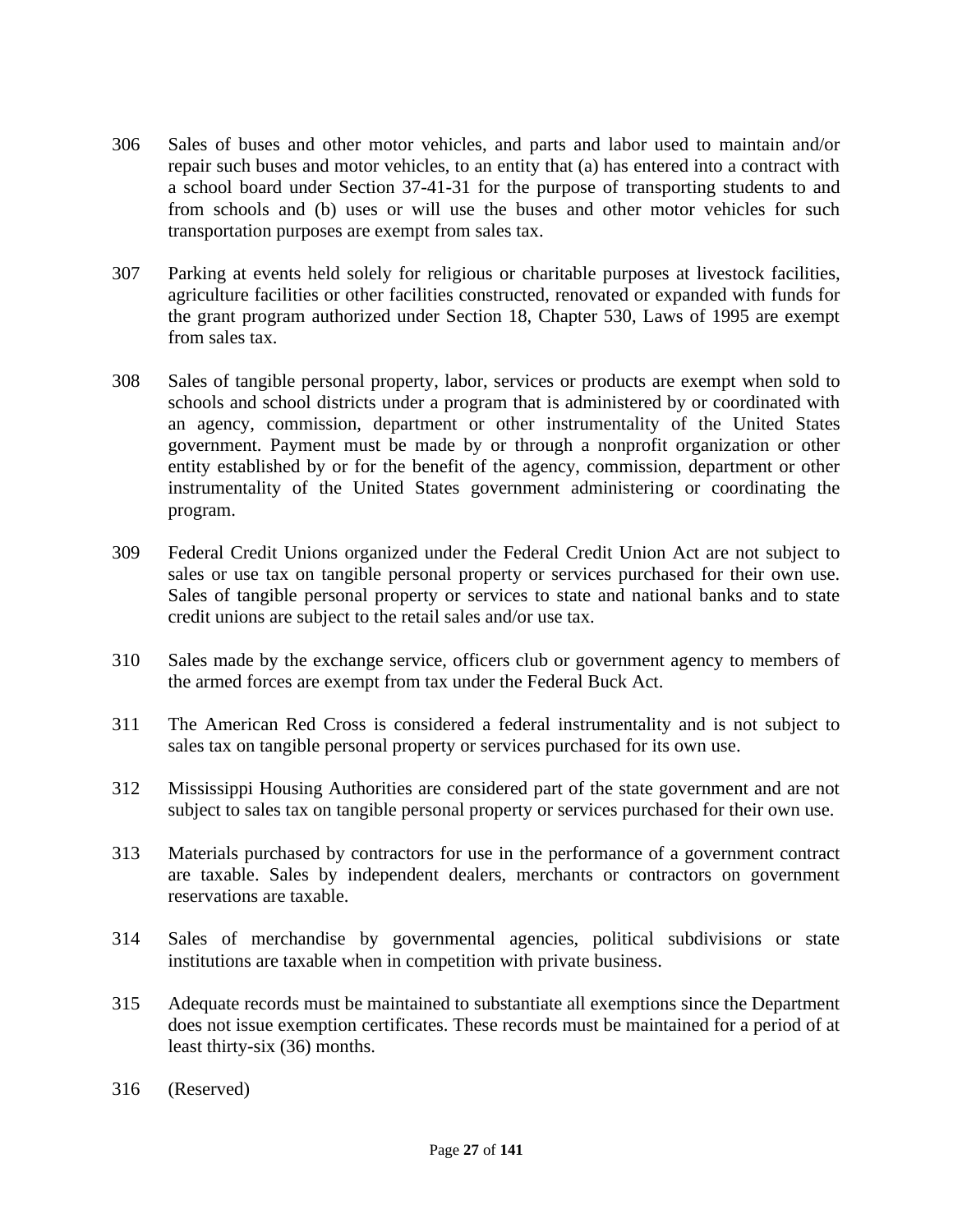### *35.IV.03.06 revised effective May 1, 2019.*

### **Chapter 07 Exempt Organizations**

- 100 Miss. Code Ann. Section 27-65-111 provides an exemption from sales tax for sales of tangible personal property and services to certain groups of organizations and for specifically named organizations. The exemption from sales tax does not cover the contractor's taxes levied under Miss. Code Ann. 27-65-21. To qualify for the exemption, the sale of property or charge for services must be sold directly to, billed directly to and paid for directly by the exempt entity.
- 101 The Department of Revenue will issue a letter ruling authorizing an entity's exemption when requested to do so by the exempt entity. The entity should make its request in writing. The Department may require the entity to furnish a copy of its charter, articles of incorporation, letter from the Internal Revenue Service documenting its tax-exempt status and any other information that may help in determining if the entity is eligible for sales tax exempt status. The letter ruling may be used to provide to vendors who request such documentation. The Department does not issue tax exempt numbers.
- 102 "Boys and girls clubs", found in Miss. Code Ann. Section 27-65-111(f), means a nonprofit youth organization. To be eligible for the sales tax exemption, the organization must meet the following requirements:
	- 1. The organization must be registered with the Internal Revenue Service as a 501(c)(3) entity.
	- 2. The organizations sole purpose is to provide and manage youth activities.
	- 3. The organization must be active. The term "active" means that the organizations principle activity must be continued for a total of at least 10 months out of a year. (Example: A youth baseball club would be required to provide organized activities for 10 months out of the year.)

This exemption will apply only to those purchases that remain the property of the organization. The exemption would not apply to the purchase of uniforms that are provided to the players through either the payment of a registration fee or a separate charge.

- 103 "Old Men's or Ladies' Homes", found in Miss. Code Ann. Section 27-65-111(e), means a place that provides group living arrangements for elderly persons who are provided food, shelter, personal and medical care. The elderly persons must be unrelated to the operator unless approved in a letter ruling by the Department. This includes facilities such as nursing homes, convalescent homes and assisted living facilities. Additionally, the facility must be supported wholly or in part by a religious denomination, fraternal nonprofit organization or other nonprofit organization.
- 104 "Orphanages", found in Miss. Code Ann. Section 27-65-111(e), means a place, facility or home that receives children and provides for long-term or extended supervision, care, lodging and maintenance of the child, with or without transfer of custody. Children must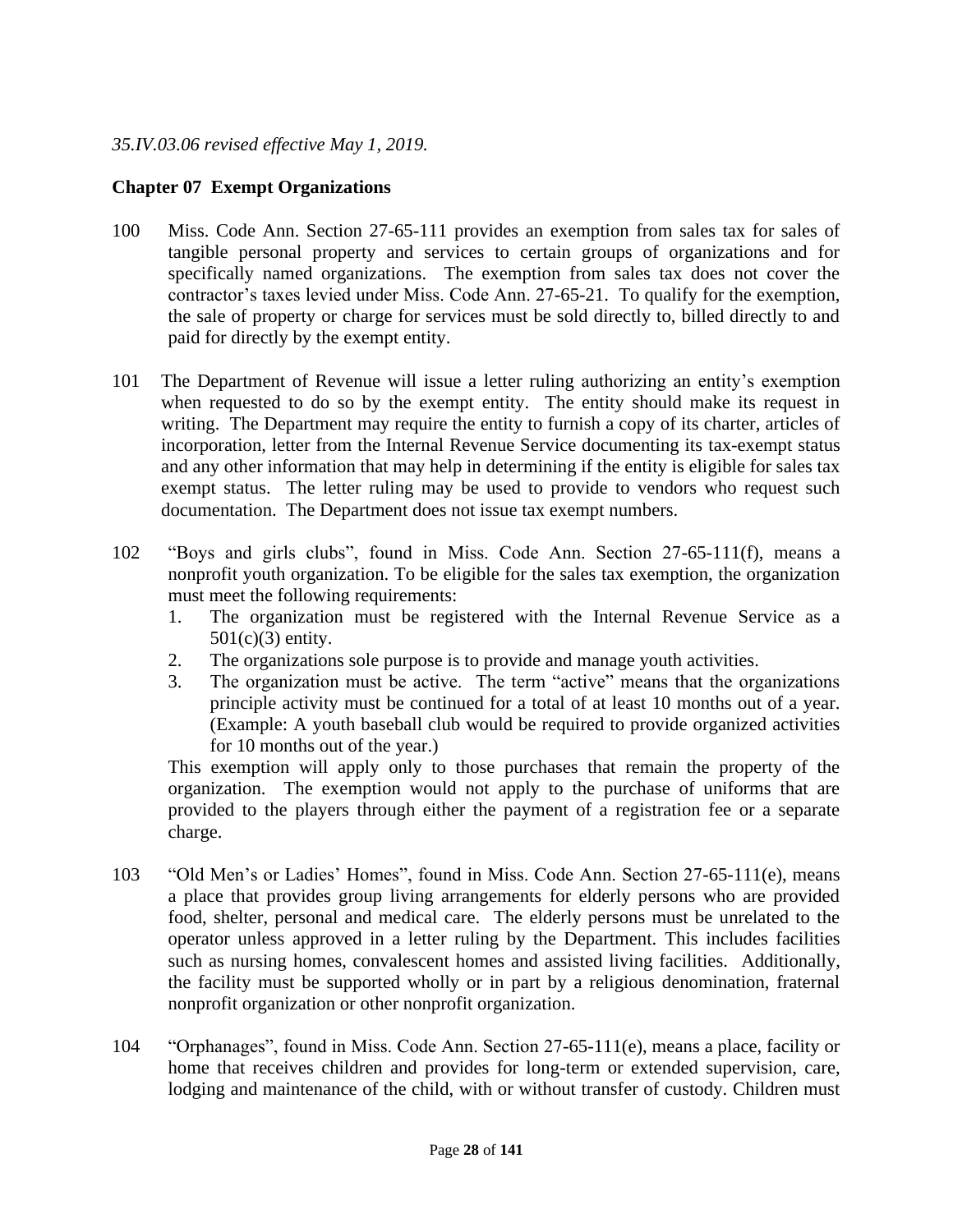not be related to the operators, and parents or guardians must not be residents of the same facility unless approved in a letter ruling by the Department. Additionally, the facility must be supported wholly or in part by a religious denomination, fraternal nonprofit organization or other nonprofit organization.

- 105 Exempt organizations can be found in Miss. Code Ann. Sections 27-65-101, 27-65-103, 27-65-105, 27-65-107 and 27-65-111.
- 106 (Reserved)
- *35.IV.03.07 revised effective September 1, 2018.*

### **Chapter 08 Amusements**

- 100 Definitions
- 101 Amusement is defined to include any and all forms of entertainment including all forms of diversion, sport, recreation or pastime, shows, exhibitions, contests, displays and games, or any other types of amusement.
- 102 Admissions charges include monetary charges and all other methods of obtaining admission including donations or contributions. Taxable charges also include admissions to an event in exchange for specific personal or professional services such as, but not limited to, advertising or security services. Taxable admission charges include but are not limited to cover charges or one time fees for admission to museums, restaurants and bars, galleries and gyms or fitness centers. Admission charges do not include membership fees. Membership fees represent a cost to join an organization, group, club, etc., and do not represent the cost for admission even though membership may grant admission to the member.
- 103 Religious organizations are defined as ecclesiastical or denominational organizations, churches, diocese or presbytery or established physical places for worship, whether or not incorporated, at which nonprofit religious services and activities are regularly conducted and carried on and also includes those religious groups which do not maintain specific places of worship.
- 104 Charitable organizations are defined as any person determined by the Internal Revenue Service to be a tax exempt organization pursuant to Section  $501(c)(3)$  of the Internal Revenue Code; or any person actually or purporting to be established solely for any voluntary health and welfare, benevolent, philanthropic, patriotic, educational, humane, scientific, public health, environmental conservation, civic, or other charitable purpose or for the benefit of law enforcement personnel, fire fighters, or other public safety organizations.
- 105 Education organizations are defined as any person providing educational, informative or instructional services.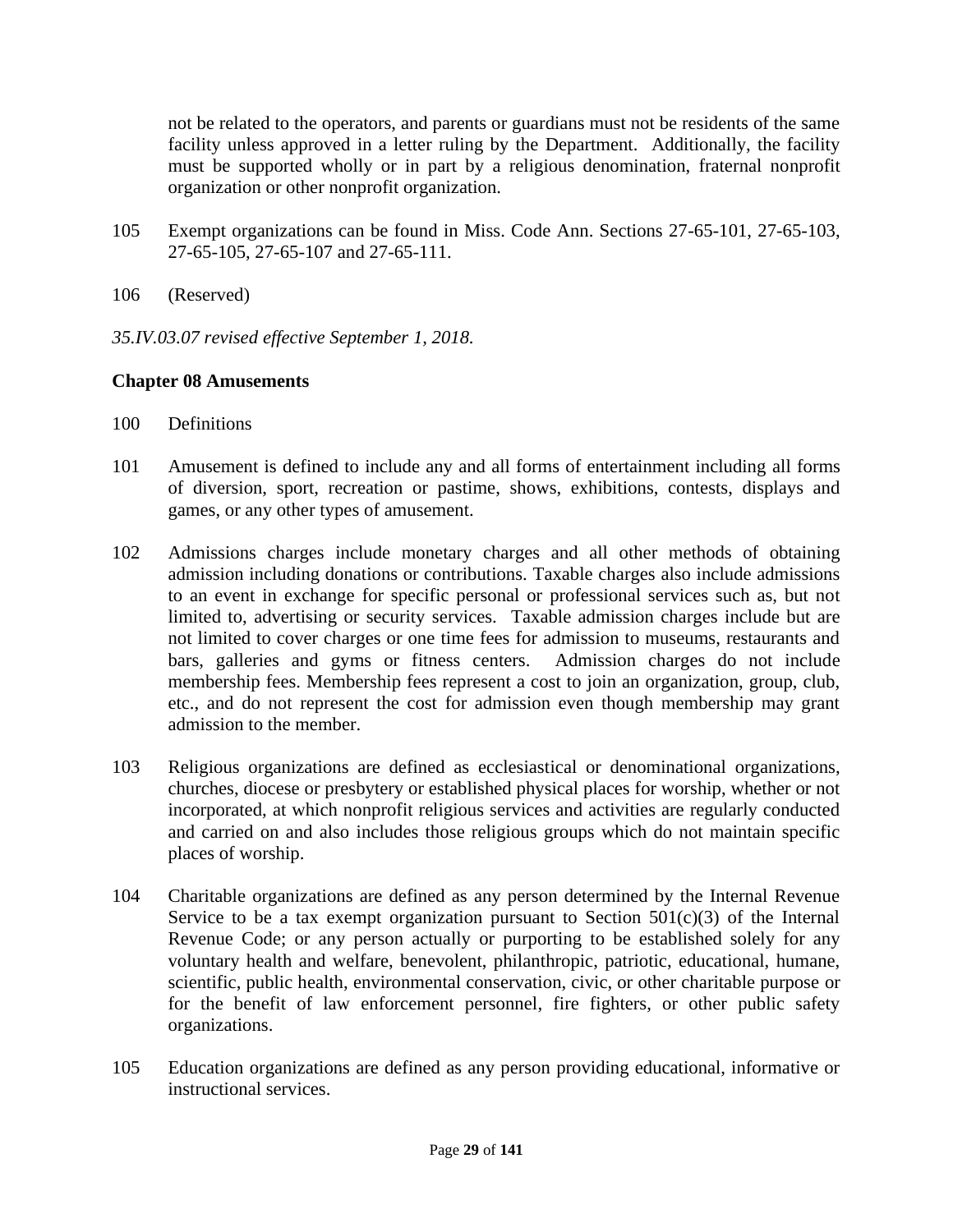- 106 Civic Clubs are defined as any association, society, foundation or other entity that is determined by the Internal Revenue Service to be a tax exempt organization pursuant to Section  $501(c)(3)$  of the Internal Revenue Code established for purposes relating to or providing benefit for any citizen or city. Local chapters organized under a national organization will be treated as a part of the tax exempt national organization if the local chapter has not obtained its own designation from the Internal Revenue Service.
- 107 Fraternal organizations are defined as any association, fraternity, sorority or other entity determined by the Internal Revenue Service to be a tax exempt organization pursuant to Section  $501(c)(3)$  of the Internal Revenue Code operating as a social, charitable or service organization.
- 108 (Reserved)
- 200 Levy
- 201 Miss. Code Ann. Section 27-65-22(1) levies a tax at the rate of 7% on the gross income from admissions charges held at any place of amusement or activity as defined above.
- 202 The tax is due at the rate of 3% on the gross income from admissions charges to a publicly owned enclosed coliseum or auditorium. However, this reduced rate is not applicable to athletic contests between colleges and universities. Admissions charges to such events are taxable at the rate of 7%.
- 203 The tax is due at the rate of 7% on the gross income from admissions charges to events conducted and held at the Mississippi Veterans Memorial Stadium.
- 204 The tax levied under Miss. Code Ann. Section 27-65-22(1) is to be collected by the operator of the place of amusement and is to be in addition to the price charged for admission. Tax will be collected on the gross income received including associated charges. The operator may enter into an agreement with a ticket sales agent whereby the agent actually collects the tax.
- 205 When a temporary amusement is held at a facility and conducted by a promoter who is not the owner, lessee or custodian of the facility, the promoter is required to notify the Department of such event and will be required to register the event and will be liable for the tax. In the event the promoter does not register and pay the tax as required, the owner, lessee or custodian of the facility will be jointly liable for the tax.
- 206 (Reserved)
- 300 Exemptions
- 301 The tax levied under Miss. Code Ann. Section 27-65-22(1) is not due from the following: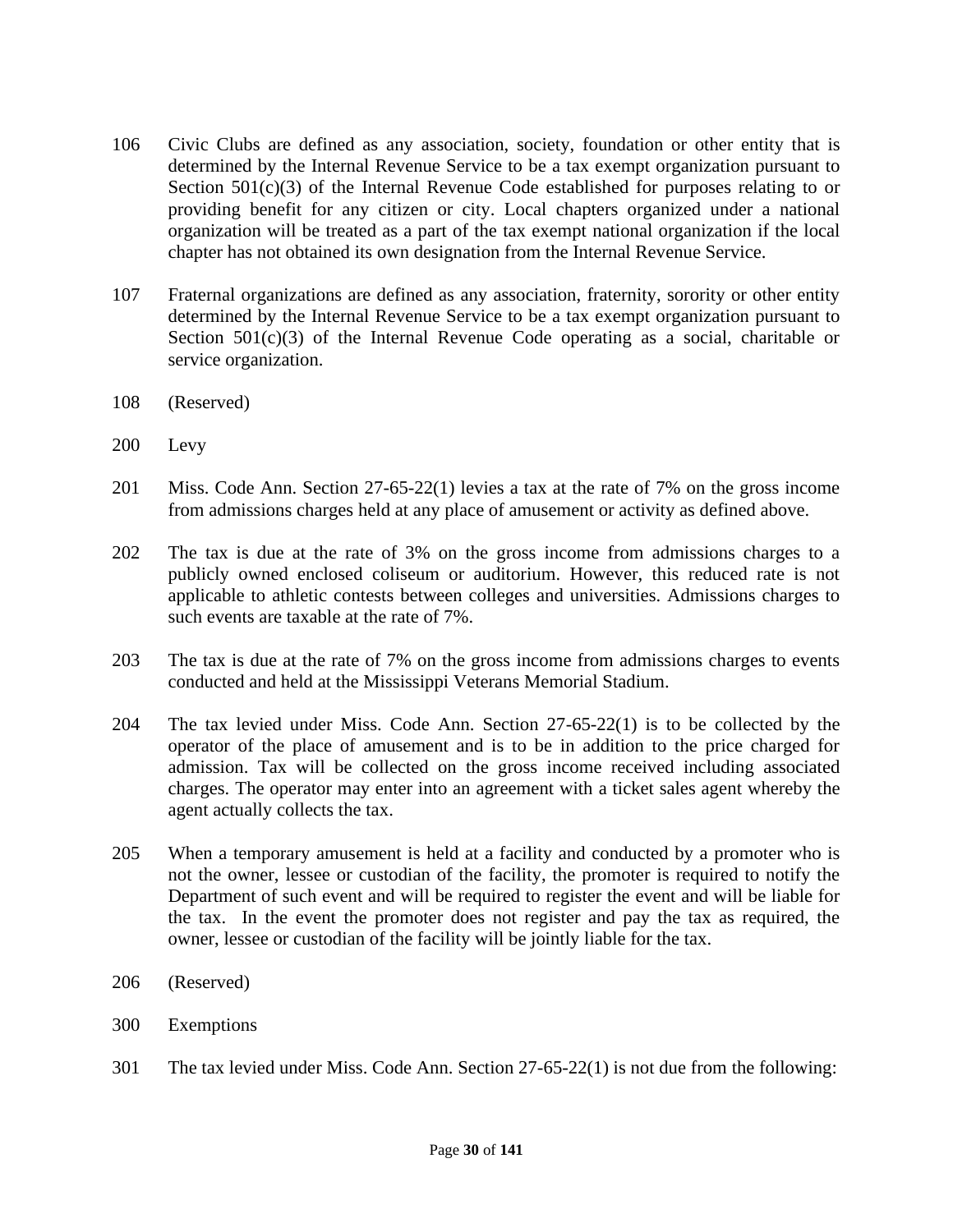- 1. Admissions charges at a place of amusement operated by religious, charitable or educational organizations or by nonprofit civic clubs or fraternal organizations when one of the following qualifications is met:
	- a. The proceeds may not be used to the benefit of any one or more individuals of the organization and are used solely for religious, charitable or education purposes; or
	- b. The entire proceeds are used to defray the normal operating expenses of the organization.
- 2. Admissions charges to gospel singing promoted by nonprofit charitable or religious organizations.
- 3. Admissions charges for high school or grade school athletic games.
- 4. Admissions charges to ticket sales for baseball games between teams operated under a professional league franchise.
- 5. Admissions charges to county, state or community fairs and to entertainments held in publicly owned community homes or houses.
- 6. Admissions charges or ticket sales to garden pilgrimages and to antebellum and historic houses when sponsored by an organized civic or garden club.
- 7. Admissions charges to golf tournaments held under the Professional Golf Association or the United States Golf Association.
	- a. The tournament must be sponsored by a nonprofit association incorporated under the laws of the State of Mississippi; and
	- b. The proceeds of such tournament may not benefit any individual or group and dividends may not be declared.
- 8. Admissions charges to any university or community college conference, state, regional or national playoffs or championships.
- 9. Admissions charges or fees charged by any county or municipally owned and operated swimming pools, golf courses and tennis courts. This exemption does not cover the sales and rentals of tangible personal property. The exemption does cover facilities owned and operated by state supported colleges and universities.
- 10. Admissions charges for symphony orchestra, opera, vocal or instrumental performances where professional or amateur performers are compensated from the proceeds of the admissions charges and amateur or professional dramatic productions when both of the following conditions are met;
	- a. The event must be sponsored by a local music or charity association or by a children's dramatic association; and
	- b. The association may not declare dividends, receive profits, pay salary or other compensation to any members and may not pay any person for producing the performance.
- 11. Admissions charges or ticket sales to any hockey games between teams operated under a professional league franchise.
- 12. Admissions charges or ticket sales to any event sanctioned by the Mississippi Athletic Commission when the event is held within a publicly owned enclosed coliseum or auditorium.
- 13. Guided tours on any navigable waters of this state, which include providing accommodations, guide services and/or related equipment operated by or under the direction of the person providing the tour, for the purposes of outdoor tourism.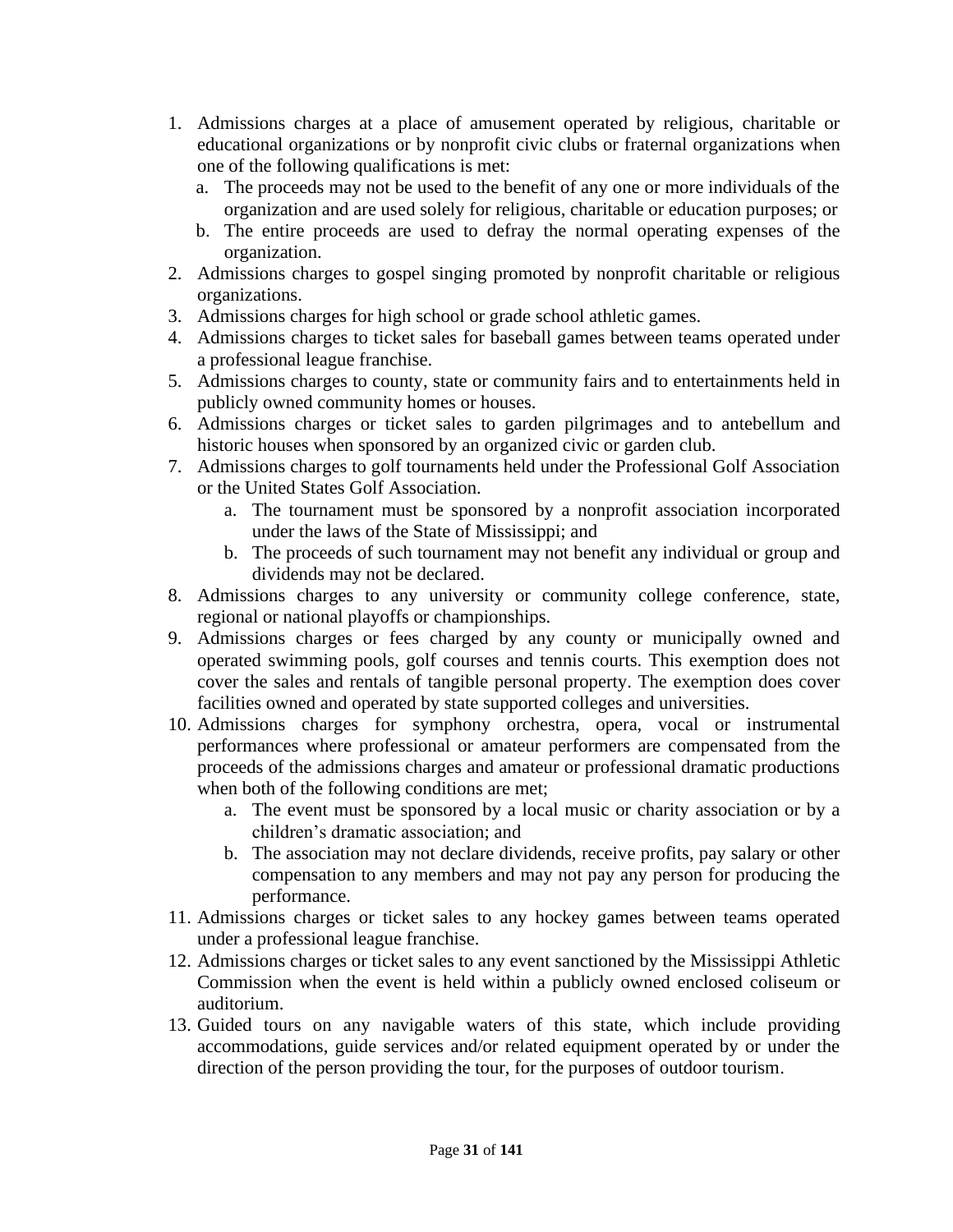- 14. Any admissions to events held solely for religious or charitable purposes at livestock facilities, agriculture facilities or other facilities constructed, renovated or expanded with funds from the grant program authorized under Section 18 of Chapter 530, Laws of 1995.
- 302 (Reserved)
- 400 Purchases or Donation
- 401 Any charitable fund raising events that are open to the public and sponsored, organized or hosted by nonprofit civic, fraternal, educational, religious or charitable organizations are exempt from tax on the gross income received from admissions charges, however, sales or use tax is due on any purchases or donations made for the event.
- 402 Food, drinks, and supplies purchased for the event are taxable on the purchase price or cost. The tax must be paid to the vendor at the time of purchase or paid directly to the Department of Revenue on the cost of items brought into this state.
- 403 Food or drink donated for the event is taxable on the cost of such items as a withdrawal from stock or inventory. The tax must be paid to the Department by the person(s) making the donation. The cost of the donated items should be added to the total sales on the next return due.
- 404 Items purchased for sale or auction at the event are taxable on the purchase price or cost. This tax must be paid to the vendor at the time of purchase, or paid directly to the Department by the event sponsor on the cost or value of any items brought into this state.
- 405 Any items donated for sale at the event are taxable on the cost or value of the items being donated. This tax should be paid directly to the Department by the person(s) making the donation.
- 406 Tax is due on all purchases necessary to operate the organization unless the organization holds a valid exemption from sales tax authorized under Miss. Code Ann. Section 27-65- 111.
- 407 (Reserved)
- *35.IV.3.08 revised effective April 1, 2018.*

#### **Chapter 09 Out of State Sales into the State**

100 Sellers who lack physical presence nexus in Mississippi but who are purposefully or systematically exploiting the Mississippi market have a substantial economic presence for use tax purposes if their sales into the state exceed \$250,000 for the prior twelve months. These sellers are required to register with the Department of Revenue in order to collect and remit tax as provided by Miss. Code Ann. Section 27-67-4(2)(e).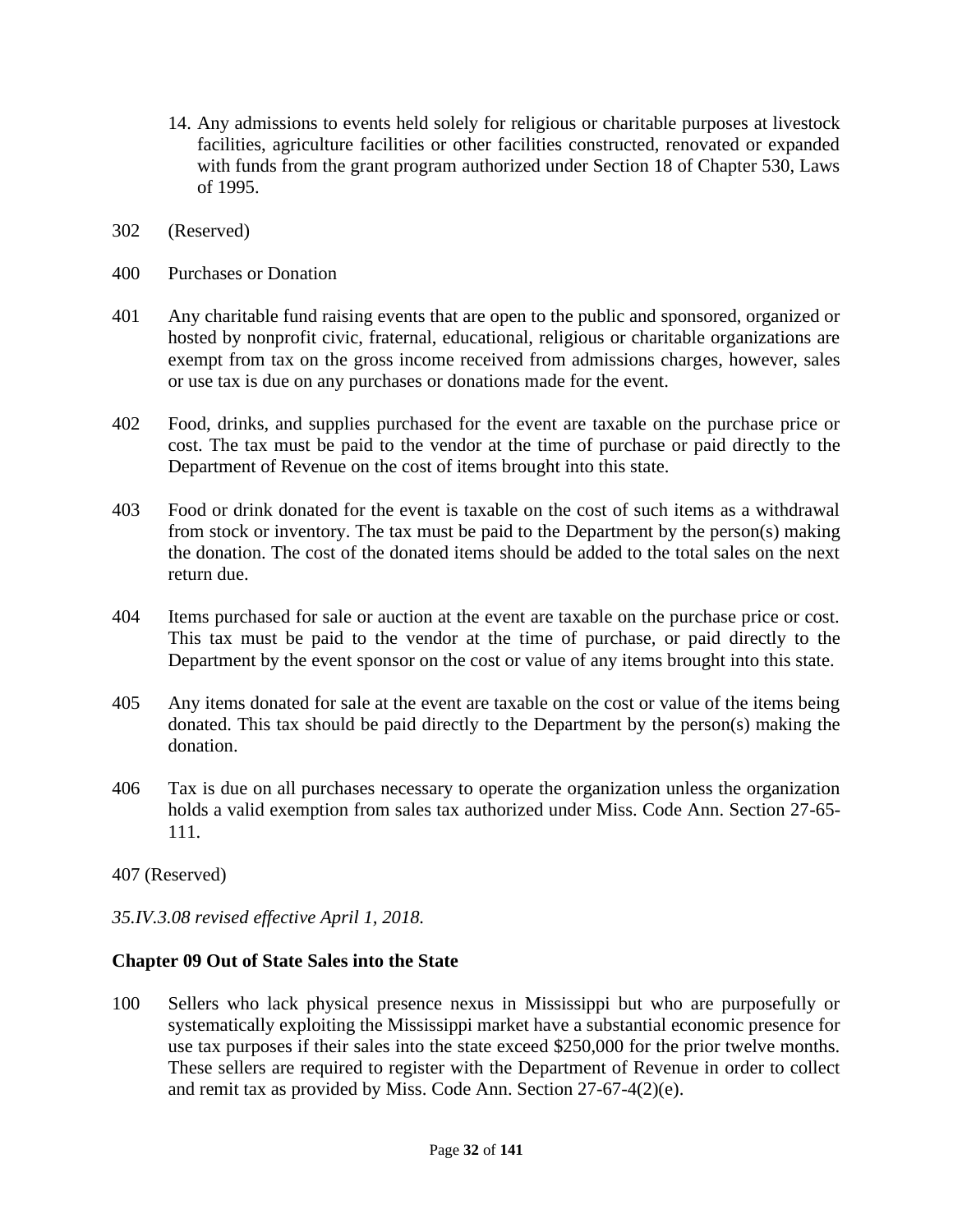- 101 Purposefully or systematically exploiting the market includes but is not limited to:
	- 1. Television or Radio advertising on a Mississippi station;
	- 2. Telemarketing to Mississippi customers;
	- 3. Advertising on any type of billboard, wallscape, bus bench, interiors and exteriors of buses or other signage located in Mississippi;
	- 4. Advertising in Mississippi newspapers, magazines or other print media;
	- 5. Emails, texts, tweets and any form of messaging directed to a Mississippi customer;
	- 6. Online banner, text or pop up advertising directed toward Mississippi customers;
	- 7. Advertising to Mississippi customers through applications "apps" or other electronic means on customer's phones or other devices; or
	- 8. Direct mail marketing to Mississippi customers.
- 102 As provided by Miss. Code Ann. Section 27-67-1 et seq., sellers with a substantial economic presence must add to the sales price of tangible personal property the amount of tax imposed on the purchaser. The tax must be stated separately from the sales price on the invoice and accounted for separately on the seller's records.
- 103 This rule applies to all transactions occurring on or after December 1, 2017. However, any seller who has collected and not remitted Mississippi tax on sales made before December 1, 2017 would still be liable for any tax collected.
- 104 (Reserved)
- *35.4.03.09 effective December 1, 2017*

#### **Sub Part 04 Retail**

#### **Chapter 01 Gasoline Distributors and Service Stations**

- 100 The term motor fuel means gasoline, butane, diesel, ethanol, biodiesel, natural gas or any other fuel used to propel or power motor vehicles or stationary engines.
- 101 Wholesale sales of motor fuel, motor oils, lubricants, tires, batteries, accessories and other sales by a distributor to licensed retailers for resale are exempt from sales tax.
- 102 Retail sales of motor fuel are not subject to sales tax.
- 103 All other sales of a service station, including soft drinks, washing, greasing, tire repairing and all other services are taxable at the regular retail rate of sales tax.
- 104 Charges for wrecker or towing services where no other taxable services (repairs, storage or other similar service) are provided are exempt from sales tax. When wrecker or towing services are provided in connection with other services that are taxable, the total amount is subject to the regular retail rate of tax. The separate invoicing of the wrecker or towing services would not affect the taxability of the charges. The taxability of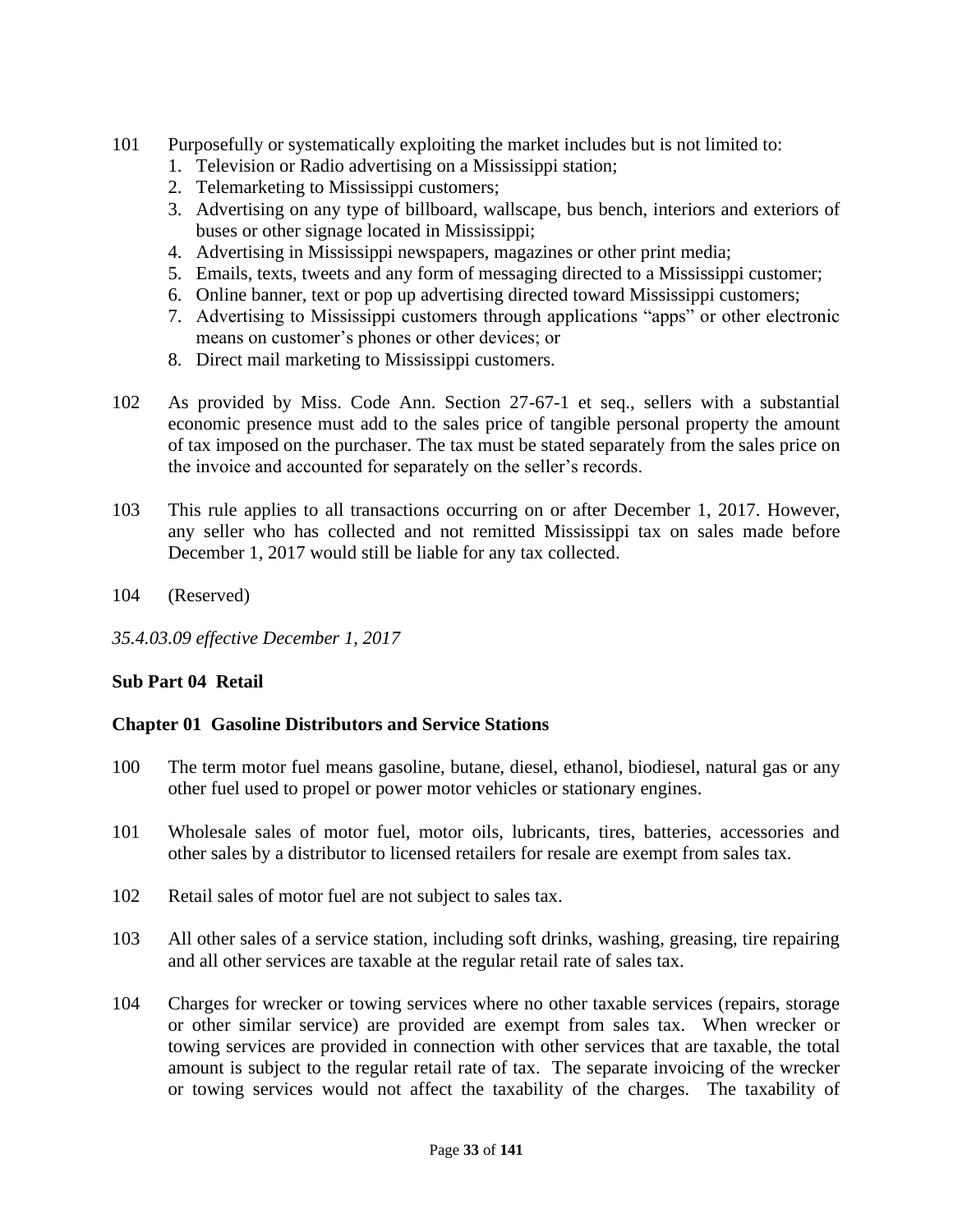wrecker and towing services is determined for each instance that includes this service and not for the business as a whole.

- 105 The tax is due on the total selling price without any deduction for Federal or State excise taxes on oil or grease, or Federal manufacturers excise taxes on tires, tubes and batteries. The selling price also includes carrying charges or any other amount added because of deferred payments. Sales must include the value of merchandise withdrawn from stock for use in the business or for personal use by the owner. Sales to customer using courtesy cards or letters of credit are taxable as cash sales.
- 106 All tools, supplies and equipment used in conducting the business of a service station or bulk distributor are taxable at the regular retail rate of sales or use tax. The tax paid on such purchases is not deductible as a tax credit from the retail tax liability.
- 107 Adequate records must be maintained to substantiate tax classifications of sales and purchases.
- 108 (Reserved)

*35.IV.4.01 revised effective February 1, 2010* 

### **Chapter 02 Marble Works and Monument Sales**

- 100 Sales of monuments, memorials, markers, cornerstones and building materials by manufacturers and dealers are subject to the regular retail rate of sales tax on the gross proceeds of sales.
- 101 The following types of sales are considered wholesale sales and are exempt from sales tax:
	- 1. Sales to licensed dealers or retailers for resale through the regular course of business.
	- 2. Sales to qualified contractors holding a Material Purchase Certificate when the marble or granite products are to become a component part of a structure.
	- 3. Sales to manufacturers for further processing.
- 102 Charges for lettering or engraving monuments, memorials, etc., are included in gross proceeds of sales derived from the sale of tangible property. The amount received for lettering or engraving a customer's monument, memorial, etc., is not included as gross proceeds of sales when no sale of tangible property is involved. For example, when additional inscriptions are desired on a customer's memorial, the charges for engraving are exempt.
- 103 Charges by the seller for delivery and/or installation of a monument, memorial, etc., are taxable at the regular retail rate of tax, even though such charges are itemized on the sales invoice.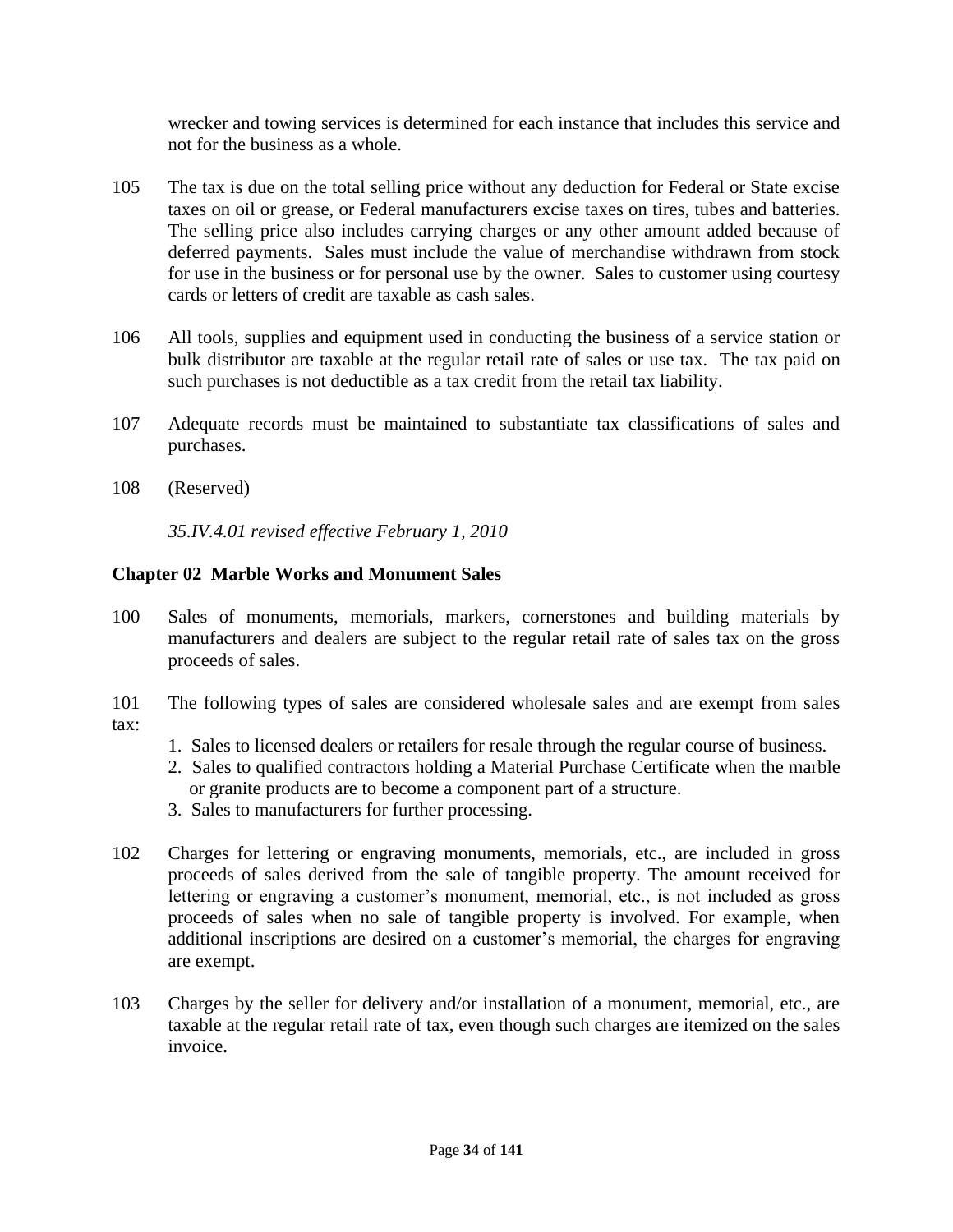- 104 Purchases of manufacturing machinery, machine parts or hand tools by manufacturers of monuments and marble products are taxable at the  $1\frac{1}{2}\%$  special rate of sales or use tax. Purchases of raw materials to become a component part of the finished product for sale, industrial chemicals for use in the manufacturing process and lumber for use in crating monuments for shipment are exempt from sales or use tax.
- 105 Rental of machinery and other tangible personal property is taxed at the same rate as sales of the same property.
- 106 Adequate records must be maintained to substantiate tax classifications of sales and purchases.
- 107 (Reserved)

### *35.IV.04.02 revised effective May 15, 2019*

### **Chapter 03 Coin Operated and Vending Machines**

- 100 Definitions
- 101 A "vending machine" is a coin, currency or credit card operated device that is used to sell tangible personal property without requiring the vendor's attendance at the time of the sale.
- 102 "Full service vending machine operators" or "full line vendors" are persons in the business of placing vending machines and selling tangible personal property through the machines. A space rental fee is paid to the business owner of the property where the machine is placed. A person placing a vending machine on their own property is not a full line vendor.
- 103 (Reserved)
- 200 Business Owners
- 201 Sales of tangible personal property made through vending machines, owned by the business where the machines are located are taxable at the regular retail rate of tax on the gross proceeds of sales when the business owner controls the collection of receipts.
- 202 Persons in the business of selling tangible personal property through vending machines may make purchases of merchandise exempt from sales tax.
- 203 The owner of the premises shall keep records showing the gross receipts of each machine located on the premises.
- 204 (Reserved)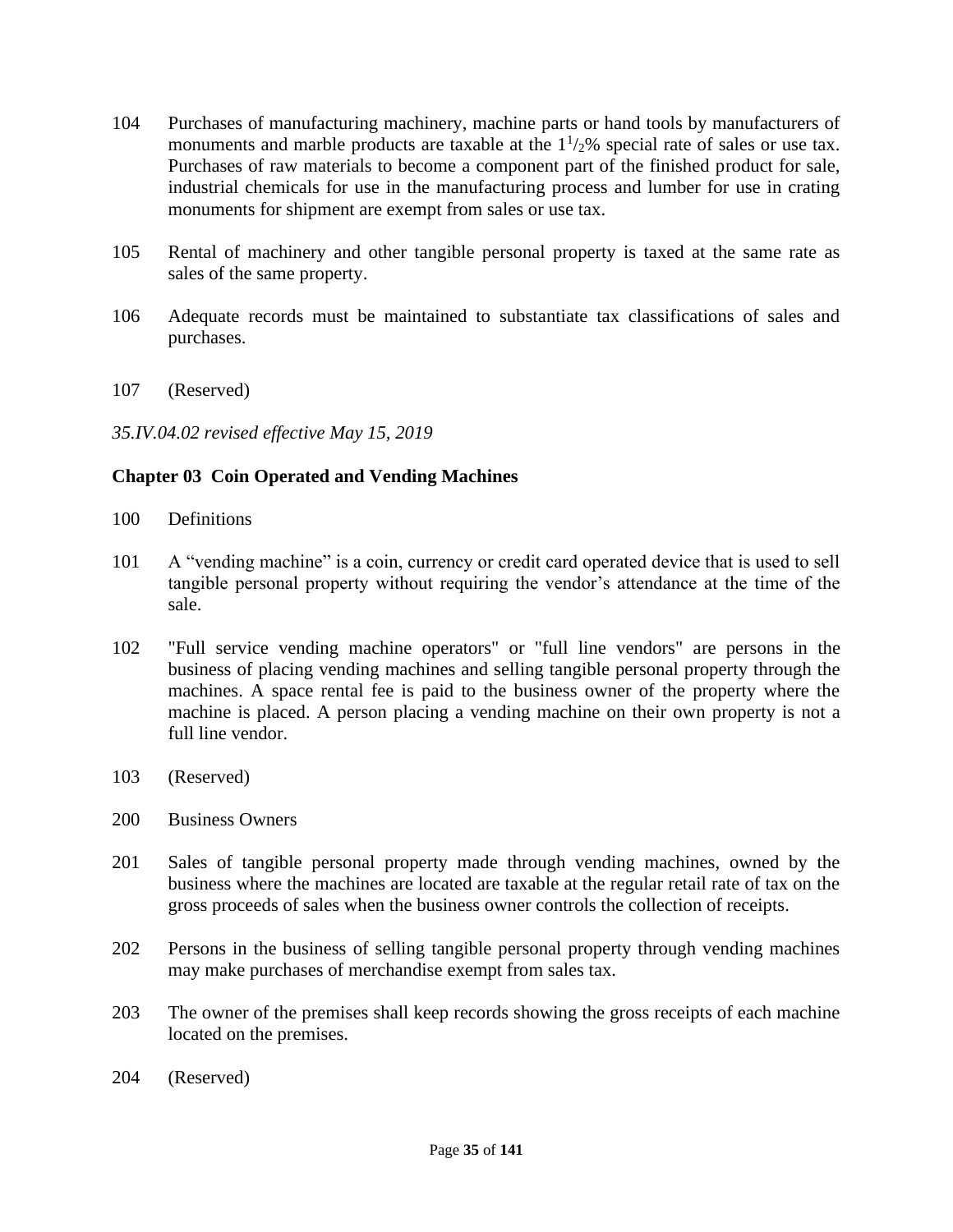- 300 Full Line Vendors
- 301 Sales of merchandise, excluding sales of food or drink for human consumption, through vending machines serviced by full line vendors are subject to the seven percent (7%) regular retail rate of tax based on the gross proceeds of such sales.
- 302 Sales of food and drink for human consumption made through vending machines that only contain food and drink, and are serviced by full line vendors, are not taxable. Food and drink for human consumption withdrawn from inventory by full line vendors to be placed in full service vending machines is taxable at the 8% wholesale rate of tax based on the cost. The tax liability accrues to the full line vendor at the time of withdrawal and should be remitted to the State in the same manner as any other sales tax collected by the full line vendor on taxable sales.
- 303 The receipts from machines containing only food and drink for human consumption provided by full line vendors are exempt from the seven percent (7%) retail tax.
- 304 Sales of food or drink for human consumption and other merchandise when sold from the same vending machine are subject to the seven percent (7%) regular retail rate of tax based on the gross proceeds of such sales. The eight percent (8%) wholesale rate based on the cost of withdrawal of inventory of food and drink for human consumption does not apply.
- 305 All full line vendors must obtain a sales tax permit to engage in business. This permit is sufficient for all machines operated by one owner, regardless of location. This sales tax license or permit is in addition to all other city, county and state privilege licenses or permits that may be required.
- 306 Complete records must be kept by the full line vendor showing the location of each machine, date of installation, and date of removal from any location, and also the purchases and inventories of merchandise bought for all vending machines and gross receipts derived from the operations at each location.
- 307 (Reserved)
- 400 Amusement and Music Machines
- 401 Income received from the operations of amusement and music machines is exempt from sales tax. However, clear and adequate records must be maintained by the owner of the machines to substantiate their claims for exemption.
- 402 (Reserved)
- 500 Purchases of Equipment and Supplies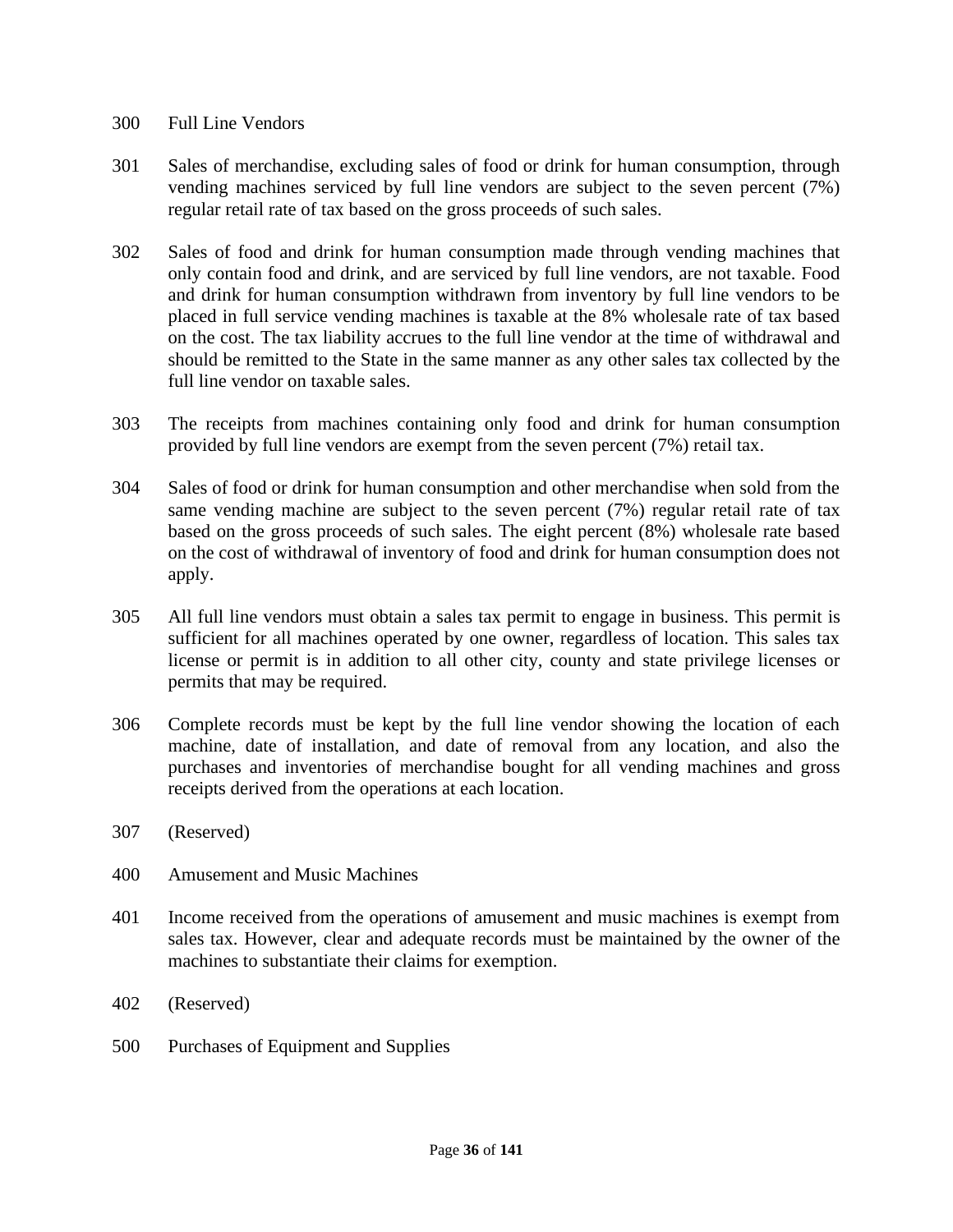- 501 The owners of vending machines whether for vending, amusement or music are the users of such property and as such are required to pay the regular retail rate of sales or use tax on all purchases of machines, machine parts, phonograph records, needles and other accessories or supplies.
- 502 (Reserved)

## *35.IV.4.03 revised effective December 1, 2019*

## **Chapter 04 Photographers and Film Developers**

- 100 Photographers and Videographers
- 101 Photographers and videographers are taxable at the regular retail rate of sales tax on retail sales to consumers of photographs, pictures, videos, disc, and other tangible personal property or specified digital products and no tax is due on sales to licensed retailers for resale.
- 102 A photographer taking and selling pictures in Mississippi is subject to sales tax on his sales even if his studio and photo finishing activities are in another state.
- 103 A photographer who creates digital images that are marketed via the internet through a third party that also prints the images as photographs and delivers them to purchasers is subject to sales tax as long as the photographer controls the sales of the images. The photographer will be considered to control the sale of the images if the website on which the images are posted appears to be the photographer's own site; the photographer is able to design or direct the appearance of the site from which the images are sold; the photographer sets the price for the images; the photographer determines how long the images will be offered on the website for sale; the photographer displays the website address on his marketing materials directing customers to the site to purchase his images; and/or the photographer otherwise exercises control over the marketing, sale or reproduction of the images he creates.
- 104 Amounts received from the sale of coupons must be included in gross income of the photographer even though the agent making the sale retains the full amount of the coupon as his commission for having obtained a customer. If the customer fails to redeem the coupon and the amount paid is not refunded, the income received is taxable.
- 105 When schools or other organizations are allowed a commission for handling the sales of a photographer or photo finisher, such commission must be included in the income of the business.
- 106 (Reserved)
- 200 Film Making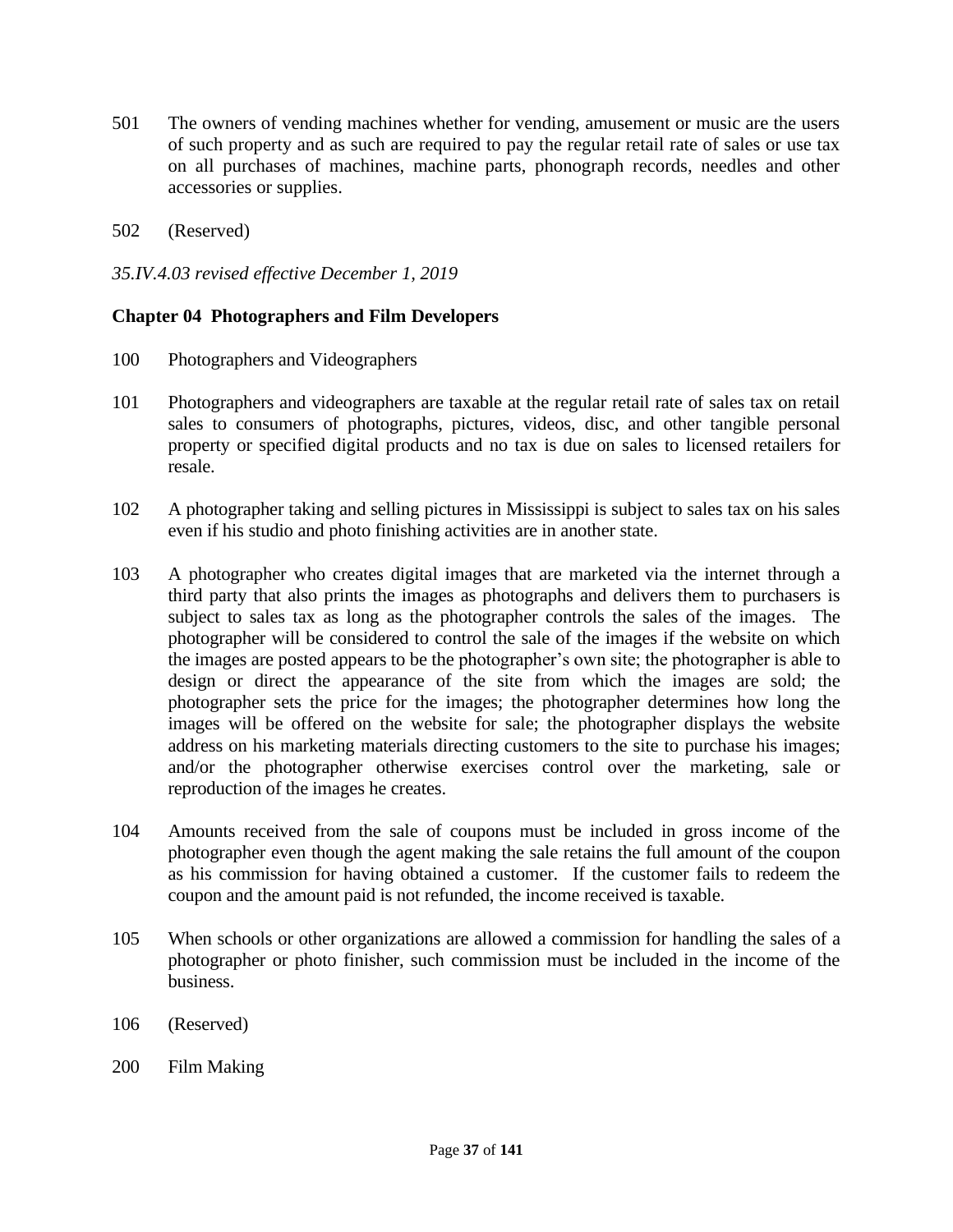- 201 Income from the production of a film, such as commercials, promotional videos, advertisements, etc., is not considered the sale of tangible personal property or specified digital products and as such, is not subject to sales tax. If the producer or developer of such film produces multiple copies for sale, the activity then becomes taxable as the sale of tangible personal property or specified digital products.
- 202 Purchases of film or videotape for use in performing a service are taxable for sales or use tax. Purchases of film or videotape that are to be resold are exempt from sales or use tax.
- 203 (Reserved)
- 300 Motion Picture Making
- 301 Certain exemptions and a reduced rate are available for machinery, equipment and supplies used in the production of a motion picture in Mississippi. The term "motion picture" is defined to mean a nationally distributed feature-length film, video, television series or commercial made in Mississippi and does not include the production of television coverage of news and athletic events, or a film, video, television series or commercial that contains any material or performance defined in Section 97-29-103.
- 302 Machinery and equipment used in the production of motion pictures shall be defined as manufacturing machinery subject to the special reduced rate of 1½%. Equipment or machinery bought or leased outside of Mississippi for exclusive use on location in Mississippi will be subject to a use tax of 1½%. Manufacturing machinery that is used in the production of a motion picture is not limited to a plant site use. Items defined as manufacturing machinery include:
	- 1. Audio Equipment
	- 2. Camera Equipment
	- 3. Computer Equipment (for animation, editing or special effects)
	- 4. Editing Equipment
	- 5. Lighting Equipment
	- 6. Projection Equipment
	- 7. Sound Equipment
- 303 (Reserved)
- 400 Film Developing
- 401 Income received from developing, retouching, printing, tinting or other photo finishing activities is taxable at the regular retail rate of tax when performed for a consumer and no tax is due when performed for other licensed retailer for resale.
- 402 (Reserved)
- 500 Purchases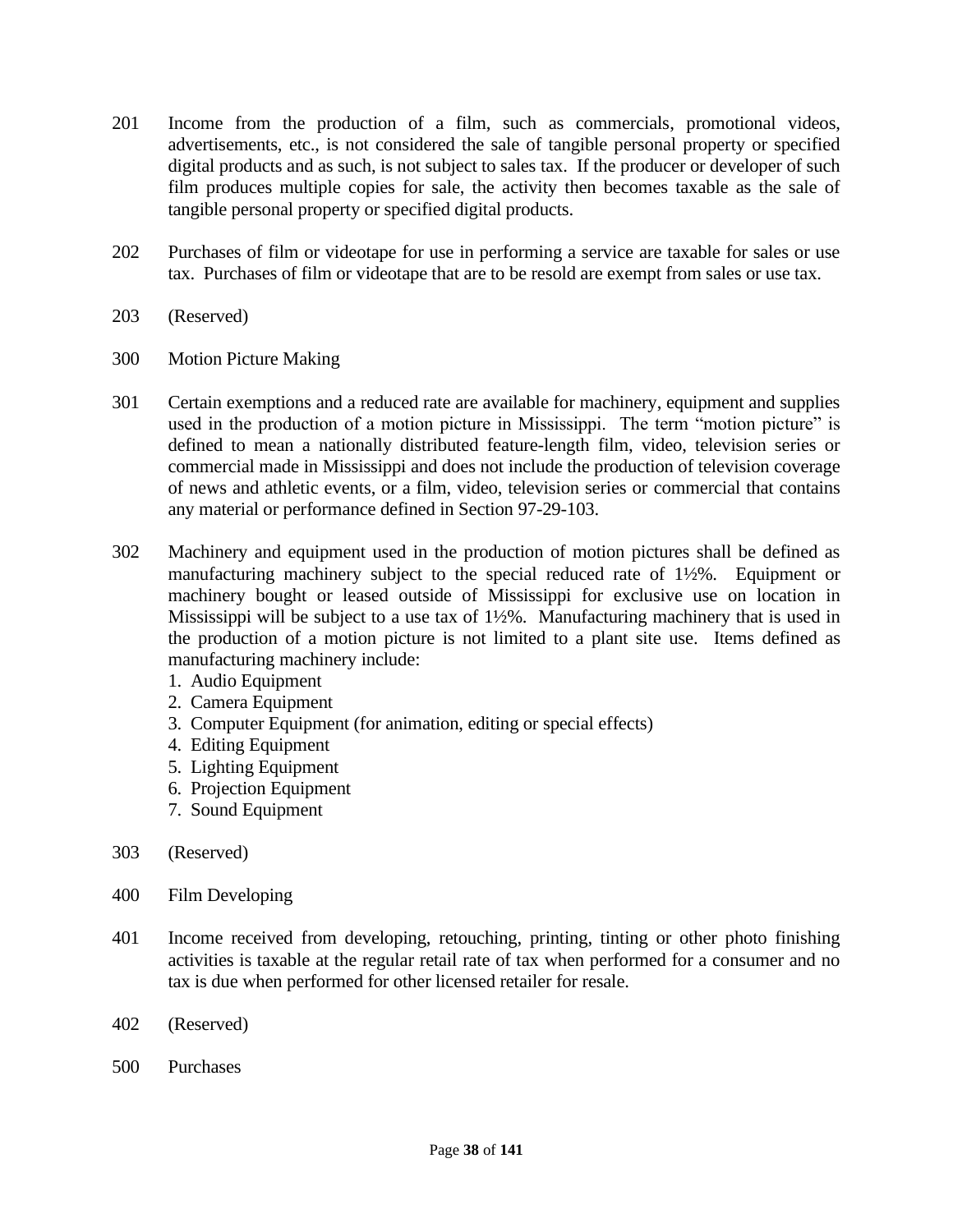- 501 Purchases by licensed retailers of merchandise for resale are exempt from sales or use tax.
- 502 Purchases of paper and film for use in making photographs are exempt from sales or use tax as raw materials and chemicals used in processing the same are likewise exempt. Machinery and machinery parts for studio use in developing film, photographs, prints or slides are taxable at the 1½% reduced rate of tax. Machinery or equipment provided for customer use to copy or reproduce photographs are subject to the 7% regular rate of tax.
- 503 (Reserved)
- *35.IV.4.04 revised effective October 16, 2021*

## **Chapter 05 – Printing Industry**

- 100 General
- 101 The term "Printer" includes publisher and other producers or reproducers of lettering or images of any kind on paper, printing plates or other material. Providing copiers, printers or other machinery in the owner's place of business for use by customers who make their own printed material for a fee does not fall under the term "Printer".
- 102 Gross proceeds of sales by persons engaging in the printing business are taxable at the regular retail rate of tax on the total charge with the following exceptions: 1. Sales of printed matter or printing services to licensed dealers for resale at retail in the

regular course of business are exempt from sales tax.

2. Where stamped envelopes or post cards are purchased and printed for the customers, the amount of the postage may be deducted from the total charge.

3. Sales of daily or weekly newspapers and periodicals or publications of scientific, literary or educational organizations which are exempt from Federal income taxation under Section 501(c)(3) of the Internal Revenue Code of 1954 as it existed as of March 31, 1975, are exempt from sales tax.

4. Printed products that are delivered outside of this state are exempt from sales tax.

- 103 Purchases by a printer of ink, printing stock, staples, stapling wire, binding twine, glue and other tangible personal property which become a component part of the printed matter, or are coated upon or impregnated therein, are purchases of raw materials and exempt from tax. Purchases of component materials which are used or consumed by the printer in the fabrication of plates incidental to a customer printing job are likewise deemed to be component materials and exempt from tax provided that title to such property passes to the customer.
- 104 Purchases of machinery, machine parts, computers, digital equipment, or software used directly in the printing or reproduction process are taxable at the 1 1/2% special rate of tax. Purchases of electric power or other fuels used directly in the printing or reproduction process are exempt from sales tax.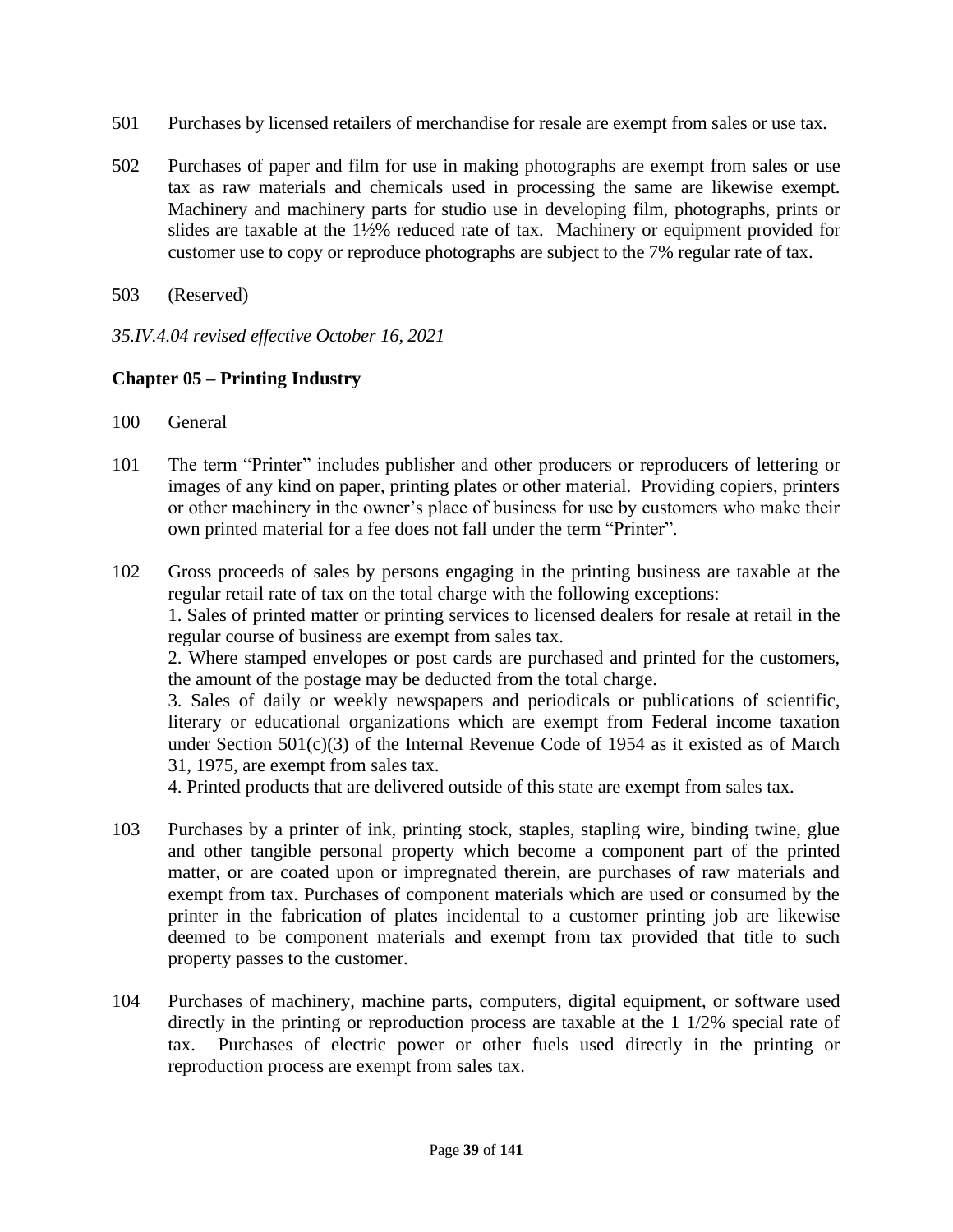- 105 Purchases of other equipment and supplies are taxable at the regular retail rate of tax. Such other equipment includes but is not limited to inserters or mail sorting equipment. Purchases of copiers and other equipment provided for use by customers who make their own printed material are taxable at the regular retail rate of tax.
- 106 Rental or lease of machinery and other tangible personal property is taxed at the same rate as sales of the same property.
- 107 Adequate records must be maintained to substantiate tax classifications of sales and purchases.
- 108 (Reserved)

# **Chapter 06 Paper Products and Paper Dealers**

- 100 Sales of paper products are classified according to the intended use of the product.
- 101 Paper products include, but are not limited to, brochures, manuals, cardboard boxes, wrapping paper, napkins, labels, tickets, memo pads, sticky notes, and advertising materials.
- 102 Sales of raw materials to manufacturers or custom processors are exempt. Paper products sold to manufacturers, custom processors or wholesalers as shipping materials to accompany goods sold are exempt from sales tax.
- 103 Paper products sold to licensed retailers for resale and containers used as shipping materials to accompany goods or services sold by the retailer are exempt.
- 104 Sales of materials for use by the purchaser for his own consumption, such as advertising, sales promotion materials, supplies, or materials furnished to merchants are taxable at the regular retail rate of tax.
- 105 The schedule below provides guidance in determining the correct tax treatment when paper dealers sell paper products: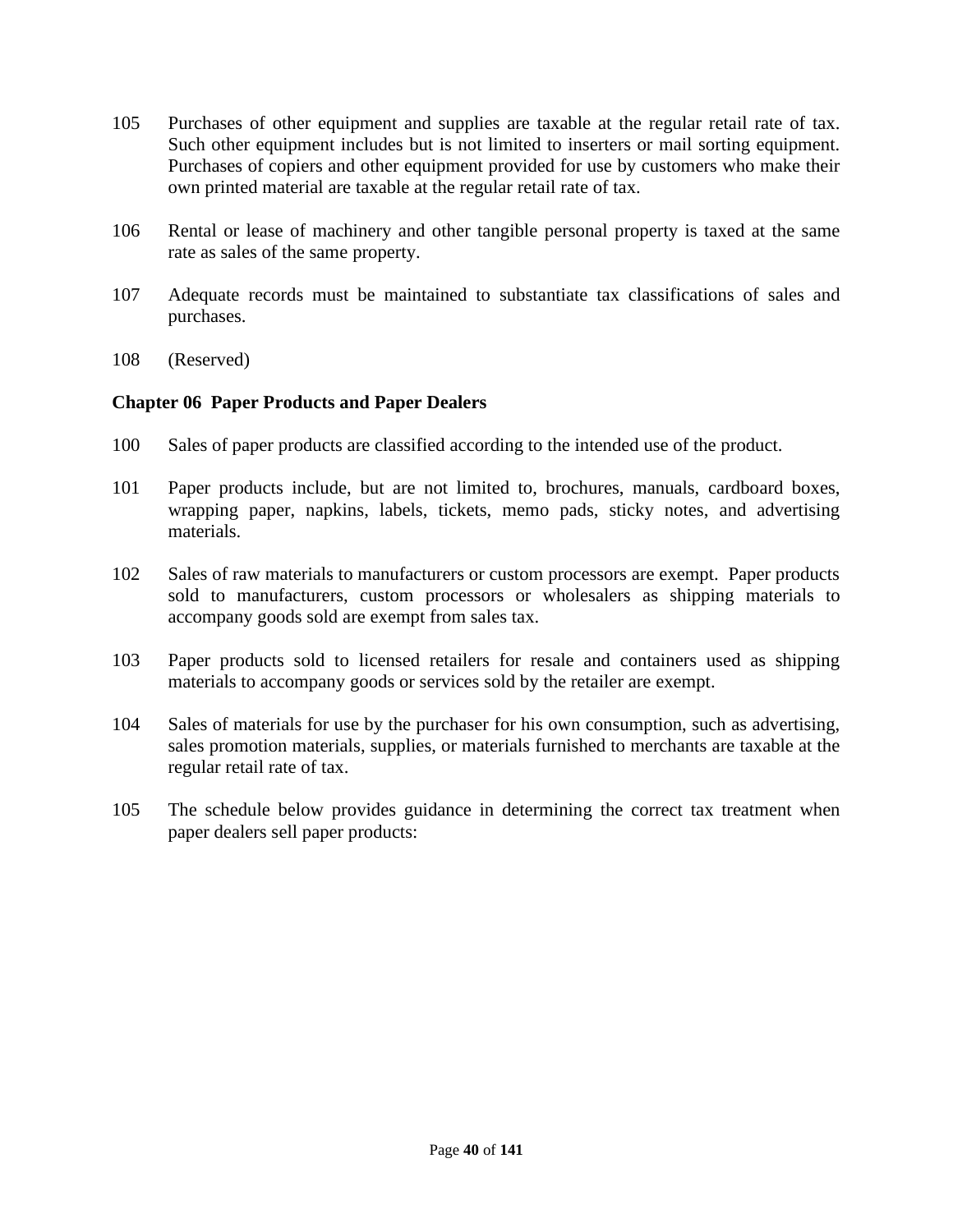|                                                                                  |                |                          | When Sold to:                       |                 |                 |                         |
|----------------------------------------------------------------------------------|----------------|--------------------------|-------------------------------------|-----------------|-----------------|-------------------------|
|                                                                                  |                |                          | Consumer - Product used for         |                 |                 |                         |
|                                                                                  |                | Other Retailers-         | individuals or businesses own use.  |                 |                 | Government agencies,    |
|                                                                                  | Paper Products | Grocery stores,          | including employees of seller,      | Manufacturers & | Laundries & Dry | nonprofit private       |
|                                                                                  | Retailers      | restaurants, cafeterias, | churches & religious institutions,  | Processors      | <b>Cleaners</b> | schools, public schools |
|                                                                                  | (For Resale)   | convenience stores,      | private schools, colleges, &        |                 |                 | nonprofit hospitals &   |
|                                                                                  |                | dept. stores, etc.       | hospitals, offices, hotels, motels, |                 |                 | public hospitals.       |
|                                                                                  |                |                          | professionals, etc.                 |                 |                 |                         |
| Type of Paper Product Sold:                                                      |                |                          |                                     |                 |                 |                         |
| Advertising Materials - Including                                                |                |                          |                                     |                 |                 |                         |
| bills, manuals, signs, catalogs, etc<br>matches, brochures, leaflets, hand       | Exempt         | Regular Retail           | Regular Retail                      | Regular Retail  | Regular Retail  | Exempt                  |
| Containers - Including bags, boxes                                               |                |                          |                                     |                 |                 |                         |
| paper, twine, tape, collar tabs, shirt<br>sacks, cartons, cases, wrapping        |                |                          |                                     |                 |                 |                         |
| boards, coat hangers, cups, plates,                                              | Exempt         | Exempt                   | Regular Retail                      | Exempt          | Exempt          | Exempt                  |
| paper, car lining paper, labels & other<br>napkins, forks, spoons, straws, waxed |                |                          |                                     |                 |                 |                         |
| one time use containers                                                          |                |                          |                                     |                 |                 |                         |
| Supplies - Including table cloths,<br>towels, toilet tissue, confetti, party     |                |                          |                                     |                 |                 |                         |
| novelties, menus, sales pad, tickets,                                            | Exempt         | Regular Retail           | Regular Retail                      | Regular Retail  | Regular Retail  | Exempt                  |
| office supplies, etc.<br>memo pads, prescription blanks.                         |                |                          |                                     |                 |                 |                         |
| Miscellaneous - Tags, manuals, data                                              |                |                          |                                     |                 |                 |                         |
| advertising materials, warranty slips<br>sheets, inspection slips, price lists,  | Exempt         | Regular Retail           | Regular Retail                      | Exempt          | Regular Retail  | Exempt                  |
| and other items to accompany                                                     |                |                          |                                     |                 |                 |                         |
| product mfg. for sale                                                            |                |                          |                                     |                 |                 |                         |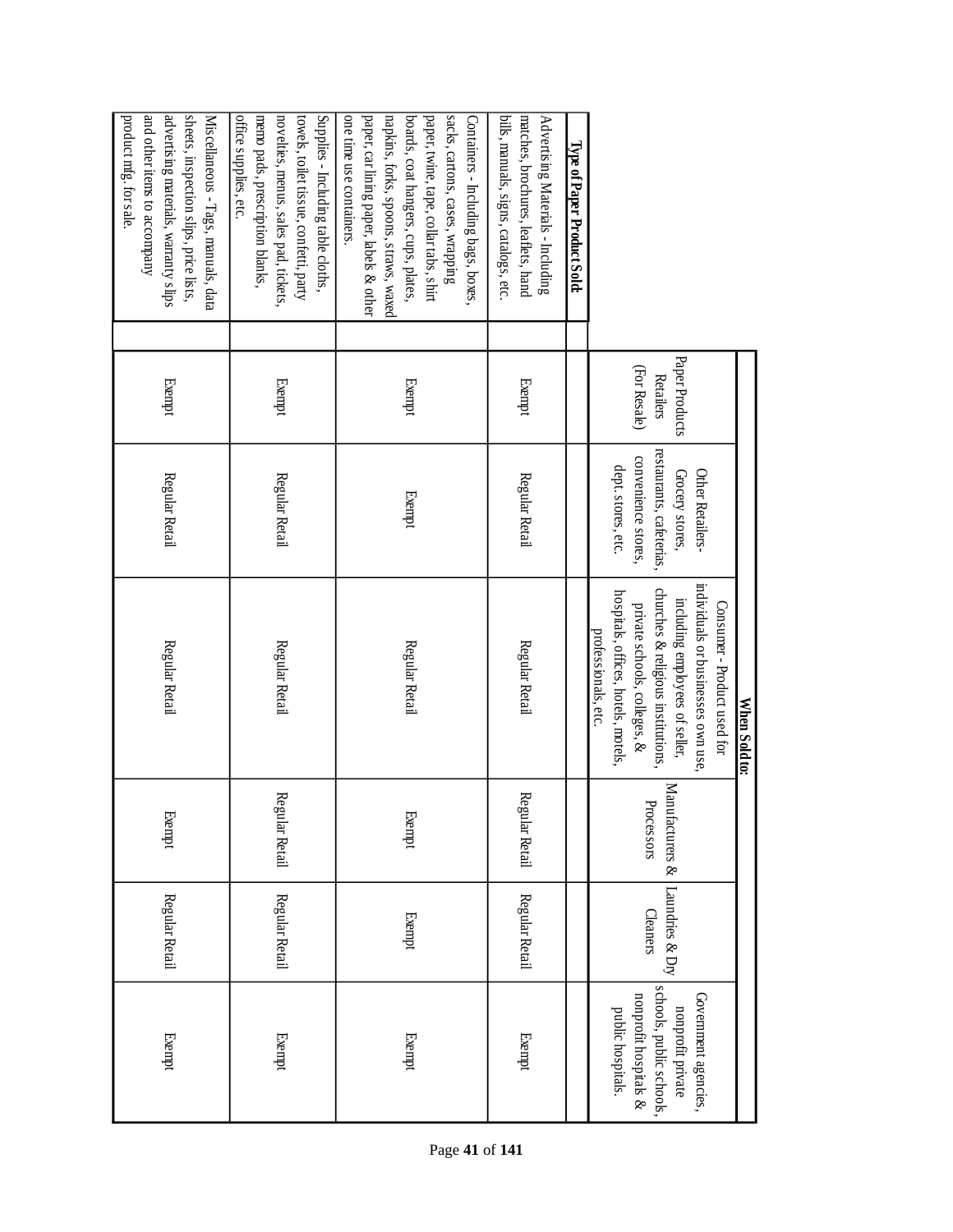#### 106 (Reserved)

## *35.IV.4.06 revised effective March 1, 2020*

#### **Chapter 07 Automotive Parts Jobbers**

- 100 Sales of automotive parts to consumers are taxable at the regular retail rate of tax. Sales of automotive parts to licensed retail dealers, garages, automobile dealers or service stations who resell such parts on vehicles sold in the regular course of business, are wholesale sales and exempt from sales tax. "Wholesale sales" shall not include a transaction whereby property is delivered to and collection for same is made from a person that will consume the property rather than resell it even though the billing is to a licensed retailer.
- 101 Sales to licensed dealers of materials which become components of a product for sale or repair, such as paint, thinner, body solder, welding rods, flux, polish, rubber cement, etc., are exempt from sales tax.
- 102 Sales of supplies and equipment to be used by body shops, service stations, garages, dealers, etc., are taxable at the regular retail rate of sales tax. Examples: tools, cleaning materials, display and advertising equipment, sandpaper, oxygen and acetylene.
- 103 "Shade tree" mechanics that are not registered for sales tax as garages are classified as consumers, taxed at the regular retail rate of tax on purchases.
- 104 Copies of sales invoices and adequate records must be maintained to substantiate sales classifications.
- 105 (Reserved)

#### **Chapter 08 Sales and Installations of Personal Property**

- 100 General
- 101 Any person selling and installing personal property as a business activity is taxed by Miss. Code Ann. Section 27-65-17 on gross proceeds of sales, which include installation charges as defined by Miss. Code Ann. Section27-65-3. Persons not in the business of selling who only install the owner's personal property are not subject to tax on labor charged to the owner unless taxed as a service provided by Miss. Code Ann. Section 27-65-23.
- 102 (Reserved)
- 200 Definitions
- 201 "Business activity" includes any activity or act engaged in (personal or corporate) for benefit or advantage, either direct or indirect and does not require that an inventory of goods be maintained.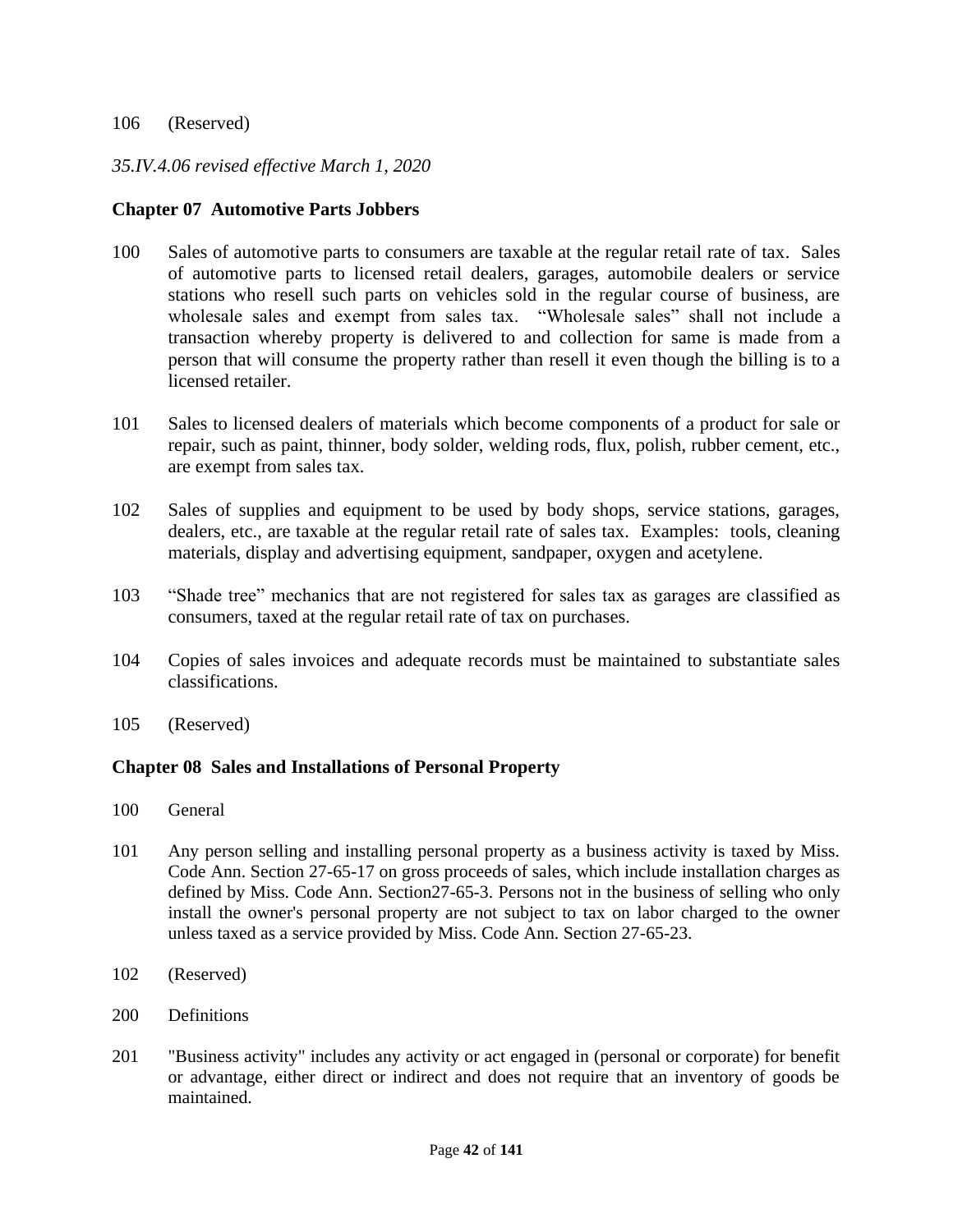- 202 "Installation" means the application of tangible personal property to real or personal property regardless of whether it becomes a part of the real property or retains its personal property classification. Examples of installed sales, or sales of property set in place are:
	- 1. Aluminum and plastic siding;
	- 2. Appliances;
	- 3. Awnings;
	- 4. Carpets;
	- 5. Carports;
	- 6. Drapes;
	- 7. Fences;
	- 8. Floor coverings;
	- 9. Gasoline pumps;
	- 10. Glass;
	- 11. Machinery;
	- 12. Office and business equipment
	- 13. Pipe organs
	- 14. Roofing;
	- 15. Store fixtures;
	- 16. Tile
	- 17. Tombstones;
	- 18. Window air conditioning units;
	- 19. Window guards; and
	- 20. Similar property
- 203 "Installation" does not include general construction work and carpentry when the majority of the activity is the erection of the structure of a building or other real property.
- 204 (Reserved)
- 300 Tax Rates
- 301 Commercial contracts over \$10,000 for the installation of personal property which qualify as an activity under Miss. Code Ann. Section 27-65-21 will be taxed at 3 ½% (see Title 35, Miss. Admin. Code, Part IV, Subpart 10, Chapter 1). Activities which may qualify under this section are roofing, siding, tile setting, glass, floor covering and fence installation.
- 302 Suppliers who contract for less than \$ 10,000 primarily for the sale and installation of property listed in this regulation, which may include some incidental construction or carpentry services, are taxed on the full installed sales price of the job, to include labor and materials, at the regular retail rate of tax (for example, the sale and installation of roofing, tile, carpets, etc.)
- 303 Similar contracts for a noncommercial structure, in any amount, are also taxable on the full installed sales price, to include labor and materials, of the job at the regular retail rate of tax. Such noncommercial contracts do not qualify for the reduced rate of contractor's tax provided by Miss. Code Ann. Section 27-65-21. No sales tax is due when sold for resale to and installed for another dealer in such property.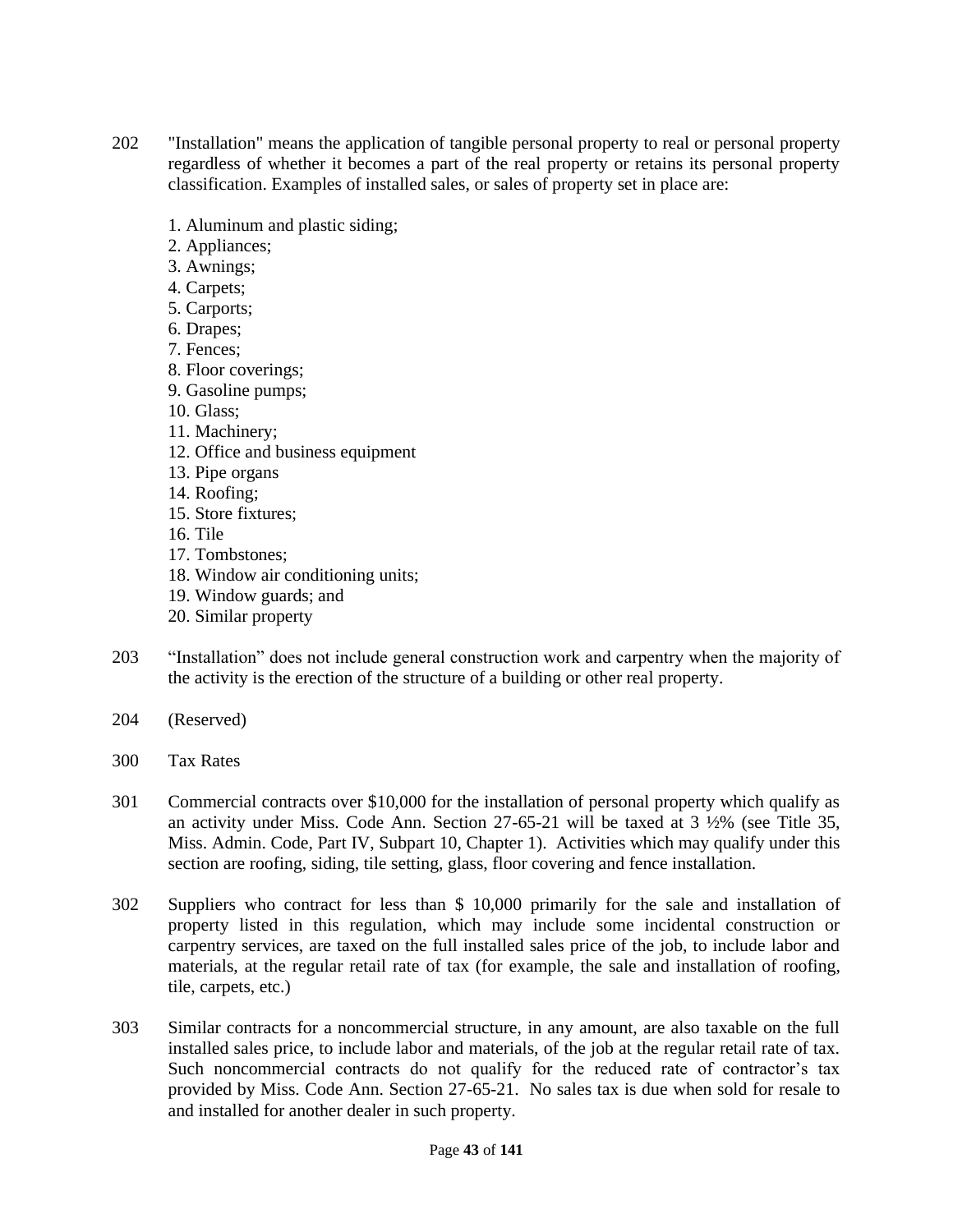- 304 (Reserved)
- 400 Burglar and Fire Alarm Systems
- 401 When as the result of signing a monitoring contract, the alarm company provides and installs the alarm system for free or at reduced cost, the equipment is not taxed for use tax or treated as a withdrawal from inventory. Sales tax is due on the amount received from the customer. The monitoring service is taxable regardless of where the monitoring is taking place.
- 402 (Reserved)
- 500 Sales of Concrete and Asphalt
- 501 All sales of concrete and asphalt are taxable at the regular retail rate of tax unless the purchaser provides a valid exemption. A valid exemption means that the purchaser is an entity exempt from sales tax under Miss. Code Ann. Section 27-65-101 through 27-65-111; or that the purchaser holds an MPC number or direct pay permit issued under Miss. Code Ann. Section 27-65-21 or 27-65-93, respectively. Additional information on the treatment of concrete and asphalt sales may be found in Title 35, Mississippi Administrative Code, Part IV, Subpart 10, Chapter 01.
- 502 (Reserved)

*35.IV.04.08 revised effective June 1, 2007*

#### **Chapter 09 Manufactured Housing**

- 100 Manufactured home (mobile home) is defined as a structure that is transportable in one or more sections and is built on a permanent chassis. A manufactured home is designed for use as a dwelling or office with or without a permanent foundation when connected to required utilities. The sale or lease of manufactured homes is taxed at the reduced rate of 3%.
- 101 Items permanently attached to and becoming a component part of the manufactured home at the time of the sale are included in the purchase price that is taxable at 3%. Examples would be a built-in dishwasher and central heating and air conditioning. Appliances sold and shipped by the manufacturer with the home and included in the overall price of the home from the manufacturer are also considered part of the manufactured home taxable at the reduced rate of 3%. Other furniture and freestanding appliances purchased and resold by the manufactured home dealer are taxable at the 7% rate of tax. The sales price of the additional freestanding furniture and appliances should be separately stated from the sales price of the manufactured home. Likewise, the 7% sales tax should also be separately stated from the 3% sales tax.
- 102 Purchases of labor and parts for repair are exempt when purchased by a registered manufactured home dealer for reconditioning used manufactured homes to be resold.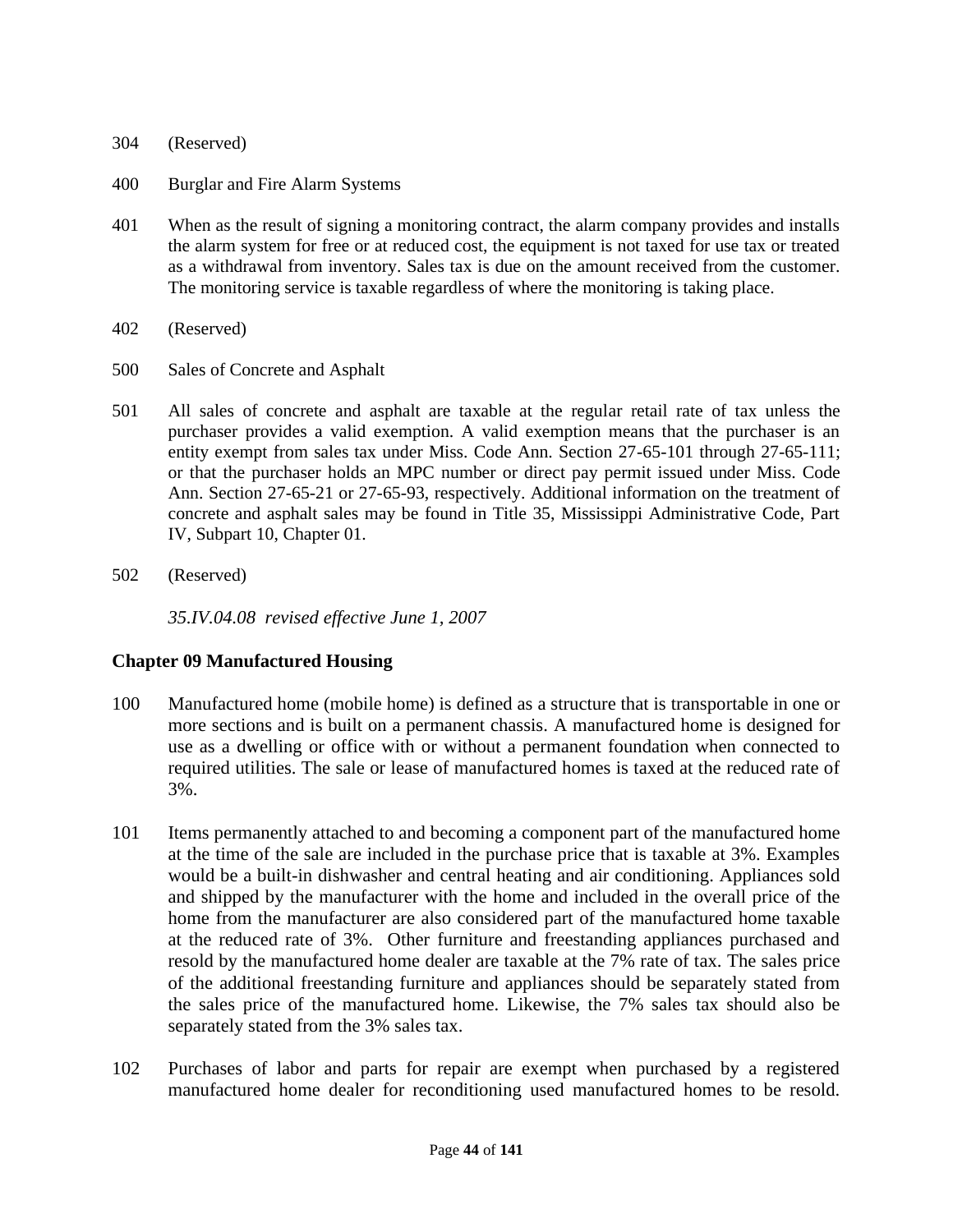Sales of repairs, repair parts and replacement parts to owners of manufactured homes are taxable at the 7% rate of tax.

- 103 Amounts included in the sale of a manufactured home for "set up charges" are taxed at the same rate as the manufactured home. These charges are limited to the site built supporting parts upon which the manufactured home is placed. It includes all exterior materials required to physically screen or shield such supports including skirting and basic entry steps required for exterior doors. Charges by the manufactured home dealer to run the utilities to the site where the manufactured home will be set up are taxable at the 7% rate of tax. This includes running the utilities to the site and installing the electrical pole and or the water meter. The manufactured home dealer should provide their sales tax account number to the utility company, plumber or electrician to purchase these services exempt for resale.
- 104 Other charges for general home site preparation such as, but not limited to the grading of the home site, providing fill dirt or other fill materials for preparation of the home site, installation of a septic tank system or running utilities to the home site are not defined as set up charges. If the manufactured housing dealer provides these services to his customer, then the manufactured housing dealer is considered to be reselling such services and should provide his tax number to the vendor or contractor providing such services. The manufactured housing dealer is responsible for collecting and remitting 7% tax on all additional charges that are not "set up charges".
- 105 The manufactured home dealer should pay 7% sales tax on the cost of materials for any carpentry work performed for the customer at the manufactured home site. This includes onsite construction of decks and other similar structures. The manufactured home dealer should pay 7% sales tax on purchases of concrete from a mix plant or asphalt for use in construction of foundation runners, pilings, piers, driveways, patios or other similar structures. No sales tax should be charged to the customer for these construction services.
- 106 Any taxpayer operating a new or used mobile home dealership shall be required to post a cash or surety bond prior to receiving a Sales Tax Permit to engage in business. The amount of the bond shall be \$25,000 for a new mobile home dealer and \$10,000 for a used mobile home dealer, unless the taxpayer or Commissioner can show cause for another amount to be accepted.
- 107 Any manufactured home dealer who files delinquent tax returns for more than one period in a calendar year or who presents a check for payment of tax that is returned by the bank for insufficient funds, shall be required to post a bond equal to six months' tax liability. The six months' liability shall be determined by accumulating the past 12 months' liability (determined by returns filed or audit results) and dividing by 2.
- 108 (Reserved)
- *35.IV.04.09 revised effective April 1, 2018.*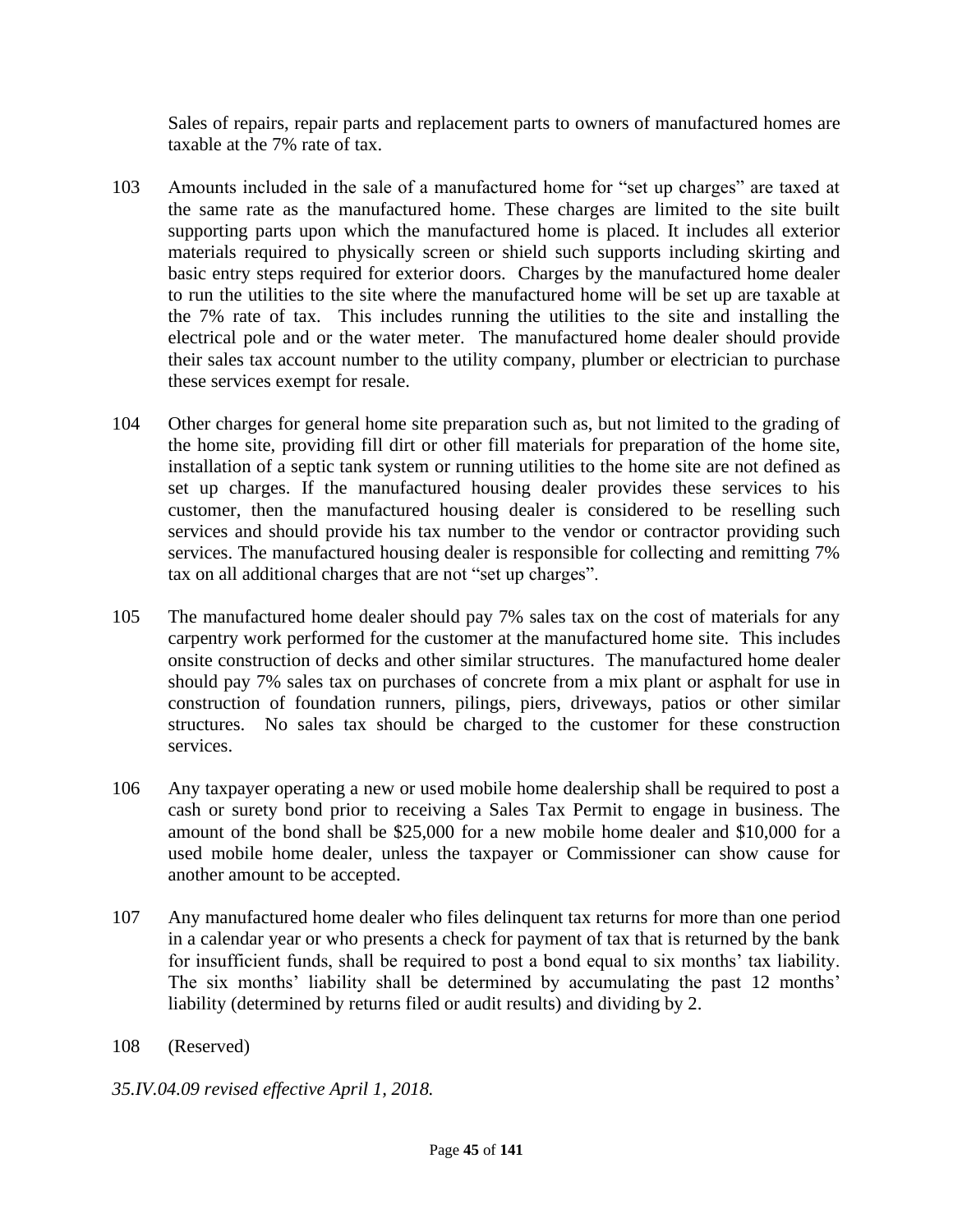# **Chapter 10 Specified Digital Products**

- 100 The sale, rental or lease of specified digital products is taxed at the regular retail rate when:
	- 1. The sale, rental or lease is to an end user;
	- 2. The seller coveys the right of permanent or less than permanent use of the products transferred electronically; or
	- 3. The sale is conditioned or not conditioned on continued payment.
- 101 The sale of a digital code that allows the purchaser to obtain a specified digital product is taxed in the same manner as a specified digital product.
- 102 "Specified digital products" are electronically transferred digital audio-visual works, digital audio works and digital books. A person is in the business of selling, leasing or renting specified digital products in Mississippi if the product is electronically transferred to a purchaser located in Mississippi. A product is "electronically transferred" when it is obtained by the purchaser by some means other than tangible storage media, including, but not limited to, delivery via internet or network, or access via internet or network to a server where the product is stored, regardless of the location of the server.
- 103 Sales by a specified digital products provider to another specified digital products provider for resale are not subject to sales tax, if the provider purchasing the product holds a permit issued under Miss. Code Ann. Section 27-65-27.
- 104 Reserved

# **Chapter 11 Medical Cannabis Establishments**

- 100 Definitions
- 101 "Cannabis" means all parts of the plant of the genus cannabis, the flower, the seeds thereof, the resin extracted from any part of the plant, and every compound, manufacture, salt, derivative, mixture, or preparation of the plant, its seeds or its resin, including whole plant extracts. It does not mean cannabis derived from drug products approved by the federal Food and Drug Administration under Section 505 of the Food, Drug and Cosmetic Act.
- 102 "Cannabis products" means cannabis flower, concentrated cannabis, cannabis extracts, and products that are infused with cannabis or an extract thereof and are intended for use or consumption by humans. The term includes, without limitation, edible cannabis products, beverages, topical products, ointments, oils, tinctures and suppositories that contain tetrahydrocannabinol (THC) and/or cannabidiol (CBD) except those products excluded from control under Miss. Code Sections 41-29-113 and 41-29-136.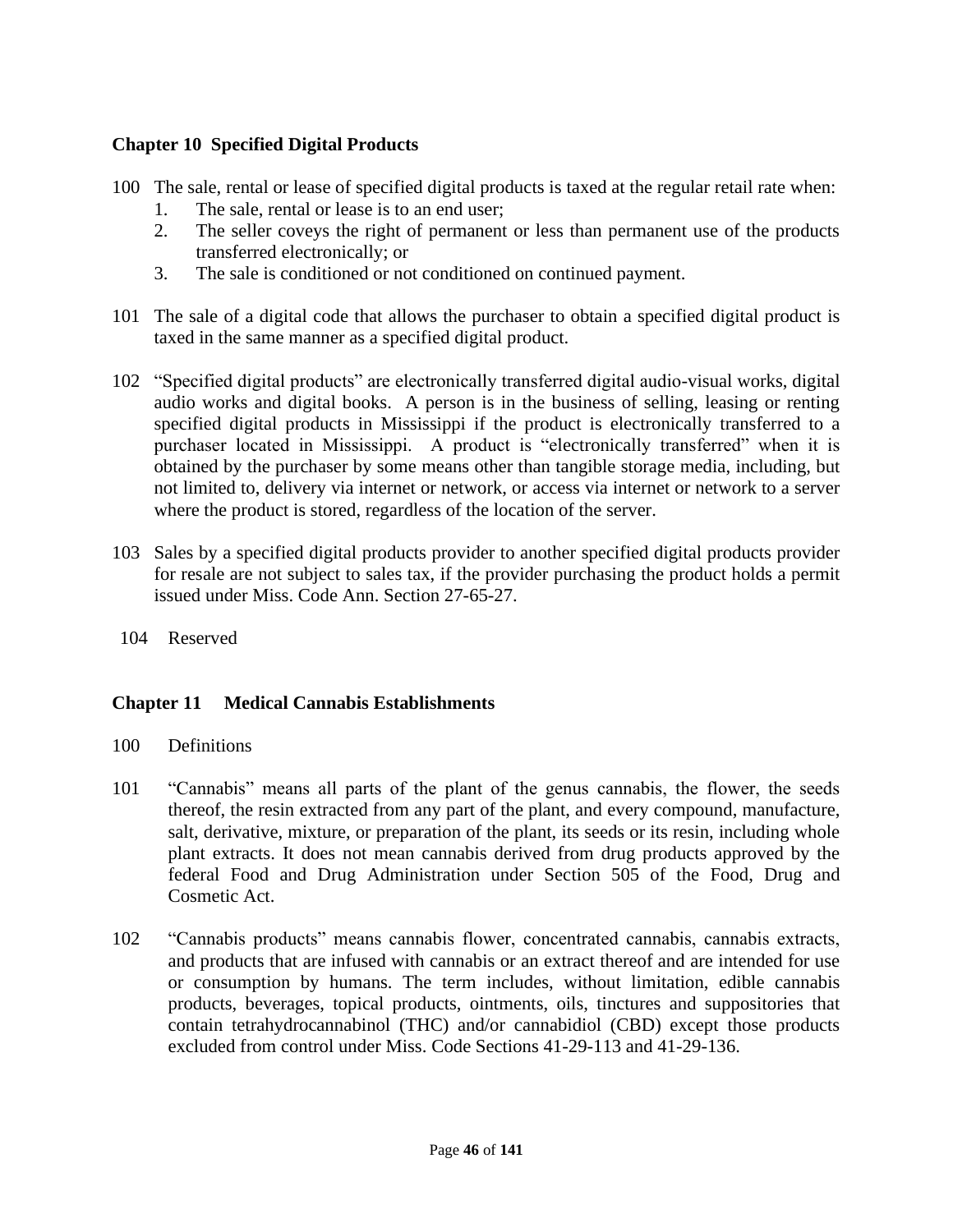- 103 "Cardholder" is a registered qualifying patient or a registered designated caregiver who has been issued and possesses a valid registry identification card.
- 104 "Dispensary" is an entity licensed and registered with the Department of Revenue that acquires, possesses, stores, transfers, sells, supplies, or dispenses medical cannabis, cannabis products, equipment used for medical cannabis, or related supplies and educational materials to cardholders.
- 105 "Equipment used for medical cannabis" includes pipes, bongs, rolling machines, grinders and similar products. Related supplies include rolling papers, bags, glass container jars, rolling trays and similar products.
- 106 "Medical cannabis establishment" means a cannabis cultivation facility, cannabis processing facility, cannabis testing facility, cannabis dispensary, cannabis transportation entity, cannabis disposal entity or cannabis research facility licensed and registered by the appropriate agency.
- 107 (Reserved)
- 200 Sales of Medical Cannabis
- 201 Medical cannabis cultivation facilities may only sell medical cannabis to medical cannabis cultivators, processors or dispensaries registered with the appropriate agencies. A valid resale number and ten-digit medical cannabis license number is required to substantiate a wholesale sale.
- 202 Medical cannabis cultivators or medical cannabis processors who transfer medical cannabis to a medical cannabis testing or research facility owe sales tax on the value or cost of the product transferred. The tax liability accrues at the time of transfer and should be remitted to the State with the same return and in the same manner as any other sales tax liability.
- 203 Medical cannabis processing facilities may only sell medical cannabis to other registered medical cannabis processors and dispensaries. A valid resale number and ten-digit medical cannabis license number is required to substantiate a wholesale sale.
- 204 Medical cannabis dispensaries may only sell medical cannabis, equipment used for medical cannabis, or related supplies and educational materials. Medical cannabis must be obtained from a medical cannabis cultivation facility or processing facility licensed by the Mississippi Department of Health or from another dispensary licensed by the Department of Revenue. These items may only be sold to cardholders or another dispensary licensed by the Department of Revenue. A valid resale number and ten-digit dispensary license is required as documentation of a wholesale sale. All other sales are taxable at the regular retail sales tax rate.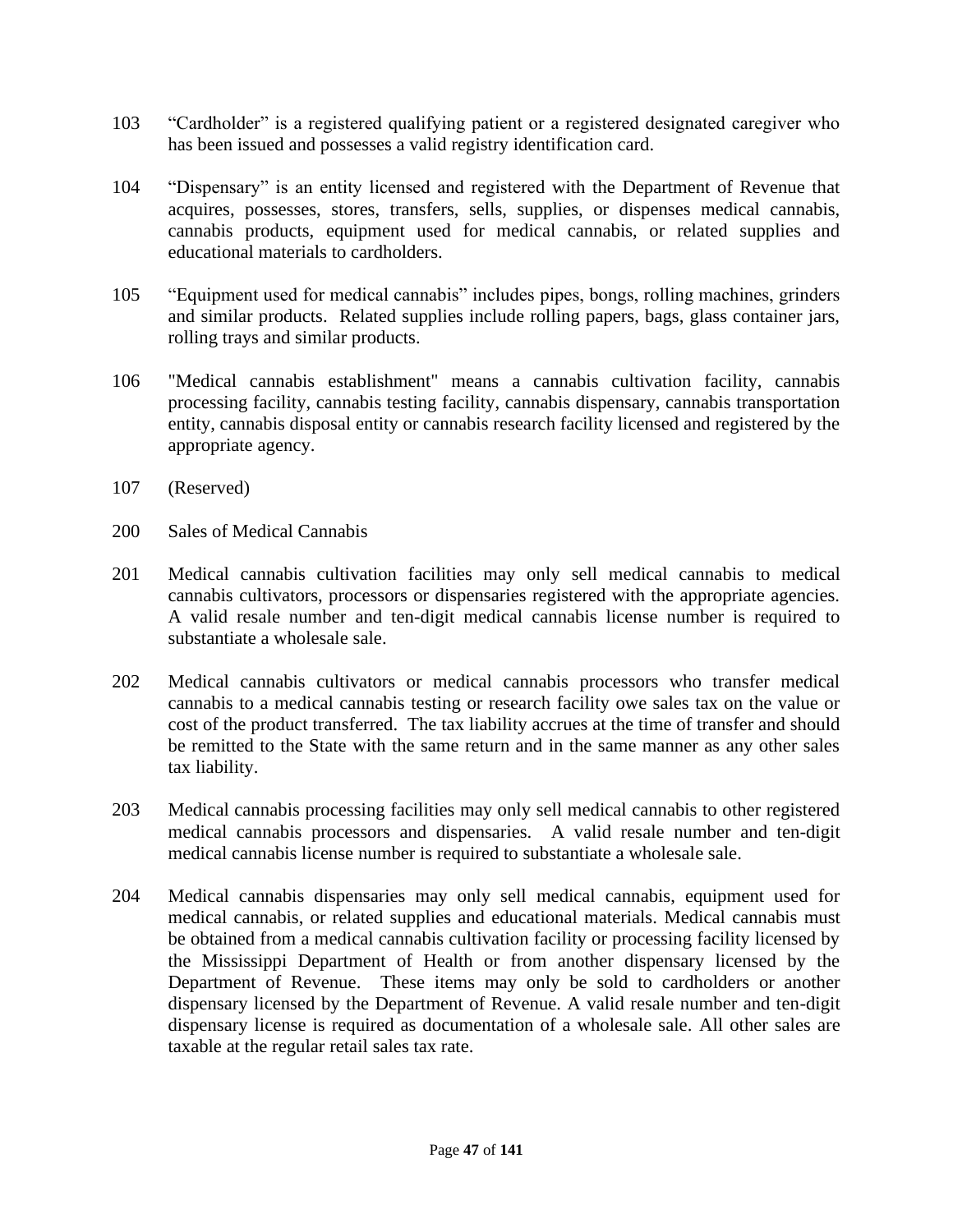- 205 Items that are prohibited from being sold by dispensaries include, but are not limited to, clothing, food that does not contain cannabis, beverages that do not contain cannabis, propane, or vaping products that do not contain cannabis.
- 206 Medical cannabis is not subject to sales tax when transferred to a medical cannabis disposal entity licensed by the Mississippi Department of Health.
- 207 (Reserved)
- 300 Record Keeping
- 301 Each medical cannabis dispensary is required to use the statewide seed-to-sale tracking system maintained by the Mississippi Department of Health. Information entered in the seed-to-sale tracking system shall include each day's beginning inventory, harvests, acquisitions, sales, disbursements, remediations, disposals, transfers, ending inventory, and any other data necessary for inventory control records in the statewide seed-to-sale tracking system.
- 302 Adequate records must be maintained to substantiate tax classifications of sales. Adequate records shall include, but is not limited to, itemized invoices for cannabis products purchased, bank statements and cancelled checks, and any/all other sales and/or accounting records. Itemized purchase invoices and tickets shall bear the items purchased, the date of purchase, name of the seller and purchaser. Cash register tapes may not be used in lieu of itemized invoices for record purposes; however, all sales records shall be maintained.
- 303 (Reserved)
- 400 Payment
- 401 Electronic filing of returns will be required through use of the Department's TAP system. Electronic payment of sales tax will be required unless the medical cannabis establishment has written approval from the Department of Revenue to use another payment method.
- 402 (Reserved)
- *35.IV.04.11 effective June 16, 2022*

#### **Sub Part 05 Services**

#### **Chapter 01 Hotels, Motels, Mobile Home and Trailer Parks**

100 Levy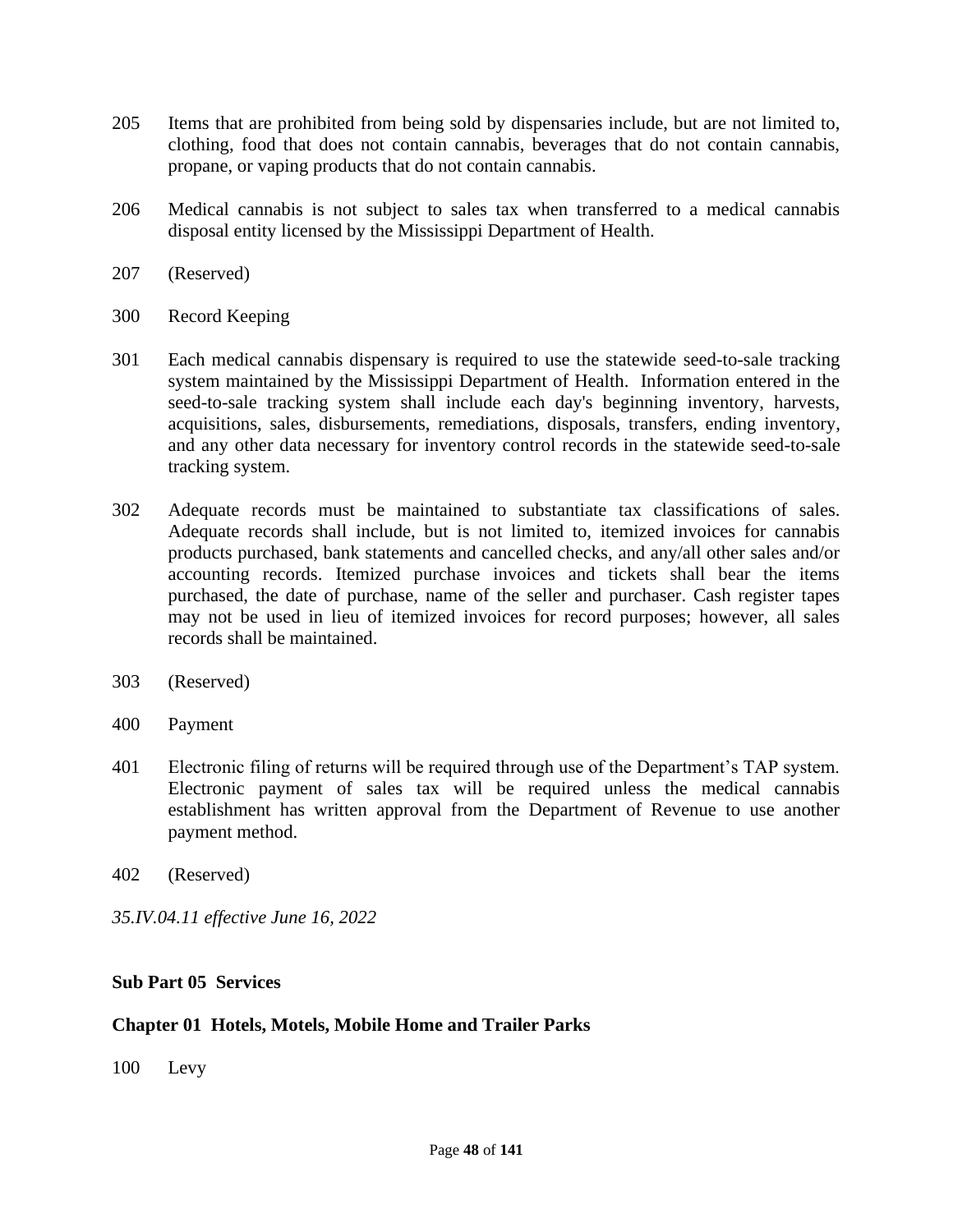- 101 Miss. Code Ann. Section 27-65-23 levies a tax on the gross income of hotels, motels, tourist courts or camps and trailer parks. Tax is due at the regular retail rate.
- 102 (Reserved)
- 200 Definitions
- 201 Hotel or motel is defined as any entity or individual which is engaged in the business of furnishing one or more rooms, cottages or cabins designed for dwelling, lodging or sleeping purposes to transient persons and that are known to the trade as such. The terms "hotel" or "motel" also include all buildings, including single family dwellings or other structures kept, used, maintained or advertised as, or held out to the public to be, a place where sleeping accommodations are supplied for pay or other consideration regardless of the number of rooms, units, suites or cabins available. Advertising for rent to the general public, whether by the owner of the property or a third party, qualifies as being "known to the trade as such". It is immaterial that cooking facilities may or may not be furnished. Hotel or motel also includes any entity or individual furnishing bed and breakfast accommodations to transient persons.
- 202 Condominium or Hotel Condominium is defined as a multi-unit facility where each unit is individually owned. Condo owners may rent out the units when not in use by the owner. The units may be rented out by the owner or placed with a management company for rental. Rentals of condominiums or hotel condominiums are taxable when such rentals are to transient persons.
- 203 Trailer park is defined as a park established for the purpose of accommodating travel trailers pulled either by automobiles or other type vehicles or self-propelled, which are in a travel or transient status and where utilities are connected in a temporary manner. For tax purposes, a trailer park is any one location where trailers, campers or other mobile units may be parked for a fee, either permanently or temporarily and irrespective of whether utility facilities are available.
- 204 Mobile home park is defined as a park established for the primary purpose of accommodating mobile homes which are permanently located, registered with the County Tax Assessor as provided by Miss. Code Ann. Section 27-53-5, hooked up to water, sewer, gas or electric utilities with permanent meter connections which are not easily disconnected, and tied down according to regulations and other requirements. Such facilities are considered a home and place of permanent residence. Since the statute specifically denotes 'hotels, motels, tourist courts or camps and trailer parks" this tax is applicable specifically to travel or transient accommodations and not to residents of mobile homes. Sales to mobile home residents of potable water, electricity, gas or other fuel for residential use are exempt from sales tax.
- 205 (Reserved)
- 300 Gross Income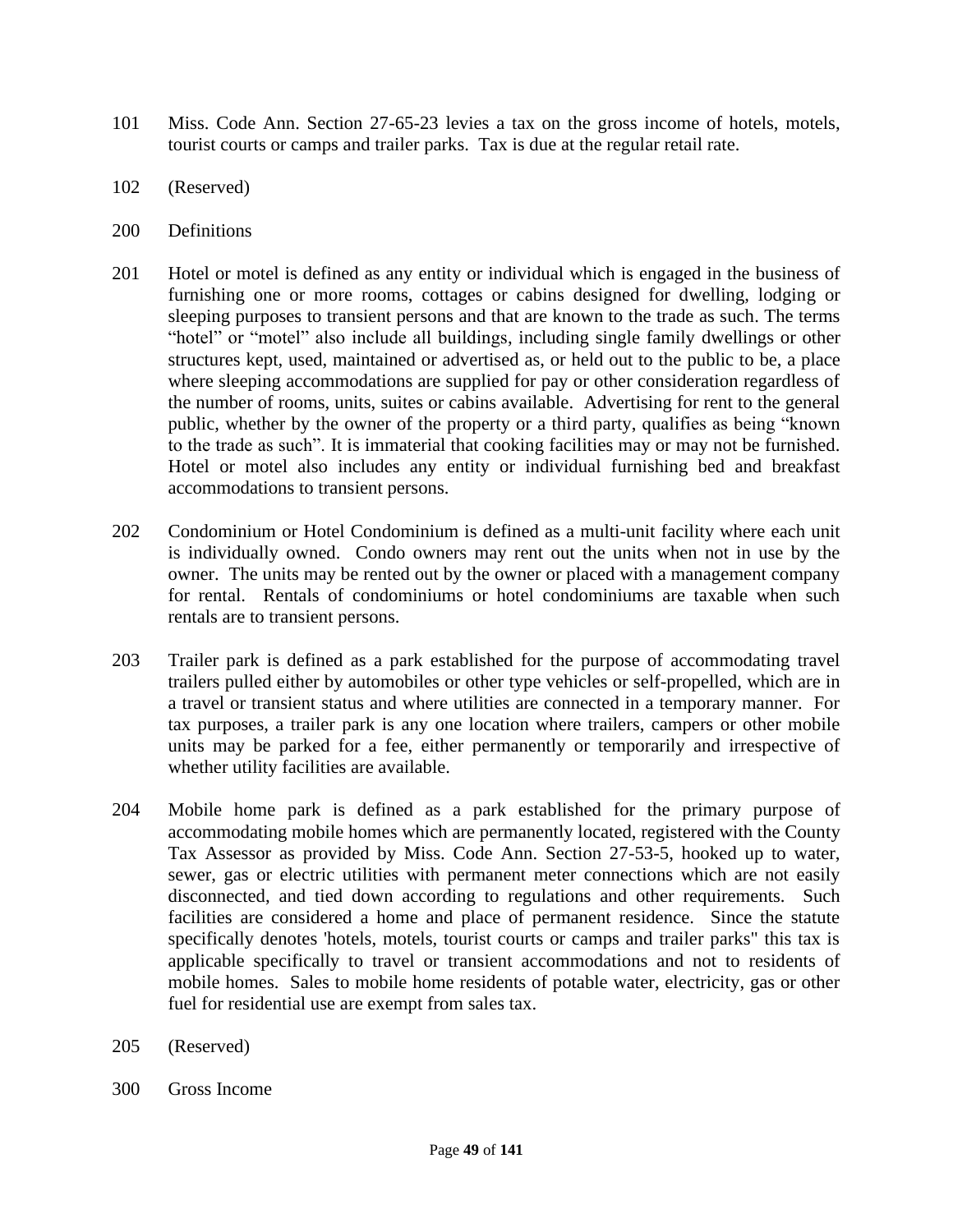- 301 Taxable Gross Income Includes (but is not limited to) Receipts From:
	- 1. Admissions, minimum and cover charges for entertainment
	- 2. Attrition fees
	- 3. Auto storage parking lots
	- 4. Banquet meeting room revenue with or without meals
	- 5. Cancellation fees
	- 6. Coin lockers
	- 7. Early departure or late departure fees
	- 8. Guaranteed no show revenue
	- 9. Laundry and valet service
	- 10. Local telephone charges, including per call charges
	- 11. Long distance telephone mark-up or up-charge, or any excess charge over and above the carrier charge
	- 12. Marina service
	- 13. Packages (example: golf, honeymoon, casino)
	- 14. Pet charges
	- 15. Radios, televisions, movies including pay per view services
	- 16. Refrigerator or safe charges
	- 17. Roll away bed charges
	- 18. Sales and rental of tangible personal property
	- 19. Service charges
	- 20. Transient room revenue
	- 21. Vending machine sales (except full service vending machines)
	- 22. Video game rental
- 302 Non Taxable Gross Income Includes Receipts From:
	- 1. Child care charges (does not include admissions to areas of amusements where children are kept)
	- 2. Coin operated amusement and music machines;
	- 3. Commissions included in gross income of other taxpayers;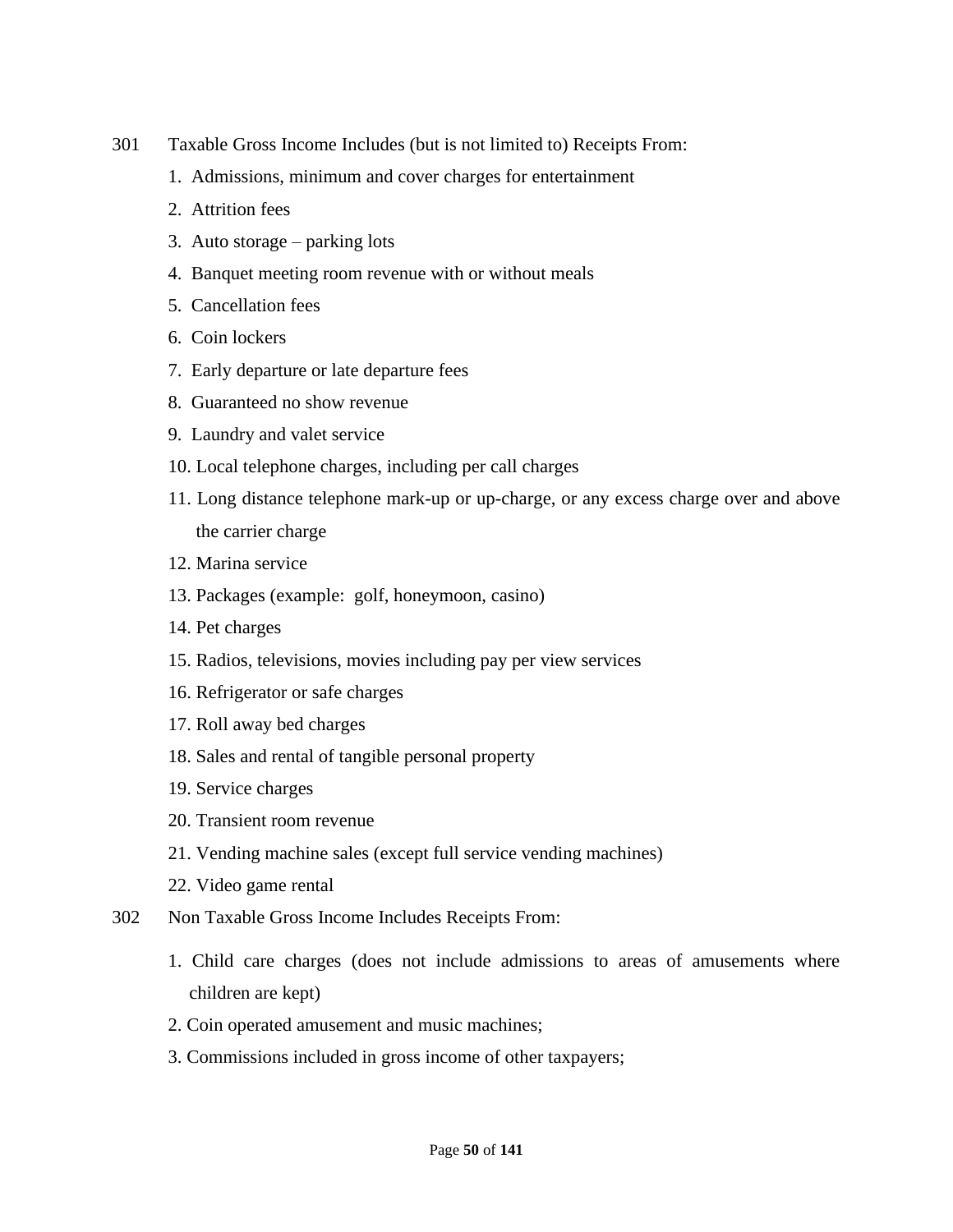- 4. Re-billed carrier long distance telephone charges that have been taxed by the service provider
- 5. Rental of stores, offices or other commercial property to non-transients
- 303 Any hotel, motel, condominium, or trailer park may exclude the gross income from charges for non-transient guests.
- 304 For the purposes of defining non-transient guest, the guest must enter into a written contract or lease at the beginning of the stay, for a period of at least three consecutive complete months or for a minimum of ninety consecutive days. Guests who do not enter into a written contract or other written agreement at the beginning of the stay but whose stay ends up exceeding ninety consecutive days are still considered transient guests because there is no agreement concerning the length of stay.
- 305 Hotel or motel guests qualify as non-transient guests only when they stay in a building(s) held exclusively for long-term rental that is owned by the hotel or motel and is set separate and apart from buildings used to accommodate transient guests. The building set aside for long-term rental must contain rooms with kitchen facilities.
- 306 Any guest who begins to rent a hotel, motel, condominium or trailer park space on a daily or weekly basis after the expiration of a written contract or other written agreement as defined above and which has not been extended will become a transient guest and the gross income received from the daily or weekly rental will be taxable.
- 307 (Reserved)
- 400 Exempt Sales
- 401 As a prerequisite to claiming the governmental exemption, the sales of property or service must be sold to, billed directly to and payment therefore made directly by the political entity and not to or through some contractor or quasi-governmental agency, and the title to the property or benefit from the service must pass to the government rather than to some beneficiary. Sales to government employees are taxable regardless of the fact that the employees may be reimbursed by the Government for the expenses incurred.
- 402 (Reserved)
- 500 Purchases
- 501 Hotels, motels, condominiums or condominium hotels must pay tax on purchases that are provided in a guest room as a part of the service of providing lodging. These purchases include items such as shampoo, soap, toilet paper, laundry bags, coffee, food, candy or other amenities. Tax is also due on purchases of linens, towels, and in room appliances. Purchases of food or beverage sold by the facility may be made exempt from tax as a wholesale sale. This also includes food or beverage provided to guests in common areas of the hotel that are provided to guests at no additional charge.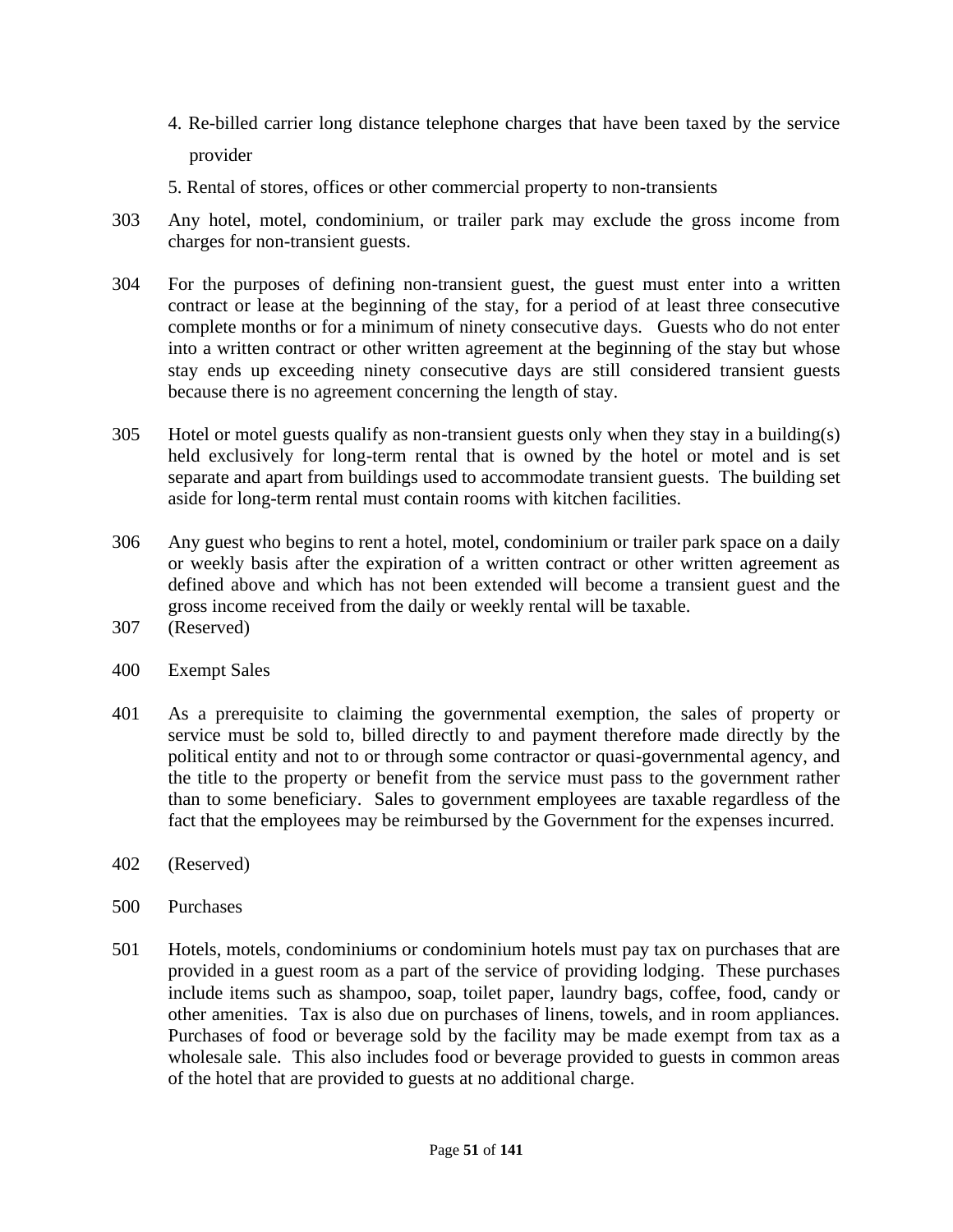- 502 Purchases or rentals of supplies and equipment used in the operation of the facility, such as furniture, televisions, radios, signs, janitor's supplies, office supplies, etc., are subject to the regular retail rate of sales or use tax.
- 503 Wholesale tax paid on purchases of alcoholic beverages and beer for resale may be taken as a credit against the retail sales due on the retail sales of such merchandise.
- 504 (Reserved)
- 600 Reporting Requirements
- 601 Adequate records must be maintained to substantiate tax classifications of sales and purchases.
- 602 (Reserved)
- 700 Local and Private Levies
- 701 Additional local levies may be applicable to hotels and motels depending upon where they are located in this state. The local tax must be invoiced and collected as a separate levy and should be reported on a return using the appropriate rate code. Rate codes are assigned based on the percentage of tax due.
- 702 The local levy may be due on the same basis as the sales tax, or the basis may exclude specific items that are subject to the regular sales tax such as food, beverage, telephone, laundry and room rentals for day meetings.
- 703 (Reserved)

# **Chapter 02 Laundries, Dry Cleaners and Linen Rental Companies**

- 100 Miss. Code Ann. Section 27-65-23, levies a tax at the regular retail rate on the gross income of persons operating a laundry, cleaning, dyeing or pressing shop. No deduction is allowable for commissions or fees paid to agents soliciting this business. Miss. Code Ann. Section 27-65-101(o) exempts the gross collections from self-service commercial laundering, drying, cleaning and pressing equipment.
- 101 Income received from renting linens, uniforms and other tangible personal property in Mississippi is taxable at the regular retail rate of tax. No sales or use tax is due on property purchased by licensed linen rental companies or laundries for rental.
- 102 Income received from laundering or cleaning services for out-of-state customers is exempt when the property on which the service was performed is delivered to the customer either by common carrier or in property owned by the vendor.
- 103 Charges for alteration services are taxable when they are performed as a part of a laundering or cleaning activity.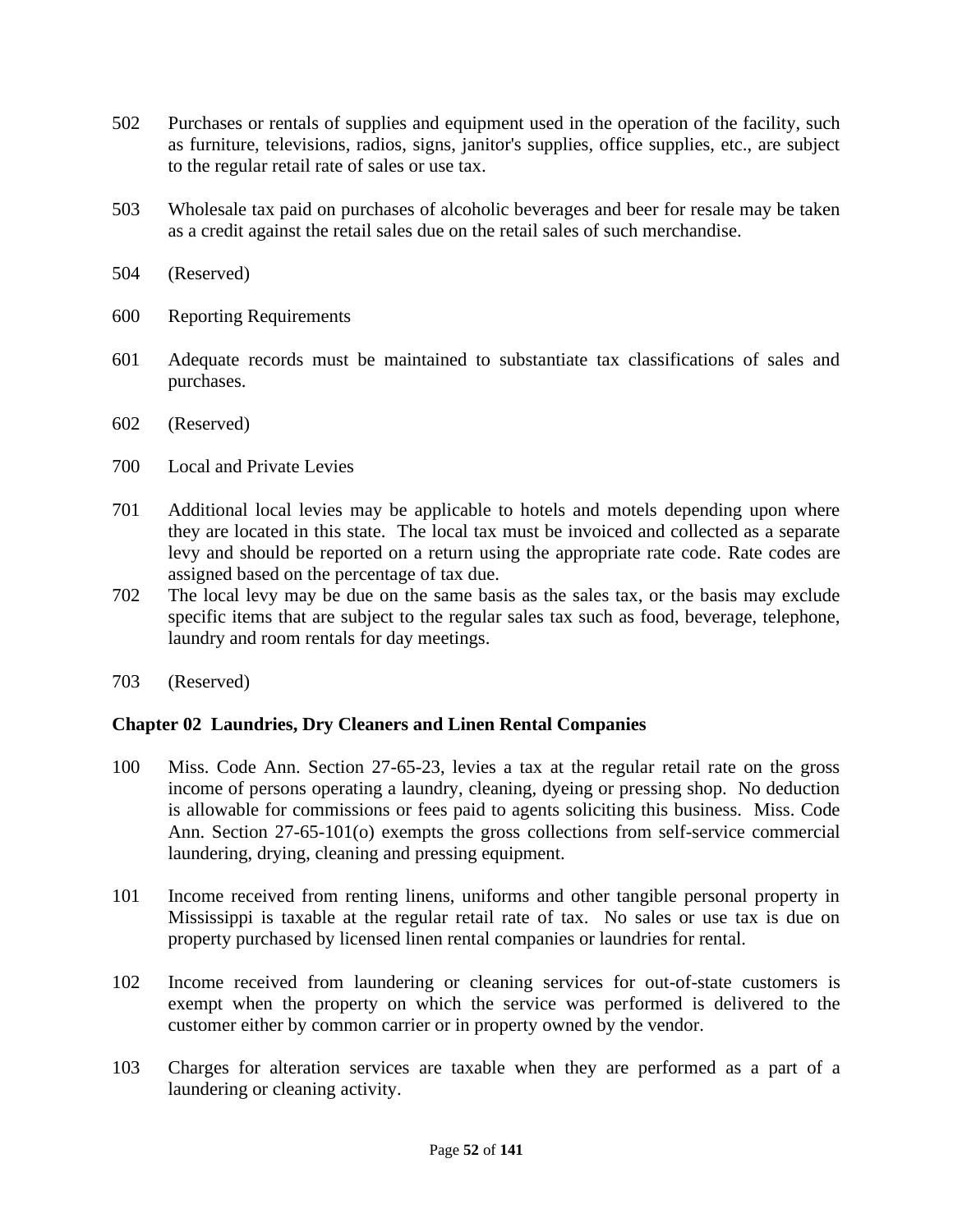- 104 Services, such as fading or dyeing, performed for a licensed dealer on property for resale at retail are exempt from sales tax.
- 105 Purchases by or sales to licensed laundries, dry cleaners and linen rental companies of water, soap and bleach dispensers, coin changers, air conditioners, bulk heads, signs and advertising, office supplies, labels, tickets, etc., which are used or consumed in the rendering of the services are taxable at the regular retail rate of sales or use tax. Purchases of soaps, naphthas, dyes and cleaning fluids are considered process chemicals and are exempt from tax. Purchases of coat hangers, wrapping paper, bags, etc., are exempt from sales tax.
- 106 Sales of electric power or other fuels to laundries, dry cleaners and linen rental companies for plant use are exempt from sales tax. See Title 35 Miss. Admin. Code, Part IV, Subpart 6, Chapter 01 concerning the Affidavit for Utility Exemption. Sales of manufacturing or processing machinery or machine parts to these establishments are taxable at the 1½% special rate of tax.
- 107 Sales of processing machinery, machine parts, soaps, supplies, etc., to hotels, taxable hospitals, taxable rest homes, etc., for their own use are taxable at the regular retail rate of tax. All sales (equipment, power, supplies, etc.) to persons in the self-service laundering business are taxable at the regular retail rate of tax.
- 108 Rental or lease of tangible personal property is taxable at the same rate as sales of the same property.
- 109 Adequate records must be maintained to substantiate tax classifications of sales and purchases.
- 110 (Reserved)
- *35.IV.5.02 revised effective August 3, 2019*

# **Chapter 03 Renting or Leasing Tangible Personal Property**

- 100 General
- 101 Miss. Code Ann. Section 27-65-23 taxes the gross income received from renting or leasing personal property used in this state. The tax due on the lease or rental is at the same rate as the sale of the property.
- 102 (Reserved)
- 200 Definitions
- 201 Rental or Lease means any transfer of possession or control of tangible personal property for a fixed or indeterminate term for consideration. This definition shall be used for sales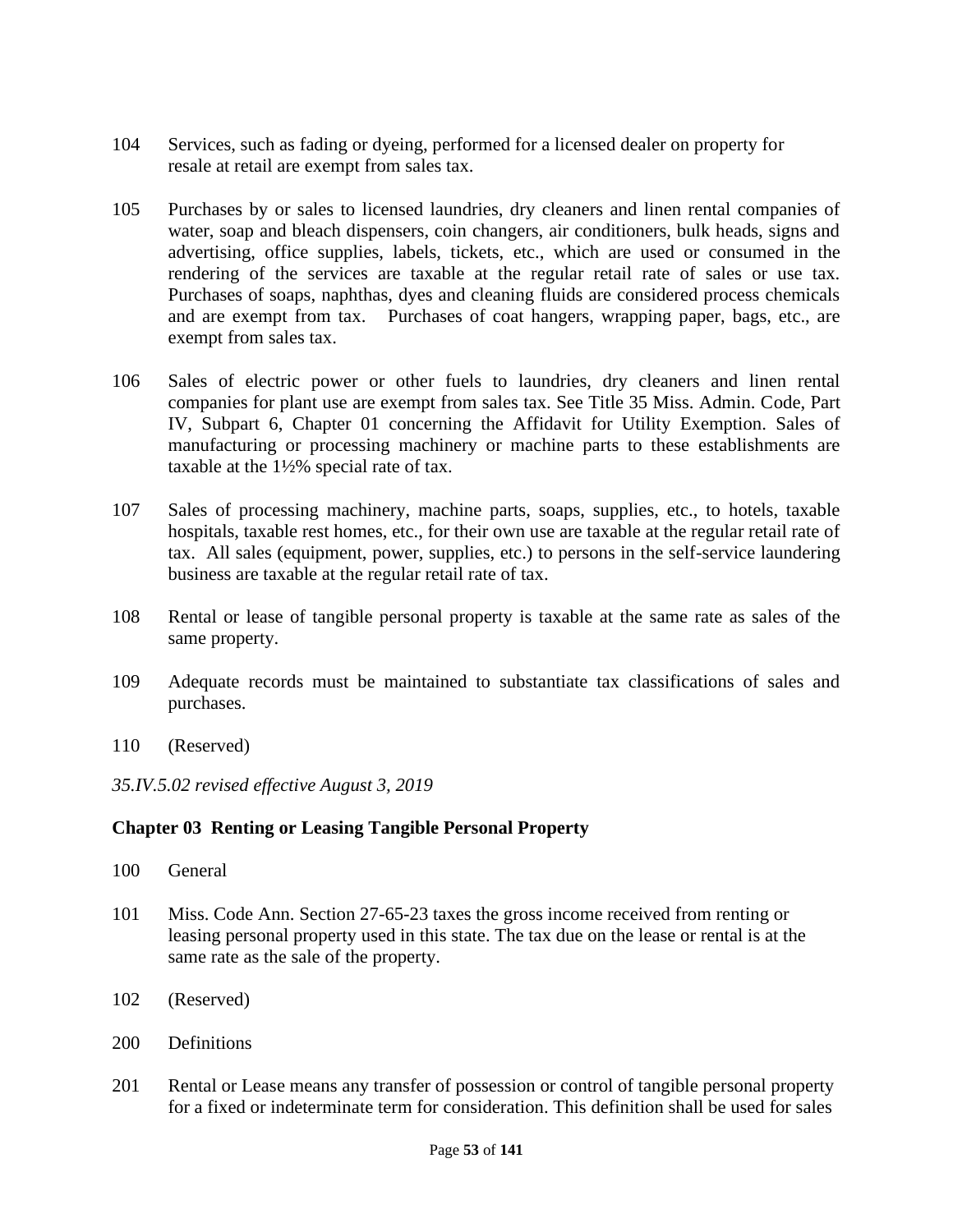and use tax purposes regardless if a transaction is characterized as a lease or rental under generally accepted accounting principles, the Internal Revenue Code, the Mississippi Code of 1972, or other provisions of the federal, state or local law.

- 202 Lease or rental does not include providing tangible personal property furnished with an operator or crew for its operation. An operator or crew must do more than maintain, inspect or set-up the property. Under these circumstances, a service is rendered other than leasing or renting of property.
- 203 Miss. Code Ann. Section 27-65-3 (i) defines gross income to include the total charge for service or the total receipts derived from the rental or lease of tangible personal property without any deduction for rebates, cost of property sold, cost of materials used, labor costs, interest paid, losses or any expense whatever. Gross income also includes any charges made to the lessee for damages to, loss of or excessive use of the property.
- 204 Charges to lessees which represent a recovery of expenses (repairs, transportation, hotel, meals, supplies, etc.) are in reality an allocation of the selling price to this cost of operation and cannot be excluded from the measure of tax imposed upon the gross income.
- 205 Rentals for re-rental by a lessor engaging in the renting or leasing business are wholesale sales and are not considered to be taxable income.
- 206 Motor Vehicle is defined as any self-propelled, wheeled conveyance that does not run on rails. The term includes all private carriers of passengers and any light carriers of property having a gross vehicle weight of 10,000 pounds or less.
- 207 (Reserved)
- 300 Purchases and Sales
- 301 Persons qualified to do business in this State of renting or leasing tangible personal property are considered retailers and may purchase property to be rented exempt from sales or use tax. The tax, likewise, shall not apply to repair and repair parts of such property.
- 302 Leasing companies may purchase tangible personal property from a customer to be leased back to the same customer as a financing tool to benefit the customer. However, if the condition of the property has been altered or if the customer has used the property since the time it was originally purchased by the customer, there will be no credit for sales or use tax paid by the customer when originally procured prior to the sale to the leasing company.
- 303 All purchases of tools, supplies, machinery and equipment which are purchased for use in operating the business and not for rental are taxable at the regular retail rate of sales or use tax.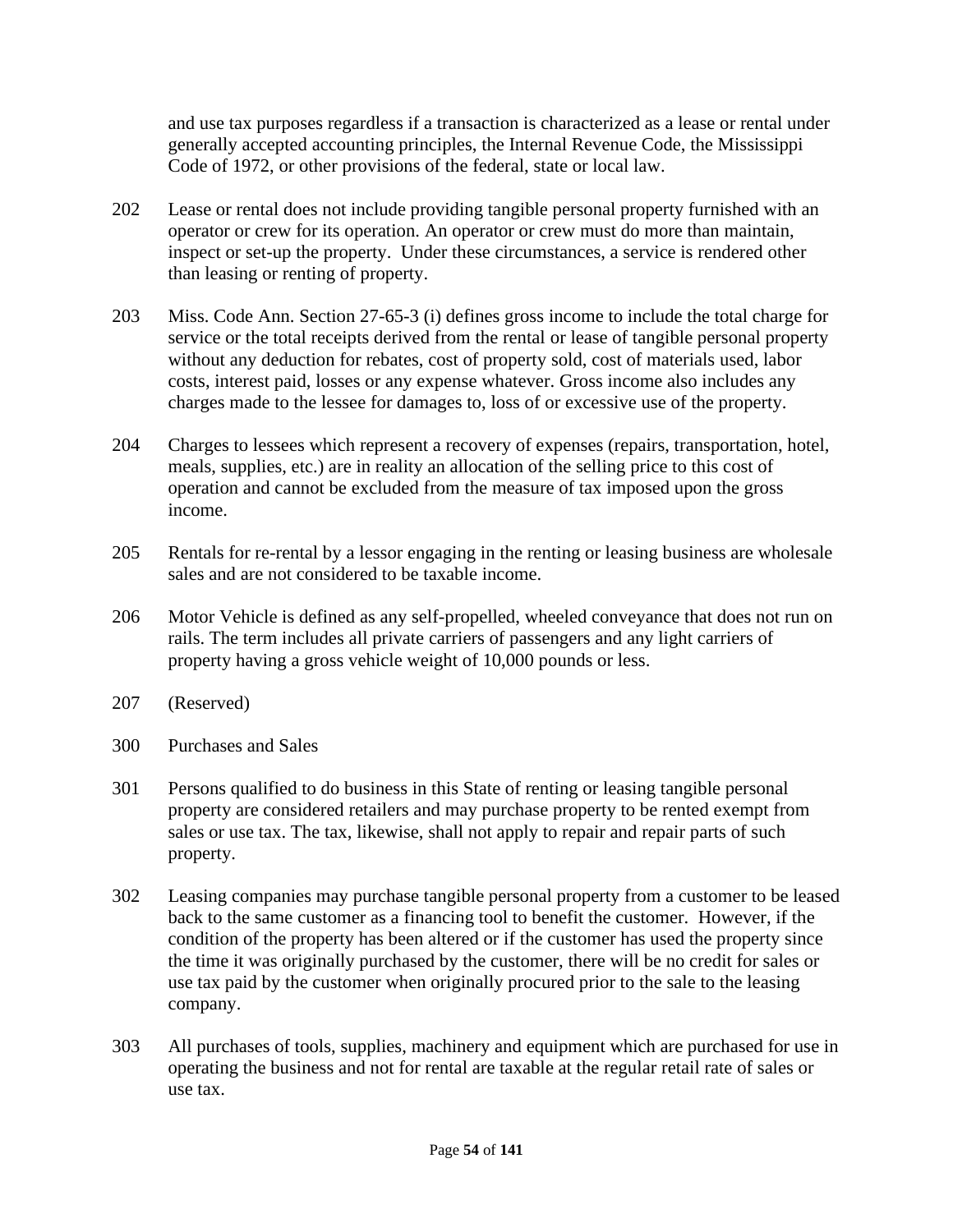- 304 Sales of property to consumers which has been rented or leased are considered to be retail sales and are taxable on the gross proceeds of such sales.
- 305 Owners or other persons receiving benefit from use of tangible personal property in this State are liable for use tax on the property.
- 306 (Reserved)
- 400 Tax on Motor Vehicle Rentals
- 401 In addition to the 5% sales tax due on the rental of motor vehicles, a 6% motor vehicle rental tax is due on the gross income from the short term rental of motor vehicles. Therefore, the total tax due on short term rentals of these motor vehicles is 11%. Short term rentals are defined as rental agreements with a term of 30 or less continuous days. The total tax due on the long term (rental agreements in excess of 30 continuous days) rental or leasing of motor vehicles is 5%.
- 402 Effective July 1, 2014, as provided by Miss. Code Ann. Section 27-65-101 (1)(ss), the income received from renting or leasing of truck-tractors and semi-trailers used in interstate commerce and registered under the International Registration Plan (IRP) or any similar reciprocity agreement or compact relating to the proportional registration of commercial vehicles, as provided by Miss. Code Ann. Section 27-19-143, is exempt . Similar vehicles not used in interstate commerce and not registered in such a plan are taxed at the special rate of 3% provided for truck-tractors and semi-trailers, under Miss. Code Ann. Section 27-65-17(1)(d).
- 403 The total amount charged for rental of "you-drive-it" or "you-haul-it" vehicles is taxable income to the lessor, even though the lessee may use the property in multiple cities in Mississippi or in other states, and even though the charge may be collected by or with another person. The tax rate on these vehicles is 3% for vehicles with a gross vehicle weight (GVW) in excess of 10,000 pounds. Vehicles with a GVW of 10,000 pounds or less are subject to tax at the rate of 5% for sales tax and the additional 6% motor vehicle rental tax.
- 404 Motor fuel charges are not considered to be taxable rental income when separately invoiced from the charge for rental or lease. Sales of motor fuel by lessor are not subject to sales tax.
- 405 Rental cars provided under a new car warranty either from a dealer's own fleet or through a car rental agency are considered part of the warranty repair and not subject to sales tax or the motor vehicle rental tax.
- 406 (Reserved)
- 500 Reporting Requirements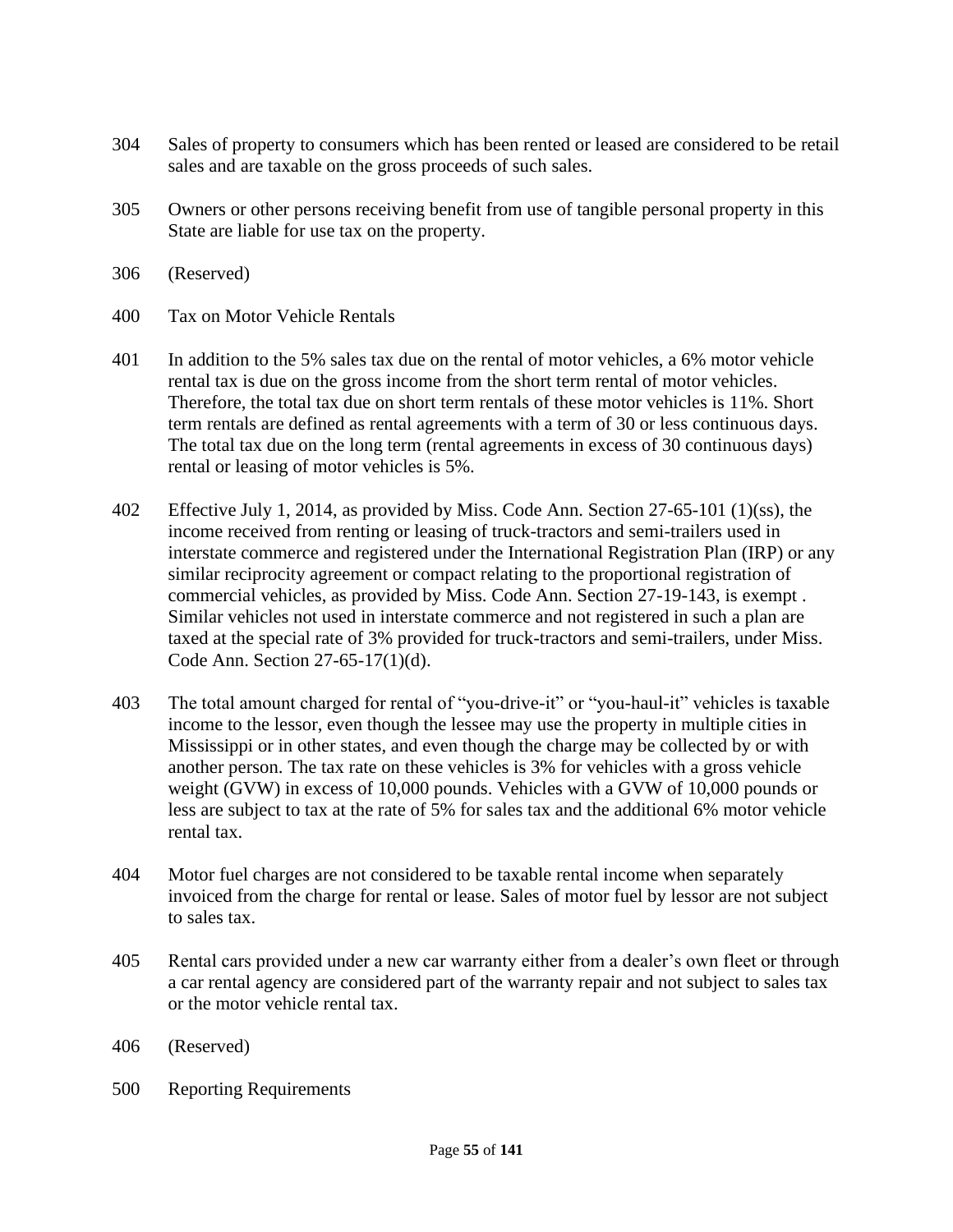- 501 Adequate records must be maintained to substantiate tax classifications of sales and purchases.
- 502 Income received from the rental or lease of transportation equipment between cities and counties in this state is not subject to city diversion. Any business renting or leasing transportation equipment and other items of tangible personal property must report the income from these activities separately.
- 503 (Reserved)

## **Chapter 04 Termite and Pest Control Services**

- 100 Every person engaged in the business of performing termite and pest control services is liable for the regular retail rate of sales tax on gross income as provided in Miss. Code Ann. Section 27-65-23.
- 101 Gross income received in connection with these services includes charges for the treatment or prevention of termites, insects, rodents or other pests. Gross income includes the replacement of flooring, sills or other damaged portions of a building resulting from an infestation. Gross income also includes additional fees charged on an annual, semiannual or other basis and labeled in some instances as inspection fees or continuation charges.
- 102 The exemption provided in Miss. Code Ann. Section 27-65-103(a) ("Sales of…insecticides…used in growing and preparing agricultural products for market") does not apply to sales of termite or pest control services or to sales of insecticides, rat poison and other materials for the control or prevention of rodents, insects, and other pests encountered outside the field of agriculture. The regular retail sales tax applies unless such materials are actually used in growing agricultural products for market such as cotton poison for boll weevils. The fumigation of products (beans, grain, etc.), while in storage is a taxable pest control service.
- 103 Purchases of building materials (lumber, nails, etc.) to repair damaged portions of a building resulting from infestation and materials (insecticides, pesticides, poison, distillate used in preparing preventive compounds, etc.) for treating are exempt from sales tax when purchased by a termite or pest control business.
- 104 Supply items and tools and/or equipment such as, spray applicators, dispensers, animal traps, etc., used in, but not actually resold as a part of the treatment or repair work are taxable at the regular retail rate of tax at the time of purchase.
- 105 (Reserved)
- *35.IV.5.04 revised effective March 6, 2020*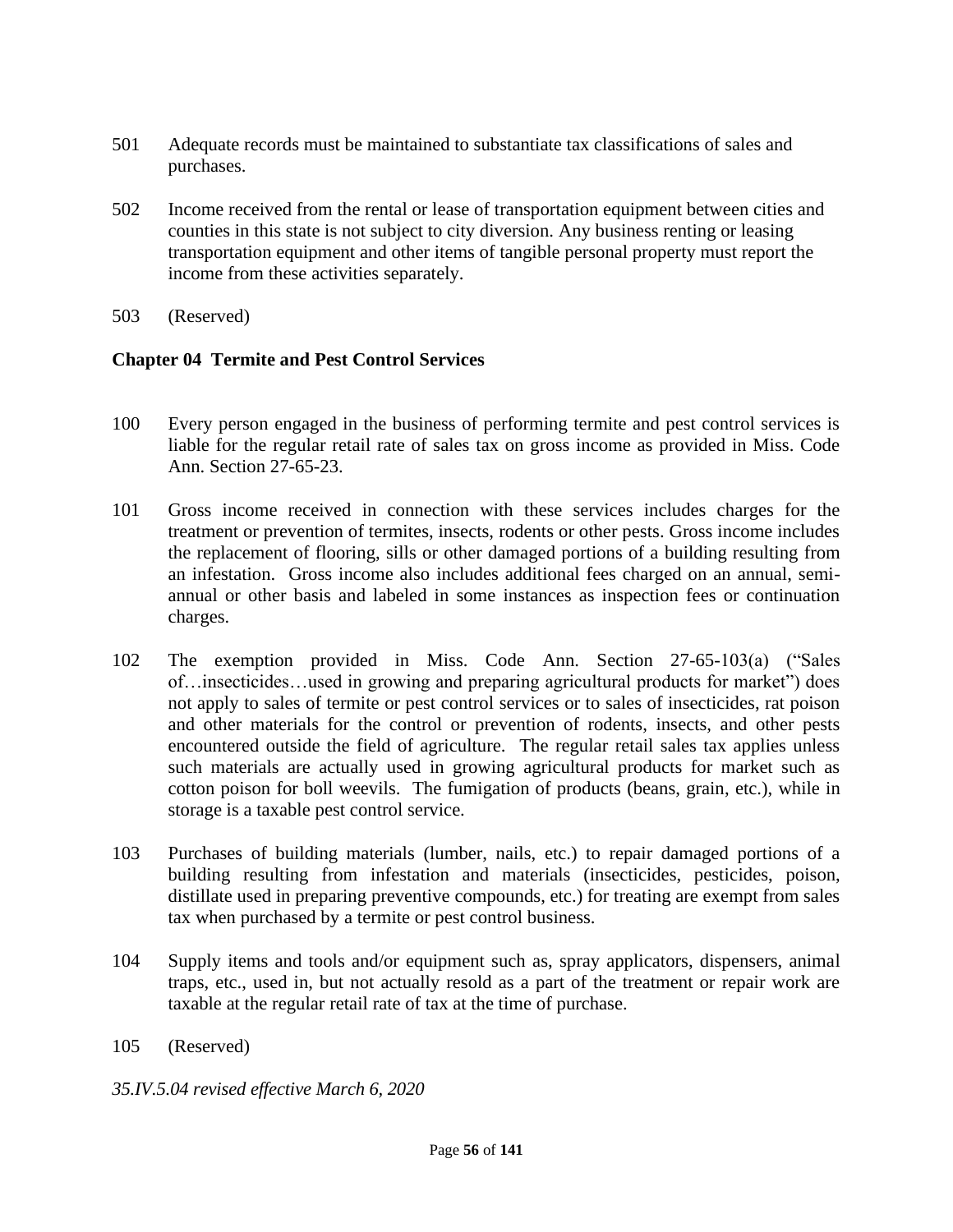## **Chapter 05 Public Storage Warehouse**

#### 100 Storage Warehouses

- 101 A storage warehouse is a place where tangible personal property is kept and stored for a fee in the custody of a person operating a commercial business. The gross income received from such an activity is taxable at the regular retail rate of sales tax. Income received from storage and handling of perishable goods is exempt from tax. "Perishable goods" means frozen goods or goods that require refrigeration while stored in a public storage warehouse (example: meat, fish, poultry, vegetables, fruits, etc.). Perishable goods shall also include grain products that require aeration while stored in a public storage warehouse (example: soybeans, wheat, rice, oats, milo, etc.).
- 102 Income received from the temporary storage of tangible personal property in this state pending shipping or mailing of the property outside this state is exempt from tax. The exemption is available to all property whether or not the final determination of the property's destination can be made prior to storage. It is the responsibility of the owner of the storage facility to obtain a signed Affidavit of Temporary Storage from each customer annually. The Affidavit is completed by the customer to indicate what percentage of goods will be shipped out of state. The percentage should be based on prior year's shipments, however, a reasonable estimate may be used if there is an absence of prior year information. Any Affidavit accepted in good faith will be accepted as satisfactory documentation of exempt sales. Sales tax is due on any goods to be shipped within this state.
- 103 (Reserved)
- 200 Rental of Storage Facilities
- 201 Income received from the rental of storage facilities for the storage of tangible personal property is exempt when the lessee maintains exclusive access to and control of the storage facility. Example: mini storage facilities where the lessee uses their personal lock. Income received from common storage facilities are subject to sales tax when multiple lessees have access to the same area of the storage facility.
- 202 (Reserved)
- 300 Moving and Storage Companies
- 301 Purchases of equipment and supplies by a warehouse and drayage or moving business are taxable at the regular retail rate of sales or use tax. Persons engaged in the moving and storage business are considered to be consumers of packaging materials on which the customer's property is contained for storage or transportation.
- 302 (Reserved)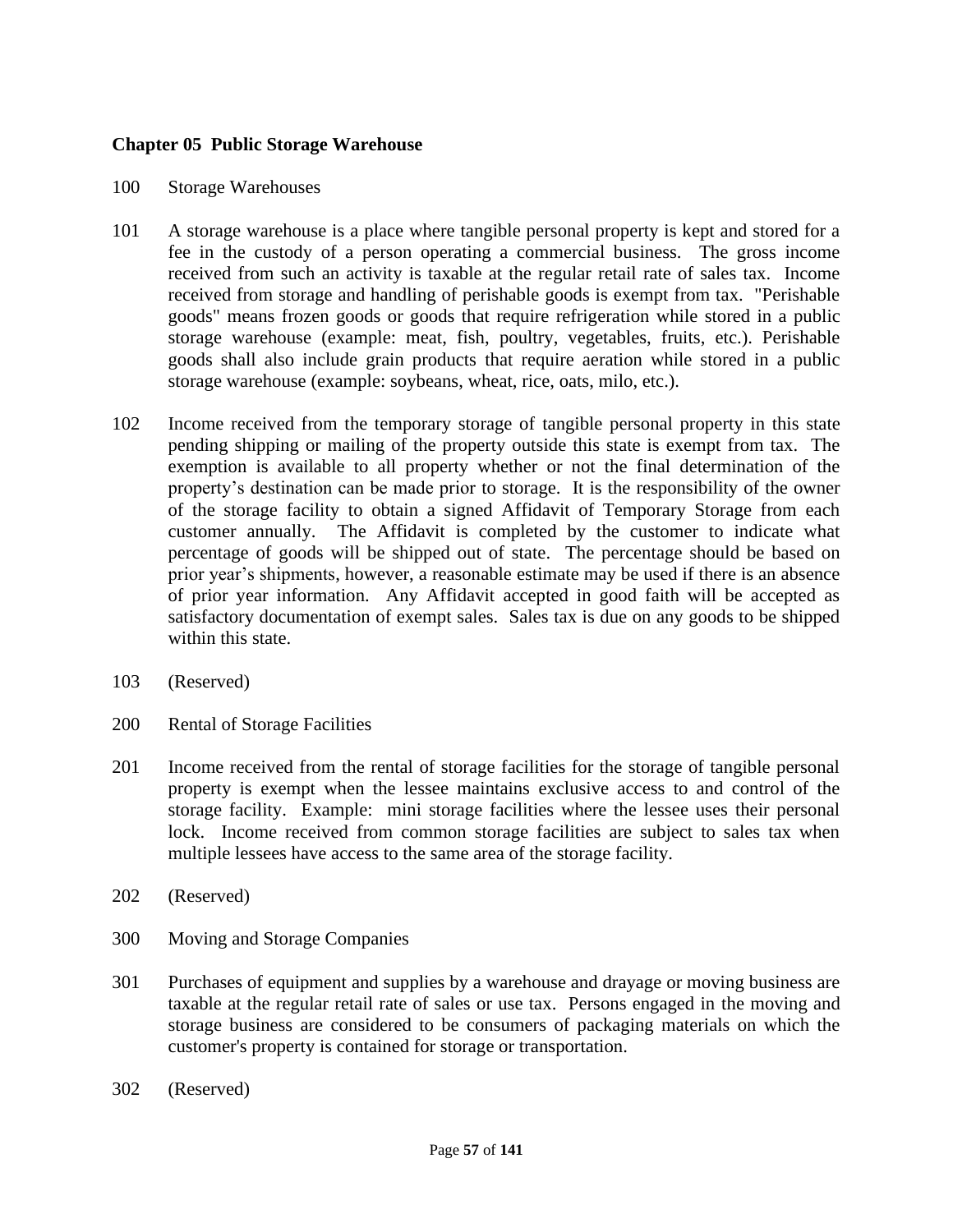#### 400 Fuel Terminals

- 401 Persons in the business of storing or warehousing fuel or other oil products for others are construed to be engaged in a taxable public warehouse activity. The method used in measuring charges and length of time that product remains in the terminal does not relieve such persons of the sales tax liability.
- 402 Income received from the temporary storage of fuel or other fuel products in this state pending shipping or mailing of the property outside this state is exempt from tax. The exemption is available whether or not the final determination of the property's destination can be made prior to storage. It is the responsibility of the owner of the fuel terminal to obtain a signed Affidavit of Temporary Storage from each customer annually. The Affidavit is completed by the customer to indicate what percentage of goods will be shipped out of state. The percentage should be based on prior year's shipments, however, a reasonable estimate may be used if there is an absence of prior year information. Any Affidavit accepted in good faith will be accepted as satisfactory documentation of exempt sales. Sales tax is due on any goods to be shipped within this state. The storage and handling of natural gas in underground salt domes, caverns, or other underground structures are exempt.
- 403 (Reserved)

*35.IV.5.05 revised effective September 1, 2018*

# **Chapter 06 Computer Equipment and Services**

- 100 Computer Hardware
	- 1. "Computer Hardware" includes the components, accessories, machinery and equipment which constitute the physical computer assembly and the internalized instruction code which controls the basic operations (i.e. arithmetic and logic) of the computer and which causes the computer to execute instructions contained in system programs.
	- 2. Rate and Application of Tax

Sales, leases, or rentals of computer hardware, parts, supplies, publications or other tangible personal property are taxable at the regular retail rate of sales or use tax unless otherwise exempt.

- 101 Computer Program and Software
	- 1. a. "Computer Program" is a series of instructions that are coded for acceptance or use by a computer system which are designed to permit the computer system to process data and provide results and information. The series of instruction may be contained in or on magnetic tapes, printed instructions, or other tangible or electronic media or downloaded via the Internet. This definition includes computer game cartridges which allow certain games to be played on a television set through interaction with a computer or on home computers.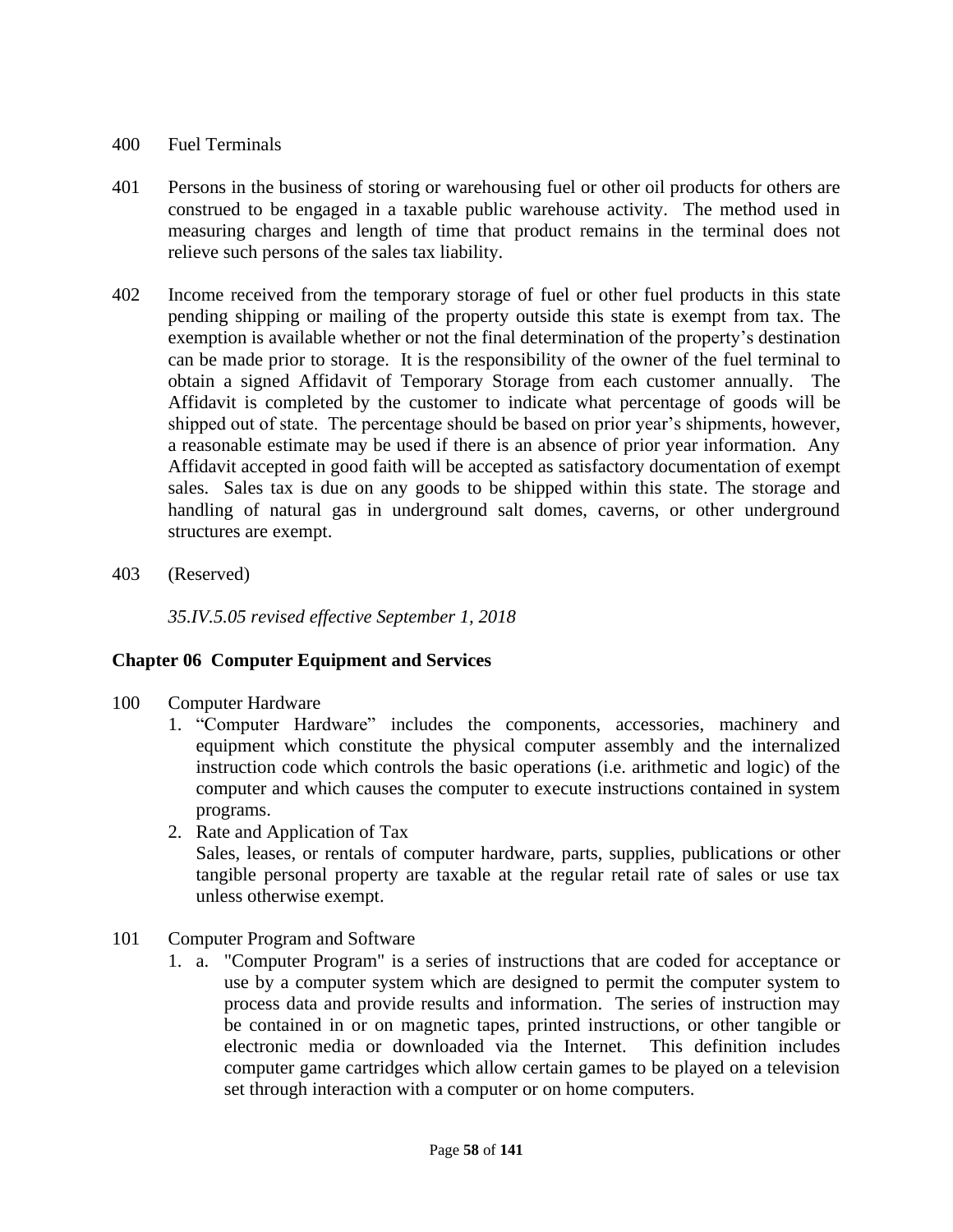- b. "Computer Software" is a collection of computer programs which work in cooperation with one another to perform automated tasks.
- 2. Rate and Application of the Tax
	- a. The gross income received from computer program or software sales and services is taxable at the regular retail rate of sales tax. Computer program license fees (one-time or annual) and/or maintenance contract income are taxable regardless of how billed. Taxable services also include the design and creation of a web page regardless of the location of the hosting server.
	- b. The principal line of business of the seller is not material when determining the taxability of sales of computer programs or software. Any bank, savings and loan or other thrift institution, accounting firm, computer program developer, dealer or other person is deemed to be a retailer when selling computer programs or software at retail to the final user or consumer.
- 102 (Reserved)

## Professional Services

- 200 Professional Services. Professional services directly related to the technical design and programming of computer software are taxable and are included in gross taxable income.
- 201 Taxable professional services include but are not limited to:
	- 1. Charges for installing, configuring, debugging, modifying, testing, or troubleshooting computer hardware, networks, programs or software, are taxable regardless of how such charges are billed.
	- 2. The recovery of damaged, deleted, or lost data or other services using ARCserve or Norton PC Tools or other similar computer programs or software.
	- 3. The initial charges for the training of user personnel or telephone support connected with the sale of computer hardware, programs, or software, are taxable regardless of when or where the services are provided.
- 202 Non-Taxable professional services include but are not limited to:
	- 1. Identifying management information needs.
	- 2. Analyzing business policies and conceptual design of new procedures.
	- 3. Accounting and legal services such as advice on tax matters, assets management, budgetary matters, quality control, information security, operational and financial statements, auditing and any other situation where the service provider receives data or information and studies, alters, analyzes, interprets or adjusts such material.
	- 4. Feasibility studies including economic and technical analysis of existing or potential computer hardware or software needs and alternatives.
	- 5. Word processing, data entry, data retrieval, data search, information compilation, payroll and business accounting data production, and other computerized data and information storage or manipulation services are not taxable. This also includes charges for computer time used in providing these services.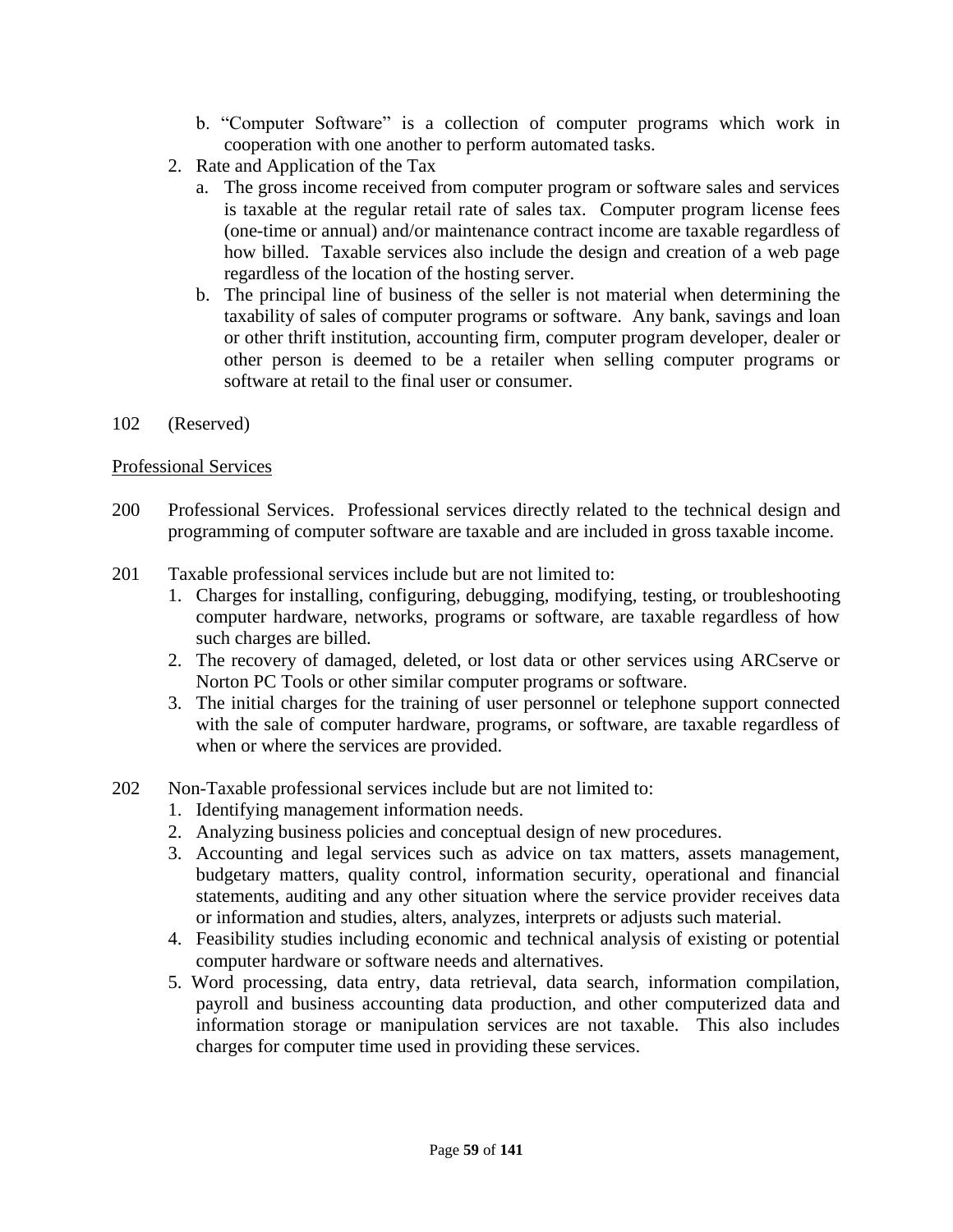- 203 However, when any of these services or other professional services is incidental to the sale of computer hardware, software, or programs, the entire charge is taxable.
- 204 (Reserved)

#### Use Tax

- 300 Use Tax. Section 27-67-3(i), defines computer software programs as tangible personal property for use tax purposes. The regular rate of use tax is due and payable from every person using, storing, or consuming such property within this state, possession of which is acquired in any manner. However, software maintained on a server located outside the state and accessible for use only via the Internet is not taxable.
- 301 (Reserved)

#### Wholesale Sales

- 400 Wholesale Sales. Sales of tangible personal property and services to a licensed retailer for resale in the regular line of business are not taxable.
- 401 (Reserved)

#### Purchases

- 500 Purchases. Purchases or rental of equipment and purchases of supplies used by a vendor in providing services to a user are taxable.
- 501 (Reserved)

#### Reporting Requirements

- 600 Adequate records must be maintained to substantiate tax classifications of sales and purchases.
- 601 (Reserved)

#### **Chapter 07 Design, Engineering and Other Professional Services**

- 100 Design, engineering and other professional services are exempt from tax when not related to sales of tangible personal property taxable by Miss. Code Ann. Section 27-65-17, services taxable by Miss. Code Ann. Section 27-65-23 or activities taxable by Miss. Code Ann. Sections 27-65-21 and 27-65-24.
- 101 Sales of tangible personal property are taxed by Miss. Code Ann. Section 27-65-17 on the total gross proceeds of sales. Sales of certain services are taxed by Miss. Code Ann. Section 27-65-23 on gross income. Gross proceeds of sales include, but are not limited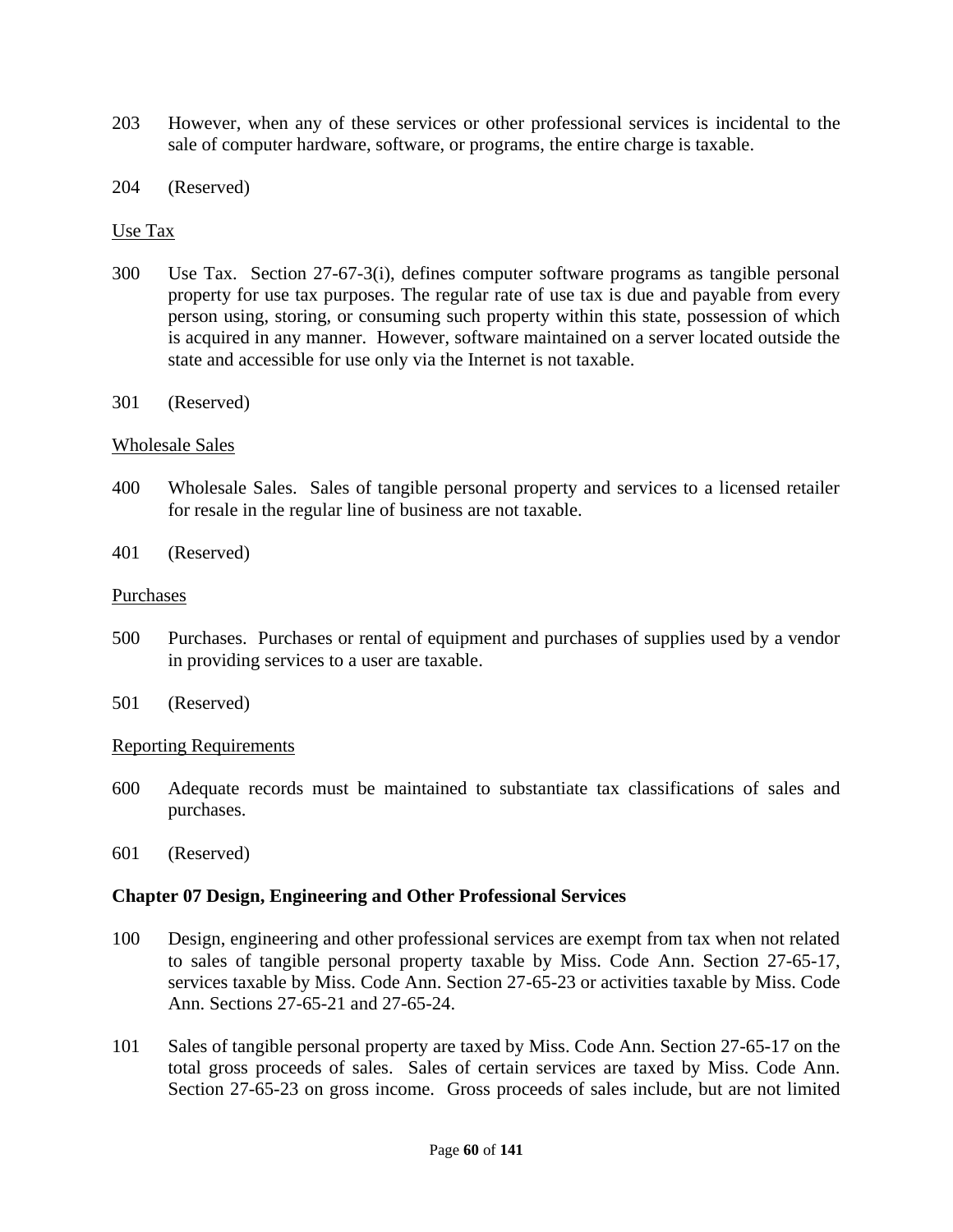to, design, engineering and other professional services utilized in or related to the sale, manufacture and/or installation of tangible personal property when the service is billed by the seller, regardless of the method billed. Gross income also includes income received from design, engineering and other professional services utilized in or related to performing a taxable service under Miss. Code Ann. Section 27-65-23.

- 102 Contracts or activities subject to the tax levied by Miss. Code Ann. Sections 27-65-21 and 27-65-24 are taxable on the total contract price or compensation received from such contract or activity. However, if the contract price for a project exceeds the sum of one hundred million dollars (\$100,000,000.00), the portion of the total contract price attributable to design or engineering services shall be excluded from the basis of the contract price for purposes of determining tax due.
- 103 For contracts or activities subject to the tax levied by Miss. Code Ann. Section 27-65-21, the portion of the contract for engineering services may be excluded from the total contract price if the engineering services are performed by a professional engineer as defined in Miss. Code Ann. Section 73-13-3, who is also the general or prime contractor on the contract.
- 104 If there is no written contract, the contract will be deemed to be entered into at the time work begins.
- 105 Records must be maintained to substantiate the exclusion of design or engineering services from contracts subject to contractor's tax.
- 106 (Reserved)
- *35.IV.5.07 revised effective March 6, 2020*

# **Chapter 08 Grading, Ditching, Dredging or Landscaping**

- 100 Levy
- 101 Pursuant to Miss. Code Ann. Section 27-65-23, persons engaged in the business of performing services of grading, excavating, ditching, dredging, or landscaping are liable for sales tax at the regular rate of tax on gross income except as otherwise provided.
- 102 The total compensation received from grading, excavating, ditching, dredging, or landscaping activities performed as a prime contractor, for commercial purposes and exceeding \$10,000.00 is subject to the contractor's tax provided for in Miss. Code Ann. Section 27-65-21.
- 103 (Reserved)
- 200 Definitions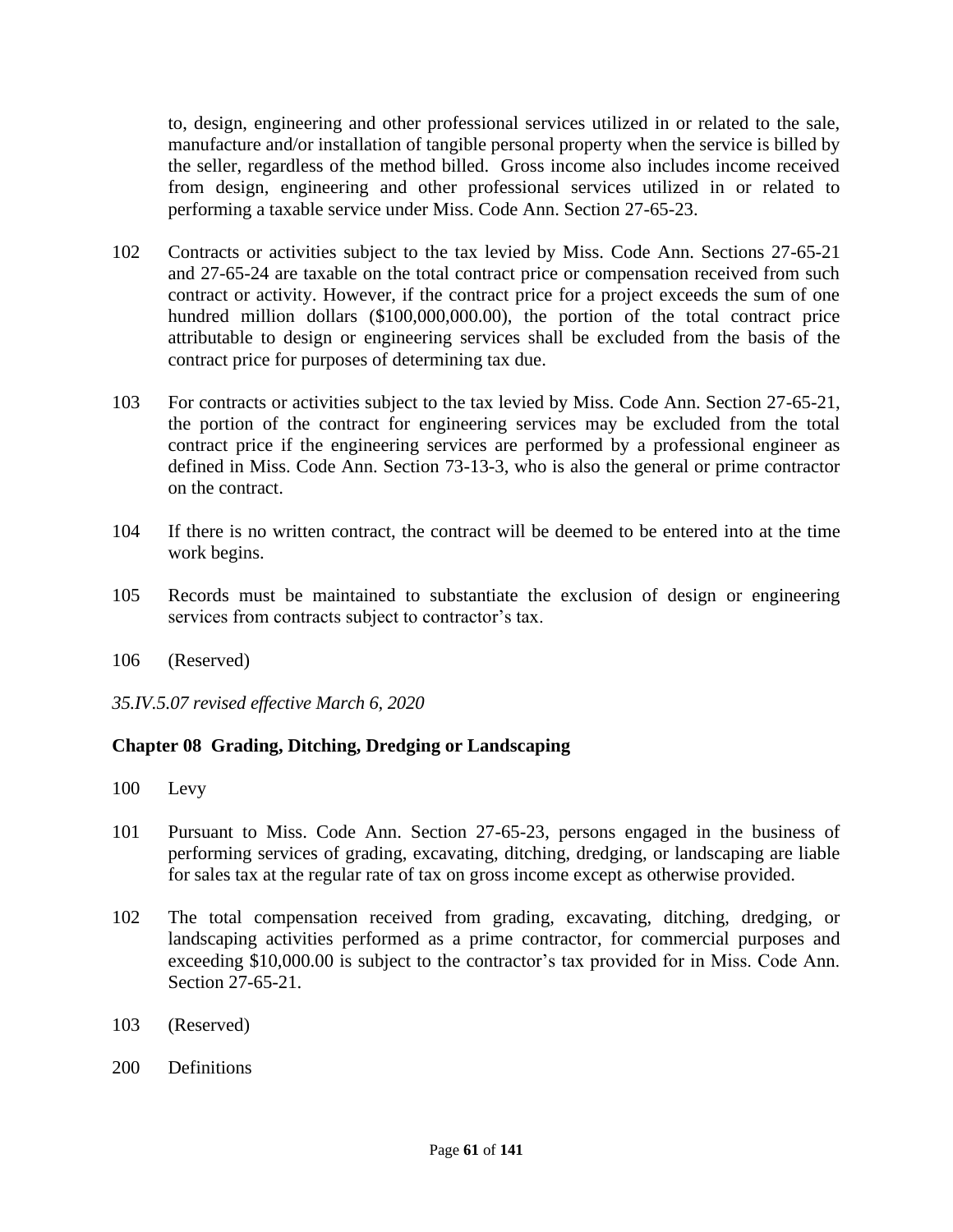- 201 Grading means any activity where an improvement is made to a road, land surface, or other job site such as, but not limited to, the grading of streets, highways, foundation pads, commercial projects, and building lots. Grading also includes the terracing of land, land leveling and land forming for farm, commercial, industrial, or residential purposes. Grading does not include land clearing and grubbing services when these services are not performed in conjunction with any other taxable services such as those activities listed above.
- 202 Excavating means any activity where something is created through excavation such as, but not limited to, a swimming pool, basement for a building, pond, underground storage silo, or other similar or related facility.
- 203 Ditching embraces any activity where a trench, furrow, canal, dredge ditch, or irrigation canal is made or constructed for irrigation, drainage or a boundary line, but is not limited to these activities.
- 204 Dredging means any activity of constructing, repairing, improving, or removing sediment from any ditch, irrigation canal, navigation channel, trench, drainage ditch, or any other body of water.
- 205 Landscaping means any activity that modifies the grounds of any house, building or area of land by contouring, forming or functional alteration of the land and includes the planting of flowers, shrubs or trees and the establishment of lawns and gardens. Landscaping also includes the building of landforms, retaining walls, flower beds, water features and other similar structures. Landscaping does not include tree trimming, grass cutting, hedge trimming, or similar maintenance activities; nor does it include the planting or spreading of materials provided by the owner when the charges for the nontaxable activities are listed separately on the invoice given to the customer.
- 206 Agricultural or soil erosion activities include items such as terracing, land leveling for purposes of growing crops, preparation of pasture land, creation or deepening of farm ponds, irrigation or drainage ditches, and other similar activities where the purpose of such activity is to improve land where crops are grown or where livestock is allowed to roam or graze. Agricultural or soil erosion activities do not include activities which are part of a commercial construction activity such as the building or improving of poultry houses, barns, sheds, roads, foundation pads or other similar structures.
- 207 (Reserved)
- 300 Taxability
- 301 Sales tax is not due on contracts entered into with farmers for the clearing of trees and underbrush when the principle activity contracted for is for land clearing. Contracts that principally involve grading, excavating, ditching, dredging, or landscaping are subject to tax unless such activity is exempted under Miss. Code Ann. Section 27-65-103 (d).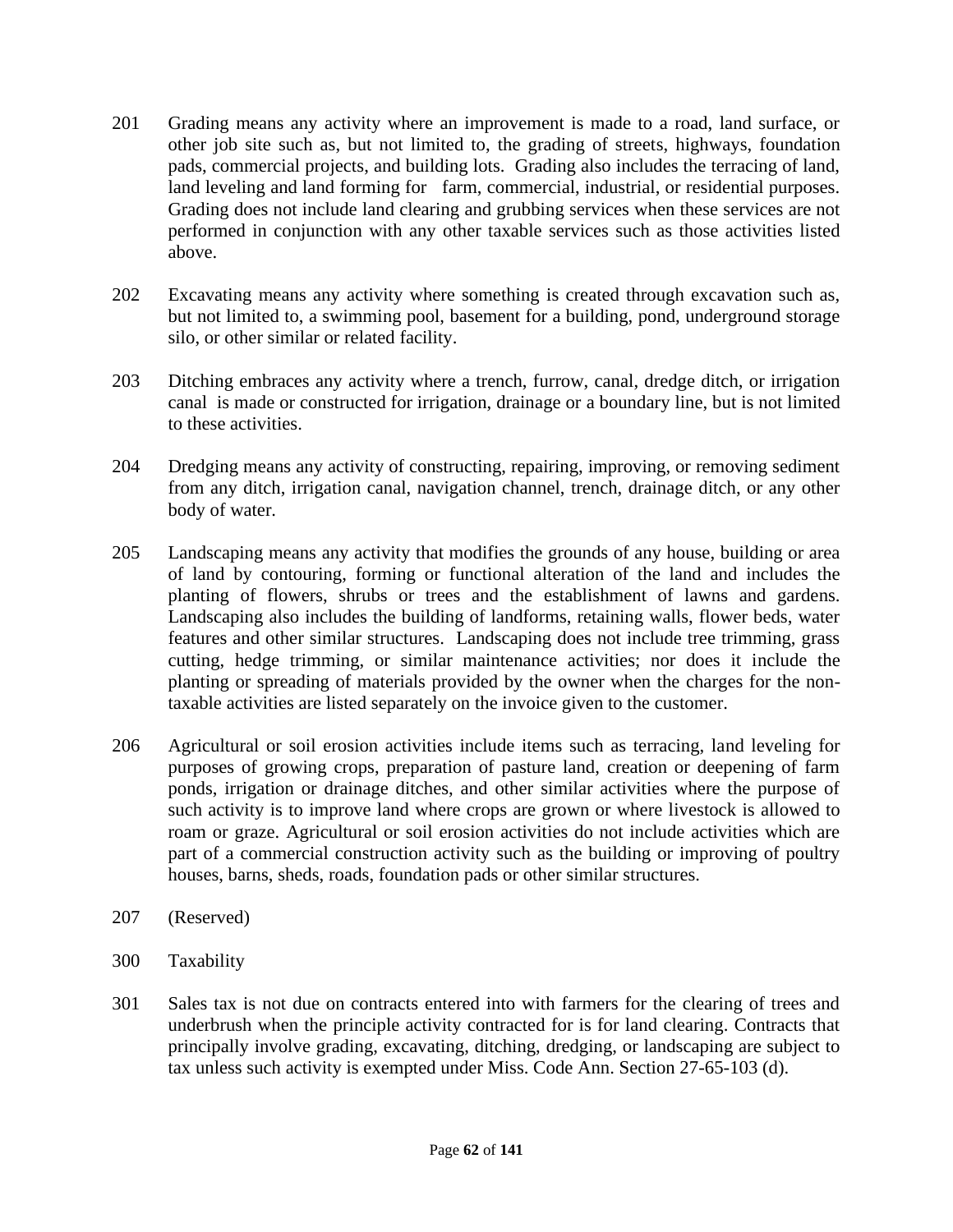- 302 Miss. Code Ann. Section 27-65-103 (d) exempts gross income from grading, excavating, ditching, dredging or landscaping activities performed for a farmer on a farm for agricultural or soil erosion purposes when such income does not exceed \$10,000.00. Contracts in excess of \$10,000.00 for grading, excavating, ditching, dredging or landscaping services are taxable even when the payment for such activities is paid for in full or in part by the United States, State of Mississippi, or other governmental entity, or when the landowner is reimbursed in full or in part by a governmental entity.
- 303 No sales tax is due on a contract to fill in a hole, trench, ditch or other cavity in the earth where the principle activity performed is the transportation of fill dirt to the job site, the service of compacting and leveling being an inconsequential element of the transaction, even though the total compensation received is in excess of \$10,000.00. If, on the other hand, the principal activity performed is the grading or land forming of the job site with the service of removing excess dirt or placement of fill dirt being an inconsequential element of the transaction, sales tax or contractor's tax is due on the total compensation received.
- 304 Compensation received from the drilling and installation of the well for an irrigation system is taxable for contractor's tax when the income exceeds \$10,000.00.
- 305 The activities of a person engaged in the stripping of top soil or the mining, loading, and hauling of a natural resource product are not grading or excavating within the scope of Miss. Code Ann. Section 27-65-23 and as such is not subject to sales or contractor's tax.
- 306 Contracts for remediation or excavation and removal of contaminated soil for environmental purposes are subject to sales or contractor's tax.
- 307 (Reserved)

*35.IV.05.03 revised effective July 1, 2009*

# **Chapter 09 Car Washes**

#### Levy

- 100 Section 27-65-23 of the Mississippi sales tax law taxes car washing with an exemption provided in Section 27-65-111(x) for self-service, coin operated car washes and car washes performed using portable high pressure washing equipment when the service is performed on the premises of the customer.
- 101 Self service, coin operated car washes where the customer deposits money for the car wash are exempt. This includes self-service bays where the customer washes his own vehicle or where the vehicle is washed by automatic wash equipment. Automatic car wash bays located at facilities such as convenience stores, gas stations and oil change facilities are considered to be self-service, coin operated car washes and are exempt. In order for a car wash facility to be exempt, the facilities' employees cannot provide any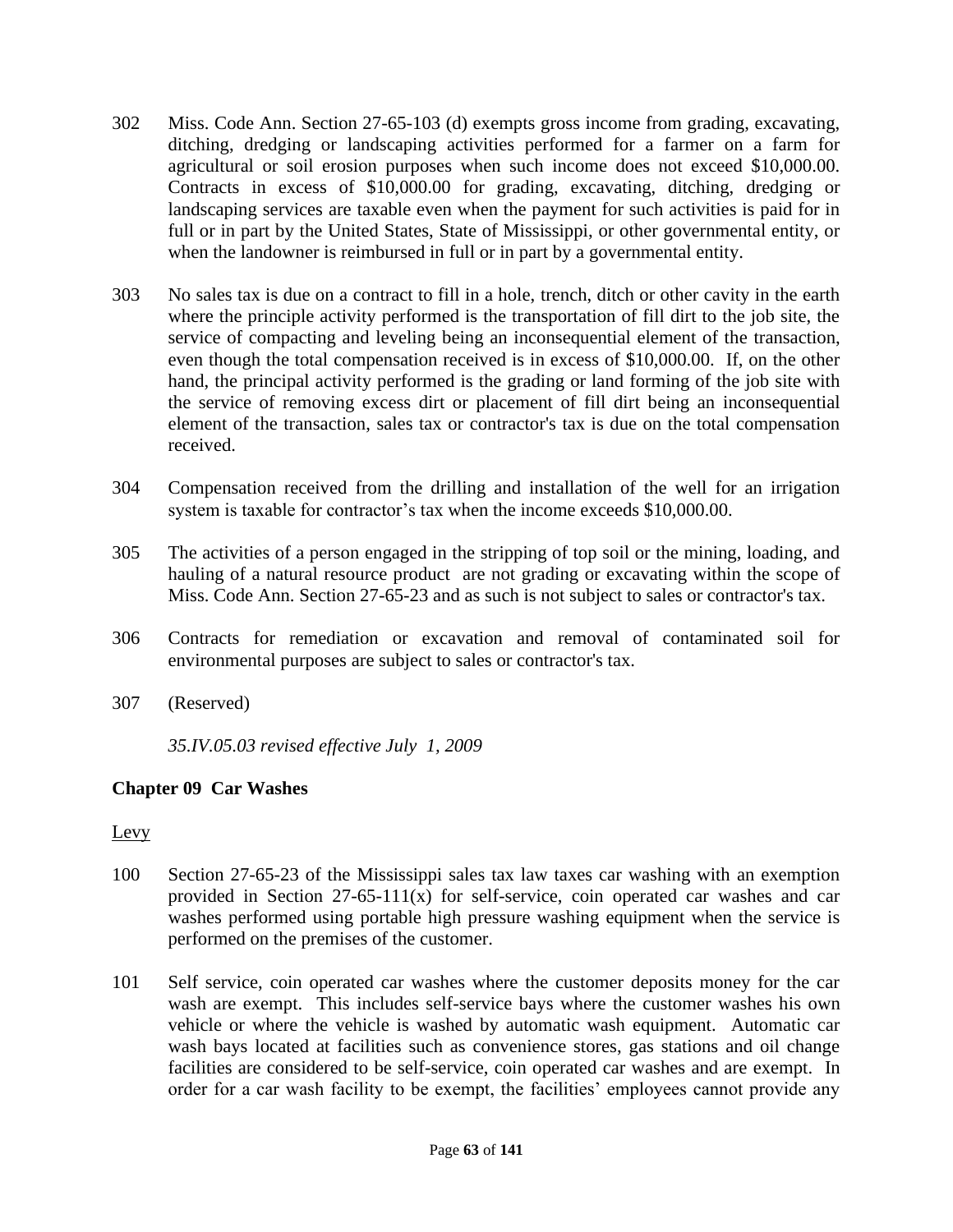assistance in the washing, drying or detailing of the automobile. Manual car washes, detail shops, and those with a mixture of manual and automatic services are subject to tax at the regular retail rate.

102 (Reserved)

#### Purchases

- 200 Exempt car washes must pay tax on any supply items such as soap, wax, water, or any other items dispensed through the washing equipment. The car wash operator should also pay tax on the purchase of items sold through vending equipment located on the premises.
- 201 Car wash facilities whose services are taxable may buy items exempt from tax if they remain with the car, such as wax. Purchases of supplies that are used or consumed by the car wash in performing its service are taxable. These include items such as soap, water, tire cleaner, and rags.
- 202 (Reserved)

## **Sub Part 06 Utilities**

## **Chapter 01 Electric Power, Light, Gas and Other Fuel Distributors**

- 100 Levy
- 101 Pursuant to Miss. Code Ann. Section 27-65-19(1)(a), sales to consumers of electricity, natural gas, liquefied petroleum gas or other fuels and services related thereto by electric power associations, natural gas districts, municipalities, privately owned businesses or stock companies, or any other persons are taxable at the regular retail rate of sales tax, except as otherwise provided. These sales are exempt when sold for residential heating, lighting or other residential, noncommercial, nonagricultural use.
- 102 Pursuant to Miss. Code Ann. Section 27-65-19(1)(b)(ii), sales of electricity, current, power, steam, coal, natural gas, liquefied petroleum gas or other fuel sold to a producer of oil and gas for use directly in enhanced oil recovery using carbon dioxide and/or the permanent sequestration of carbon dioxide in a geological formation is taxable at the reduced 1 ½% rate.
- 103 (Reserved)
- 200 Residential Usage
- 201 In order to qualify for the residential exemption, the utilities must be sold to, billed to, and paid for by the homeowner or resident of the facility. Residential customers may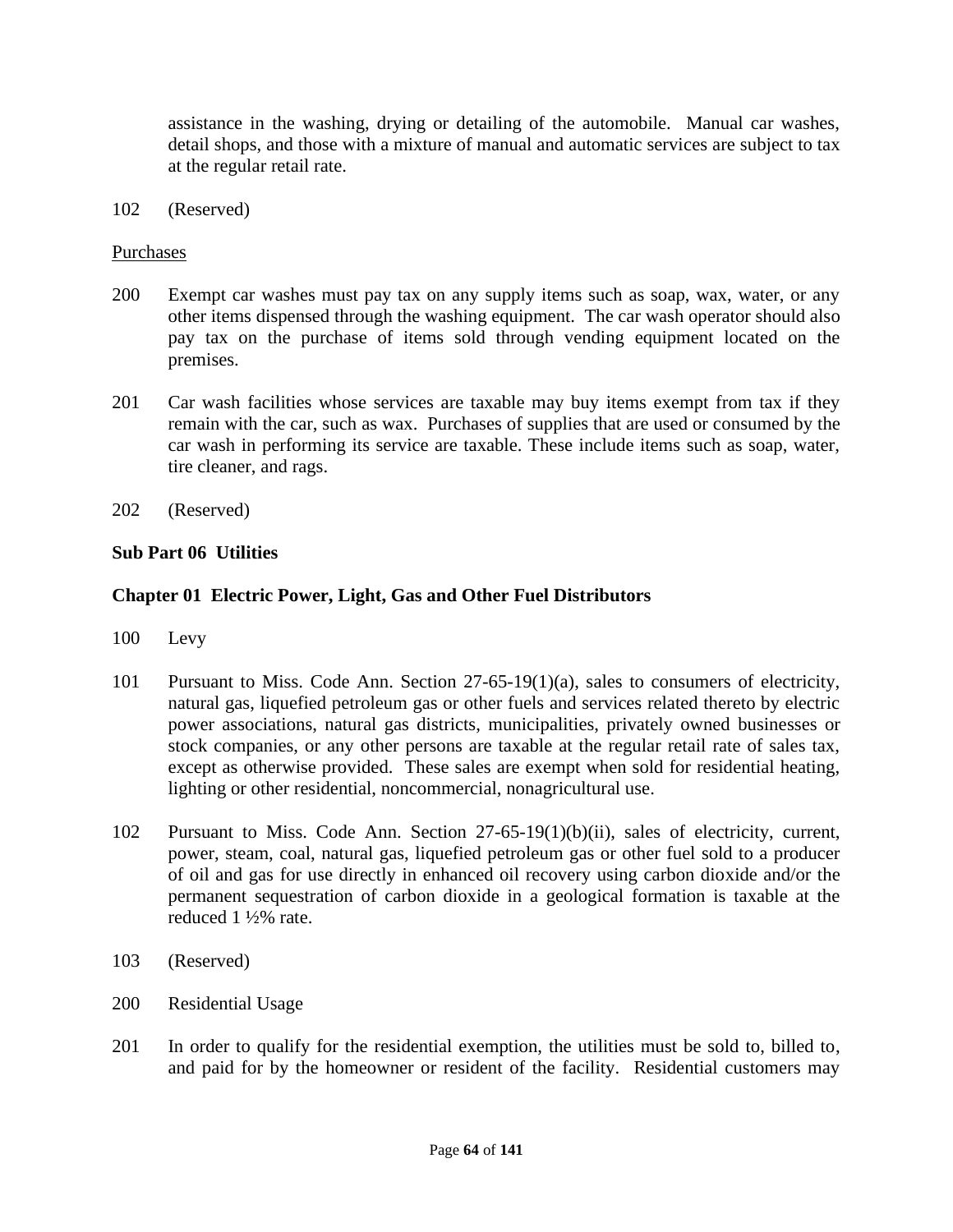include, but are not limited to, privately owned hunting and fishing camps, summer homes, cabins, or apartments.

- 202 Hunting or fishing camps that provide hunts and/or accommodations for a fee are not allowed the residential exemption and are subject to the regular retail rate of tax. Vacant apartments with utilities being billed to the apartment complex or manager are not eligible for the residential exemption. Private homes or residences owned by a business or corporation that are used for commercial purposes and that may be used to provide overnight stay on a temporary or transient basis are subject to the regular retail rate of tax. Such common establishments include bed & breakfast facilities.
- 203 Apartments rented to non-transient customers where utilities are sold to, billed to and paid for by the apartment owner are eligible for the residential exemption as long as the utilities are separately metered between residential and commercial use.
- 204 Any apartment or home that has mixed usage (residential/commercial) must be taxed at the regular retail rate unless there is a separate meter for the business (ex. business shop, poultry farm, commercial barn, repair garage, etc.). This provision does not include homes that also contain a home office.
- 205 Charges billed to an apartment owner or homeowner's association for commercial use in common areas such as, but not limited to, street lighting, subdivision entrance lights, swimming pools, recreational facilities, leasing offices, clubhouses and irrigation sprinkler systems are not residential usage and are taxable at the regular retail rate of tax.
- 206 (Reserved)
- 300 Exemptions
- 301 Sales of electricity, natural gas, liquefied petroleum gas or other fuels and services are not subject to sales tax when sold to a qualified exempt organization described in Mississippi statute.
- 302 Pursuant to Miss. Code Ann. Section 27-65-19(1)(a)(ii), sales of electricity, current, power, natural gas, liquefied petroleum gas or other fuel for heating, lighting, or other use, and sales of potable water to a church exempt from federal income taxation under 26 USCS Section  $501(c)(3)$  shall be excluded from taxable gross income of the business if the exempt sales are utilized on property that is primarily used for religious or educational purposes. Any church purchasing the above utilities may sign an affidavit attesting to the fact that they are exempt from federal taxation and that they qualify to be exempt from sales tax. Utility providers can accept this affidavit or the  $501(c)(3)$  certificate from the Internal Revenue Service as evidence that the church qualifies for the exemption.
- 303 Pursuant to Miss. Code Ann. Section 27-65-107(f), sales of fuel to a manufacturer, custom processor, public service company or technology intensive enterprise meeting the criteria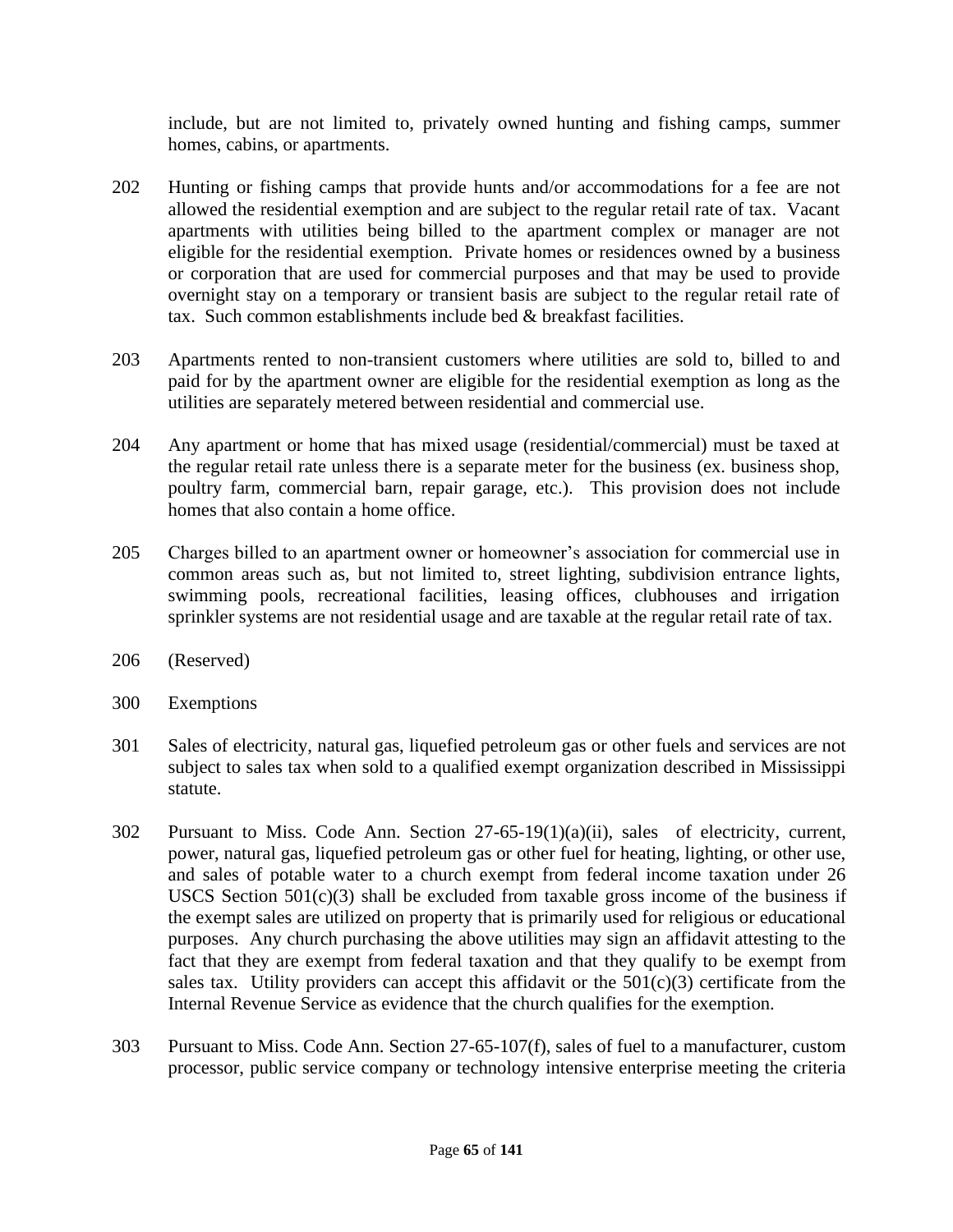established by the Mississippi Development Authority provided for in Section 27-65- 17(1)(f) when used for industrial purposes are exempt from the tax levy.

- 303.01 A manufacturer holding a valid direct pay permit must provide their direct pay permit to its utility providers. The manufacturer will not be charged any tax by the utility provider but will be responsible for remitting the correct retail rate of tax for any non-industrial usage directly to the Department of Revenue on their Use Tax return. The direct pay permit should be used for all utility purchases including electricity, gas, and water. Any business eligible for the exemption that does not hold a direct pay permit must complete the Affidavit for Utility Exemption found on the Department's website and provide a copy to the utility company. Utility companies must keep their customers direct pay permit or affidavit as documentation in order to sell fuel for non-residential purposes exempt.
- 303.02 The exemption is applicable to certain businesses, such as a manufacturer, but is also applicable to certain specific uses, such as cotton ginning. The following provides some examples of the types of businesses or the types of special usage that qualify for the exemption.
	- 1. Commercial Bakeries
	- 2. Shipbuilders
	- 3. Soft drink bottlers
	- 4. Poultry brooders, incubators and hatcheries
	- 5. Cold storage processors
	- 6. Commercial horticulturists and greenhouses
	- 7. Pipeline compressor or pumping stations
	- 8. Cotton compresses and gins
	- 9. Creosoting and treating plants
	- 10. Dairy barns
	- 11. Electricity generating plants
	- 12. Electric power sub-stations
	- 13. Feed mixers and processors
	- 14. Agricultural irrigation
	- 15. Garment plants
	- 16. Concrete and asphalt plants
	- 17. Laundries and dry cleaners
	- 18. Custom meat processors
	- 19. Milk processors
	- 20. Printing shops
	- 21. Saw Mills
	- 22. Steel fabricators
- 304 The sales of fuel used in the production of electric power by a company primarily engaged in the business of producing, generating or distributing electric power for sale are exempt from tax, pursuant to Miss. Code Ann. Section 27-65-107(e).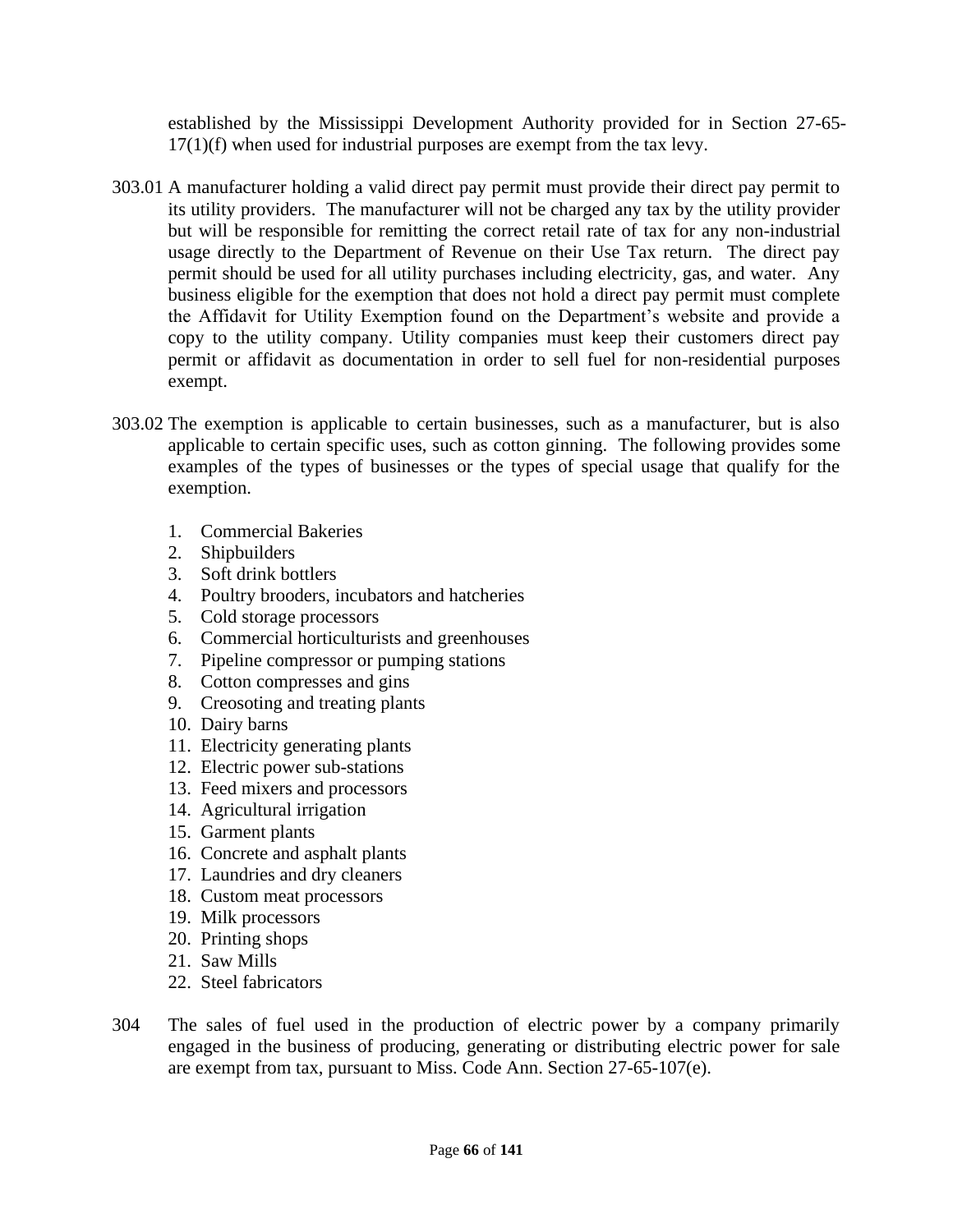- 305 Pursuant to Miss. Code Ann. Sections  $27-65-107(g)$  and (h) the exemption also applies to agricultural use which includes the sale of fuels to or used directly in:
	- 1. Commercial fishermen
	- 2. Shrimper or oystermen
	- 3. The production of poultry or poultry products
	- 4. The production of livestock and livestock products
	- 5. The production of domesticated fish and domesticated fish products
	- 6. The production of marine aquaculture products
	- 7. The production of plants or food by commercial horticulturists
	- 8. The processing of milk and milk products
	- 9. The processing of poultry and livestock feed
	- 10. The irrigation of farm crops.
- 306 (Reserved)
- 400 Natural and Byproduct Gases
- 401 Pursuant to Miss. Code Ann. Section 27-65-19(1)(b)(i) sales of carbon dioxide, either naturally occurring or man-made, are subject to a reduced 1 ½% rate when purchased for use in a carbon dioxide enhanced oil recovery operation or for permanent storage in the ground.
- 402 Miss. Code Ann. Section 27-65-101(1)(n) provides that the value of natural gas lawfully injected into the earth for cycling, repressuring or lifting of oil, or lawfully vented or flared in connection with the production of oil is exempt from sales tax. However, the sale of a natural gas for non-industrial use, non-residential use, is taxable at the regular retail rate except as provided in Section 401.
- 403 (Reserved)
- 500 Taxability of Other Income
- 501 All receipts from customers which are not refundable or which are not investments in a marketable equity are considered to be gross income, taxable at the appropriate rate applicable to the customer. Examples are:
	- 1. Connection or reconnection charges
	- 2. Contributions to line extensions or relocations (aid to construction)
	- 3. Forfeited membership deposits
	- 4. Membership fees and deposits (non-refundable)
	- 5. Sales of electricity, gas and other fuel
	- 6. Service calls on property of customer (meter test, etc.)
- 502 Contributions to line extensions or relocations (aid to construction)made during construction of a residence when billed to the contractor are taxable at the regular retail rate. All charges billed to the homeowner are residential and exempt. Utilities billed to a contractor for temporary use during construction are taxable at the regular retail rate.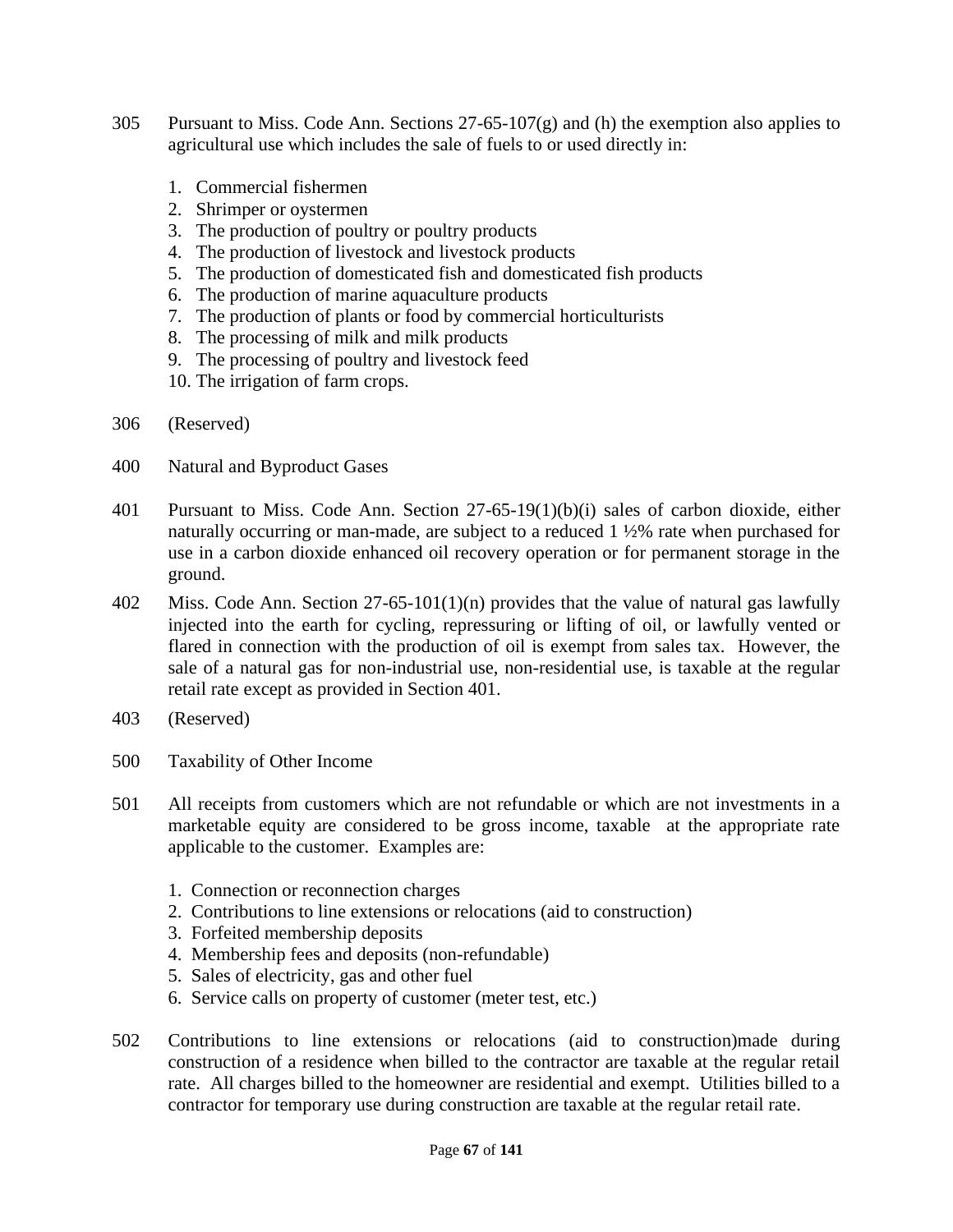- 503 Sales of appliances and the installation or servicing thereof, as well as sales of any other merchandise to residential consumers are taxable at the regular retail rate of tax. This includes accommodation sales and sales to employees.
- 504 (Reserved)
- 600 Purchases
- 601 Purchases by utility companies are subject to tax as follows:

|                                                                                  | Private or Public<br><b>Utilities</b> | Governmental<br><b>Utilities</b> | EPA's          |
|----------------------------------------------------------------------------------|---------------------------------------|----------------------------------|----------------|
| Automobiles, trucks, etc (10,000)                                                | 5%                                    | 0%                               | 3%             |
| pounds or less gross weight)                                                     |                                       |                                  |                |
| Automobiles, trucks, etc (over 10,000<br>pounds gross weight)                    | 3%                                    | 0%                               | 1%             |
|                                                                                  | 0%                                    | 0%                               | 0%             |
| Electricity or other fuel for use in<br>operating the generating or distribution |                                       |                                  |                |
| facility                                                                         |                                       |                                  |                |
| Manufacturing machinery and                                                      | $1\frac{1}{2}\%$                      | 0%                               | 1%             |
| machine parts                                                                    |                                       |                                  |                |
| Motor Fuel                                                                       | 0%                                    | 0%                               | 0%             |
| Office furniture and equipment                                                   | Regular retail rate                   | 0%                               | 1%             |
| Other property for use in operating the                                          | Regular retail rate                   | 0%                               | 1%             |
| generating or distribution system                                                |                                       |                                  |                |
| Tangible personal property and                                                   | 0%                                    | 0%                               | 0%             |
| services for resale in the regular course                                        |                                       |                                  |                |
| for business                                                                     |                                       |                                  |                |
| Telephone, lights and water                                                      | Regular retail rate                   | 0%                               | Regular retail |
|                                                                                  |                                       |                                  | rate           |
| Tools and equipment                                                              | Regular retail rate                   | 0%                               | 1%             |

- 602 Rental or lease by utility companies of tangible personal property is taxed at the same rates as sales of the same property.
- 603 Consumers who purchase electric power directly from the Tennessee Valley Authority are liable for use tax on the purchase price. The Use Tax Law applies the same rates as are levied under Sales Tax Law on similar transactions.
- 604 The use or consumption by the producer, manufacturer or distributor of the product or service produced, manufactured, or purchased at wholesale is taxable at the rate applicable to the use of the product. The tax due is measured by the cost or value of the product or service.
- 605 (Reserved)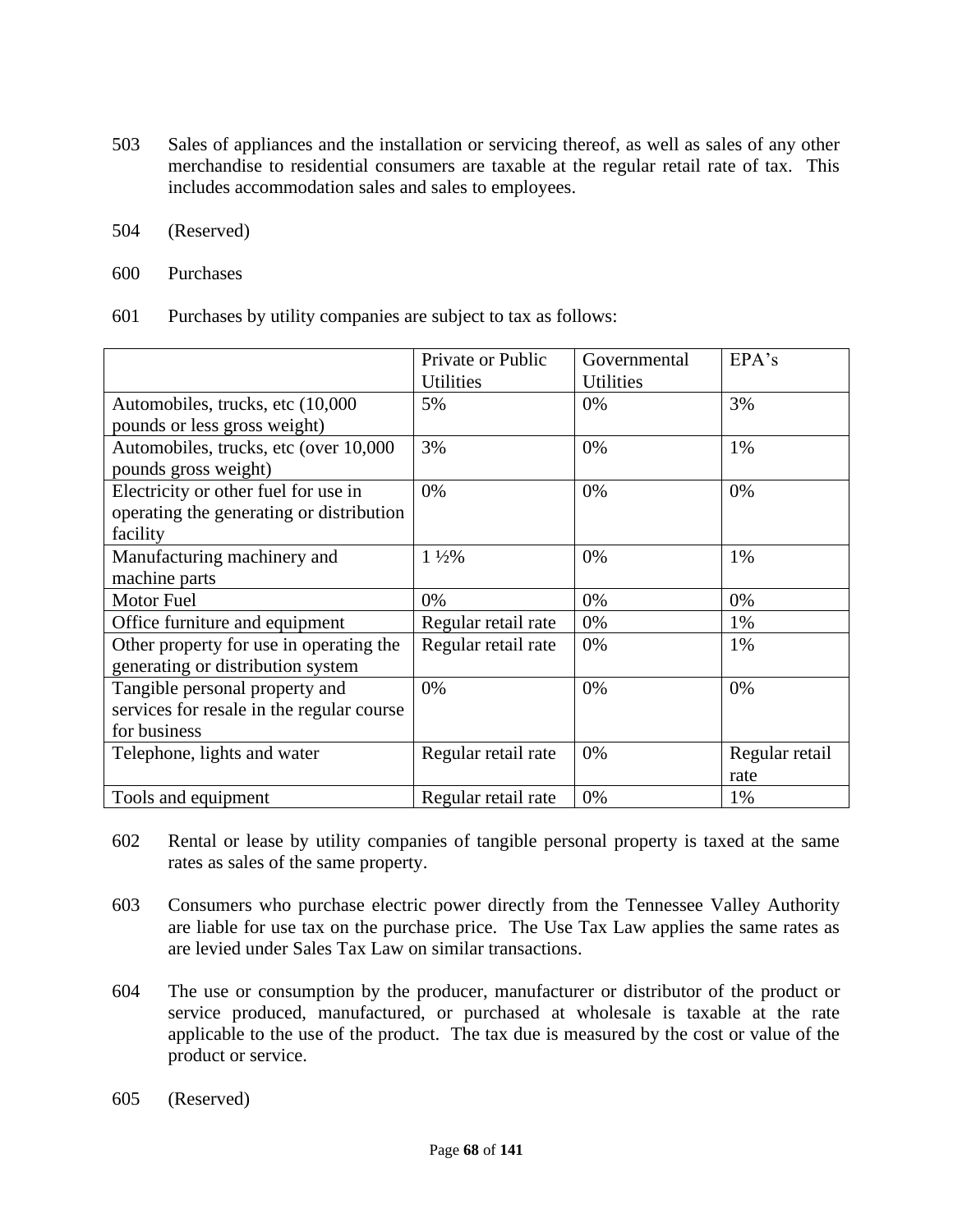- 700 Filing Requirements
- 701 Any person rendering taxable utility services must complete the Distribution of Sales Tax by Cities Schedule as part of the sales tax return filing. The 2% tax discount does not apply to utility charges by utility service companies. Adequate records must be maintained to substantiate tax classification of sales and purchases.
- 702 (Reserved)

# **Chapter 02 Telecommunications**

- 100 Definitions
- 101 Telecommunications Service means the electronic transmission, conveyance or routing of voice, data, audio, video or any other information or signals to a point or between points. Telecommunications service also includes the transmission, conveyance or routing in which computer processing applications are used to act on the form, code or protocol of the content for purposes of transmission, conveyance or routing without regard to whether such service is referred to as voice over Internet protocol services or is classified by the Federal Communications Commission as enhanced or value added.
- 101.01 Telecommunications services do not include:
	- 1. Data processing and information services that allow data to be generated, acquired, stored, processed or retrieved and delivered by an electronic transmission to a customer whose primary purpose for the use of the service is to obtain the processed data or information.
	- 2. Installation or maintenance of wiring or equipment on a customer's premises.
	- 3. Tangible personal property.
	- 4. Directory advertising and other advertising.
	- 5. Billing and collection services provided to third parties.
	- 6. Internet access service.
	- 7. Radio and television audio and video programming services regardless of the medium of delivery, and the transmission, conveyance or routing of the service by the programming service provider.
	- 8. Ancillary services.
	- 9. Digital products delivered electronically, including but not limited to, software, music, video, reading materials or ring tones.
- 102 Ancillary services means services that are associated with or incidental to the provision of telecommunications services, including, but not limited to, detailed telecommunications billing, directory assistance, vertical service and voice mail service.
- 103 Bundled transaction means a transaction that consists of distinct and identifiable properties or services which are sold for a single non-itemized price but which are treated differently for tax purposes.
- 104 Call-by-call basis means any method of charging for telecommunications services where the price is measured by individual calls.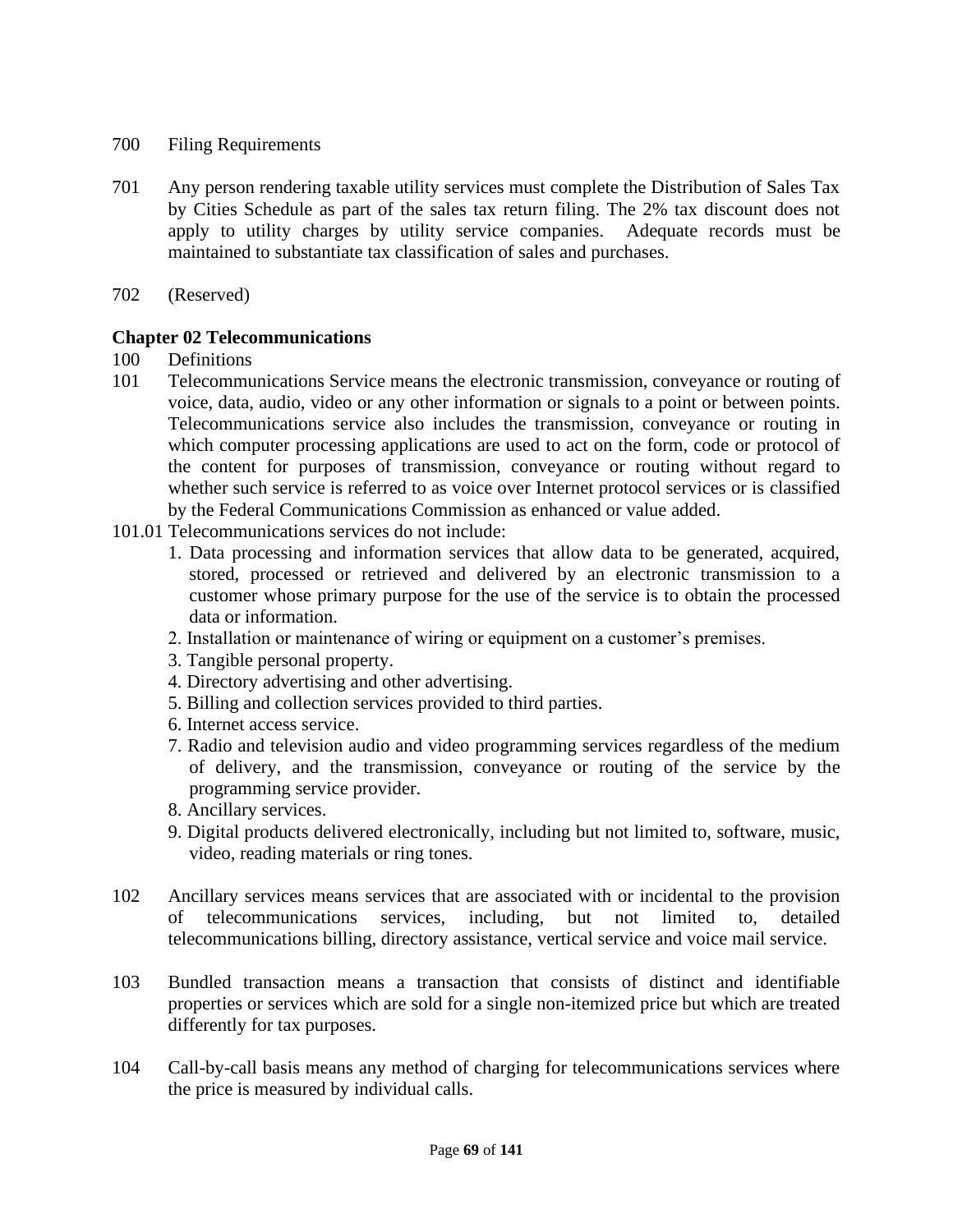- 105 Communications channel. Communicating data from one location to another requires some form of pathway or medium. These pathways, called communication channels, use two types of media: cable (twisted-pair wire, cable, and fiber-optic cable) and broadcast (microwave, satellite, radio, and infrared).
- 106 Conference bridging means an ancillary service that links two (2) or more participants of an audio or video conference call and may include the provision of a telephone number. Conference bridging does not include the telecommunication services used to reach the conference bridge.
- 107 Customer means the person or entity that contracts with the seller of telecommunications services or the end user of the services if the end user is not the contracting party. A reseller of telecommunications services is not considered a customer.
- 108 Detailed telecommunications billing service means an ancillary service of separately stating information pertaining to individual calls on a customer's billing statement.
- 109 Directory assistance means an ancillary service of providing telephone number information and/or address information.
- 110 End user means the person who utilizes the telecommunications service.
- 111 Home service provider means the facilities-based carrier or reseller with which the customer contracts to provide mobile telecommunication services.
- 112 International means a telecommunications service that originates or terminates in the United States and terminates or originates outside the United States, respectively.
- 113 Interstate means a telecommunications service that originates in one (1) United States state or United States territory or possession, and terminates in a different United States state or United States territory or possession.
- 114 Intrastate means a telecommunications service that originates in one (1) United States state or United States territory or possession, and terminates in the same United States state or United States territory or possession.
- 115 Mobile telecommunications service is a type of telecom service. Mississippi has adopted the definition of "mobile telecommunication service" as stated in Section 124(7) of Public Law 106-252 (Mobile Telecommunications Sourcing Act). Mobile telecom services include, but are not limited to: mobile phone service, mobile radio service, twoway mobile radio service, radio repeater service, wireless communication service, satellite telephone service, mobile local and long distance service, paging service, cellular roaming charges and beeper service.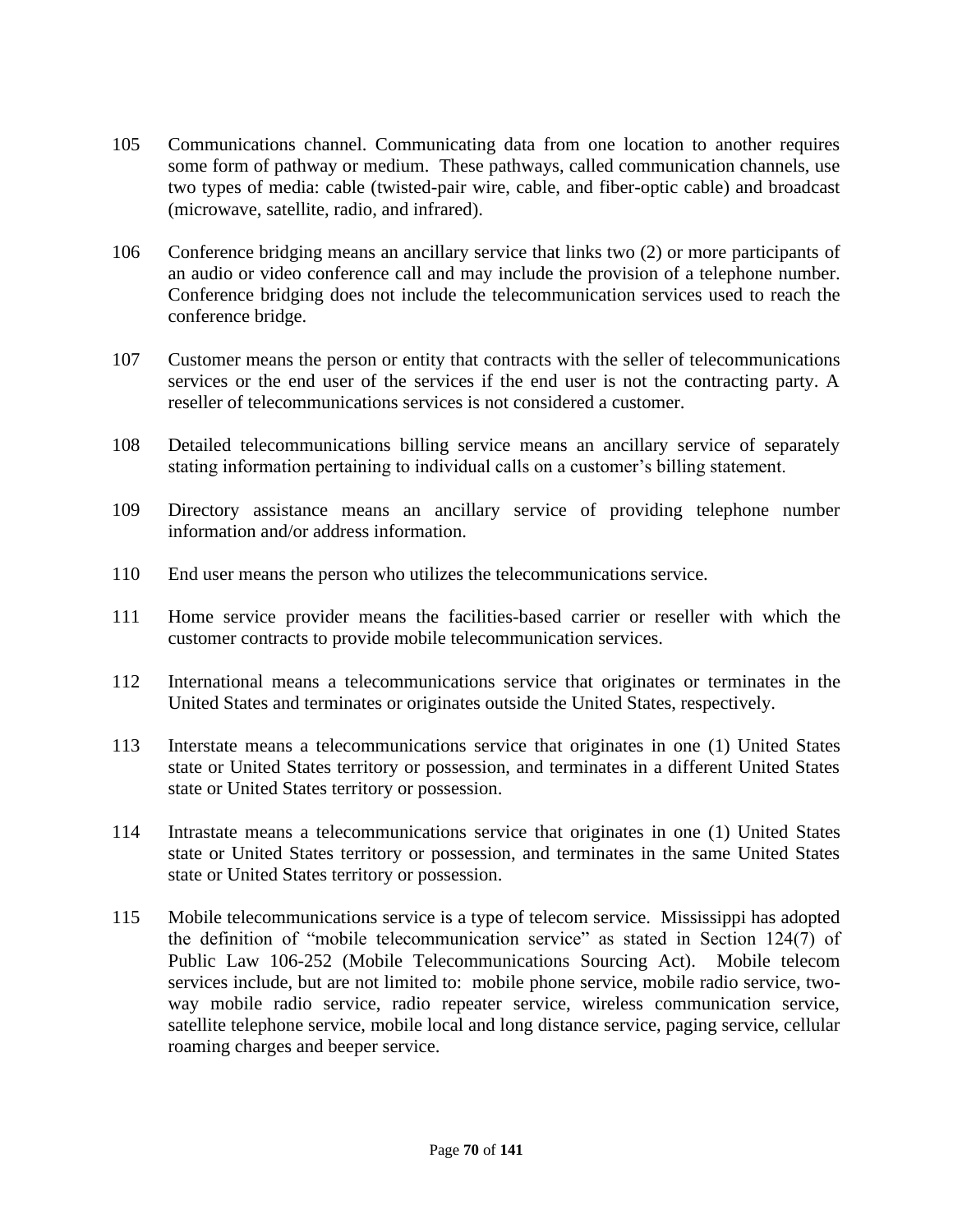- 116 Place of primary use means the street address representative of where the customer's use of the telecommunications service primarily occurs, which will be either the residential street address or the primary business street address of the customer. The place of primary use must be within the licensed service area of the home service provider.
- 117 Prepaid calling service means the right to access exclusively telecommunications services, which must be paid for in advance and which enables the origination of calls using an access number or authorization code and that is sold in predetermined units or dollars which the number declines with use in a known amount.
- 118 Prepaid wireless calling service means a telecommunications service that provides the right to utilize mobile wireless service as well as other non-telecommunications services such as the download of digital products which must be paid for in advance that is sold in predetermined units or dollars of which the number declines with use in a known amount.
- 119 Private communication service means a telecommunication service that entitles the customer to exclusive or priority use of a communications channel or group of channels between or among termination points, regardless of the manner in which such channel or channels are connected, and includes switching capacity, extension lines, stations and any other associated services that are provided in connection with the use of such channel or channels.
- 120 Service address means the location of the telecommunications equipment to which a customer's call is charged and from which the call originates or terminates, regardless of where the call is billed or paid.
- 121 Vertical service means an ancillary service that is offered in connection with one or more telecommunications services, which offers advanced calling features that allow customers to identify callers and to manage multiple calls and call connections, including conference bridging services.
- 122 Voice mail service means an ancillary service that enables the customer to store, send or receive recorded messages. Voice mail service does not include any vertical services that the customer may be required to have in order to utilize the voice mail service.
- 123 (Reserved)
- 200 Levy
- 201 Income received from all charges for intrastate telecommunications services is taxable at the regular retail rate of sales tax pursuant to the provisions of Miss. Code Ann. Section  $27-65-19(d)(i)(1)$ . When intrastate toll charges are split between two or more companies, the company doing the billing to and collecting from the customer will be responsible for collecting and remitting the applicable sales tax.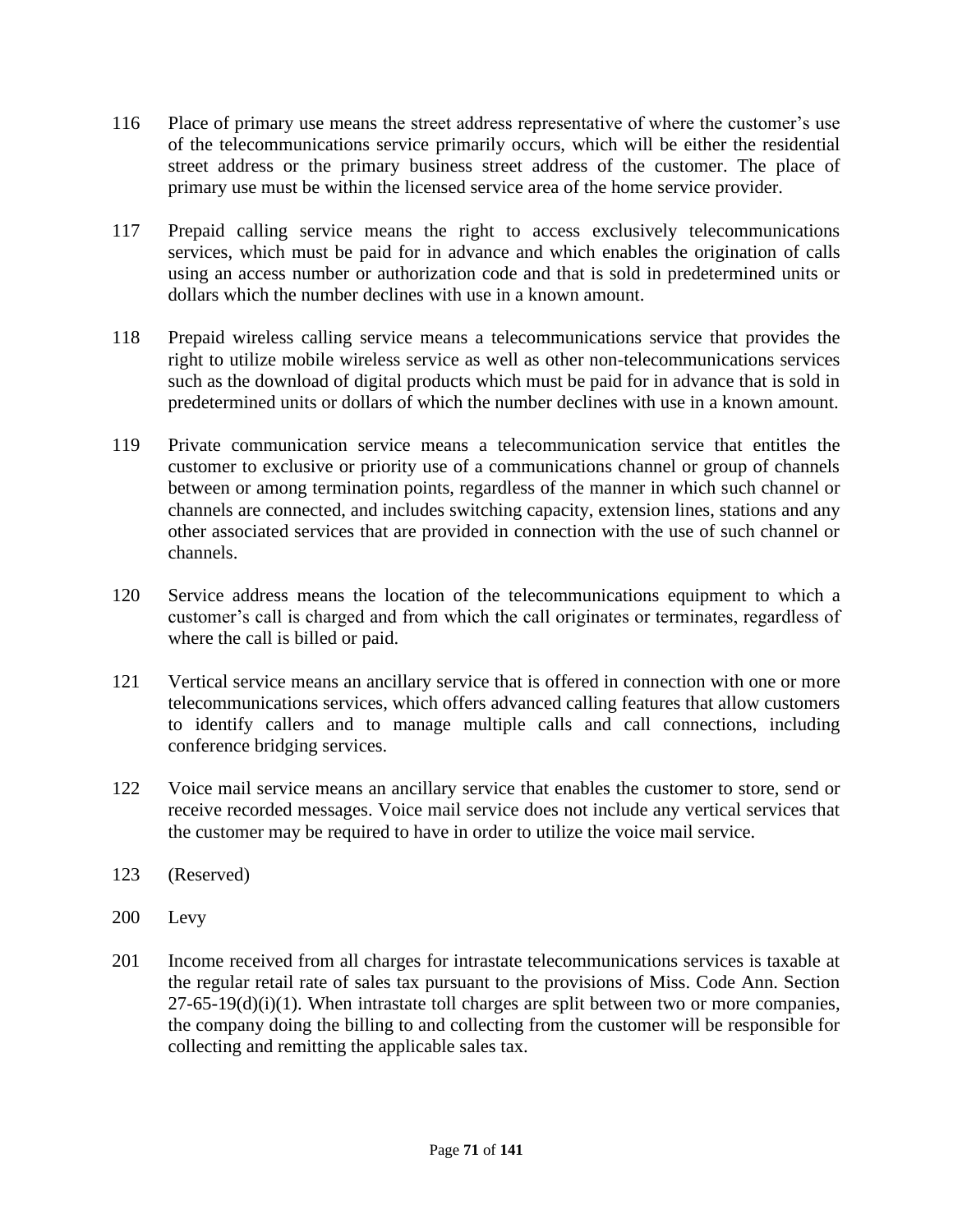- 202 Income received from all charges for interstate telecommunications services is taxable at the regular retail rate of sales tax pursuant to the provisions of Miss. Code Ann. Section  $27-65-19(d)(i)(2)$ . A credit will be allowed for taxes paid to another state that are levied under the authority of that state and imposed on interstate telecommunications service. This credit will be limited to the smaller of the Mississippi retail tax due on the service or the tax properly paid to another state on the service.
- 203 Income received from all charges for international telecommunications services is taxable at the regular retail rate of sales tax pursuant to the provisions of Miss. Code Ann. Section 27-65-19 $(d)(i)(3)$ .
- 204 Income received from all charges for ancillary services is taxable at the regular retail rate of sales tax pursuant to the provisions of Miss. Code Ann. Section 27-65-19(d)(i)(4).
- 205 Income received from all charges for products delivered electronically, including, but not limited to, software, music, games, reading materials or ring tones is subject to the regular retail rate of sales tax pursuant to the provisions of Miss. Code Ann. Section 27-  $65-19(d)(i)(5)$ .
- 206 Income received from the sale, rental, installation, maintenance or repair of tangible personal property is taxable at the regular retail rate of sales tax pursuant to Miss. Code Ann. Sections 27-65-17 and 27-65-23. Any merchandise given away or sold at a reduced amount as the result of signing a service contract, are not subject to use tax and are not treated as a withdrawal from inventory. Sales tax is due on the amount received from the customer.
- 207 Income received from the sale of a prepaid calling service or prepaid wireless calling service is taxable at the regular retail rate of sales tax at the time of sale of the service.
- 208 The gross income received from telephone answering or paging services, whether by person or machine, is taxable at the regular retail rate of sales tax pursuant to Miss. Code Ann. Section 27-65-23.
- 209 The sale of a bundled transaction is taxable on the total cost of the bundled transaction unless the provider can reasonably identify the non-taxable portion from its books and records kept in the regular course of business as provided for in Miss. Code Ann. Section  $27-65-19(d)(vii)(2)$ .
- 210 (Reserved)
- 300 Sourcing Provisions
- 301 Sales of telecommunications sold on a call-by-call basis are sourced to Mississippi when the call either originates or terminates in Mississippi and is charged to a service address in Mississippi.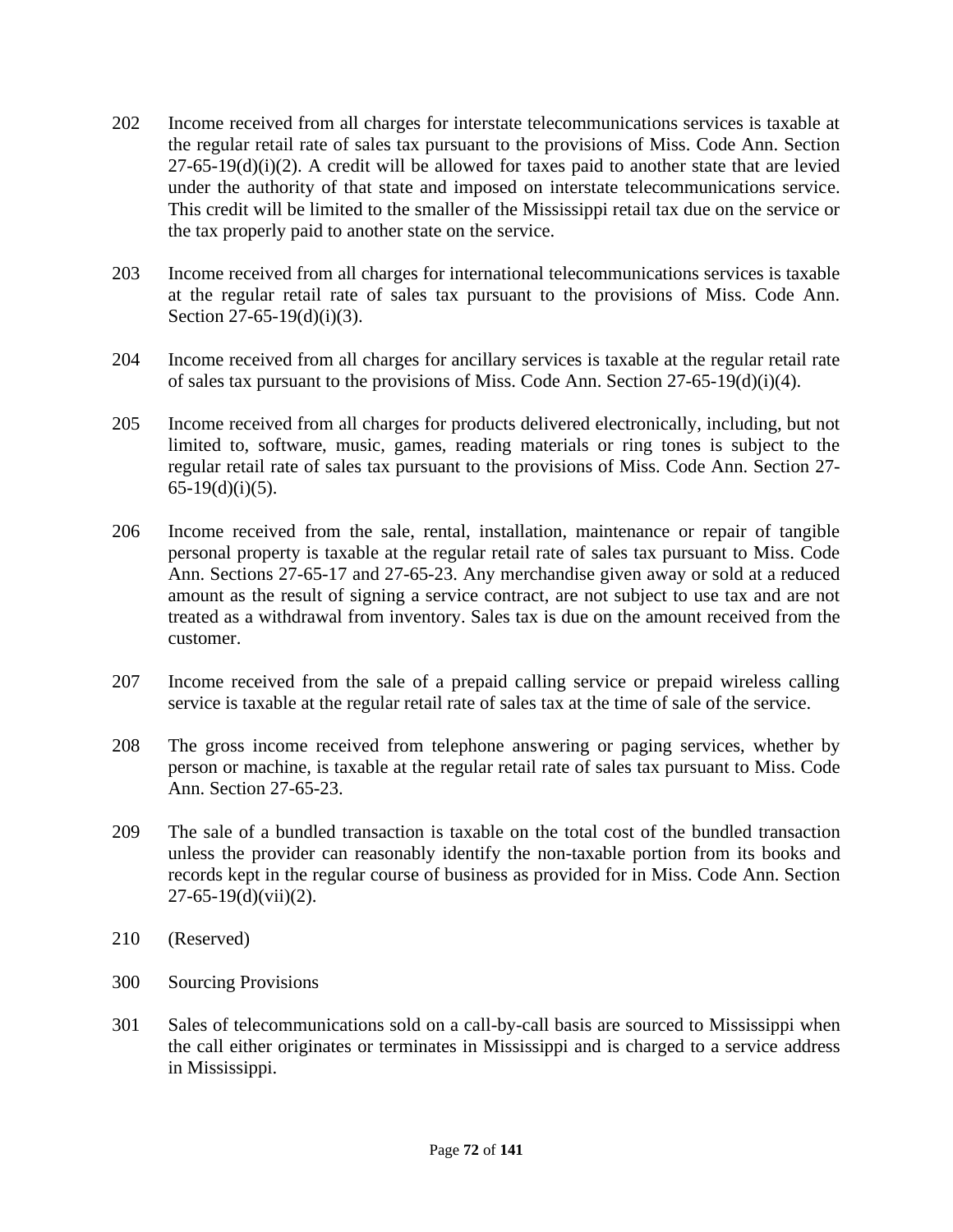- 302 Sales of telecommunications services that are sold for a fixed or flat monthly amount and the customer is entitled to make an unlimited number of calls are sourced to Mississippi when billed to a customer's place of primary use in Mississippi.
- 303 Sales of mobile telecommunications services are sourced to Mississippi when the customer's place of primary use is in Mississippi.
- 304 Sales of private communications services where all of the customer channel termination points are located in Mississippi are intrastate services and are sourced to Mississippi.
- 305 Sales of private communications services with multiple customer channel termination points in multiple states are interstate or international services and are sourced to Mississippi on a prorated basis using the number of termination points in Mississippi to the total number of termination points.
- 306 Sales of prepaid calling services or prepaid wireless calling services are sourced to Mississippi when the customer physically purchases the service at the vendor's place of business in this state. If the customer does not physically purchase the service at a Mississippi business location, the sale is sourced to Mississippi if the customer's shipping address is in this state and the sale involves shipment; or if the customer's billing address is in Mississippi when the sale does not involve a shipment. In absence of any of the preceding, the sale of prepaid wireless calling services may be sourced based on the location associated with the mobile telephone number.
- 400 Mobile Telecommunications Provisions
- 401 A home service provider is responsible for obtaining and maintaining the customer's place of primary use. The home service provider, acting in good faith, is entitled to rely on the address supplied by each customer in determining place of primary use and may be held harmless from any additional tax liability resulting from a different determination of place of primary use. All customer addresses relating to service contracts are deemed that customer's place of primary use for the remaining term of the contract or agreement. The home service provider must obtain valid primary use addresses for extensions or renewals of such contracts or month-to-month services provided after the expiration of a contract.
- 402 If the address used by the home service provider is determined to be incorrect, the Department will give notice to the home service provider to change the place of primary use on a prospective basis effective with the date of the notice. However, any customer whose place of primary use is deemed incorrect shall have an opportunity to demonstrate that address is correct.
- 403 The Department has the right to collect any taxes due directly from the customer that has failed to provide an address that meets the definition of the term "place of primary use" which results in taxes being due.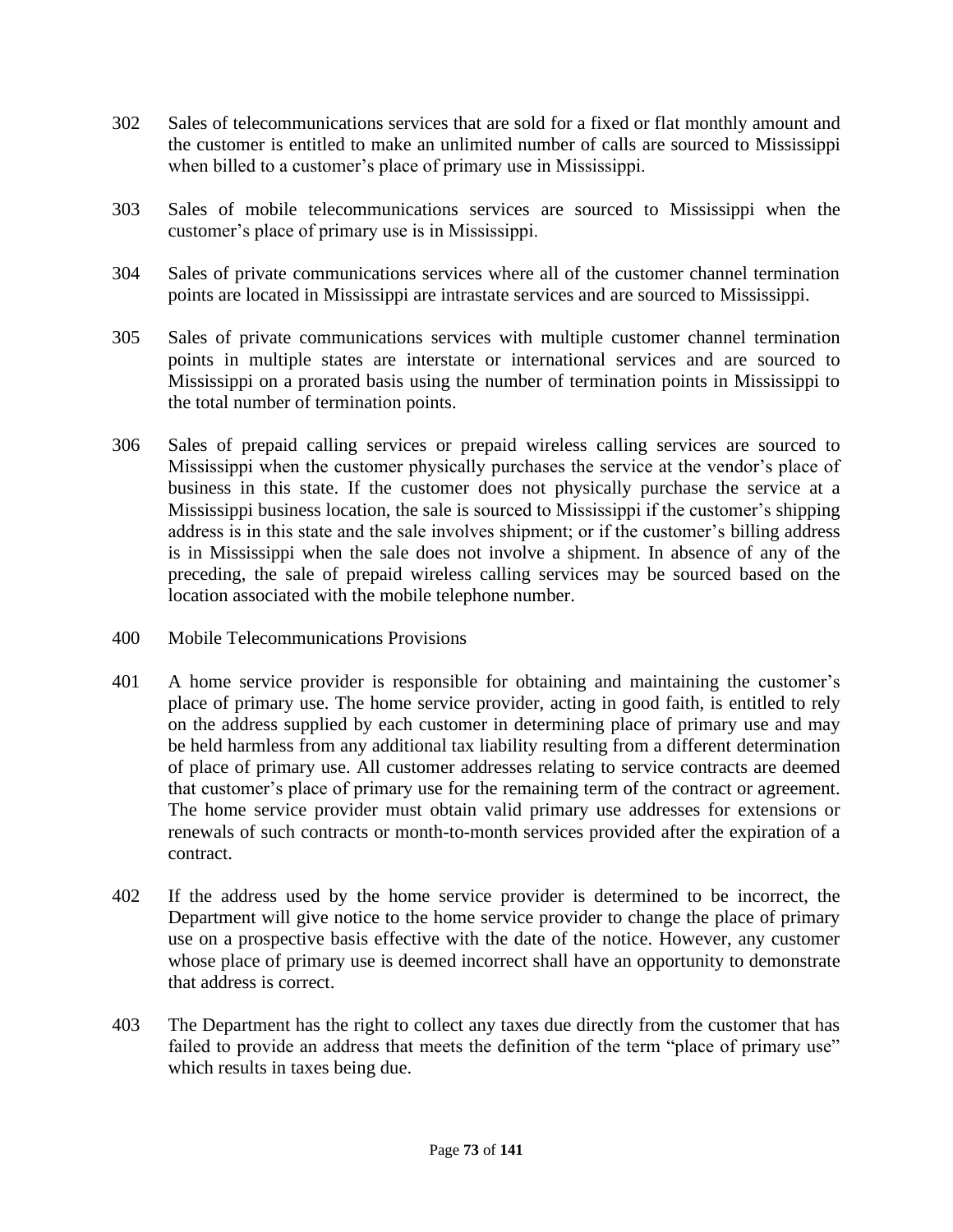- 404 (Reserved)
- 500 Wholesale Sales
- 501 Charges by one telecommunications provider to another telecommunications provider for services that are resold, including, but not limited to, access charges, are exempt provided that the purchaser holds a valid sales tax permit issued under Miss. Code Ann. Section 27-65-27 and the purchaser is either located in this state or is providing telecommunications services in this state.
- 502 (Reserved)
- 600 Sales to Direct Pay Permit Holders
- 601 Miss. Code Ann. Section 27-65-93 provides that taxes levied under Miss. Code Ann. Section 27-65-19 may be covered by the use of a direct pay permit. However, telecommunications services are not covered with the use of a direct pay permit due to the fact that interstate and intrastate charges must be reported separately by the telecommunications provider.
- 602 (Reserved)
- 700 Taxable and Non-Taxable Charges and Fees
- 701 Charges by a service supplier for county emergency telephone (E-911) services are county fees and are not subject to any sales or use tax, and are not considered revenue of the service supplier for any purpose (Miss. Code Ann. Section 19-5-313).
- 702 Telephone services are considered taxable telecommunications services. Telephone services that are subject to tax include, but are not limited to, Federal access charges, connection and disconnection charges, reconnection charges, Federal universal service fees, local telephone number portability charges, charges for establishing new services, minimum charges and telecommunications nonrecurring charges.
- 703 (Reserved)
- 800 Purchases
- 801 Pursuant to Miss. Code Ann Section 27-65-107(f) electricity or other fuel purchased by telephone companies to operate a transmission system is exempt from sales and use tax. Purchases by licensed retailers of appliances and other merchandise for resale in the regular course of business are exempt from sales and use tax. All other purchases are subject to the regular retail rate of tax. All telecommunications providers, with certain exceptions, are required to obtain a Direct Pay Permit for purposes of reporting and paying to the Department of Revenue the sales and use tax applicable to purchases or rentals of tangible personal property and services in lieu of payment to the vendor.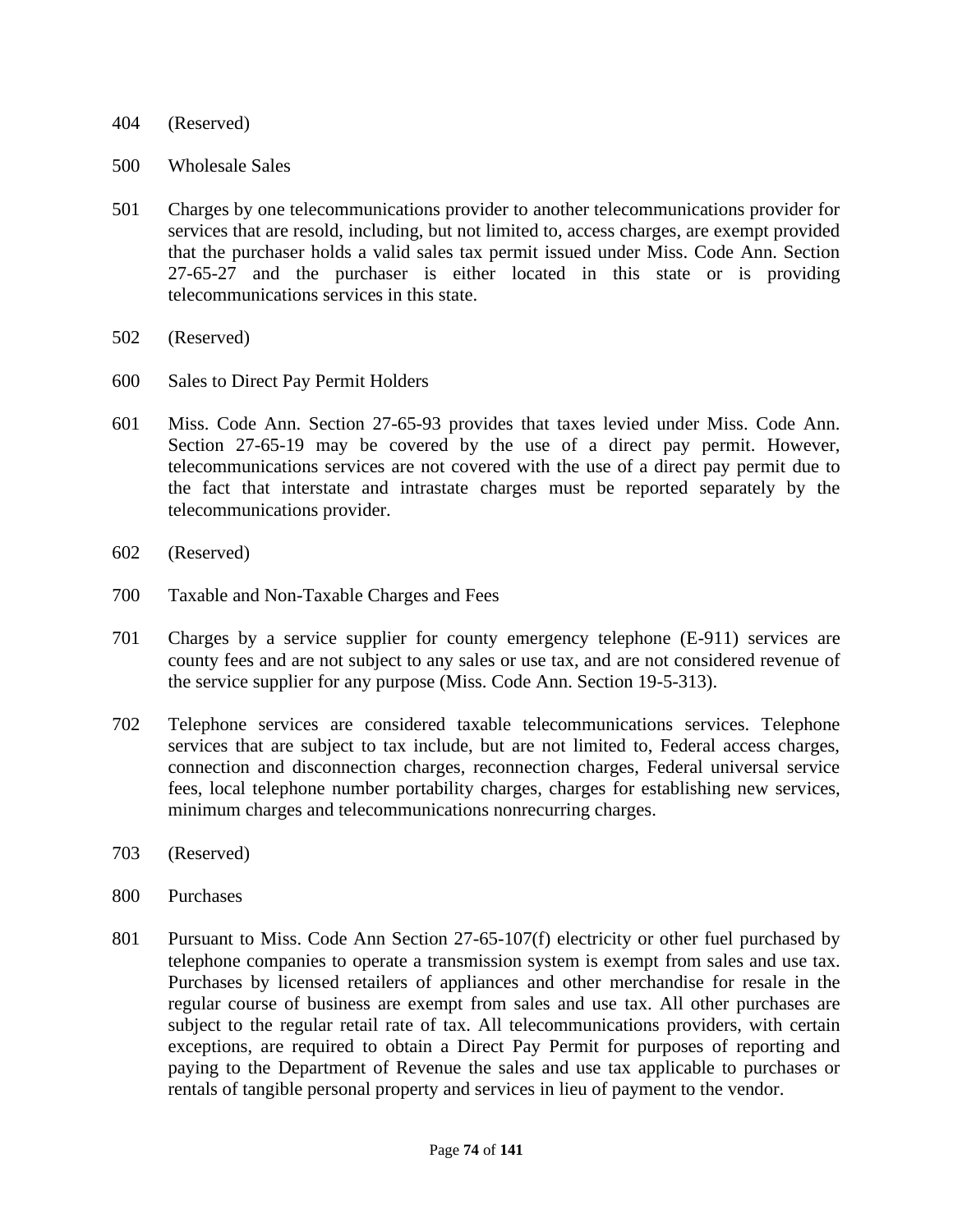### 802 (Reserved)

#### 900 Reporting Requirements

- 901 Any person making taxable sales of telecommunications must complete the Distribution of Sales Tax by Cities Schedule, part of the sales tax return filing. The 2% tax discount does not apply to sales of telecommunications. Adequate records must be maintained to substantiate tax classifications.
- 902 All taxes due from Intrastate Long Distance charges and Local Service charges must be reported on the sales tax return separately from all taxes due from Interstate Long Distance using the appropriate tax code categories as specified in the instructions.
- 903 The tax due from the sale of components of bundled transactions must be reported separately by using the appropriate tax codes. The breakdown of actual charges should be used if available. The telecommunications provider must allocate the price among the services by either identifying the portion of the price attributable to each service from its books and records kept in the regular course of business or based on a reasonable allocation methodology approved by the Department.

### 904 (Reserved)

*35.IV.06.02 revised effective April 1, 2018.*

# **Chapter 03 Telegraph Services**

### Taxable Income

- 100 The gross income of a telegraph business is subject to the regular retail rate of sales tax on charges for transmitting messages between points within this State, with no deduction for any part of an intrastate rate charge because of routing across a state line. Rental of tangible personal property and any other miscellaneous income, such as charges made in connection with local pick-up and delivery service, are likewise taxable.
- 101 (Reserved)

#### **Exemptions**

- 200 Exemptions from tax arise from charges made for transmission of messages between this State and other state or foreign counties. Charges for transmission of messages for the State of Mississippi, its counties and municipalities, and the Federal Government are exempt. Adequate records must be maintained to substantiate exempt sales
- 201 (Reserved)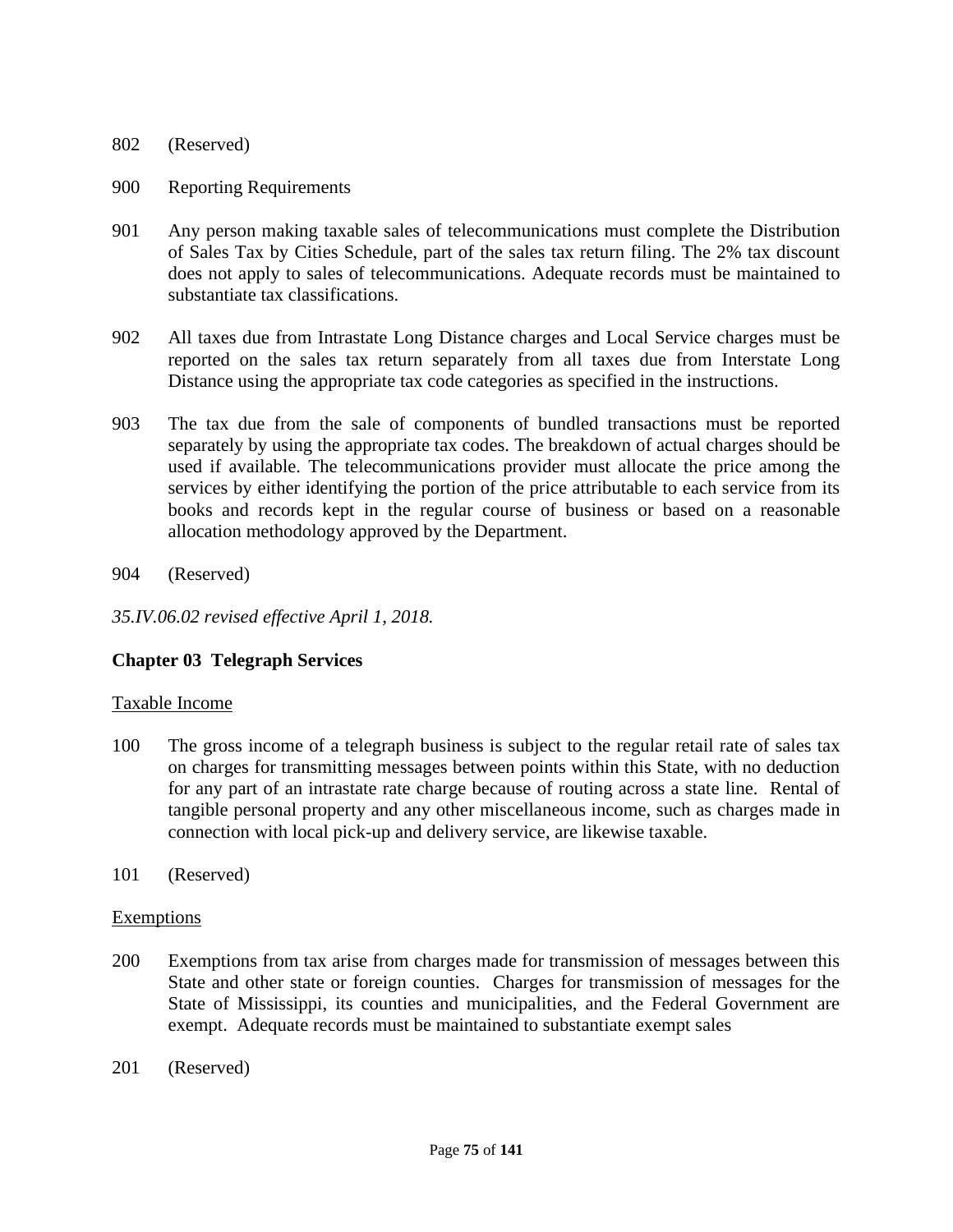## Purchases

- 300 Purchases of all supplies and equipment are subject to the retail sales or use tax without any exemption due to the use of the equipment in interstate commerce.
- 301 Rental or lease of tangible personal property to telegraph companies is taxed at the same rate as sales of the same property
- 302 (Reserved)

## **Chapter 04 Water**

- 100 Levy
- 101 Pursuant to Miss. Code Ann. Section 27-65-19(1)(a) sales to consumers of potable water and services related thereto by rural water associations, municipalities, privately owned businesses, stock companies or any other persons are taxable at the regular retail rate of sales tax, except as otherwise provided. These sales are exempt when sold for residential, noncommercial, nonagricultural use.
- 102 (Reserved)
- 200 Residential Usage
- 201 In order to qualify for the residential exemption, the water must be sold to, billed to, and paid for by the homeowner or resident of the facility. Residential customers may include, but are not limited to, privately owned hunting and fishing camps, summer homes, cabins, or apartments.
- 202 Hunting or fishing camps that provide hunts and/or accommodations for a fee are not allowed the residential exemption and are subject to the regular retail rate of tax. Vacant apartments with water being billed to the apartment complex or manager are not eligible for the residential exemption. Private homes or residences owned by a business or corporation that are used for commercial purposes and that may be used to provide overnight stay on a temporary or transient basis are subject to the regular retail rate of tax. Such common establishments include bed & breakfast facilities.
- 203 Apartments rented to non-transient customers where water is sold to, billed to and paid for by the apartment owner are eligible for the residential exemption as long as the water is separately metered between residential and commercial use.
- 204 Any apartment or home that has mixed usage (residential/commercial) must be taxed at the regular retail rate unless there is a separate meter for the business (ex. business shop, poultry farm, commercial barn, repair garage, etc.). This provision does not include homes that also contain a home office.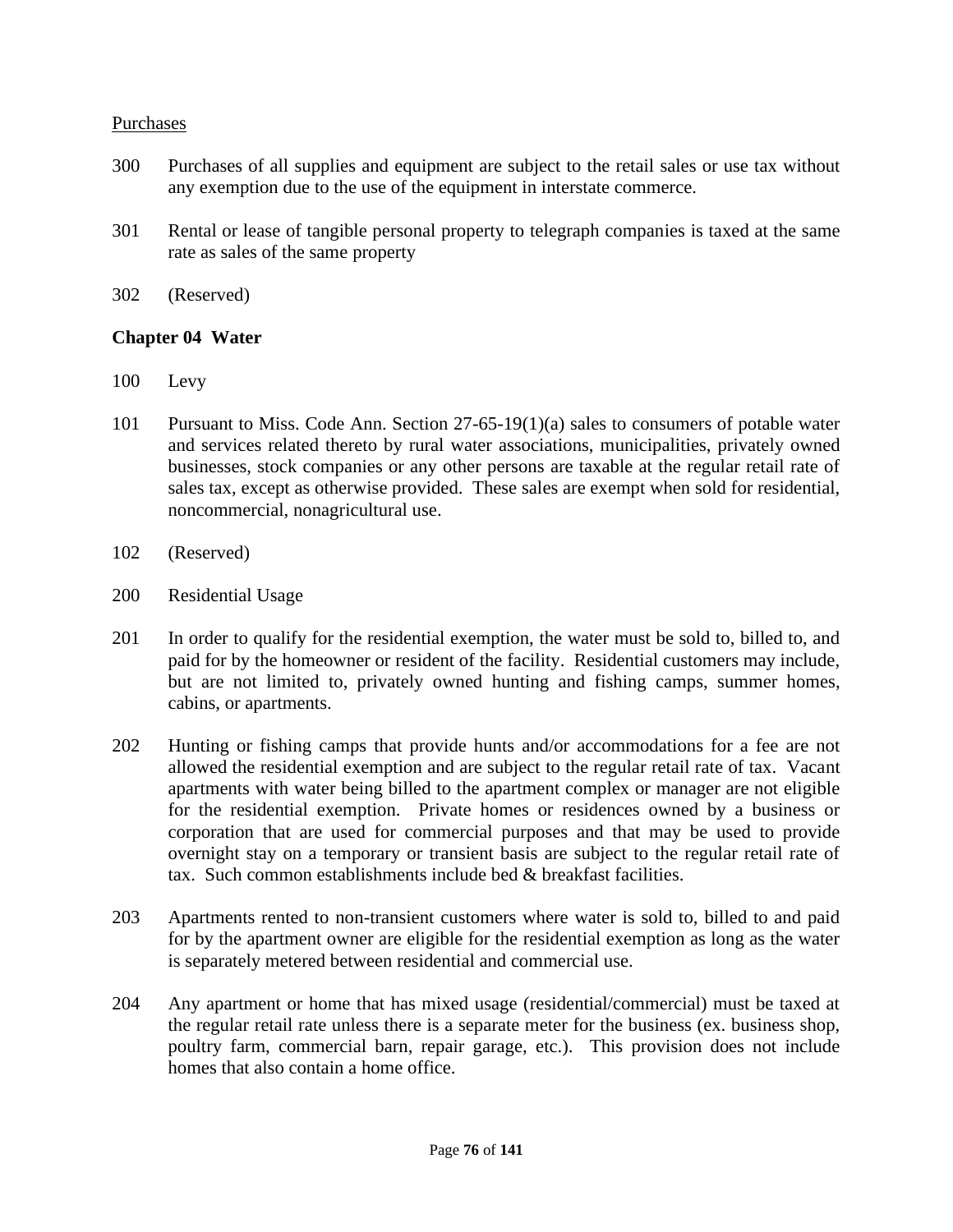- 205 Charges billed to an apartment owner or homeowner's association for commercial use in common areas such as swimming pools, recreational facilities, leasing offices, clubhouses and irrigation sprinkler systems are not residential usage and are taxable at the regular retail rate of tax.
- 206 (Reserved)
- 300 Exemptions
- 301 Sales of water are not subject to sales tax when sold to a qualified exempt organization described in Mississippi statute.
- 302 Pursuant to Miss. Code Ann. Section 27-65-19(1)(a)(ii) sales of water to a church exempt from federal income taxation under 26 USCS Section 501(C)(3) shall be excluded from taxable gross income of the business if the exempt sales are utilized on property that is primarily used for religious or educational purposes. Any church purchasing water may sign an affidavit attesting to the fact that they are exempt from federal taxation and that they qualify to be exempt from sales tax. Utility providers can accept this affidavit or the  $501(c)(3)$  certificate from the Internal Revenue Service as evidence that the church qualifies for the exemption.
- 303 Manufacturers holding a valid direct pay permit must provide their direct pay permit to its utility providers. The manufacturer will not be charged any tax by the utility provider but will be responsible for remitting the correct tax directly to the Department of Revenue. Utility companies must keep their customers direct pay permit or affidavit as documentation in order to sell water for non-residential purposes exempt.
- 304 (Reserved)
- 400 Taxability of Other Income
- 401 All receipts from customers, which are not refundable or which are not investments in marketable equities are considered to be gross income, taxable at the appropriate rate applicable to the customer. Examples are:
	- 1. Charges for line extension
	- 2. Charges for setting or installing meter

3. Connection or reconnection charges, including sterilization, inspection fees, tap on fees, etc.

- 4. Non-refundable membership fees
- 5. Plumbing services on customer's property
- 6. Water sales, including fire protection sprinkler charges
- 402 Any of the above charges made to a residential customer are exempt when billed by the utility company. Any charges for the above listed services performed by a plumber are taxable pursuant to Miss. Code Ann. Section 27-65-23. Any charges for line extensions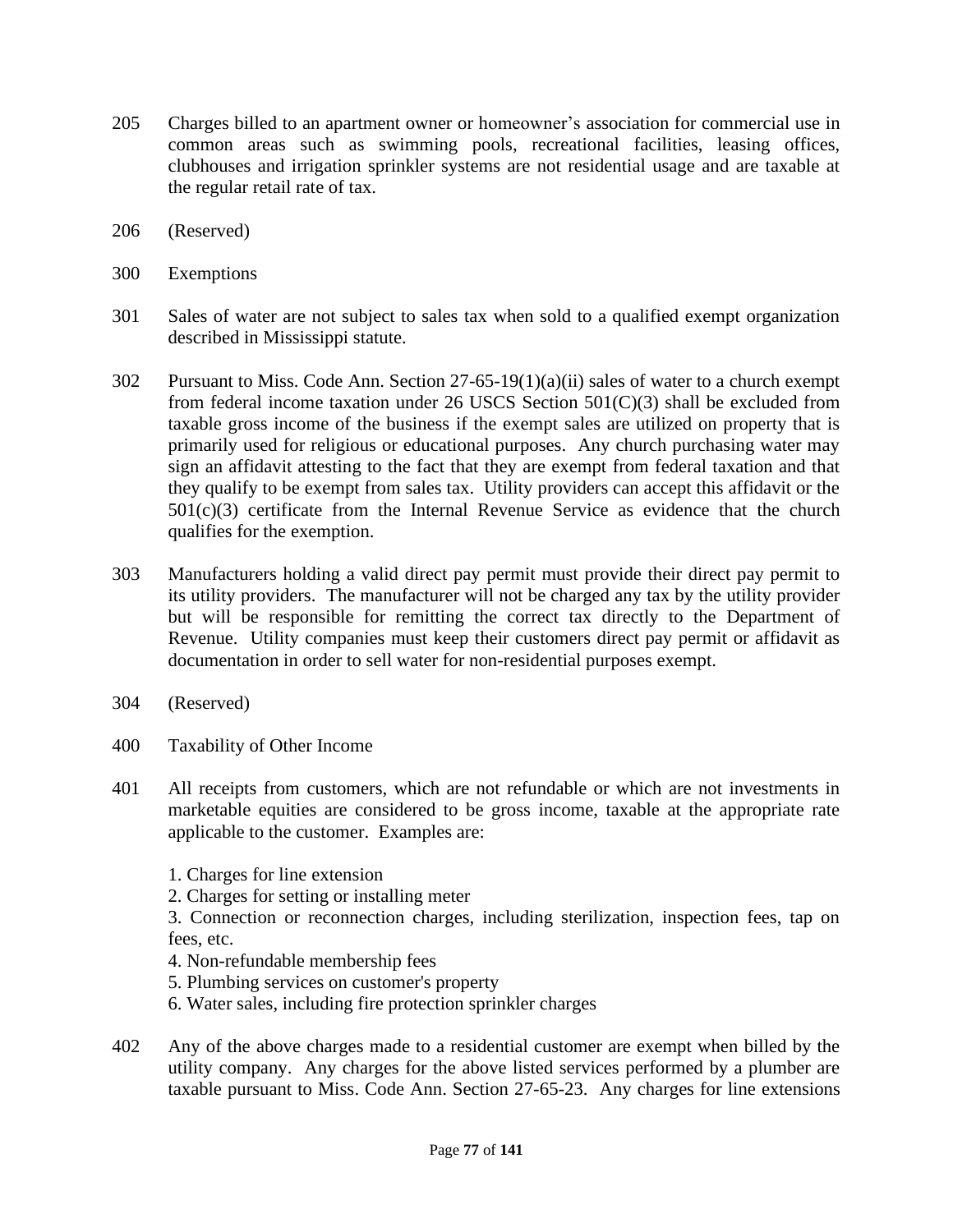or relocations made during construction of a residence are taxable at the regular retail rate of tax when billed to the contractor. Charges for water billed to the contractor for temporary use during construction is also taxable at the regular retail rate of tax.

- 403 Sales of appliances and the installation or servicing thereof, as well as sales of any other merchandise to residential consumers are taxable at the regular retail rate of tax. This includes accommodation sales and sales to employees.
- 404 Nontaxable Income:
	- 1. Grants in Aid of Construction (Government, private foundations, or disinterested parties)
	- 2. Investment income
	- 3. Meter deposits (refundable)
	- 4. Permit charges on plumbing installations
	- 5. Real estate rentals
	- 6. Refundable membership fees
	- 7. Reimbursement for line relocation
	- 8. Sales or exchanges of water between public utilities
	- 9. Scrap sales
	- 10. Sewage charges if separately itemized
- 405 (Reserved)
- 500 Purchases
- 501 Purchases of equipment, chemicals and other supplies by privately owned water systems are taxed at the regular retail rate of sales or use tax except that purchases of chlorine, sodium fluoride or other chemicals which, after being added, will remain in the water to the point of the sale for ultimate use are exempt from sales tax. Purchases of tangible personal property and services which are used in the ordinary and necessary operation of nonprofit water associations or corporations and municipally owned and operated systems are exempt from tax.
- 502 All other sales and purchases claimed as exempt must be substantiated by sales invoices or other records approved by the Commissioner.
- 503 (Reserved)
- 600 Filing Requirements
- 601 Any person making taxable sales of potable water must complete the Distribution of Sales Tax by Cities Schedule, part of the sales tax return filing. The 2% tax discount does not apply to sales of potable water. Adequate records must be maintained to substantiate tax classifications.
- 602 (Reserved)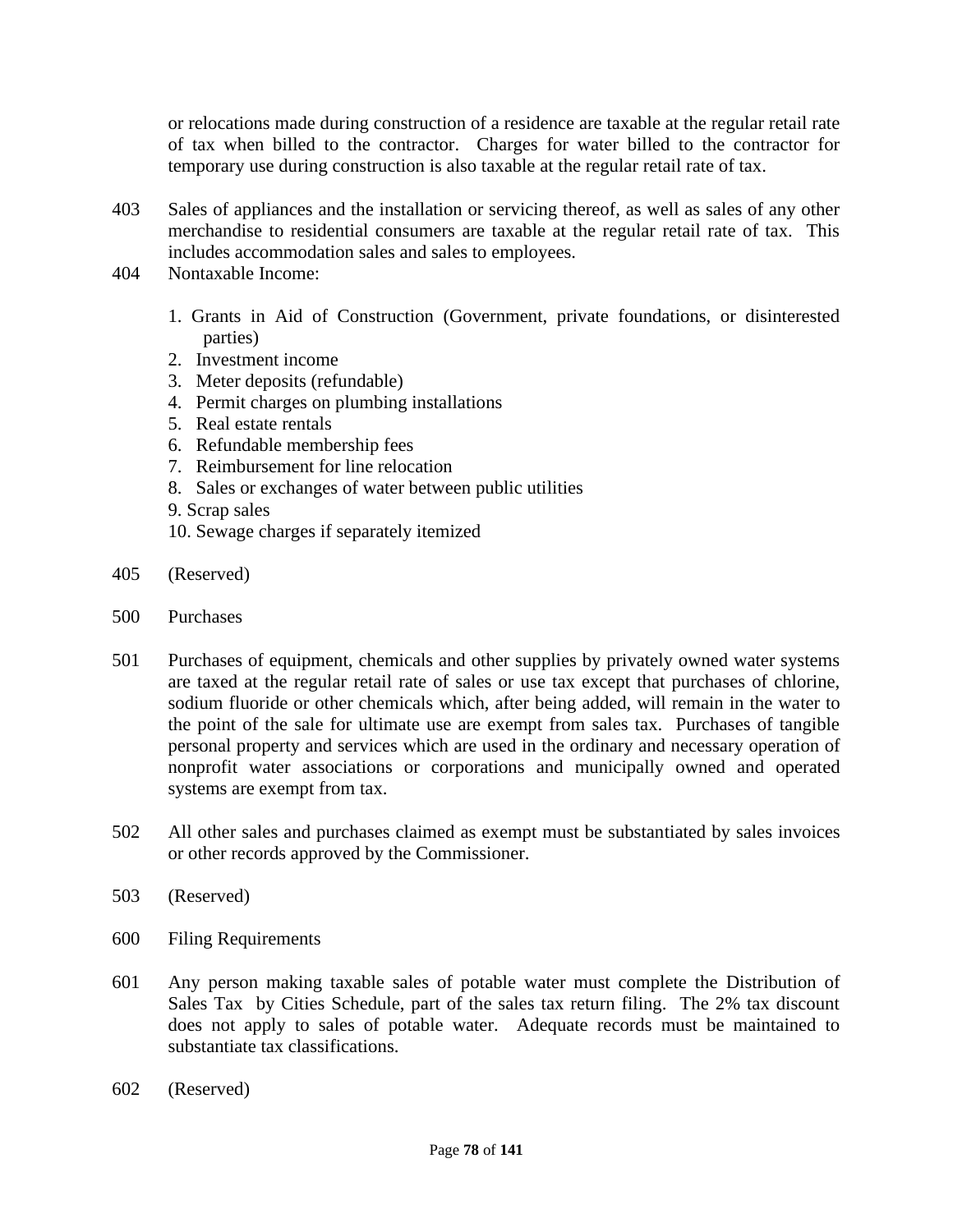# **Chapter 05 TV Cable Systems and Similar Activities**

## Levy

- 100 Every person engaging or continuing in the business of TV cable systems, subscription TV services and other similar activities are liable for the regular retail rate of tax on gross income from such services including the basic fee, installation and connection fees, signal descrambling fees, equipment or rental fees, maintenance fees, sales of tangible personal property (program schedules, etc.) and any other related charges.
- 101 Sales of TV cable or subscription services for the private use of students, faculty members or any other person enrolled or domiciled at an "exempt" school, college or university are taxable at the regular retail rate of tax.
- 102 (Reserved)

#### Installation and Services

- 200 Persons performing contracts or providing services for TV cable or subscription companies are taxable as follows:
	- 1. Hook-up, repair or any service on a TV cable transmission line, which is to be resold, is not subject to sales tax. Such sub services are taxable at the regular retail rate of tax when resold to a consumer.
	- 2. Services or repairs on a TV cable transmission line, which are not for resale, are taxable at the regular retail rate of tax.
	- 3. Contracts (on a project basis) in excess of \$10,000 are taxable at the 3 ½% contractor's rate of tax levied by Section 27-65-21. This would include contracts for pre-wiring a building or complex, except for residential construction, when performed for an owner. Compensation received for work which is to be resold to a consumer (example: hook-up service for residences) should not be included in the total contract receipts when properly identified.
	- 4. Subcontracts performed for general contractors on qualified jobs are not subject to sales tax.
- 201 (Reserved)

#### Purchases

- 300 Purchases of tangible personal property by licensed TV cable or subscription companies for resale or rental are exempt from sales tax. Purchases of other property or supplies furnished the customer or used by the cable company in rendering the service are taxable at the regular retail rate of tax.
- 301 (Reserved)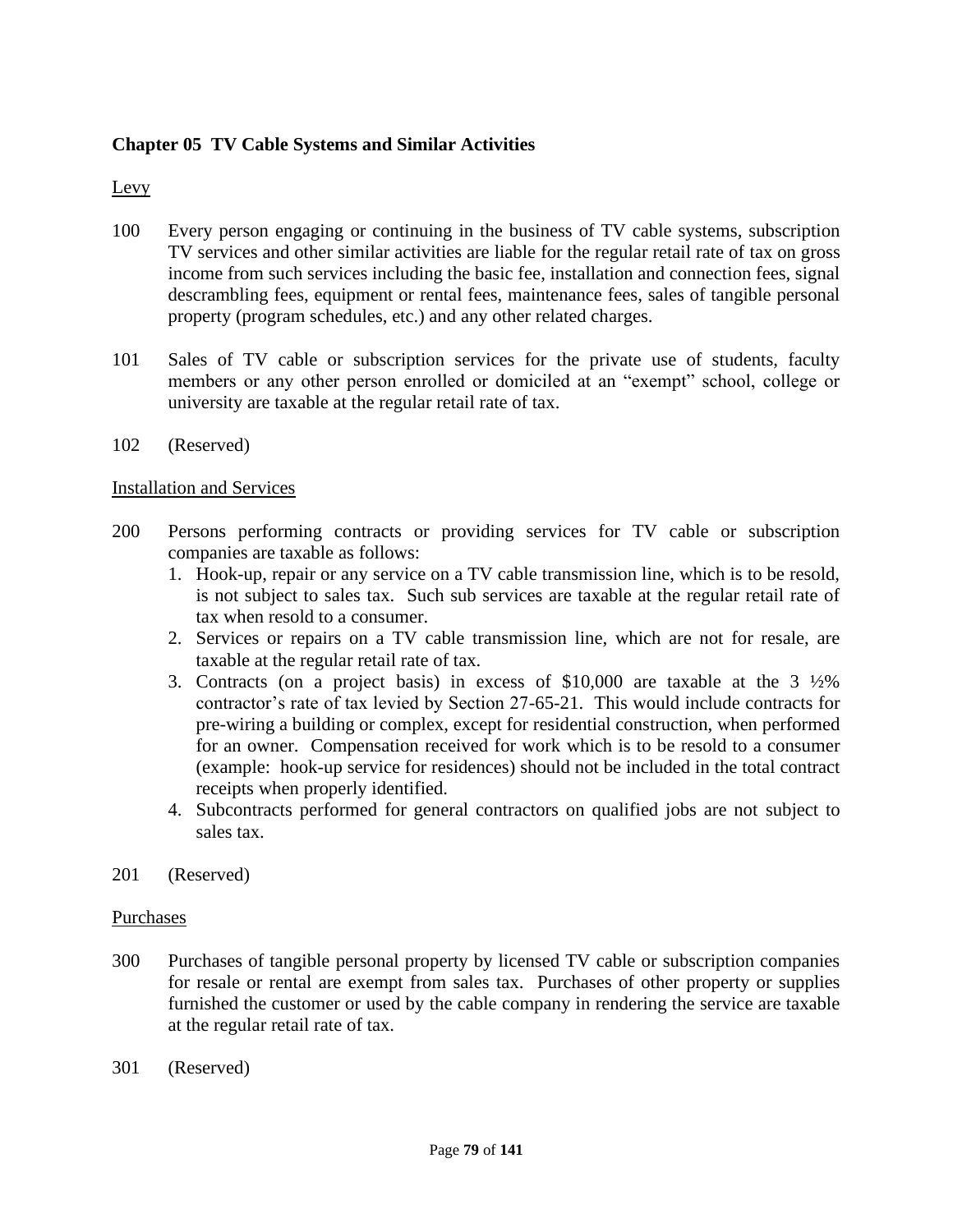#### Reporting Requirements

- 400 Adequate records must be maintained to substantiate tax classifications of sales and purchases.
- 401 (Reserved)

### **Sub Part 07 Manufacturing and Production**

## **Chapter 01 Reserved**

*35.IV.07.01 revised effective March 6, 2020*

## **Chapter 02 Custom Creosoting and Treating, Planing and Sawing and Custom Meat Processing**

- 100 Gross income received from custom creosoting and treating, custom planing, custom sawing and custom meat processing is taxable at the regular retail rate of sales tax. Gross taxable income includes all charges connected with the service. Services performed for a licensed retailer upon merchandise for resale in the regular line of his business are exempt from sales tax. Charges for custom creosoting and treating of track materials and the sale of track materials to a railroad whose rates are fixed by the I.C.C. are taxable at the 3% special rate of tax.
- 101 Purchases of raw materials which will become a component part of the product being processed are exempt. Purchases of electric power or other fuels used directly in custom processing are taxable at a 1 ½% special rate of sales or use tax. Purchases of manufacturing machinery or machine parts to be used directly and exclusively in custom processing are taxable at the 1 ½% special rate. All other purchases are subject to regular retail sales or use taxes.
- 102 Rental or lease of machinery and other tangible personal property is taxed at the same rates as sales of the same property.
- 103 Adequate records must be maintained to substantiate tax classifications of sales and purchases.
- 104 (Reserved)

### **Chapter 03 Manufacturers and Custom Processors**

100 General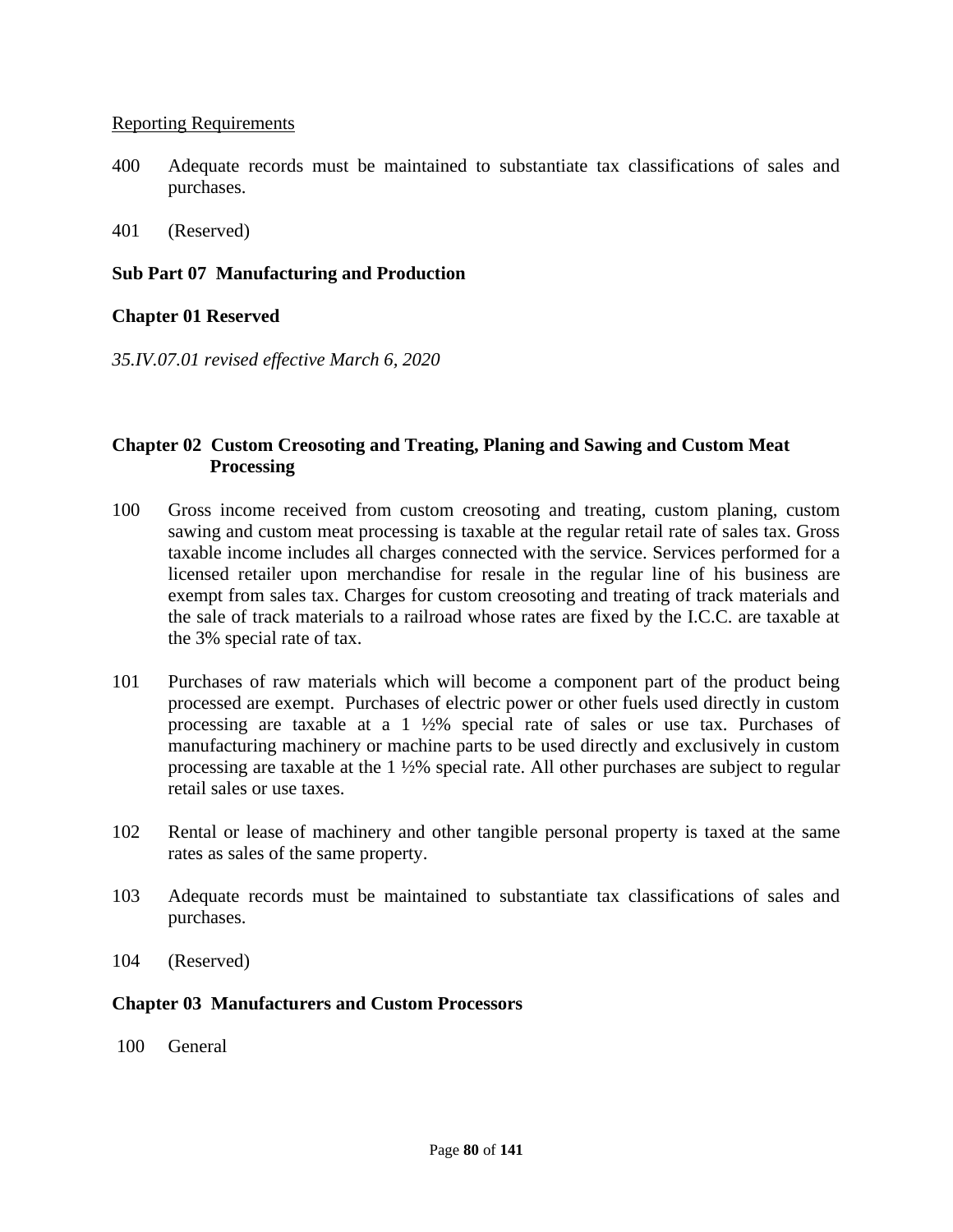- 101 Mississippi sales tax law provides for a reduced rate and certain exemptions for manufacturers and custom processors. The reduced rate of 1 ½% applies to the sale or rental of manufacturing machinery and machine parts which are used directly in the manufacturing process. Manufacturers and custom processors are also eligible for an exemption on purchases of electricity and natural gas used in the manufacturing process, as provided either by Miss. Code Ann. Section 27-65-107(f) or 27-65-111(n) used in an engine. Sales of raw materials, catalysts, processing chemicals, welding gases or other industrial gases to a manufacturer for use directly in manufacturing or processing a product for sale or rental are exempt.
- 102 (Reserved)
- 200 Manufacturer, Custom Processor and Manufacturing Activities
- 201 A "manufacturer" is defined as a person who is exclusively or predominately engaged in the business of fabricating, compounding or creating from his own raw materials or ingredients any tangible personal property by the application of skill and labor, either by hand or through the use of machinery, for sale or rental through the regular channels of trade.
- 202 "Manufacturing" refines, improves, changes the condition of raw materials or converts the form of the materials into new, different or more useful property and includes the fabrication or production of special made-to-order articles and the generation of electricity. A person who is engaged in manufacturing and non-manufacturing activities may be classified as a manufacturer as to his manufacturing activities that are operated as a separate business or division.
- 203 Persons performing work such as logging operations, cooking and serving food by a restaurant, washing and screening sand and gravel, mining, severing or otherwise producing natural resource products, transporting raw materials from place of production to point of processing, etc., are not considered manufacturers. Neither are persons performing such activities as hatching and raising baby chicks for market considered to be manufacturers.
- 204 A "remanufacturer" is defined as a person who is engaged in performing activities of an industrial or commercial nature wherein labor or skill is applied by hand or machinery, to materials, a portion of which may belong to the customer, so that rebuilt articles of tangible personal property, comparable in quality to new articles of the same property, are created, a majority of the value of which is produced by the remanufacturing activity.
- 205 A "custom processor" is defined as any person who performs a manufacturing or remanufacturing service done or made to order upon the property of the customer and includes laundering, cleaning and pressing.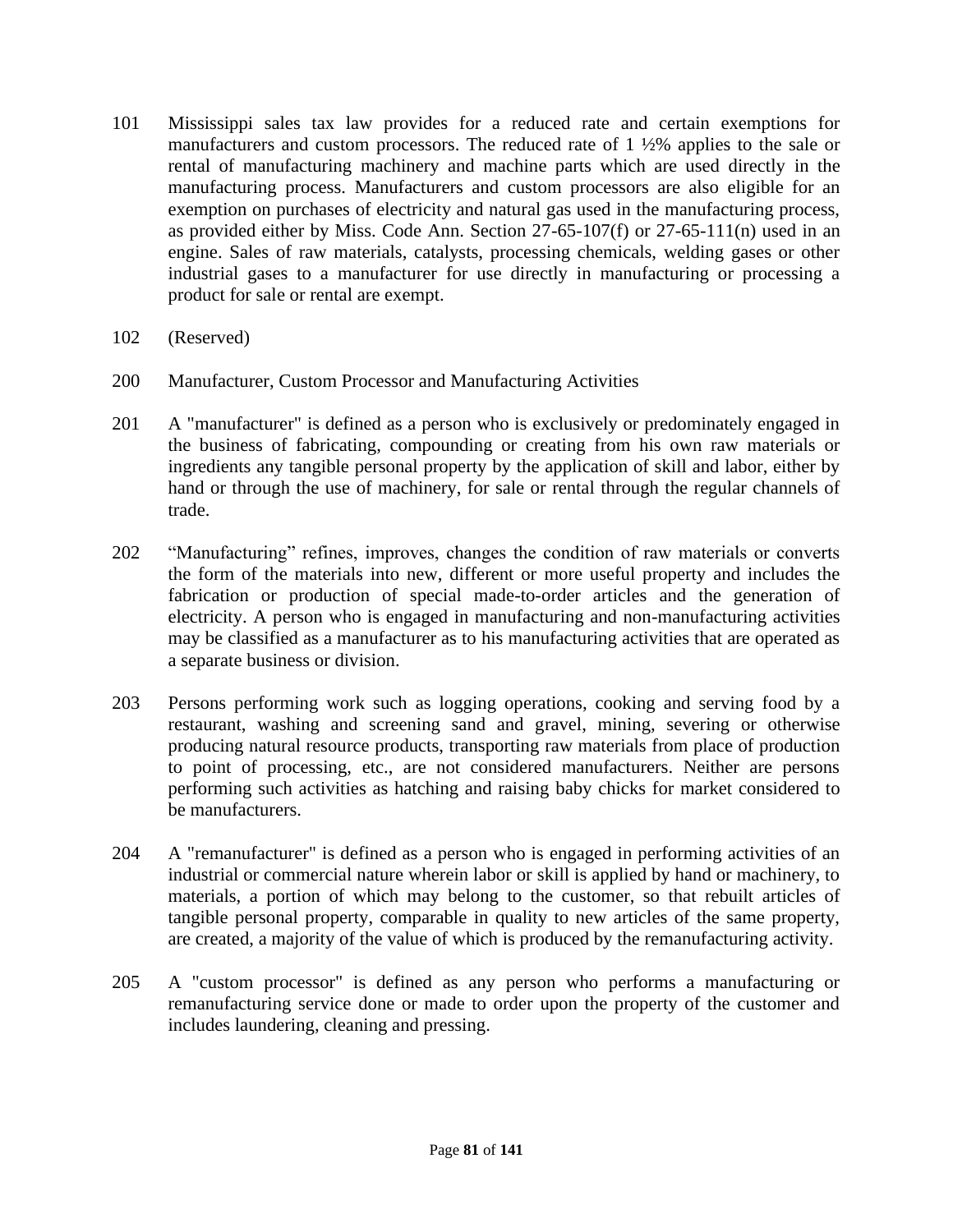- 206 Remanufacturing or custom processing does not include repairs or maintenance which restores the property to a workable condition and which does not constitute a majority of the value of the property repaired.
- 207 "Manufacturing plant" means the real and personal property owned or leased by a manufacturer which is assembled and used at a fixed location to perform activities defined as manufacturing.
- 208 "Manufacturing" begins at the point where the raw materials are transferred to the actual processing operation from storage or stock pile at the plant, and ends when the manufactured product leaves the assembly line for storage or shipment, and includes the processing of the by-product or waste materials to avoid air and water pollution.
- 209 (Reserved)
- 300 Manufacturing Machinery
- 301 "Manufacturing machinery" is that machinery used within a plant exclusively and directly in manufacturing a commodity for sale, rental or in custom processing for a fee. Motorized units and other conveyor systems serving a specific function within the line of process at the plant site will be classed as manufacturing machinery, as well as equipment used in the processing of waste materials to avoid air and water pollution.
- 302 Manufacturing machinery does not include machinery for use in the severance of timber, sand, gravel, oil, gas or other natural resources produced or severed from the soil or water, maintenance or repair machinery, research laboratory machinery, storage facilities warehouse machinery, equipment for protection of the plant or comfort of the personnel or other equipment and supplies of like character. Equipment used in the treatment of water by a manufacturer qualifies for the reduced rate of tax. Equipment used in the treatment of water by a public or private water system or sewage system is not classified as manufacturing machinery and does not qualify for the reduced rate of tax. The term "manufacturing machinery" does not include foundations or materials for their construction, nor does it include portable equipment that is not assembled and used at a fixed location.
- 303 "Machine parts" are component parts of manufacturing machinery and do not include parts for service equipment, non-manufacturing machinery, fuels, lubricants, paints or tools for maintenance.
- 304 (Reserved)
- 400 Pollution Control Equipment Used by Manufacturers and Custom Processors
- 401 Purchases of pollution control equipment by manufacturers and custom processors are exempt from sales or use tax. The term "pollution control equipment" means equipment, devices, machinery or systems used or acquired to prevent, control, monitor or reduce air,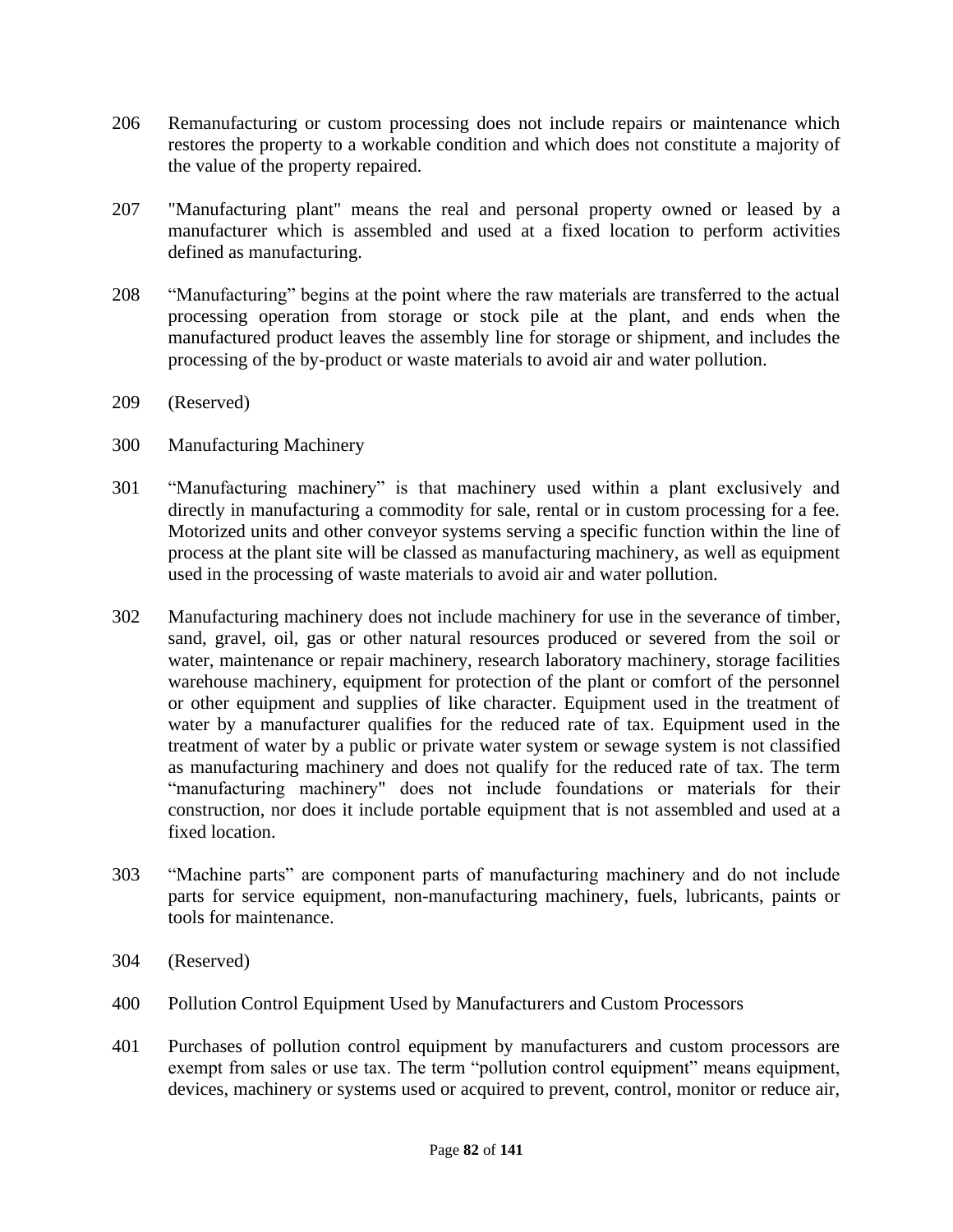water or ground water pollution, or solid or hazardous waste as required by federal or state law or regulation. The use of pollution control equipment for other purposes would not result in the exemption being disallowed.

- 402 The taxpayer will be required to substantiate that any equipment purchased for purposes of pollution control does qualify for the exemption. The taxpayer must provide certification from a professional engineer that the purchases do meet the requirements of the exemption with regard to the prevention, control, monitoring, or reduction of air, water or ground water pollution or solid or hazardous waste. The certification must provide a list of the purchases and a description of the use of such purchases. Certification may include:
	- 1. Federal law, state law or regulation requiring use of certain equipment;
	- 2. Federal permit documentation;
	- 3. State permit documentation;
	- 4. Engineering report;
	- 5. Schematic reports including project data, equipment specifications and drawings;
	- 6. Other
- 403 Replacement and/or repair parts for pollution control equipment are exempt from tax if the initial purchase of the equipment to be repaired or refurbished was or would have been exempt. The exemption would also apply to the repair labor.
- 404 (Reserved)
- 500 Tax Rates for Sales and Purchases
- 501 Machinery, tools or repair parts or replacements, fuel or supplies used directly in manufacturing, converting or repairing ships of three thousand (3,000) tons load displacement and over are exempt from sales or use tax. Office and plant supplies or other equipment not directly used on the ship being built, converted or repaired are subject to the regular retail rate of tax.
- 502 Exempt sales by manufacturers include sales of component materials to contractors with a valid material purchase certificate number, sales to other manufacturers for further processing, sales to licensed dealers or retailers for resale through the regular course of business, or sales to exempt customers (city, governmental agencies, etc.). Sales of manufacturing machinery or machine parts to other manufacturers are taxable at the 1 ½% reduced rate of sales tax. Sales to other consumers or users are subject to the regular retail rate of tax.
- 503 Purchases by manufacturers of raw materials which become a component part of the finished product, containers for sale with the finished product, or catalysts, chemicals or gases used directly in processing are exempt from sales or use tax. Purchases of electric power or other fuel used directly in the manufacturing process are exempt as provided by Miss. Code Ann. Section 27-65-107(f) or 27-65-111(n). Purchases of machinery or machine parts used directly in the manufacturing process are taxable at the 1 ½% reduced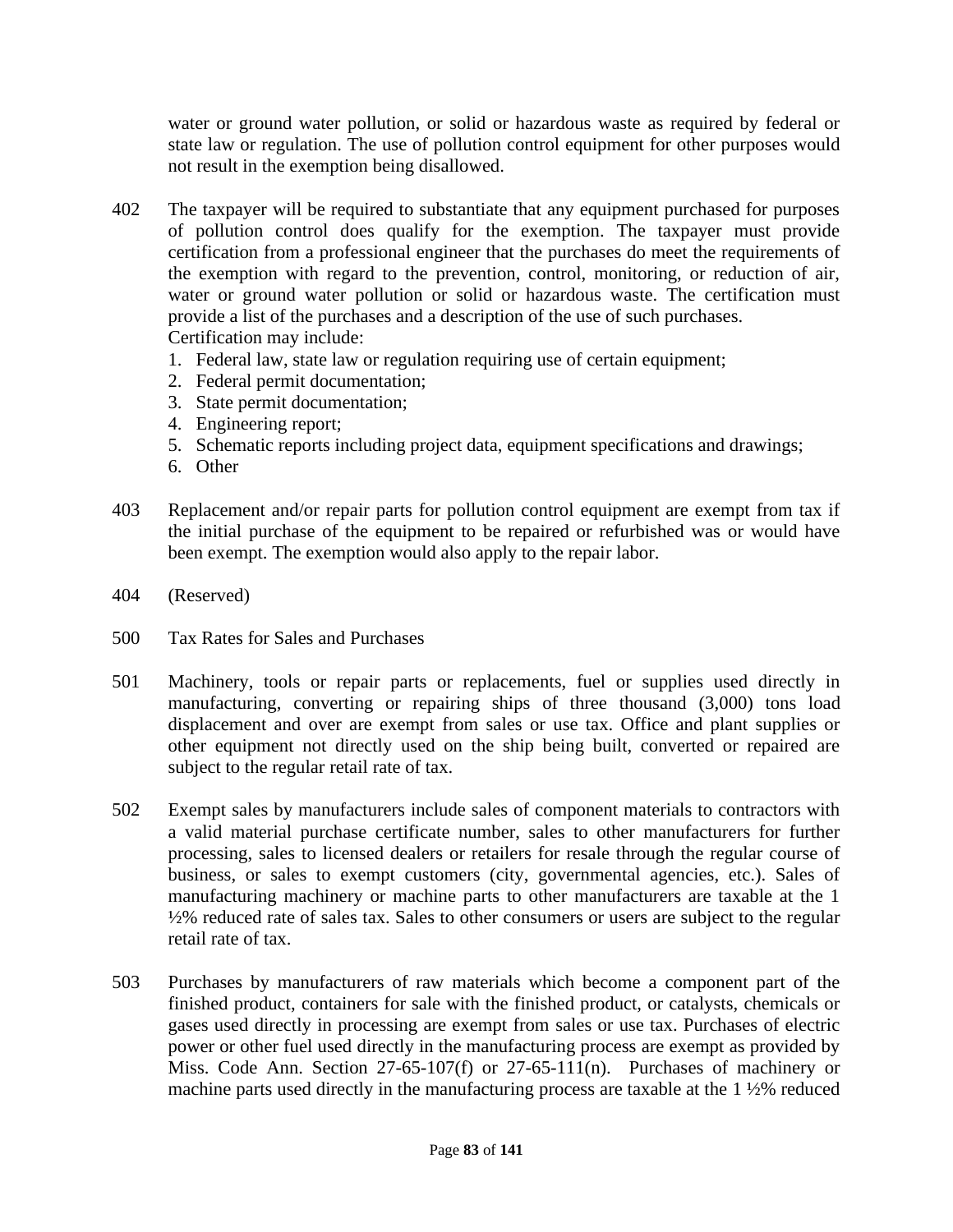rate of sales or use tax. Purchases of all other equipment, utilities and supplies (furniture, fixtures, cleaning materials, etc.) are taxable at the regular retail rate of tax. Pursuant to 27-65-21(1)(a)ii, amounts included in commercial construction contracts with manufacturers representing the sale of manufacturing machinery shall be taxed at the 1  $\frac{1}{2}\%$  reduced rate of tax in lieu of the 3  $\frac{1}{2}\%$  contractors' sales tax.

- 504 Delivery charges are subject to sales tax when billed by vendor even though such amounts are separately stated on the seller's invoice apart from the sales price of the property.
- 505 Freight charges are subject to use tax irrespective of method billed or paid.
- 506 Owners or other persons receiving benefit from use of tangible personal property in this State are liable for use tax on such property.
- 507 Charges for labor on repairs rendered at out-of-state locations are exempt where specifically identifiable.
- 508 Rental or lease of machinery and other tangible personal property by a manufacturer is taxed at the same rates as sales of the same property except manufacturing machinery rented to a manufacturer or custom processor for use in the manufacture of wood containers for sale is exempt from tax.
- 509 Adequate records must be maintained to substantiate tax classification of sales and purchases.
- 510 (Reserved)
- 600 Methods of Reporting and Paying of Sales and Use tax
- 601 All manufacturers and custom processors, with certain exceptions, are required to obtain a Direct Pay Permit for purposes of reporting and paying to the Department of Revenue the sales and use tax applicable to purchases or rentals of tangible personal property, utilities, with the exception of telecommunications, and services in lieu of payment of the tax to the vendor. If the permit holder continues to remit sales tax to the vendor rather than directly to the state, the permit holder will be required to contact the vendor for a credit or refund of any overpayment resulting from this practice. This will be required in all instances, even if the overpayment is discovered during a sales or use tax audit where there will be an assessment of additional tax made. No refunds or overpayments will be allowed beyond the Statute of Limitations as provided for in Miss. Code Ann. Section 27- 65-42 Manufacturers must file a use tax report covering all sales and use tax due on purchases and a sales tax report covering all sales to consumers.
- 602 (Reserved)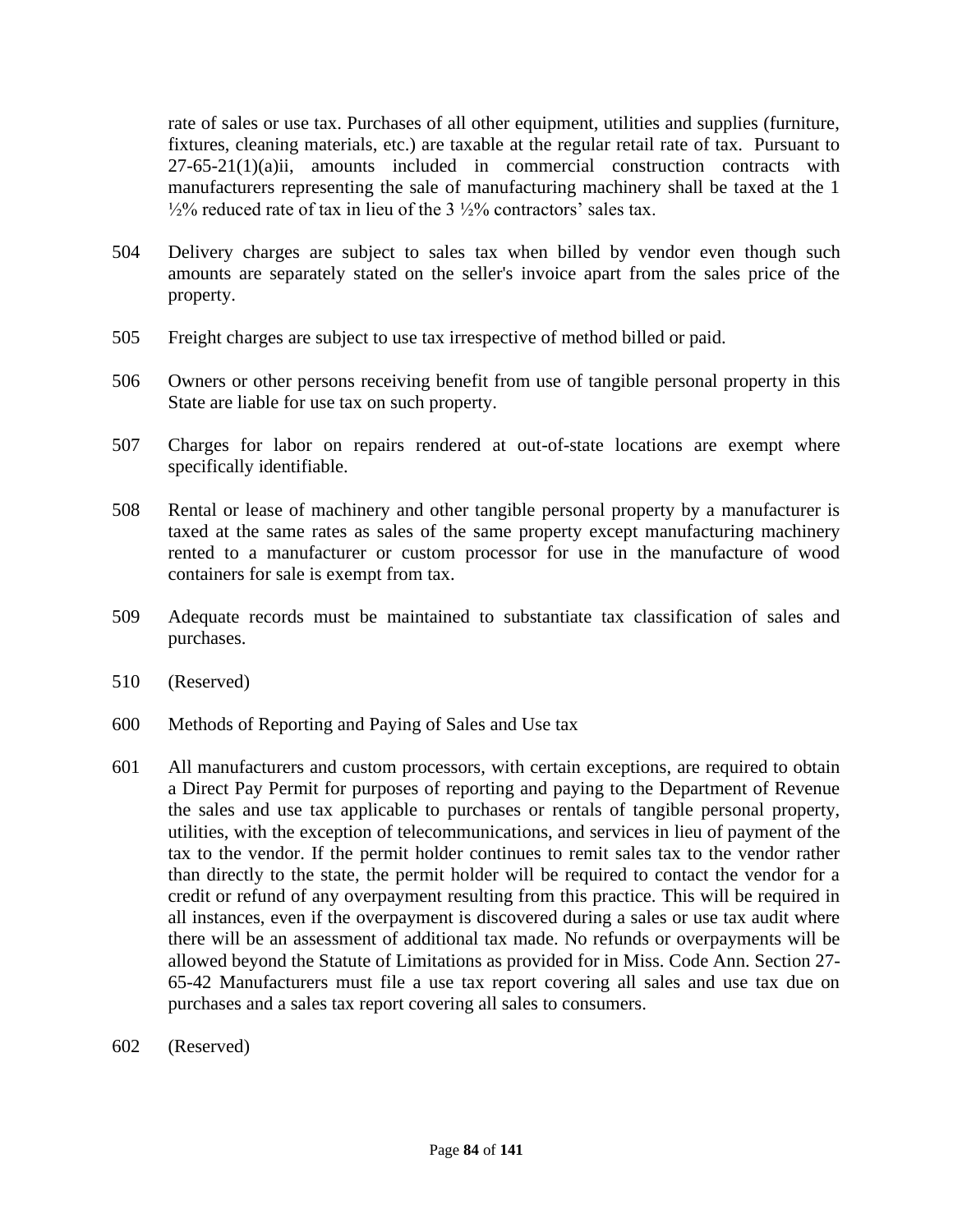## **Sub Part 08 Agriculture**

### **Chapter 01 Florists and Nurserymen**

- 100 Retail sales of flowers, potted plants, shrubbery, nursery stock, wreaths, bouquets and similar items and rental of tangible personal property by florists or nurserymen are taxable at the regular retail rate of tax.
- 101 When a nurseryman, florist or other person makes retail sales of shrubbery and similar items, and as a part of the transaction agrees to transplant them on the land of the purchaser, the tax applies to the total charge, including when installation is billed separately. The service of landscaping is taxable at the regular retail rate of tax.
- 102 Sales of livestock feed, poultry feed, fish feed, seed, vegetable seedlings and fertilizer to anyone are exempt from sales tax. Sales of defoliants, insecticides, fungicides, and herbicides are exempt when they are to be used in growing agricultural and forestry products for market. When sold for use on lawns or home gardens, such sales are taxed at the regular retail rate of tax.
- 103 When florists sell through a telecommunication delivery association, the following will apply:
	- 1. On all orders taken by a Mississippi florist and communicated to a second florist for delivery, the florist accepting the order is liable for sales tax on the amount collected from the customer.
	- 2. When a Mississippi florist receives instructions from another florist for delivery, the Mississippi florist receiving such instructions is not liable for sales tax on receipts from the transaction.
	- 3. Charges for telecommunicated messages are exempt when billed separately to the customer.
- 104 Sales by producers of Christmas trees, hay, straw, fresh cut flowers and similar products are exempt when the product is grown in Mississippi, cut, severed or otherwise removed from the farm, grove, garden or other place of production and first sold from such place of production in the original state or condition of preparation of sale.
- 105 Sales of electricity, gas and other fuels to commercial horticulturists for use on a farm or in a greenhouse for growing vegetables or ornamental plants are exempt from sales tax. See Title 35 Miss. Admin. Code, Part IV, Subpart 6, Chapter 01 concerning the Affidavit for Utility Exemption. Such sales to non-producers selling vegetables and cut flowers are taxable at the regular retail rate of tax.
- 106 Sales of potting soil, mulch, or other soil amendments used in growing ornamental plants which bear no fruit of commercial value when sold to commercial plant nurseries that operate exclusively at wholesale and where no retail sales can be made are exempt.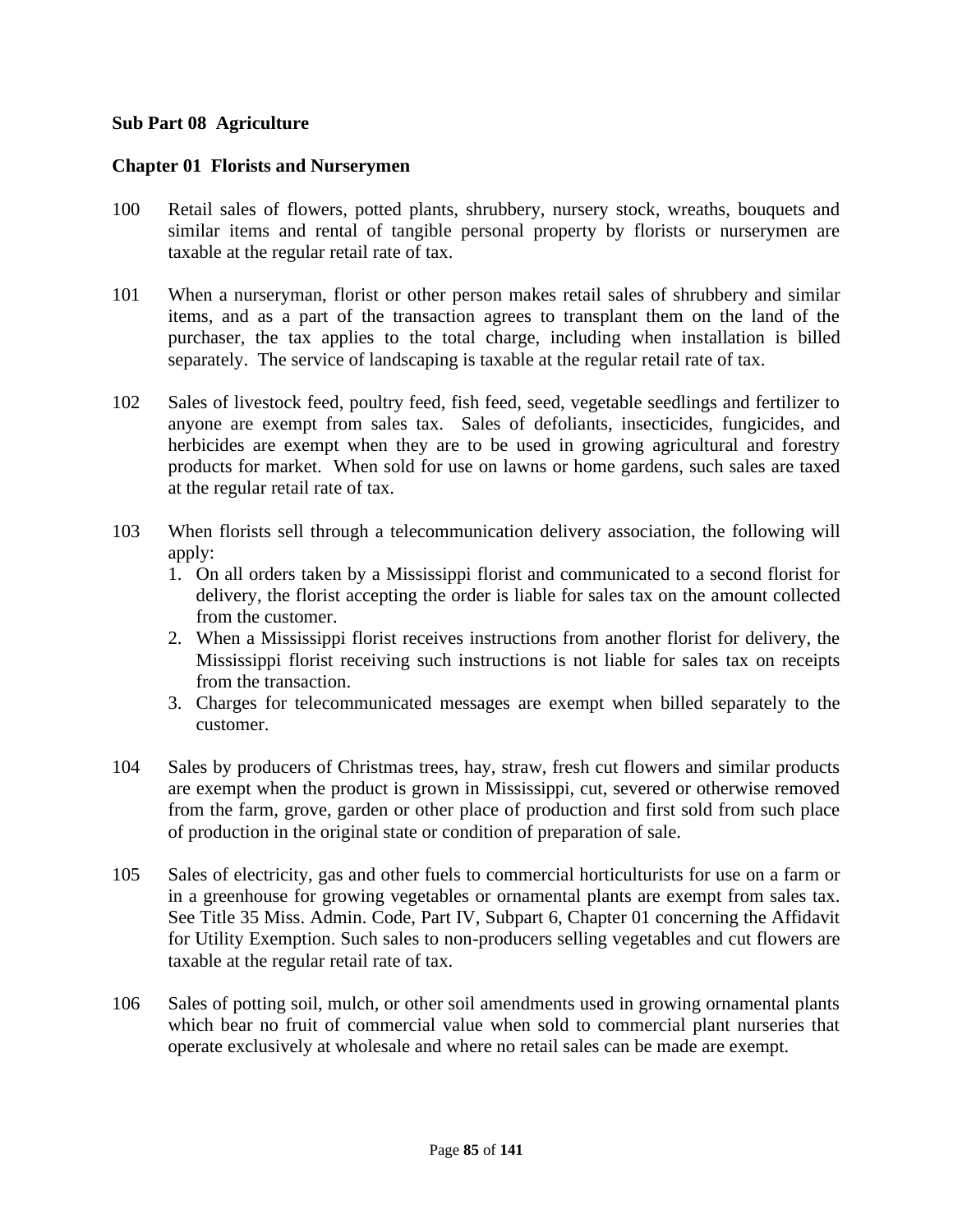- 107 Purchases by florists and nurserymen of supplies and equipment, such as tools, machinery, refrigeration equipment, delivery equipment, etc., for use or consumption in the trade are taxable at the regular retail rate of tax. Purchases by licensed florists and nurserymen of merchandise for resale or rental in the regular course of business are exempt from sales or use tax.
- 108 Adequate records must be maintained to substantiate tax classifications of sales or purchases.
- 109 (Reserved)
- *35.IV.8.01 revised effective December 1, 2020*

# **Chapter 02 Agricultural**

- 100 Definitions
- 101 Agricultural products include field crops, truck and horticultural products, livestock and livestock products, poultry and poultry products and any other product of the soil or water produced on a commercial scale for market.
- 102 Agricultural purpose means the predominant or exclusive growing or raising of agricultural products on a farmer's own land or land leased by the farmer for growing or raising agricultural products for market.
- 103 Dairy producer means any person engaged in the production of milk for commercial use.
- 104 Farmer means an individual or company who grows agricultural products for market on land owned or leased by such individual or company.
- 105 Farm Implement means a complete unit that performs a specialized mechanical function and which is identifiable as a specific piece of equipment that is ordinary and customarily used on a farm. The trade term whole goods is not synonymous with the tax term farm implements.
- 106 Farm Tractor is limited to self-propelled equipment which performs no farm function within itself other than to move, draw or furnish power to other implements which may be attached. The term farm tractor does not include self-powered units which perform specialized functions such as combines, cotton pickers, hay balers, sprayers, dusters and stationary power units.
- 107 Livestock is defined to mean horses, cattle, swine, sheep, goats, mules, donkeys, poultry, and ratite. All other animals usually found on farms that are raised for commercial profit or commercial uses are also considered livestock. Livestock does not include dogs, cats, or any other domestic animals kept as pets.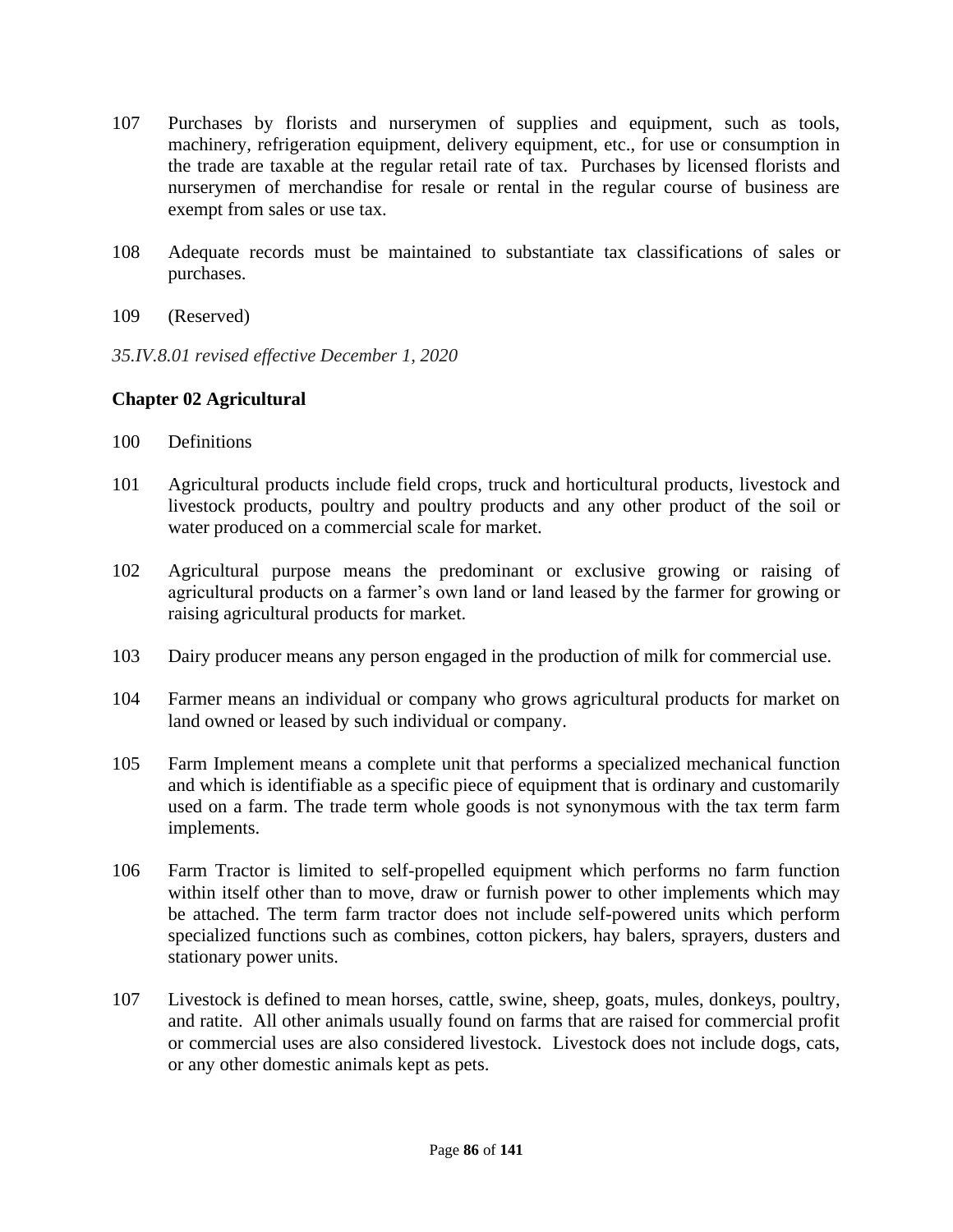- 108 A professional logger is a person, corporation, limited liability company or other entity, or an agent thereof, who possesses a professional logger's permit issued by the Mississippi Department of Revenue.
- 109 (Reserved)
- 200 Levy
- 201 Sales of farm tractors to farmers for agricultural purposes are taxable at the reduced rate of 1½%. Sales of tractors to anyone other than a farmer are taxable at the regular retail rate of tax.
- 202 The sales of farm implements to farmers for use directly in the production of poultry, ratite, domesticated fish as defined in Miss. Code Ann. Section 69-7-501, livestock, livestock products, agricultural crops or ornamental plant crops or used for other agricultural purposes when used on the farm are taxable at the reduced rate of 1½%.
- 203 Parts and labor used to maintain and/or repair farm tractors or farm implements which would be taxed at the reduced rate of 1½% are also subject to the reduced rate of 1½%.
- 204 Sales of three wheelers, four wheelers or other all-terrain vehicles (ATVs) are taxable at the regular retail rate unless the unit has a power takeoff and such power take-off is used to power an attached piece of farm machinery and is used exclusively for agricultural purposes. If the unit meets these requirements and is approved by the Commissioner, then it will be subject to tax as a self-propelled farm implement.
- 205 All purchases of tools, supplies, machinery and equipment which are bought for use in operation of farm implement businesses and not for resale, or which do not become an integral part of equipment being repaired are taxable at the regular rate of sales or use tax.
- 206 All purchases of farm machinery, parts and other merchandise for resale are exempt from sales or use tax.
- 207 Farm implements that qualify for the reduced 1½% rate of tax when sold to farmers for agricultural purposes include, but are not limited to:
	- 1. Bush hogs
	- 2. Combines
	- 3. Combine headers
	- 4. Cotton pickers
	- 5. Dozers
	- 6. Track hoes
	- 7. Fertilizer spreaders
	- 8 Self-propelled sprayers
	- 9. Cotton trailers used only in the field (not tagged for highway use)
	- 10. Above ground irrigation equipment including center pivot systems, pumps, motors and pipe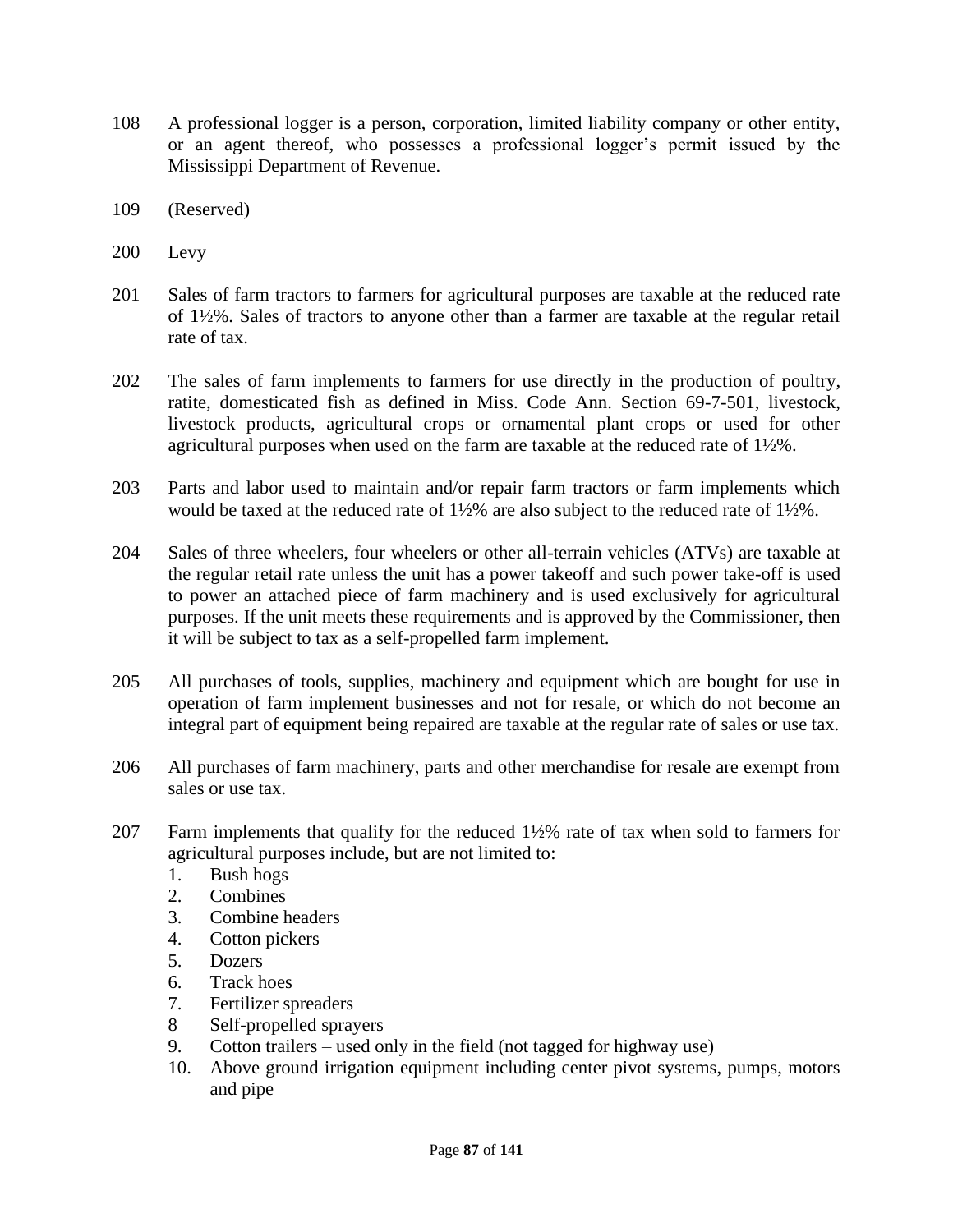- 208 Items that do not qualify for the reduced 1½% rate of tax when sold to farmers include, but are not limited to:
	- 1. Garden Tractor
	- 2. Rotary Tiller
	- 3. Power Saw
	- 4. Lawn Mower
	- 5. String Trimmer
	- 6. Storage Bin which provides no function other than storage
	- 7. Hand Tools
	- 8. Manual Posthole Digger
	- 9. Trailers for Highway use or any other vehicles which require a tag
- 209 The 1½% rate of tax also applies to sales to professional loggers on all equipment used in logging, pulpwood operations or tree farming which is either self-propelled or which is mounted so that it is permanently attached to other equipment which is self-propelled or permanently attached to other equipment drawn by a vehicle which is self-propelled. Parts and labor used to maintain and/or repair such equipment are also subject to the reduced rate of 1½%. Loggers have to be certified according to Sustainable Forestry Initiative guidelines in order to qualify for the professional logger's permit.
- 210 Equipment and parts that qualify for the reduced 1½% rate of tax when sold to loggers include, but are not limited to:
	- 1. Cutter
	- 2. Chipper
	- 3. Mulcher
	- 4. Skidder
	- 5. Forwarder
	- 6. Loader and/or bucking saw attachment
	- 7. Delimber (powered or non-powered)
	- 8. Cables and chockers used on dozers and skidders
	- 9. Equipment mounted on trucks or trailers used directly in logging
	- 10. Dozer used to pull trucks, make roads, and site preparation for planting
	- 11. Hydraulic fluid, Freon, oil, grease and filters used in the above equipment
	- 12. Tires and repair parts for the above equipment
- 211 Items sold to loggers that do not qualify for the reduced 1½% rate of tax include, but are not limited to:
	- 1. Trucks
	- 2. Trailers
	- 3. Hand held power saws (chain saws)
	- 4. Welding machines
	- 5. Generator
	- 6. Air compressors
	- 7. Pressure washers
	- 8. Hand tools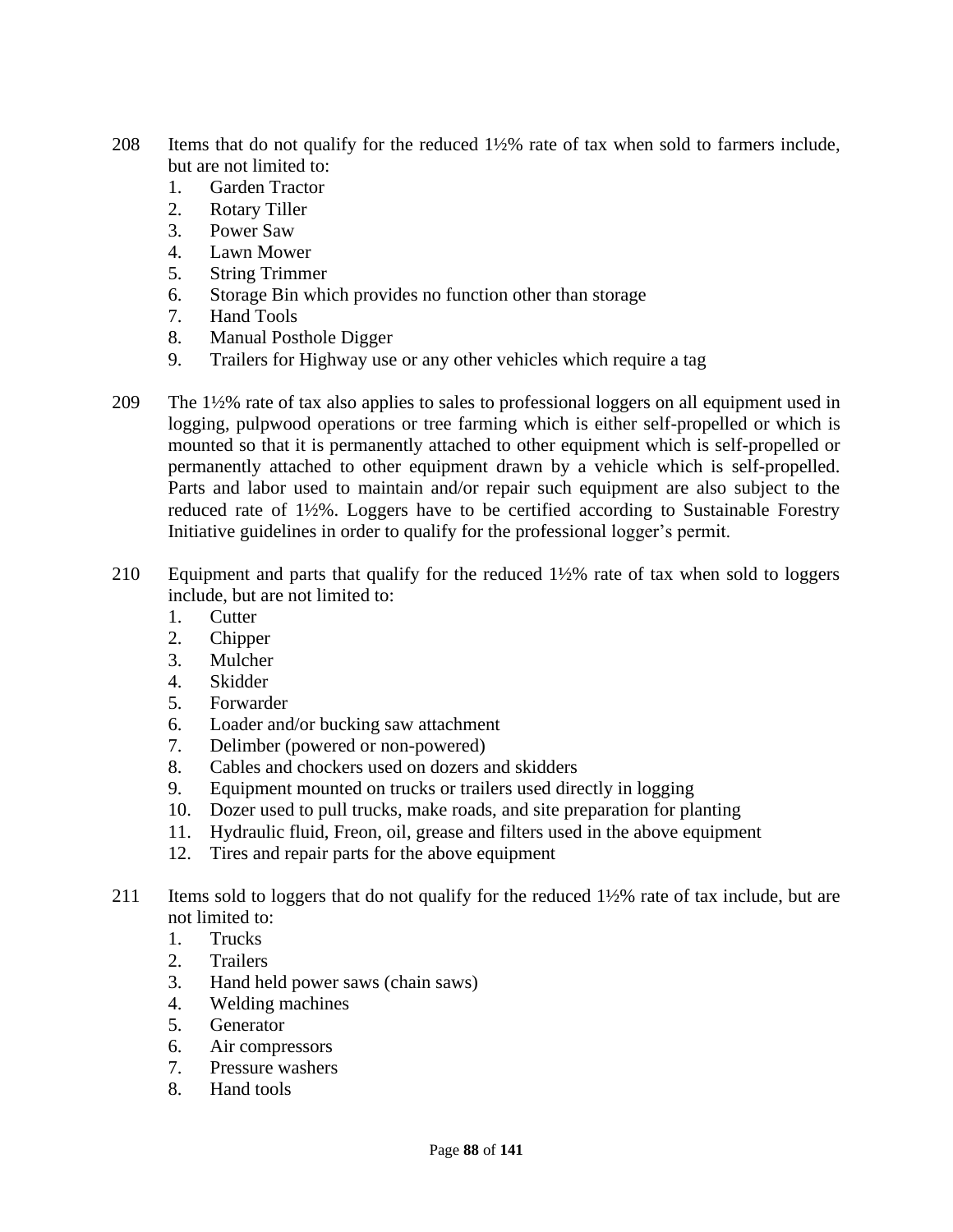- 9. Equipment used to repair or maintain logging equipment
- 10. Tires and other parts used on trailers and trucks
- 212 Sales of aerators to domestic fish farmers for use in the raising of domesticated fish as defined in Miss. Code Ann. Section 69-7-501 are taxed at the reduced 1½% rate.
- 213 Sales of materials to a dairy producer used in the repair, renovation, addition to, expansion and/or improvement of buildings and related facilities used by a dairy producer will be taxed at the rate of 3½%.
- 214 Rental or lease of machinery and other tangible personal property is taxed at the same rates as sales of the same property.
- 215 (Reserved)
- 300 Affidavit of Farmer Purchasing Tractors, Farm Implements and/or Parts and Labor
- 301 Any person purchasing at the reduced 1½% rate of sales tax farm tractors and farm implements and/or parts and labor used in the maintenance or repair of farm tractors and/or farm implements is required to sign an affidavit attesting to the fact that they meet the requirements for the reduced rate of tax. The Affidavit of Farmer Purchasing Tractors, Farm Implements and/or Parts and Labor can be found on the Department's website.
- 302 Vendors can accept this affidavit as evidence that the farmer qualifies for the reduced rate. This affidavit expires annually. Once the affidavit expires, vendors must obtain a new one to ensure the farmer is still eligible for the reduced rate.
- 303 In any case of misuse of the affidavit, the difference in the reduced rate of tax and the regular retail rate will be due to the Department of Revenue along with the applicable rate of interest per month, which will be from the date of purchase until the deficiency is paid. When it is determined by the Commissioner that there has been intentional disregard of the law or an intent to defraud, there will also be added a fifty percent (50%) penalty to the deficiency.
- 304 (Reserved)
- 400 Trade-ins, Warranty sales, Internal Sales, and Repossession
- 401 When a trade-in is taken as part payment, the tax applies on the difference received between the selling price and the amount allowed for a trade-in. A trade-in is limited to property of the same kind and character as that normally carried in inventory for sale.
- 402 When a sale is made involving different rates of tax, the amount allowed for a trade-in should be deducted from the selling price of property taxed at the same rate as the tradein item.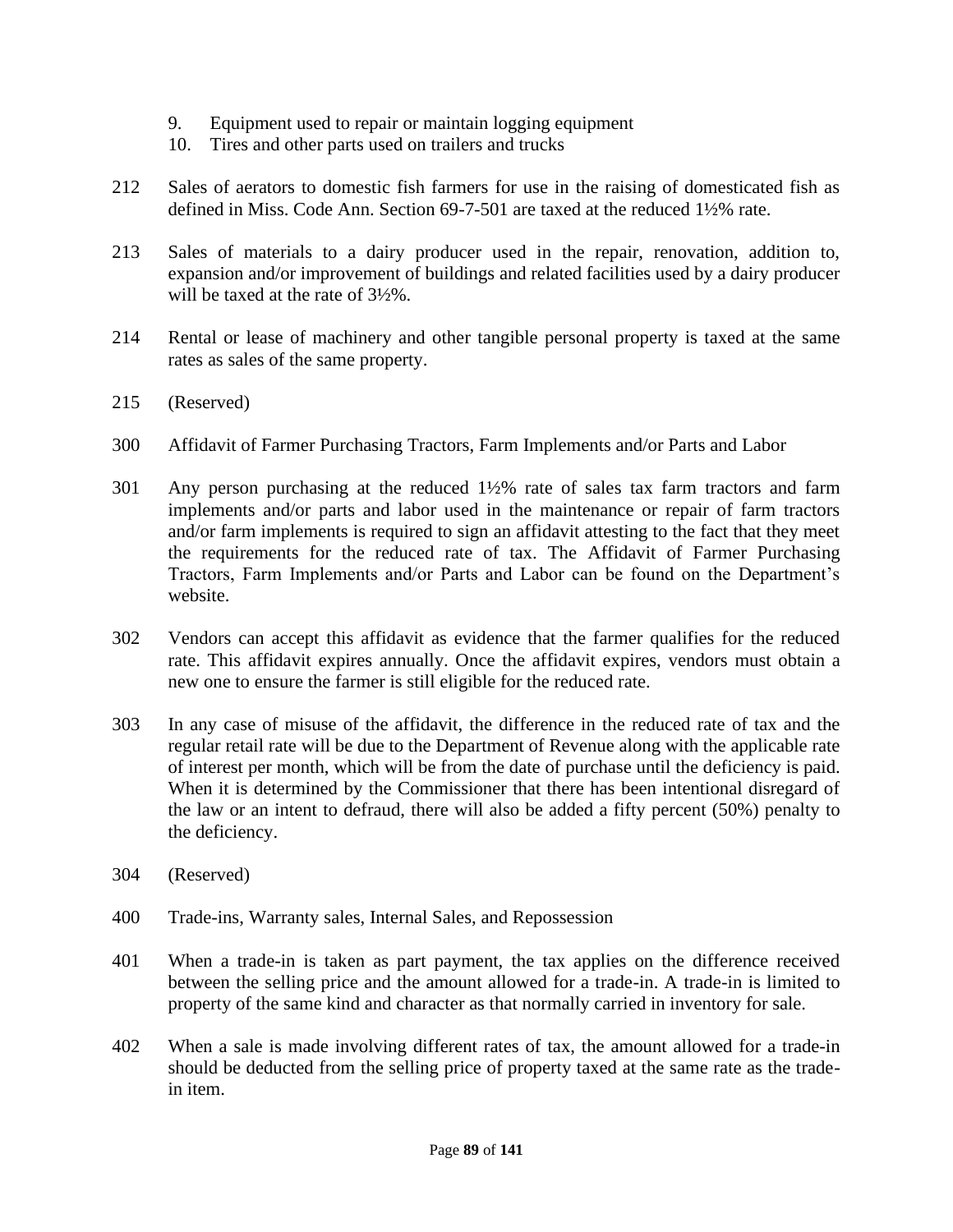- 403 When an item subject to the regular retail rate such as a trailer for highway use is traded as part payment on a tractor or other item subject to the reduced 1½% rate, the net difference is taxable at the reduced 1½% rate and the subsequent sale of the trailer for highway use is taxable at the regular retail rate.
- 404 Sales under a warranty agreement with the manufacturer are exempt on that part charged to the factory. Any part of the charge made to the customer is taxable at the appropriate rate.
- 405 Purchases or sales of parts and labor that are necessary to repair farm equipment in inventory for resale are exempt, since the tax will apply on the sale of the repaired equipment.
- 406 Repossessed property will be treated as returned merchandise and credit will be allowed only for the uncollected part of the selling price previously reported. The subsequent sale of the repossessed item will be taxable on the same basis as the sale of new merchandise.
- 407 (Reserved)
- 500 Exemptions
- 501 Retail sales of lint cotton, seed cotton, baled cotton, whether compressed or not, and cottonseed and soybeans in their original condition are exempt.
- 502 Sales of seed, vegetable seedlings, livestock feed, poultry feed, fish feed and fertilizer are exempt when sold to anyone and in any amount.
- 503 Livestock, fish and poultry feed, which includes hay, silage, beet or citrus pulp, cotton seed hulls, grain, shorts, chops, bran, mash, cottonseed meal or cake, black strap molasses, stock salt (but not table salt), oyster shells, grit and any other feed additive that stimulates growth, is exempt when sold to be used as food for livestock, fish and poultry. Sales of food for dogs, cats, or other pets and deer or wildlife are taxable at the regular retail rate of tax (examples: deer corn, bird feed, etc.).
- 504 Sales of defoliants, insecticides, fungicides, herbicides and baby chicks are exempt when they are to be used in growing agricultural and forestry products for market. When sold for use on lawns or home gardens, such retail sales are taxed at the regular retail rate.
- 505 Sales of bagging and ties for baling cotton, hay baling wire and twine, boxes, crates, bags and cans are exempt from tax when made to persons for use in growing or preparing agricultural products for market when possession thereof passes to the customer at the time of sale of the product contained therein.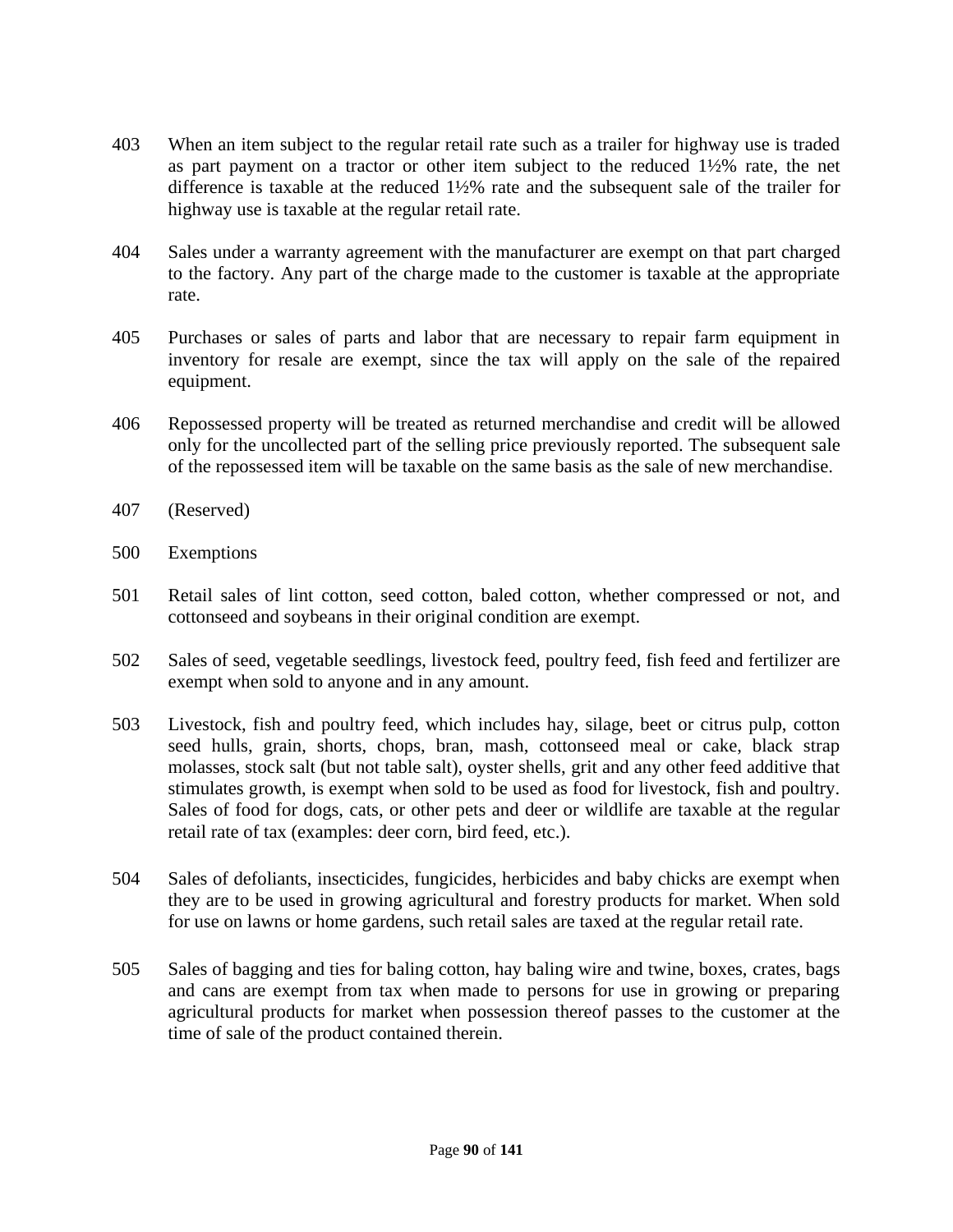- 506 Sales of ice to commercial fishermen purchased for use in the preservation of seafood or to producers for use in the refrigeration of vegetables for market are exempt. This does include the sale of dry ice.
- 507 Sales of farm products (other than ornamental plants which bear no fruit of commercial value) by the producer, except when sold by the producer through an established place of business are exempt. This includes Christmas trees, hay, straw, fresh cut flowers and similar products when grown in Mississippi and cut, severed or otherwise removed from the farm, grove, garden or other place of production and first sold from such place of production in the original state or condition of preparation of sale.
- 508 A sale of ingredients to a manufacturer of livestock or poultry feed for sale is exempt.
- 509 Retail sales of mules, horses, honey bees and other livestock are exempt.
- 510 Sales of all antibiotics, hormones and hormone preparations, drugs, medicines and other medications including serums and vaccines, vitamins, minerals or other nutrients for use in the production and growing of fish, livestock, honey bees and poultry by whomever sold is exempt. Such exemption will be in addition to the exemption provided for feed for fish, livestock, honey bees and poultry.
- 511 Sales of food products and honey that are grown, made or processed in Mississippi and sold from farmers' markets that have been certified by the Mississippi Department of Agriculture and Commerce are exempt.
- 512 (Reserved)
- 600 Cooperatives
- 601 Cooperative Associations are liable for sales tax on the same basis as other taxpayers, except that sales of agricultural products produced by members that have not been subjected to any manufacturing process are exempt. Sales of ice cream, pasteurized milk, butter and the like are therefore taxable at the regular retail rate of tax.
- 602 Sales tax also applies on gross income from compressing and storing cotton, custom meat processing and other services as listed under Miss. Code Ann. Section 27-65-23.
- 603 Purchases by agricultural cooperatives for their own use are taxable at the regular retail rate of sales or use tax. Purchases of merchandise for resale by licensed retail agricultural cooperatives are exempt from sales or use tax. Purchases of manufacturing or processing machinery and machine parts for use in manufacturing a commodity for sale or rental are taxable at the 1½% reduced rate of tax.
- 604 (Reserved)
- 700 Cotton Gins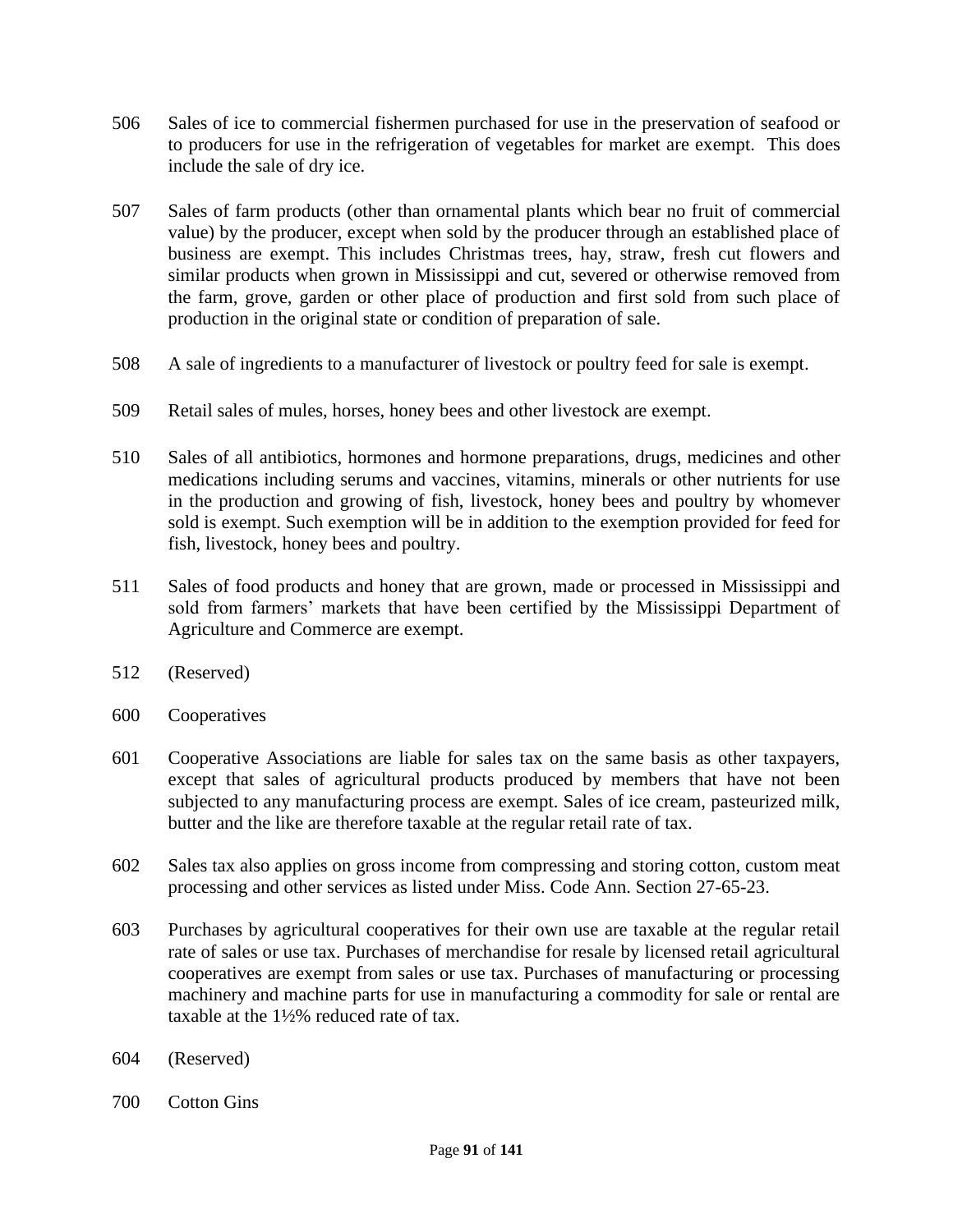- 701 Sales and Barter. The exchange of cottonseed meal and hulls for cottonseed is considered an exempt sale of livestock feed. Sales of any other property, unless specifically exempt, are taxable at the regular retail rate of tax.
- 702 Sales or purchases of machinery and machine parts which are to be used directly in the ginning process are taxable at the reduced 1½% rate of tax. Forklift trucks used directly in the ginning process are considered to be manufacturing machinery.
- 703 Purchases of electricity and other fuels for operation of cotton gins are exempt from sales tax. Bagging and ties for baling cotton are exempt from sales or use tax. Other purchases of materials and services are taxable at the regular retail rate of tax.
- 704 (Reserved)
- 800 Cotton Compresses
- 801 The regular retail rate of sales tax applies on the following income accounts of cotton compresses (only if service is performed at cotton compresses and is not a pass through charge from cotton gins): compression, flat delivery, storage, weighing, lining, sampling, patching, branding or markings handling, cotton sold for charges and insurance. If the insurance charge is shown, then the corresponding insurance expense is a deductible item.
- 802 The following income accounts are exempt from sales tax: bagging, band, loose cotton and sweepings, patches and financial income such as interest on investments. Charges made directly to agencies of the United States Government or the State of Mississippi for storage of property owned by them may also be excluded from taxable gross income.
- 803 Purchases of permanent bale tags by cotton compresses are exempt from sales tax. Purchases of marking figures and strips, rivets and twine are likewise exempt when used as bagging and ties.
- 804 Purchases of electricity and other fuels for operation of cotton compresses are exempt from sales tax.
- 805 Purchases of manufacturing machinery, repairs and parts (band cutters, band slicers, band rollers, lift trucks, riveting machines and other processing machines) used directly in the processing operation are taxable at the reduced 1½% rate of sales or use tax.
- 806 Purchases of all other equipment and supplies (building materials, car door openers, car loaders, conveyors, cotton hooks, fire extinguishers, hand trucks, janitorial supplies, office supplies, cotton receipts, sampling machines, scales, trailers, oil, graphite, etc.) are taxable at the regular retail rate of sales or use tax.
- 807 (Reserved)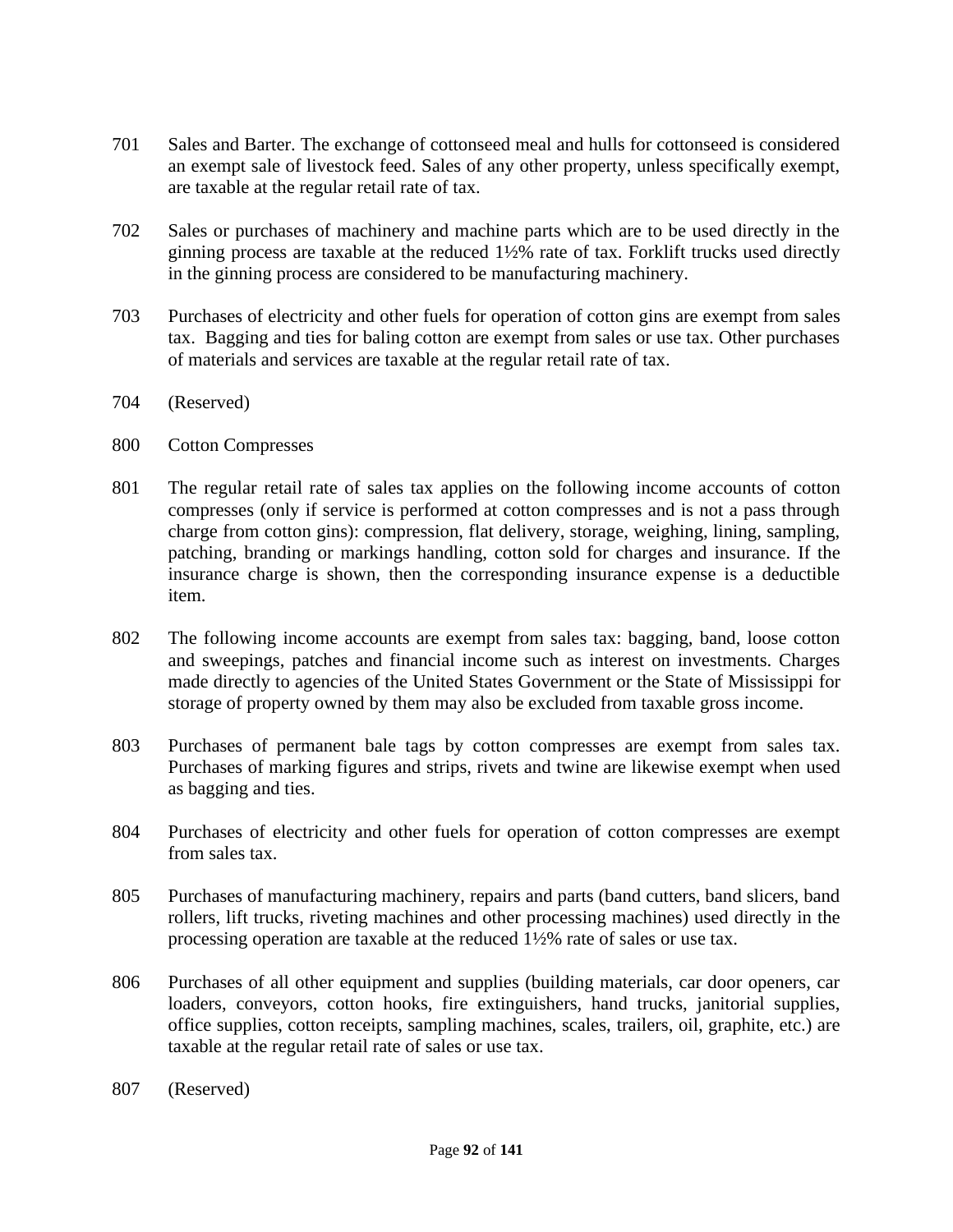- 900 Records
- 901 Adequate records must be maintained to substantiate tax classifications of sales and purchases.
- 902 (Reserved)

*35.IV.08.02 revised effective April 1, 2018.*

### **Sub Part 09 Food and Beverage**

#### **Chapter 01 Soft Drinks**

- 100 "Soft Drinks" and "Syrup" include:
	- 1. All beverages which are closed or sealed in glass, metal or any other type of container, such as Coca Cola, Sprite, Dr. Pepper, 7-Up, R C Cola, ginger ale, Canada Dry, Shasta, soda water, carbonated water, Capri Sun, Gator Aid, Hi C, Hawaiian Punch, limeade, lemonade, orangeade, artificial fruit juice, tea, chocolate drink and similar items.
	- 2. Syrup of Coca Cola, Pepsi Cola, Chocolate, Dr. Pepper, Tab and other syrup preparations for use in making soft drinks by the seller.
- 101 Sales to consumers are retail sales taxable at the regular retail rate of tax. No tax is due on bottle deposits.
- 102 Soft drinks and syrup withdrawn by a manufacturer for sale at retail and food and drink withdrawn by a manufacturer or wholesaler to be sold through full service vending machines are defined as wholesale sales.
- 103 "Value" is determined by adding all costs, expenses and a reasonable profit of the merchandise at the time the merchandise is withdrawn from inventory. Value must include direct labor and energy, apportioned administrative expenses and any other cost incurred in manufacturing the product for sale. In no instance shall value be less than the least selling price of like merchandise.
- 104 As compensation for timely filing of returns and payment of the tax, a 2% vendor discount may be claimed on retail tax. No discount is authorized on any other wholesale rates of tax.
- 105 The sale or rental of soft drink vending machines will not be taxed when an offsetting sales or use tax has been paid on the cost of the property by the owner.
- 106 Sales of soft drinks through vending machines under a "full service sales" agreement are exempt from sales tax. "Full service sales" are those that are made through vending machines in which the vendor places the drinks, takes the money and pays the location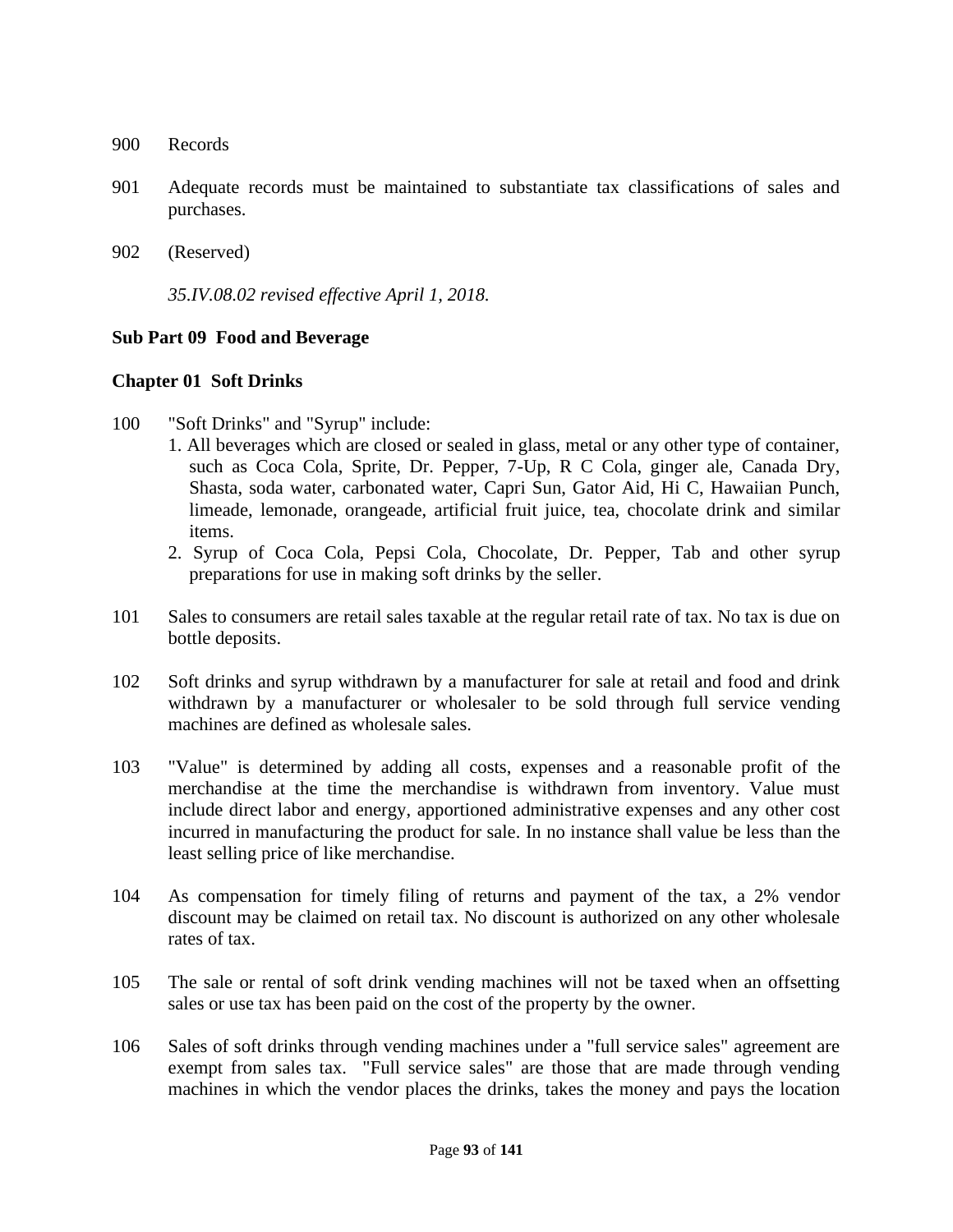owner a space rental fee. Bottlers, wholesalers, distributors, etc. withdrawing soft drinks and syrup from inventory for sale through full service vending machines must remit 8% wholesale tax on total value when placed into the vending machine for sale. The gross proceeds of retail sales made through such vending machines are exempt from sales tax. The tax liability accrues to the wholesaler at the time of withdrawal and should be remitted to the State with the same report and in the same manner as any other sales tax liability.

- 107 Purchases by bottlers of raw materials (carbon dioxide gas, syrups, acids, flavoring, water softeners) which become components of drinks are exempt from sales or use tax. Purchases of containers, packaging and shipping materials to accompany goods sold (bottles, cans, crowns, cartons, cases) are likewise exempt from sales and use tax. Electric power or other fuel, bottling machinery and machinery parts used directly in the bottling process are taxable at the special 1½% rate of tax. Purchases of cleaning materials and supplies (acid for cleaning soakers, anhydrous ammonia and refrigerants, calcium chloride, caustic soda, soaps, sulfuric acid, chlorine and disinfectants, stationery, etc.) are taxable at the regular retail rate of tax. Purchases of all other equipment and supplies (advertising and sales promotion materials, signs, case conveyors, coolers and parts, hand trucks, lift trucks, skids, uniforms, vending machines etc.) are likewise taxable at the regular retail rate of tax.
- 108 Adequate records must be maintained to substantiate tax classifications of sales and purchases.
- 109 Rental or lease of tangible personal property to bottlers is taxed at the same rates as sales of the same property.
- 110 Use tax is payable monthly directly to the State Tax Commission, if not collected by the seller. In computing the use tax liability, freight charges must be added to the cost of the property. The taxpayer discount applies for timely payments.
- 111 (Reserved)

### **Chapter 02 Beverage and Food Businesses**

- 100 General
- 101 The gross proceeds of sales by restaurants, cafes, cafeterias, snack bars, drive-ins, beer parlors, lounges, night clubs, concessions, caterers or other vendors of beverages and food products are taxable at the regular retail rate of tax pursuant to Miss. Code Ann. Section 27-65-17.
- 102 (Reserved)
- 200 Gross Proceeds of Sales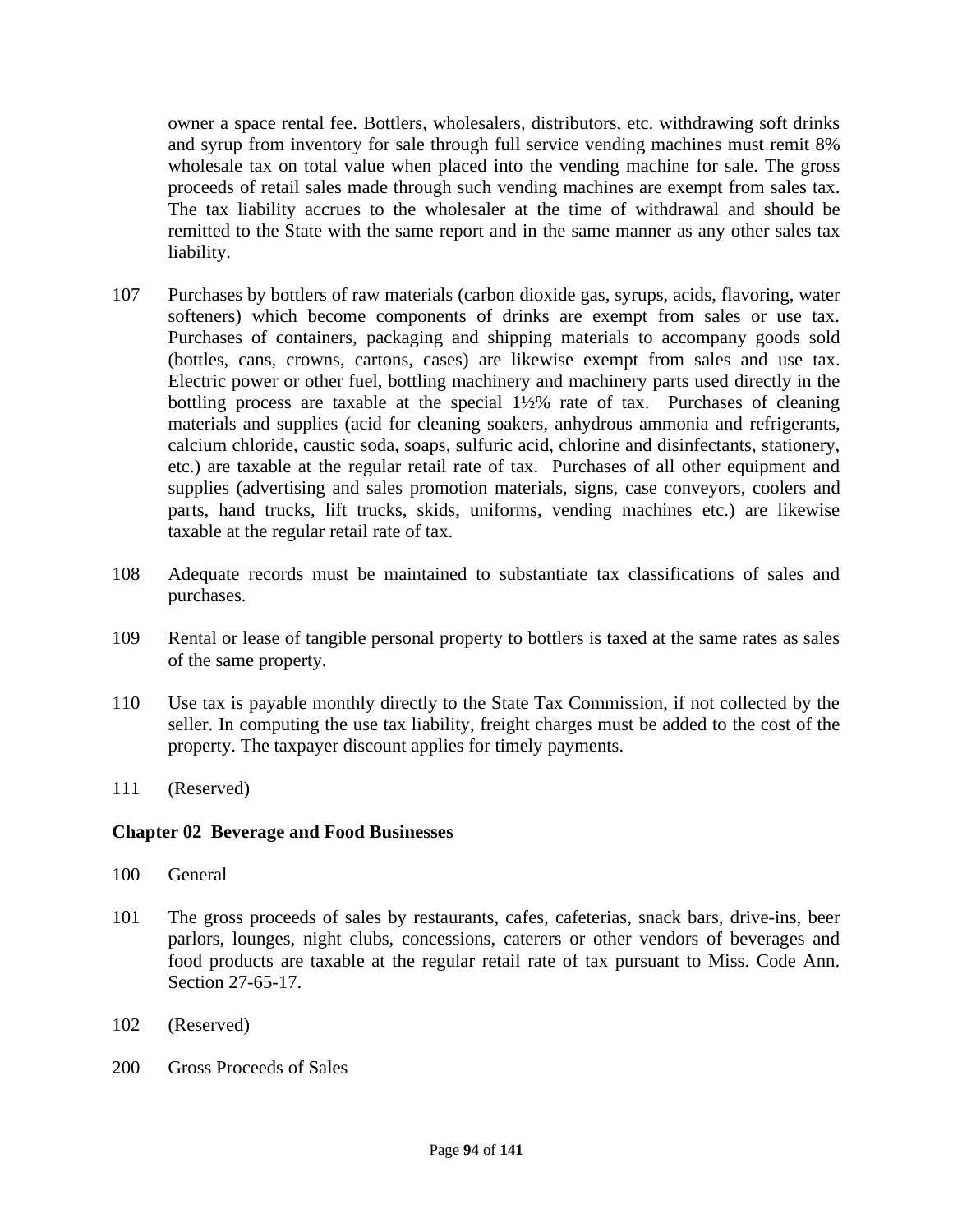- 201 Taxable gross proceeds include receipts from**:** 
	- 1. Admissions, minimum and cover charges for entertainment;
	- 2. Sales of tangible personal property;
	- 3. Service charges; and
	- 4. Vending machine sales (except full service vending machines)
- 202 Gratuities or tips specifically added as such on the ticket to the cost of the meal, with the entire proceeds of indicated gratuity going to the employee of the restaurant, shall be considered in the same light as gratuities paid directly to the employee and is not considered to be taxable income.
- 203 The value of merchandise withdrawn from stock for consumption or any other use by the owner shall be included in gross proceeds of sales taxable at the regular retail rate.
- 204 The value of employee meals prepared by a restaurant and provided at no charge to employees of the restaurant is not included in the restaurants' taxable gross proceeds of sales. Restaurants that are operated as a part of a hotel, casino, hospital or other place of business cannot include employee meals provided to employees working in other areas of the operation.
- 205 The value of meals prepared by a restaurant and donated to a charitable organization exempt from federal income tax under IRC Section 501(c) (3) that regularly provides food to the needy and the indigent is not included in the restaurants' taxable gross proceeds of sales as provided for in Miss. Code Ann. Section 27-65-3 (h).
- 206 Food service companies who operate restaurants or cafeterias are to include any underwriting, management or other fees paid by the client. Clients, who underwrite or discount meals to their employees and for whom the food service company serves as an agent for food service operations, may obtain a business license for the food service operation and pay the regular retail sales tax on the greater of (a) the meal charges to employees or (b) the cost to the employer of all purchases utilized in the food service operation, with employer costs for food preparation or food service management being expressly excluded from the computation of purchases. This sales tax treatment shall apply regardless of who is the food service operator as long as an agency relationship exists between the client/employers and the food service operator.
- 207 Food sold to schools or students as regular student meals is exempt from sales tax pursuant to Miss. Code Ann. Section 27-65-9(2)(a) and (b). Food served at banquets and luncheons for student groups is exempt from sales tax when the meal is paid for directly by the exempt entity. Food sold by or through school cafeterias and dining halls to nonstudents such as faculty members, employees, visitors and the public is subject to sales tax. Additional information concerning food sales at schools, colleges and universities can be found in Title 35, Part IV, Subpart 13, Chapter 2 of the Mississippi Administrative Code.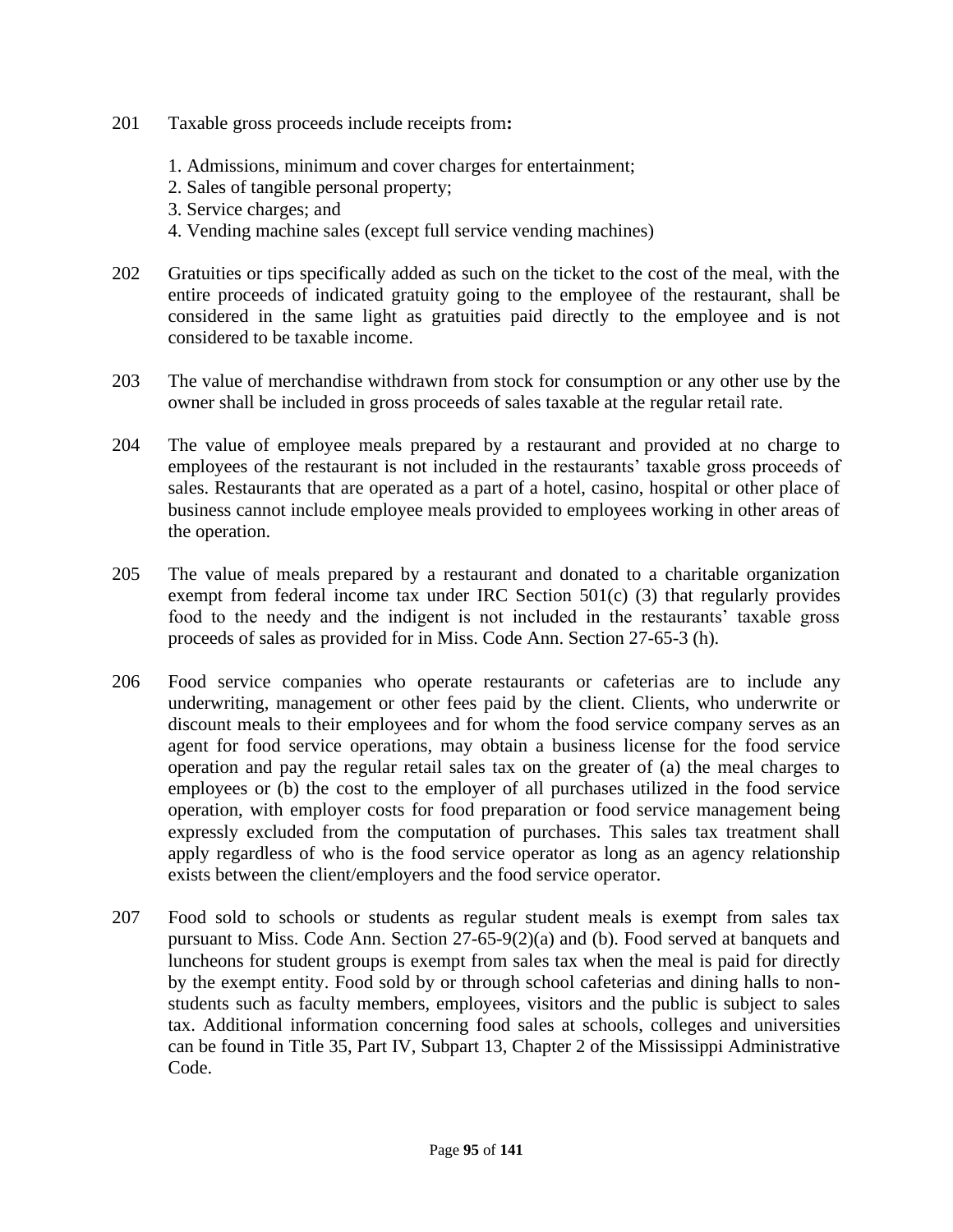- 208 (Reserved)
- 300 Purchases
- 301 Purchases of equipment, fixtures, supplies and advertising materials that are used or consumed in the operation of the business are taxable at the regular retail rate of sales or use tax. Examples include soap, washroom supplies, cleaning materials, etc. as well as reusable napkins or dishes.
- 302 Purchases of merchandise which become a part of products resold are exempt from sales tax. Examples include salt, pepper, flour, shortening, cooking oil, etc.
- 303 Purchases of non-reusable products such as paper or plastic napkins, plates, cups, knives, forks, spoons, wrapping paper, boxes, etc. which accompany food or beverage products sold are exempt from sales tax.
- 304 Wholesale tax paid on purchases of alcoholic beverages and beer for resale may be taken as a credit against the retail sales tax due on the retail sales of such merchandise.
- 305 (Reserved)
- 400 Reporting Requirements
- 401 Adequate records must be maintained to substantiate tax classifications of sales and purchases.
- 402 (Reserved)
- 500 Local and Private Levies
- 501 Additional local levies may be applicable to sales by restaurants depending upon where they are located in this state. The local tax shall be invoiced and collected as a separate levy.
- 502 The local levy is due on the same basis as the sales tax and is levied on the sale of prepared foods. Additionally, some local levies may also include the sale of beer and/or alcoholic beverages. The basis for each local levy can be found in the appendix b.
- 503 Restaurants are defined as any place where prepared food and beverages are sold for consumption, whether the food and beverage is consumed on the premises or not. Restaurants do not include any school, hospital, convalescent or nursing home, or any restaurant-like facility operated by or in connection with a school, hospital, medical clinic, convalescent or nursing home providing food for students, patients, visitors or their families.
- 504 The term Prepared Food includes: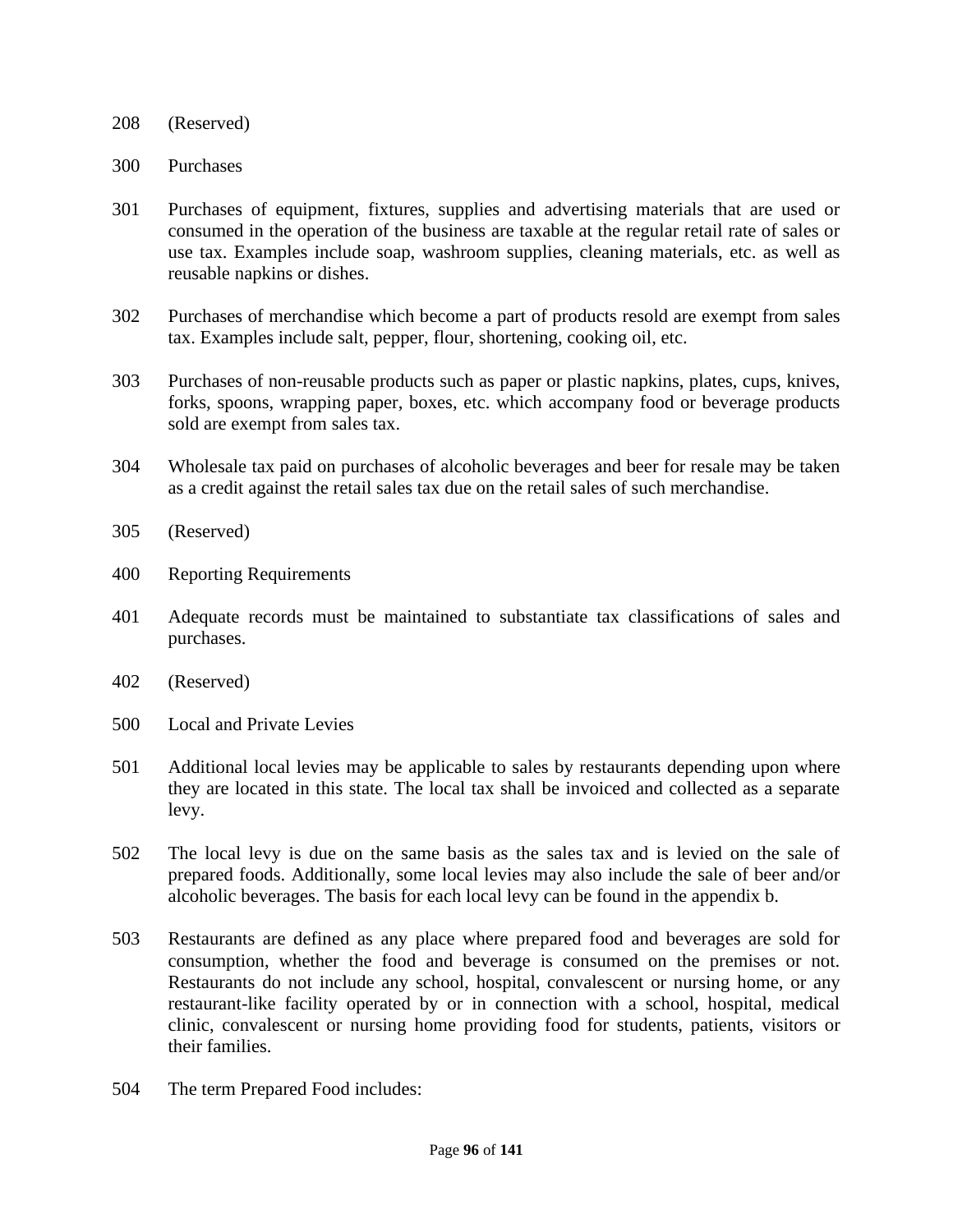- 1. food made to order upon the customer's request; or
- 2. food sold in a heated state or heated by the seller; or
- 3. two or more food ingredients mixed or combined by the seller for sale as a single item, but not including food that is only, cut, repackaged, or pasteurized by the seller, and eggs, fish, meat, poultry, and foods containing these raw animal foods requiring cooking by the consumer as recommended by the Food and Drug Administration in Chapter 3, part 401.11 of its Food Code so as to prevent food borne illnesses: or
- 4. food sold with eating utensils "provided by the seller," including plates, knives, forks, spoons, glasses, cups, napkins, or straws. Eating utensils provided at no charge to a customer with the purchase of a food item that remains in its original container packaged by the manufacturer is not considered prepared food. This includes items such as a cup of yogurt provided with a spoon.
- 505 Any person who holds a valid direct pay permit cannot use such permit to cover any local levy. All taxes due from any of the local levies must be paid at the time of purchase and cannot be remitted on a use tax return through the use of a direct pay permit.
- 506 (Reserved)

# **Chapter 03 Ice Sales and Ice Manufacturers**

- 100 Sales
- 101 The gross proceeds of sales of ice is taxable at the regular retail rate of sales tax, however; sales of ice made to a licensed retailer for resale are wholesale sales and not subject to sales tax.
- 102 Sales of ice to be used as a refrigerant in grocery stores, service stations, hotels (except hotel restaurants), creameries, and beer parlors are taxable at the regular retail rate of tax. Sales of ice to railroad and trucking companies for the purpose of icing interstate or intrastate shipments, or sales to industrial users are considered as sales for consumption and are taxable at the regular retail rate.
- 103 Sales of ice to commercial fishermen purchased for use in the preservation of seafood are exempt from sales tax pursuant to Miss. Code Ann. Section 27-65-103 (a).
- 104 Sales of ice to manufacturers, retailers or processors for use in packing a product for preservation or shipment or when used directly in processing are exempt pursuant to Miss. Code Ann. Sections 27-65-5 (3) and 27-65-101 (a) and (b). Examples of such usage would be ice used by meat packers in making sausage or in processing chickens or by a bakery in making bread. Sales of ice to producers for use in the refrigeration of vegetables for market are also exempt.
- 105 Sales of other tangible personal property by ice plants such as ice boxes, fruits, vegetables, produce or any other commodities are taxable at the regular retail rate with no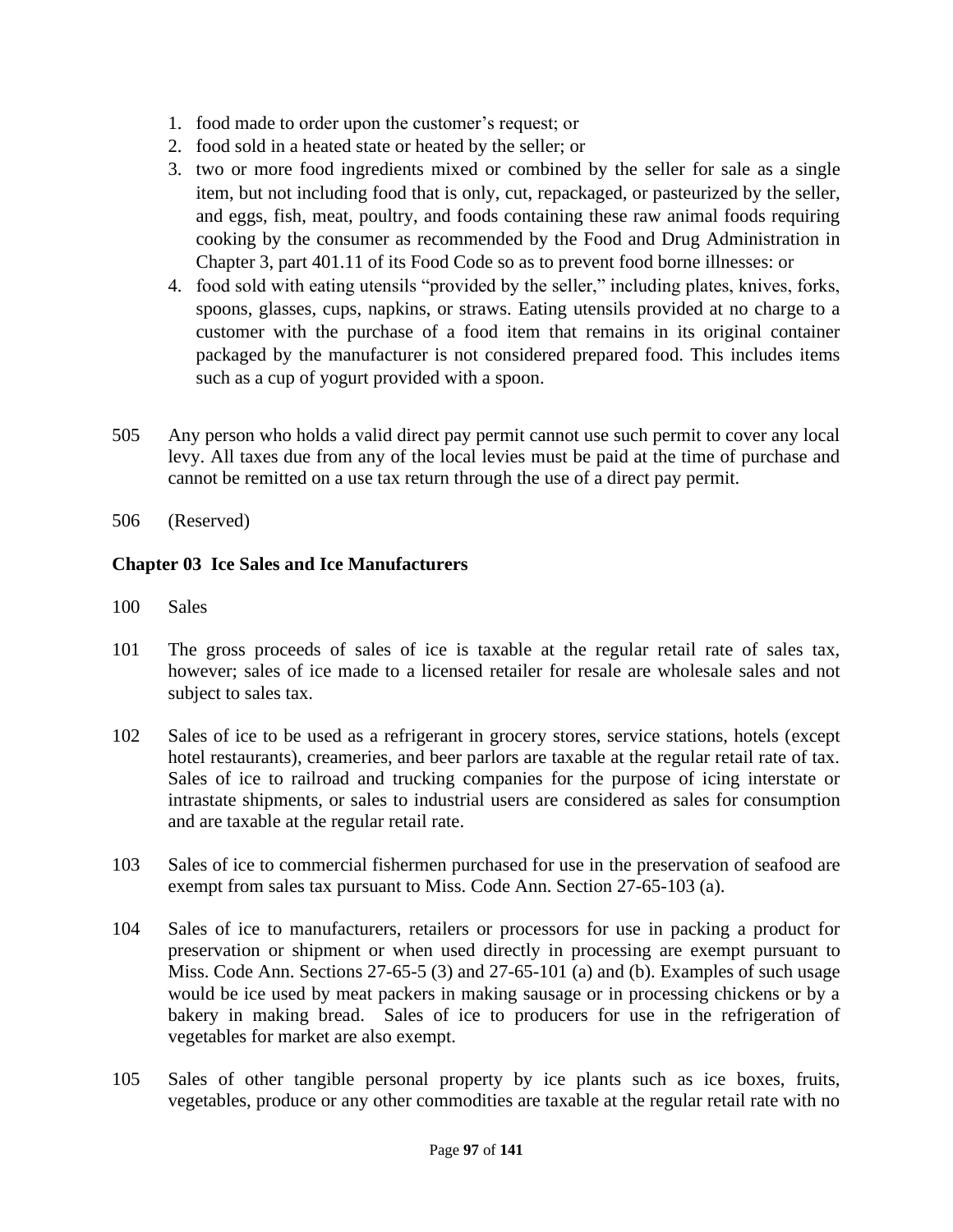deductions allowed for delivery charges or expenses. Sales of these items to licensed retailers for resale are wholesale sales and are not subject to the sales tax.

- 106 Sales of ice vending machines, ice makers and other similar equipment to cafes, hotels, motels, service stations, etc., are taxable at the regular retail rate of sales or use tax.
- 107 Charges for public storage are taxable at the regular retail rate pursuant to Miss. Code Ann. Section 27-65-23. Charges for public storage of goods that are temporarily stored in this state pending shipping or mailing of the property to another state are exempt from tax.
- 108 (Reserved)
- 200 Purchases
- 201 Ice manufacturers are required, with certain exceptions, to obtain a direct pay permit as provided by Miss. Code Ann. Section 27-65-93. The direct pay permit shall be used to report and remit the applicable sales and use tax due on all purchases of tangible personal property, utilities and services directly to the state in lieu of payment to the vendor.
- 202 Owners of self-contained ice manufacturing/dispensing houses will not be issued a direct pay permit. The ice house owner may apply to the Department for a letter authorizing water utility companies to sell water used as a raw material exempt from sales tax and authorizing electricity utility companies to sell electricity used in the ice house exempt.
- 203 Purchases by ice manufacturers of shipping materials (bags, twine, etc.) to accompany goods sold where possession passes to the customer are exempt from sales or use tax pursuant to Miss. Code Ann. Section 27-65-101 (a).
- 204 Raw materials (water) and processing chemicals (ammonia) used in manufacturing ice are exempt from tax pursuant to Miss. Code Ann. Section 27-65-101 (b). Water must be separately metered from any other usage.
- 205 Purchases of electrical power or other fuels used directly in the manufacturing process are exempt while manufacturing machinery or machine parts used directly in the manufacturing process are taxable at the special 1½% rate of tax.
- 206 Purchases of self-contained ice manufacturing/dispensing houses are taxable at the special 1  $\frac{1}{2}\%$  rate of tax only on that portion of the purchase price that is directly involved in the manufacturing of the ice. The remaining portion of the purchase price will be taxable at the regular retail rate of tax. Adequate records must be maintained to substantiate the portion of the purchase price that is related to the manufacturing components of the ice house.
- 207 Purchases of all other equipment and supplies (ice picks, hooks, delivery bags not sold with ice, etc.) are taxable at the regular retail rate of tax.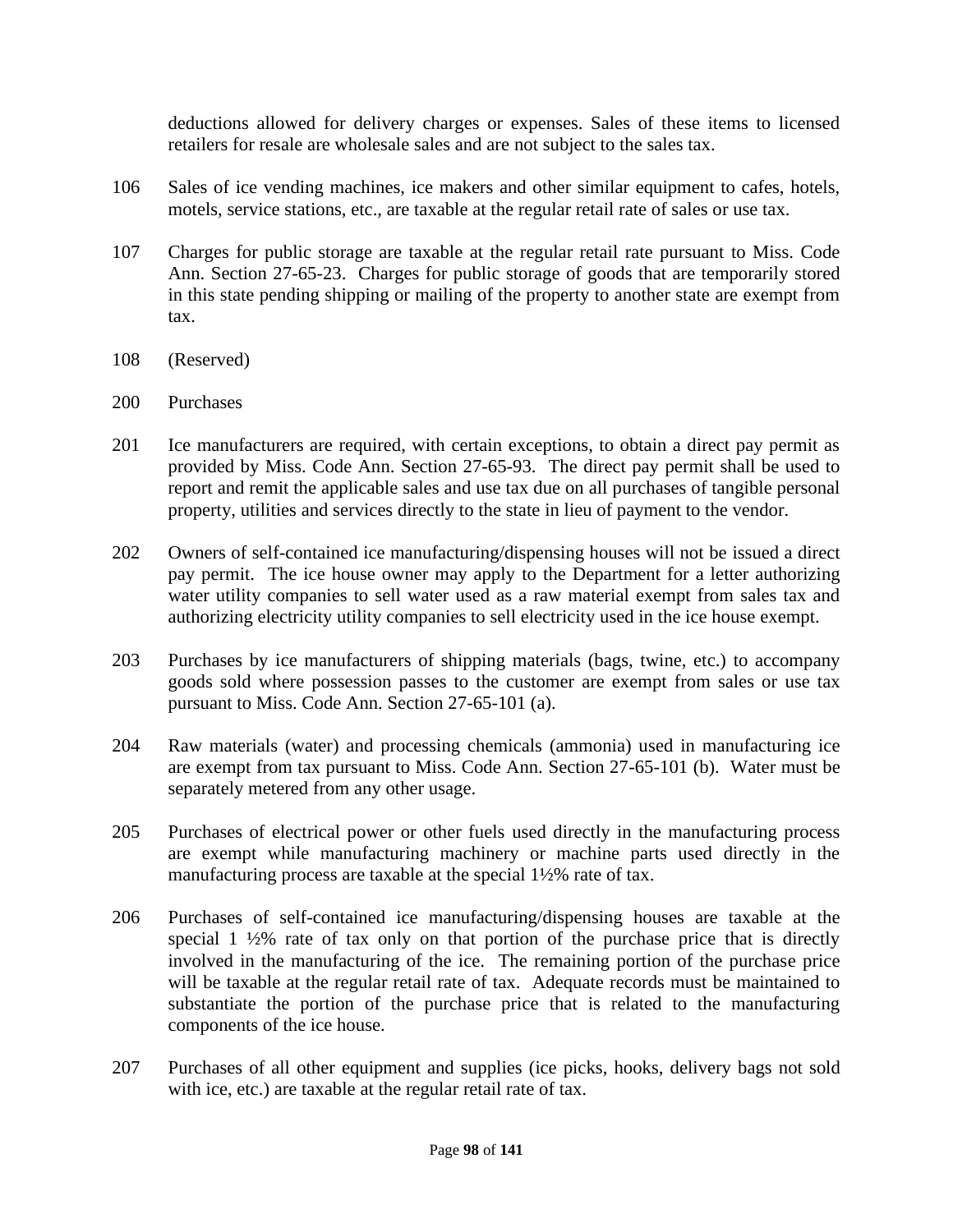- 208 Rental or lease by ice manufacturers of tangible personal property is taxed at the same rates as sales of the same property.
- 209 (Reserved)

*35.IV.09.03 revised effective April 1, 2018*

## **Chapter 04 Milk Products**

- 100 "Dairy Producer" means any person engaged in the production of milk for commercial use.
- 101 Sales of milk or milk products to consumers are taxable at the regular retail rate of tax.
- 102 The following types of sales are exempt from sales tax:
	- 1. Sales of raw milk, skimmed milk or cream by a dairy producer before the products are subjected to any other process. Sales tax is due when such products are sold at an established store.
	- 2. Sales of raw milk, skimmed milk or cream by an agricultural cooperative, when such products are produced by its members, and before the products are subjected to any other process.
	- 3. Sales to licensed dealers or retailers for resale or to manufacturers for further processing.
- 103 Dairy producers are liable for regular retail sales or use tax on the purchase price of all equipment, machines and supplies. Purchases of containers such as milk bottles, cartons, wax for cartons and caps are exempt as containers when preparing agricultural products for market when possession passes to the customer at the time of sale of the product contained therein. Mechanical milking machines, milk tanks and coolers are taxed at the 1.5% special rate of tax as farm implements. All other taxable items are taxed at the regular retail rate.
- 104 Sales of materials to a dairy producer used in the repair, renovation or addition to, expansion and/or improvement of buildings or related facilities shall be taxed at the 3.5% special rate.
- 105 Producers who pasteurize milk or manufacturers of milk products are exempt on purchases of containers that will be sold with the milk or manufactured product. Purchases of manufacturing machinery or parts that will be used directly in manufacturing or processing milk products for sale are subject to the 1.5% special rate of sales or use tax. Purchases of electric power or other fuel used in manufacturing or processing milk products for sale are exempt. See Title 35 Miss. Admin. Code, Part IV, Subpart 6, Chapter 01 concerning the Affidavit for Utility Exemption. All other purchases of equipment, machinery or supplies are subject to the regular retail rate of sales or use tax.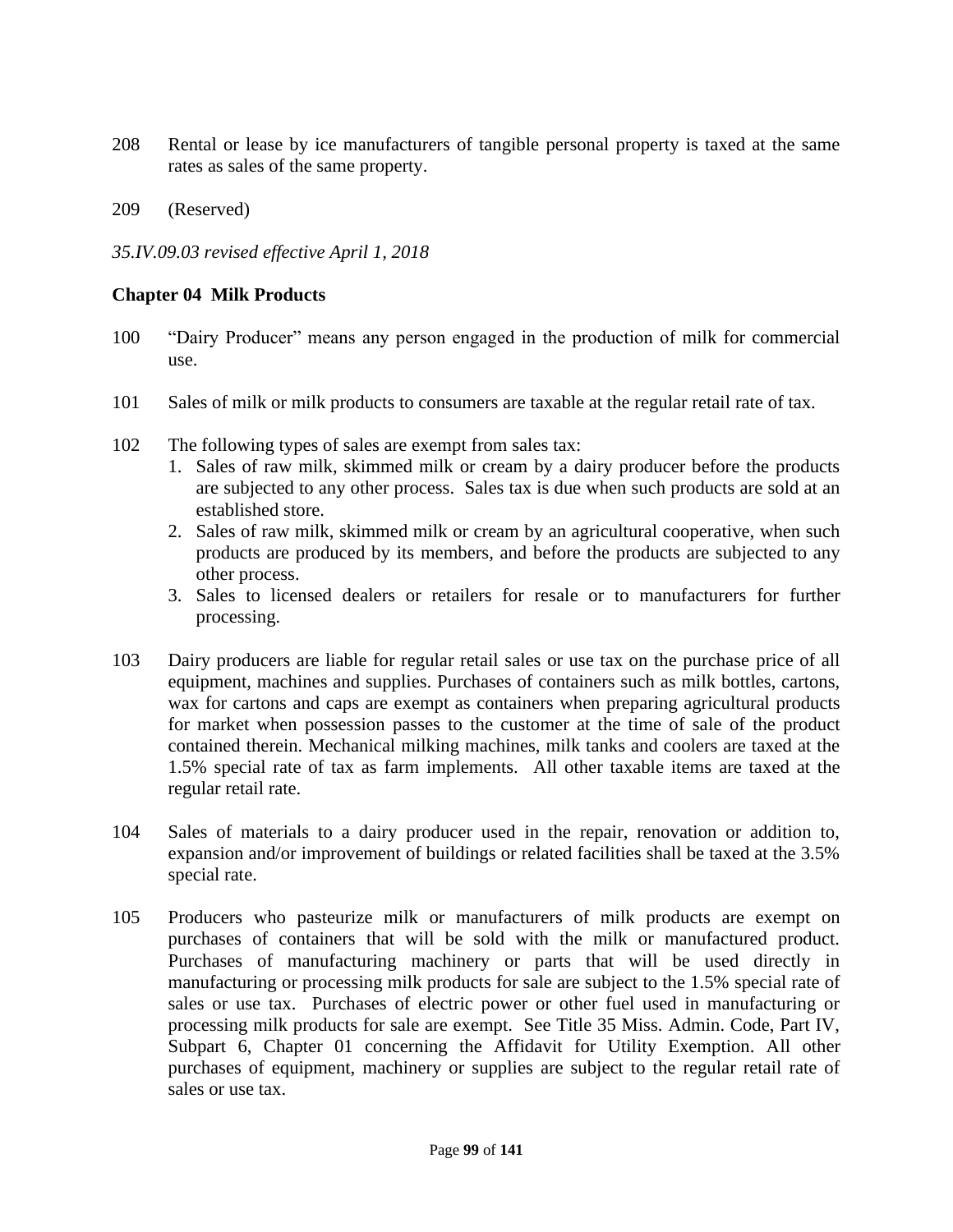- 106 Rental or lease of machinery and other tangible personal property is taxed at the same rate as sales of the same property.
- 107 Adequate records must be maintained to substantiate tax classifications of sales and purchases.
- 108 (Reserved)
- *35.IV.9.04 revised effective December 1, 2020*

## **Chapter 05 Bakeries**

- 100 Bakeries doing primarily a wholesale business are considered as manufacturers. Bakery activities carried on by a retailer in connection with a catering service, cafe, delicatessen or pastry shop, are not in this manufacturing class, but are subject to the tax and any special tax levy as applicable to food and beverage business.
- 101 Sales by bakeries to consumers are retail transactions taxable at the regular retail rate of tax. Sales to other manufacturers, wholesalers or licensed retailers for resale are exempt.
- 102 Sales of manufacturing machinery or machine parts to bakeries for use directly and exclusively in manufacturing bakery products are taxable at the 1½% special rate of tax. Sales of raw materials and packaging materials used to package bakery products for sale are exempt from tax. Sales of electric power or other fuels to bakeries for use directly in the manufacturing process are exempt from sales tax. See Title 35 Miss. Admin. Code, Part IV, Subpart 6, Chapter 01 concerning the Affidavit for Utility Exemption.
- 103 Sales of other supplies and equipment to a baker for use and consumption, such as the following, are taxable at the regular retail rate of sales or use tax:
	- 1. Advertising materials and signs
	- 2. Bread trays
	- 3. Display equipment
	- 4. Fans and ventilating equipment
	- 5. Furniture and fixtures
	- 6. Garbage disposal equipment
	- 7. Janitorial supplies and equipment
	- 8. Office supplies and equipment
	- 9. Shelves and buns
	- 10. Trade books
	- 11. Uniforms, aprons, caps, etc.
	- 12. Utensil racks
	- 13. Vending carts and trucks
	- 14. Washroom supplies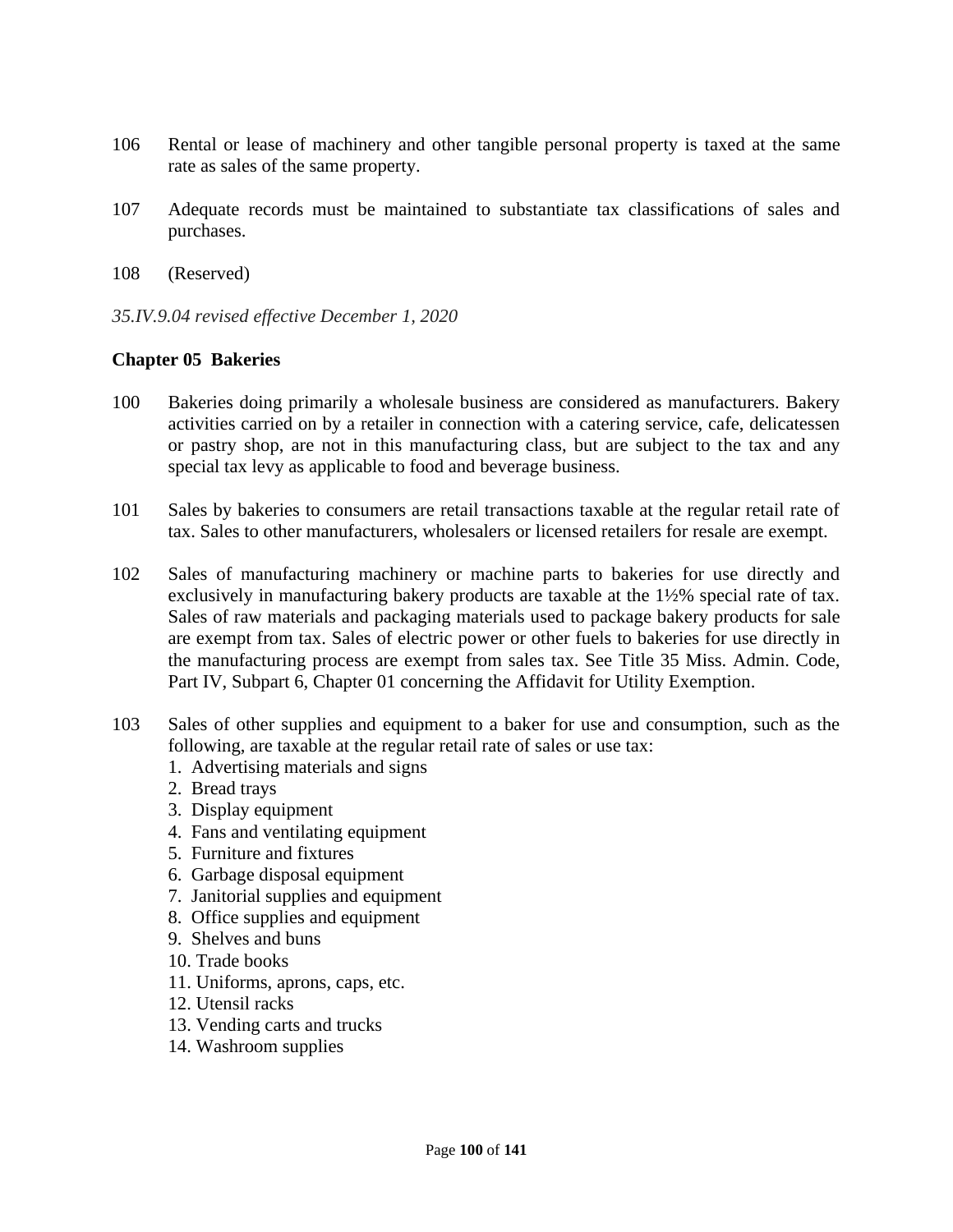- 104 Adequate records must be maintained to substantiate tax classification of sales and purchases.
- 105 (Reserved)

*35.IV.09.05 revised effective March 6, 2020*

### **Sub Part 10 Construction and Oil Field**

#### **Chapter 01 Construction Contractors**

- 100 Definitions.
- 101 The terms "contractor" and "prime contractor" mean a person entering into an agreement, either verbal or written, with the owner of a project to perform such work as is described in the following paragraphs. A person may not contract with himself.
- 102 A "subcontractor" is a person entering into an agreement with a prime contractor or other subcontractor to perform work required under the prime contract.
- 103 A person entering into an agreement, or "management contract", on a fee basis is not considered a prime contractor when such person acts as a liaison between the owner of the project and the various contractors who are hired and paid directly by the owner.
- 104 (Reserved)
- 200 Qualification and Payment of Tax.
- 201 A contractor, other than an oil or a gas well driller, taxable under Miss. Code Ann. Section 27-65-21 shall apply to the Commissioner for a Material Purchase Certificate (MPC) identifying the specific contract before work is begun. Contracts for residential construction are not taxable under Miss. Code Ann. Section 27-65-21 and do not qualify for an MPC.
- 202 The contractor's tax, together with any use tax due, must be paid before work is begun on any contract exceeding \$75,000, unless a bond is filed with the Department of Revenue. Bond forms are made available on request.
- 203 On taxable contracts between \$10,000 and \$75,000, or when a bond is required to be filed, the tax must be paid on a monthly basis as compensation is received regardless of a contractor's sales tax filing status. Any use tax due on equipment shall be paid on or before the 20th day of the month following the month in which the property is brought into Mississippi.
- 204 Persons or firms without a permanent place of business within Mississippi are required to qualify and pay the 3½% contractor's tax and any use tax due on the total contract amount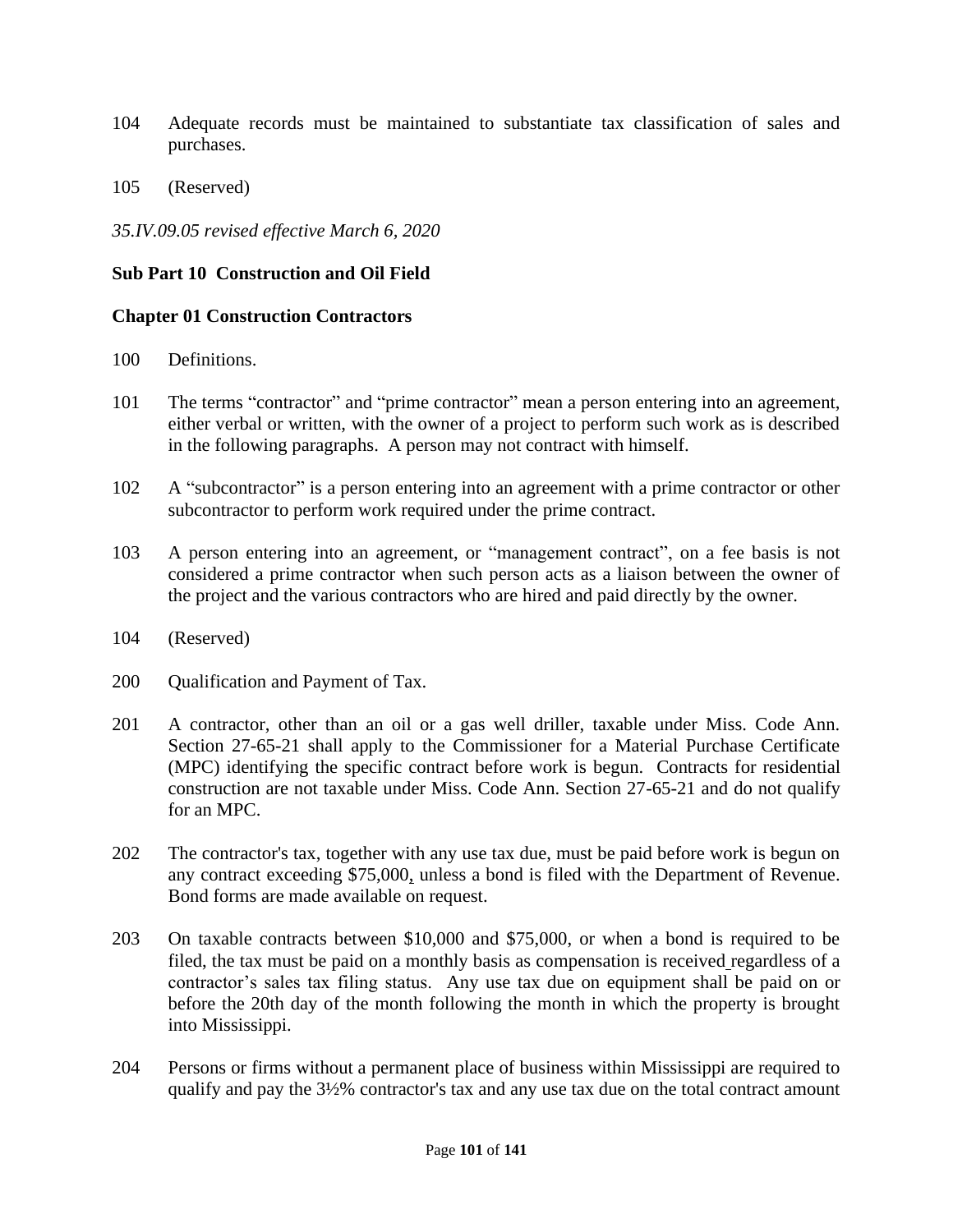before work is begun, unless a bond is filed as provided by Miss. Code Ann. Section 27- 65-27 in an amount sufficient to cover these taxes.

- 205 The tax is levied upon the prime contractor. Subcontractors who perform work on a qualified prime contract owe no tax on the subcontract price or gross income unless the prime contractor fails to pay the tax due. A subcontractor may want to request a copy of the MPC from the prime contractor. Should the prime contractor fail to qualify the contract and pay the amount of tax due, the subcontractor is liable for the contractor's tax on that portion of the work sublet to him.
- 206 The 2% taxpayer discount is not allowed on sales tax imposed and levied by Miss. Code Ann. Section 27-65-21 (contractor's tax).
- 207 Failure to comply with the requirements to obtain an MPC before work begins, prepay contractor's and use taxes or obtain a bond shall result in the contractor being prohibited from performing the contract until such requirements are met.
- 208 A ten percent (10%) penalty is due on all deficiencies. Deficiencies include failure to post a bond or prepay the tax in full on all contracts requiring the posting of a bond or prepayment of tax before work has begun. This penalty is based on the total amount of tax due on the total contract price. A ten percent (10%) penalty is also due on the tax applicable to monthly compensation not reported timely on subsequent returns.
- 209 There will not be a 10% penalty on the same deficiency more than once. Any portion of tax related to compensation that was penalized as a failure to post a bond or prepay the tax in full on contracts before the work was begun will not also be subject to a 10% penalty on the late remittance of monthly returns. Any portion of tax related to the late remittance of monthly returns that was penalized will not also be subject to a 10% penalty for failure to post a bond or prepay the tax of a contract.
- 210 In the instance a contractor or subcontractor incorrectly uses an MPC number to purchase non-component materials or services, and it is determined by the Commissioner that there is intentional disregard of the law or done with intent to defraud, there will be a fifty percent (50%) penalty assessed. This penalty will be used when the contractor or subcontractor misuses an MPC number or when an audit of taxpayer records reveals an attempt to disguise or hide the misuse of an MPC number. This penalty will not be assessed if the taxpayer can prove reasonable cause for failure to comply.
- 211 (Reserved)
- 300 Activities Taxed and Application of Rates.
- 301 A tax of 3½% is levied on the total contract amount or compensation received from all contracts, except contracts for residential construction, that exceed \$10,000 when the work to be performed is constructing, building, erecting, repairing, grading, excavating, drilling, exploring, testing or adding to any of the following:
	- 1. Air conditioning system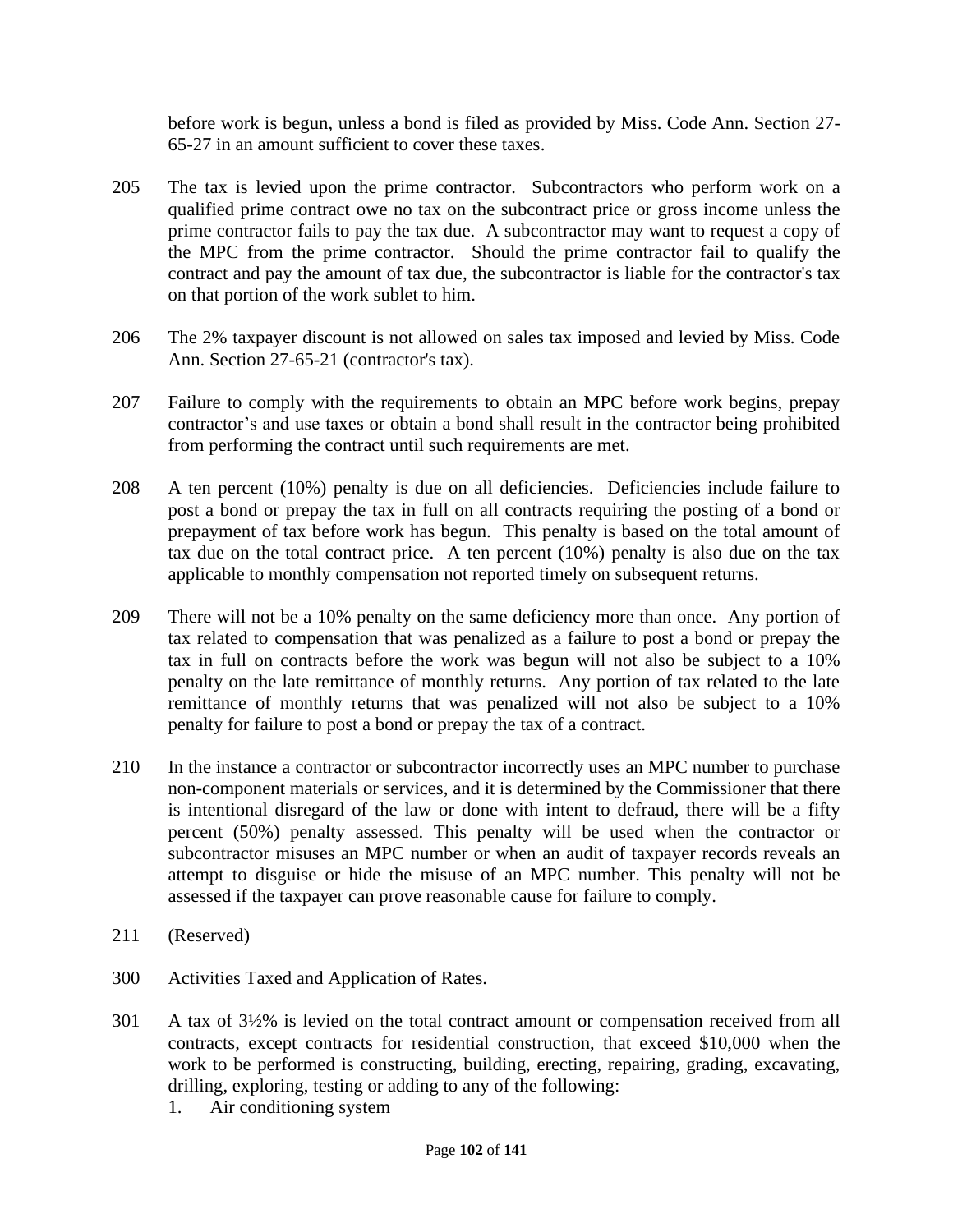- 2. Bridge
- 3. Building
- 4. Culvert
- 5. Dam
- 6. Dock
- 7. Drainage or dredging system
- 8. Electrical system
- 9. Heating system
- 10. Highway
- 11. Irrigation or water system
- 12. Levee or levee system
- 13. Oil or gas well
- 14. Pipeline
- 15. Power plant
- 16. Railway
- 17. Reservoir
- 18. Sewer
- 19. Sidewalk
- 20. Storage tank
- 21. Street
- 22. Tower
- 23. Transmission line
- 24. Water well
- 25. Wharf
- 26. Wiring for communication or information systems
- 27. Any other improvement or structure or any part thereof (fences, etc.)
- 302 The tax is levied on contracts with the United States Government, the State of Mississippi and its political subdivisions and any other exempt agency, without any deduction for amounts paid to subcontractors, architects, engineers, landscapers or for any other costs or expenses (including the  $3\frac{1}{2}\%$  contractor's tax) incurred by the contractor. Liquidated damages that are withheld by the owner are not to be included in taxable contract receipts.
- 303 The portion of the total contract price attributable to design or engineering services is excluded from the contractor's tax if the total contract price for the project exceeds \$100,000,000; or if the engineering services are performed by a professional engineer, as defined in the Miss. Code Ann. Section 73-13-3, who is the general or prime contractor.
- 304 A person taxable under Miss. Code Ann. Section 27-65-23 who performs any of the activities listed in section 301 as a prime contractor for compensation in excess of \$10,000 shall qualify and pay tax as a contractor in lieu of the tax levied by Miss. Code Ann. Section 27-65-23. Activities so taxed under Miss Code Ann. Section 27-65-23 are: 1. Air conditioning installation or repairs;
	- 2. Electrical work, wiring, and all repairs or installations of electrical equipment;
	- 3. Elevator or escalator installation or repairs;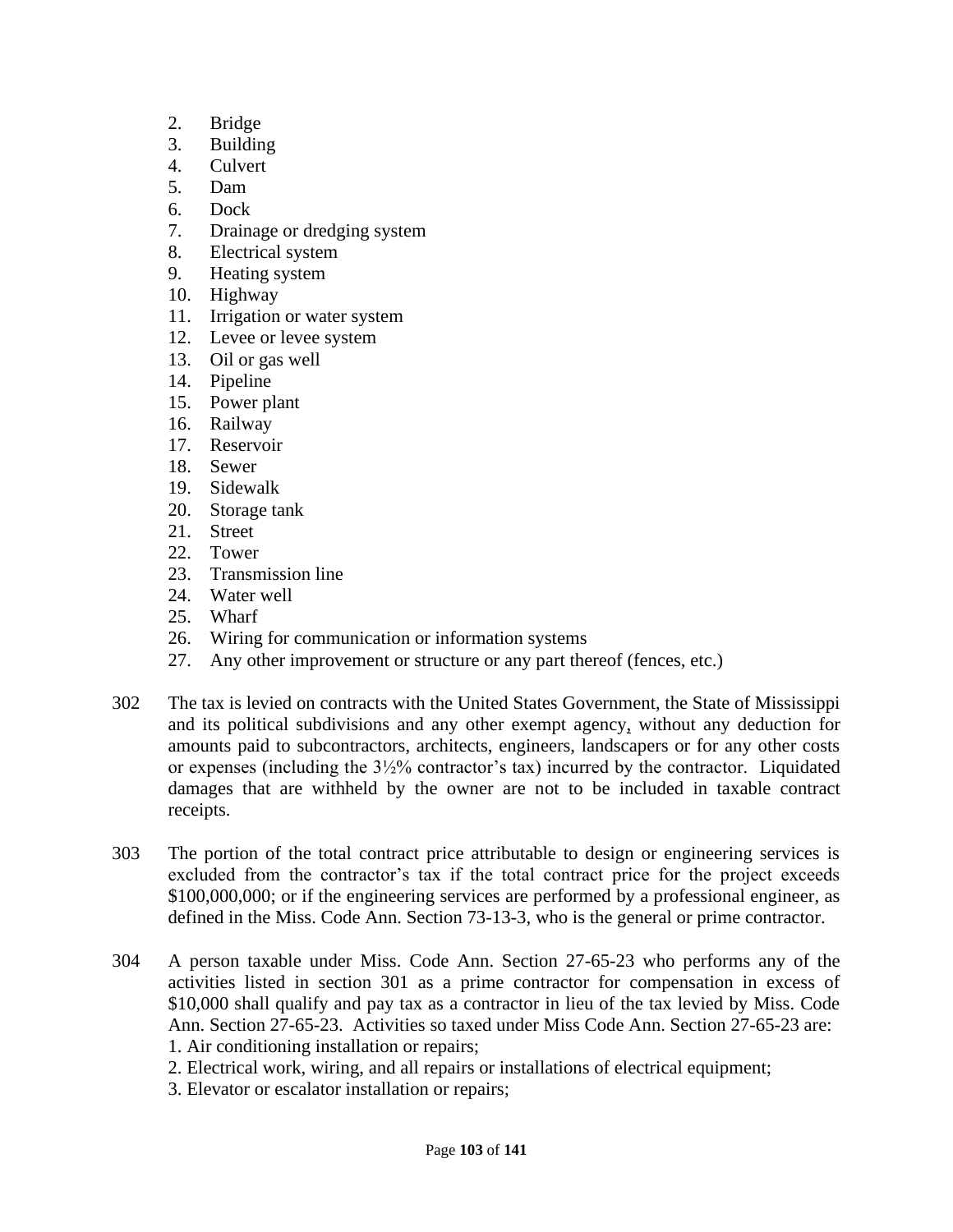- 4. Grading, excavating, ditching, dredging or landscaping; 5. Insulating services or repairs; 6. Plumbing or pipe fitting; 7. Tin and sheet metal work; 8. Welding, etc.
- 305 Persons performing any services taxed under Miss. Code Ann. Section 27-65-23 for contracts of \$10,000 or less owe the regular retail rate of sales tax on gross income. Persons performing contracts of \$10,000 or less that do not include services taxed under Miss. Code Ann. Section 27-65-23 owe no tax on gross income but are required to pay the regular retail rate of sales or use tax on all taxable purchases.
- 306 Continuous contracts on projects embracing activities taxable under Miss. Code Ann. Section 27-65-21, which are to be carried on for a definite period of time and a definite amount, will be qualified and taxed at 3½%. Otherwise, the determination of whether a contract is subject to tax under Miss. Code Ann. Section 27-65-21 will be made from purchase orders, work orders or invoices. Purchase orders, work orders or invoices that are a continuation of prior purchase orders, work orders or invoices will be considered part of one project. Generally, work on a project takes place in the same, adjacent or adjoining area. Transmission lines (gas, water, sewage, power, telephone, etc.) are considered a project. Amounts included in the contract for non-taxable activities (grass cutting, tree trimming, etc.) may be excluded from the taxable amount of the contract.
- 307 Individual contracts for the construction of several buildings, streets, etc., or parts thereof, may together be qualifiable as a prime contract despite the fact that the compensation for each separate part of the project is less than \$10,000. In order to determine whether such contracts are qualifiable, consideration must be given to the types of activities involved.
- 308 Contracts for the performance of work upon personal property, such as shipbuilding or ship repairing, or activities that consist of demolishing or razing old property or clearing land, are not subject to the provisions of Miss. Code Ann. Section 27-65-21. However, where land clearing or building razing activities are incidental to the primary purpose of the contract, such as highway or building construction, the total contract is taxable. No separation of incidental activity will be allowed even though it may be subcontracted.
- 309 Contractor's tax does not apply to the contract price or compensation received to restore, repair, or replace a utility distribution or transmission system (electric, gas, water, sewage, telephone, etc.) damaged by an ice storm, hurricane, flood, tornado, wind, earthquake or other natural disaster if the entity performing the restoration, repair or replacement is reimbursed for its cost only.
- 310 The portion of the contract price or compensation received from the sale and installation of manufacturing or processing machinery that loses its identity as tangible personal property to a manufacturer or a customer processor is to be taxed at the special sales tax rate of 1 ½%.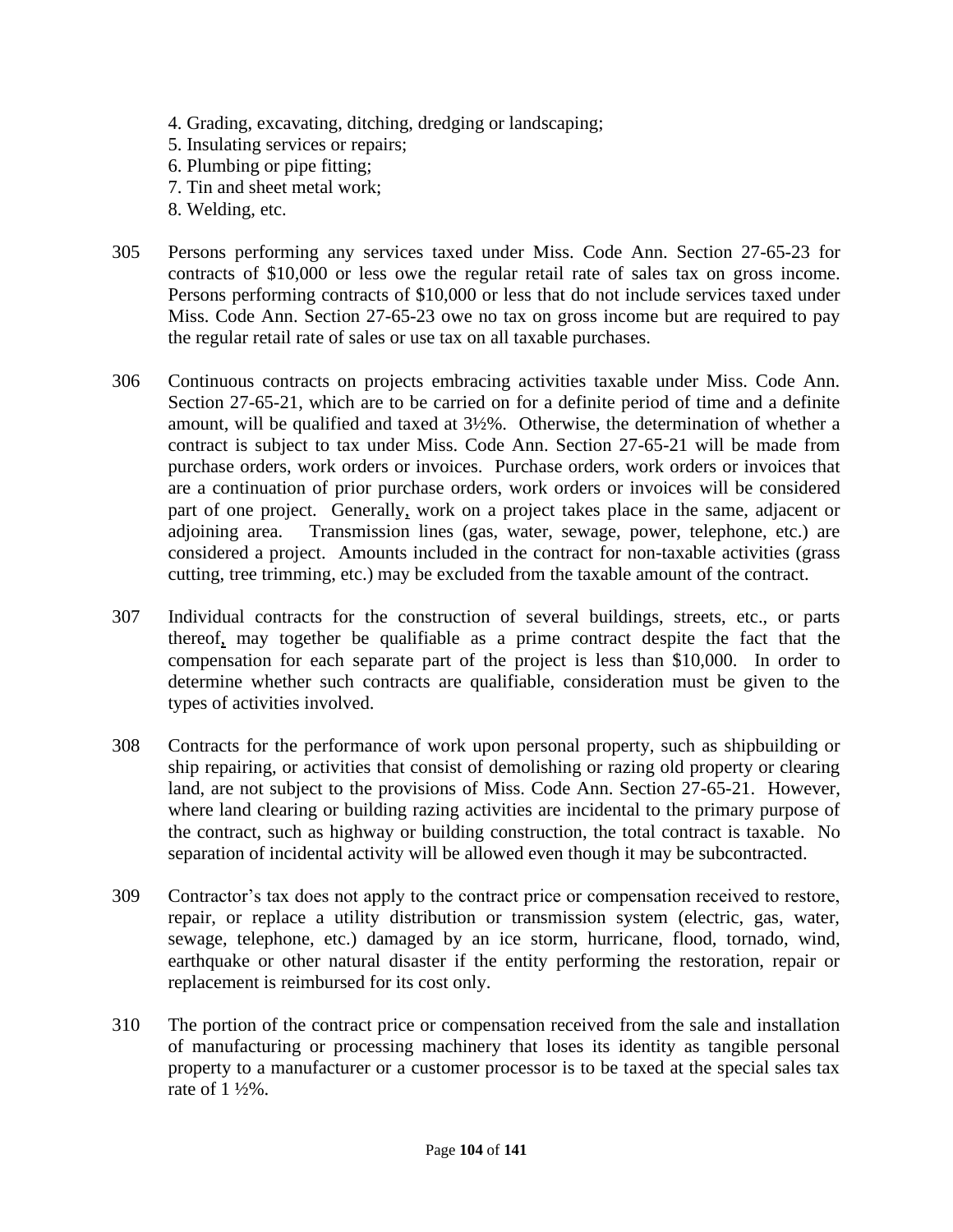### 311 (Reserved)

- 400 Floating Structures.
- 401 A 3½% tax is levied on the gross proceeds or gross receipts from the sale of any tangible personal property that becomes a component part of any floating structure, or on the performance of any construction activity upon any floating structure (not limited to casinos). These floating structures are located within the waters of the State of Mississippi and are normally moored and not normally engaged in the business of transporting people or property. This tax does not apply to tangible personal property that does not become a component part of the structure. If one contractor is doing both land-based and floating structure construction, this tax may be paid by the contractor; otherwise, the owner of floating structure is responsible for the tax. The owner of a floating structure subject to the 3½% tax will be issued a Casino Construction Project Certificate. The owner will provide the CCPC number to the prime contractors and subcontractors performing work on the structure. This will allow the component materials and parts used in the construction activities to be purchased exempt from sales tax.
- 402 The owner of a floating structure will also be issued a direct pay number. With the use of the CCPC number and this direct pay number, tax is accrued on the owner's use tax return and not paid to vendors.
- 403 The contractor will be allowed to qualify those contracts involving both land-based and water-based structures that cannot be easily separated, as long as the land-based portion of the contract is in excess of \$10,000.
- 404 (Reserved)
- 500 Material Purchase Certificates and Component Materials.
- 501 A Material Purchase Certificate is a certificate issued by the Department upon application by a construction contractor with a qualifying contract. Each MPC is assigned an identifying number which relates to a specific contract. Application to the Commissioner for an MPC number is required before work is begun to cover all qualifying commercial, non-residential construction. The MPC number allows the contractor and his subcontractors to make tax-free purchases of materials and services that become a component part of the structure covered by the qualified contract. The MPC number is not applicable to other contracts and expires upon completion of the contract.
- 502 The contractor and his subcontractors shall provide their vendors with the MPC number when purchasing component materials. The vendors shall list the MPC number on each sales invoice as a prerequisite to claiming the exemption. Contractors and subcontractors incorrectly using an MPC number to purchase non-component materials or services will be held liable for the applicable sales tax due on their purchases. See Mississippi Department of Revenue vs Hotel and Restaurant Supply 192 So.3d 942. Vendors who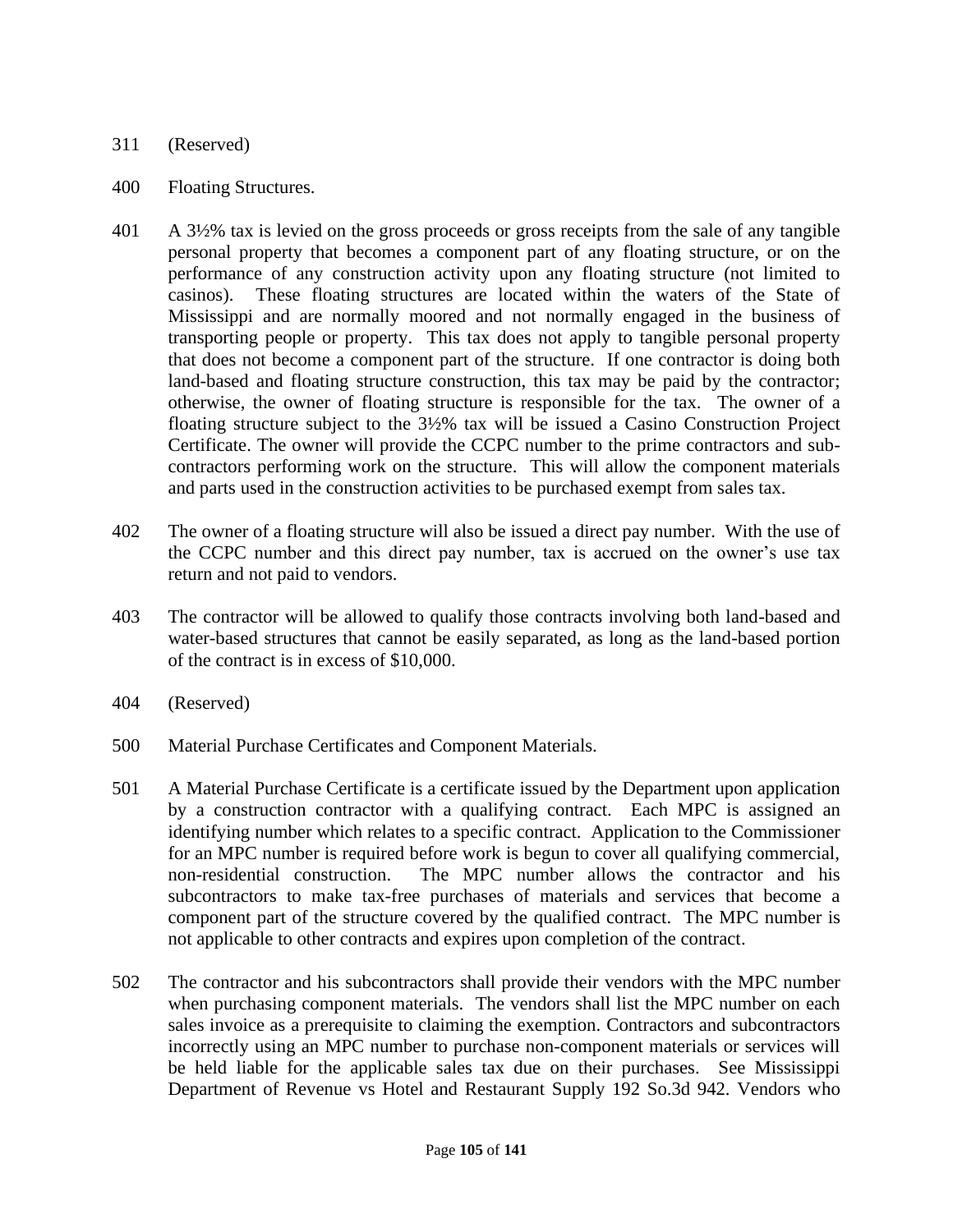incorrectly accept an MPC number to exempt the sale of consumables or services such as rental of construction and related equipment will be liable for the applicable sales tax due.

- 503 Component materials are all materials that become an integral part of the structure being erected. Certain taxable services provided under Miss. Code Ann. Section 27-65-23 are also considered to be component to the structure. Component materials may include built-in furniture, fixtures, appliances and similar personal property. For personal property to become real property, it must be permanently attached to real property. To be considered permanently attached, the property must lose its identity as personal property and one or more of the following criteria must be met:
	- 1. The property or equipment must be attached to building walls, floors, and/or ceilings in such way as to require design or structural alterations to the real property to which it is being attached; or
	- 2. The property cannot be removed intact or its removal would result in the alteration or destruction of the structure or property; or
	- 3. The property must become an independent structure, itself (real property).
- 504 Non-component material is property that retains its identity as tangible personal property. Free-standing furniture, fixtures, appliances and similar personal property are noncomponent materials. Non-component property may be excluded from the measure of the contractor's tax.
- 505 Items that are considered to be non-component materials include, but are not limited to, the following:
	- 1. Awnings
	- 2. Building signage (channel letters, etch)
	- 3. Cellular telephone tower addition (antennas, radio equipment, platforms, etc.)
	- 4. Conveyor system, non-integrated
	- 5. Digital billboard screens
	- 6. Fuel dispensers
	- 7. Generators
	- 8. Gutters
	- 9. Irrigation systems, above the ground
	- 10. Motors
	- 11. Movable bleachers or stadium seating
	- 12. Playground equipment
	- 13. Removable/replaceable pumps
	- 14. Solar panels
	- 15. Walk-in cooler/freezer
	- 16. Water treatment clarifiers, descales and water conditioning/filtration equipment, etc.
- 506 The purchase price or sales price of non-component materials is taxed as a withdrawal of stock at the regular seven percent (7%) retail rate and any applicable special tax levy when these items are purchased exempt with an MPC. The sales tax on purchases of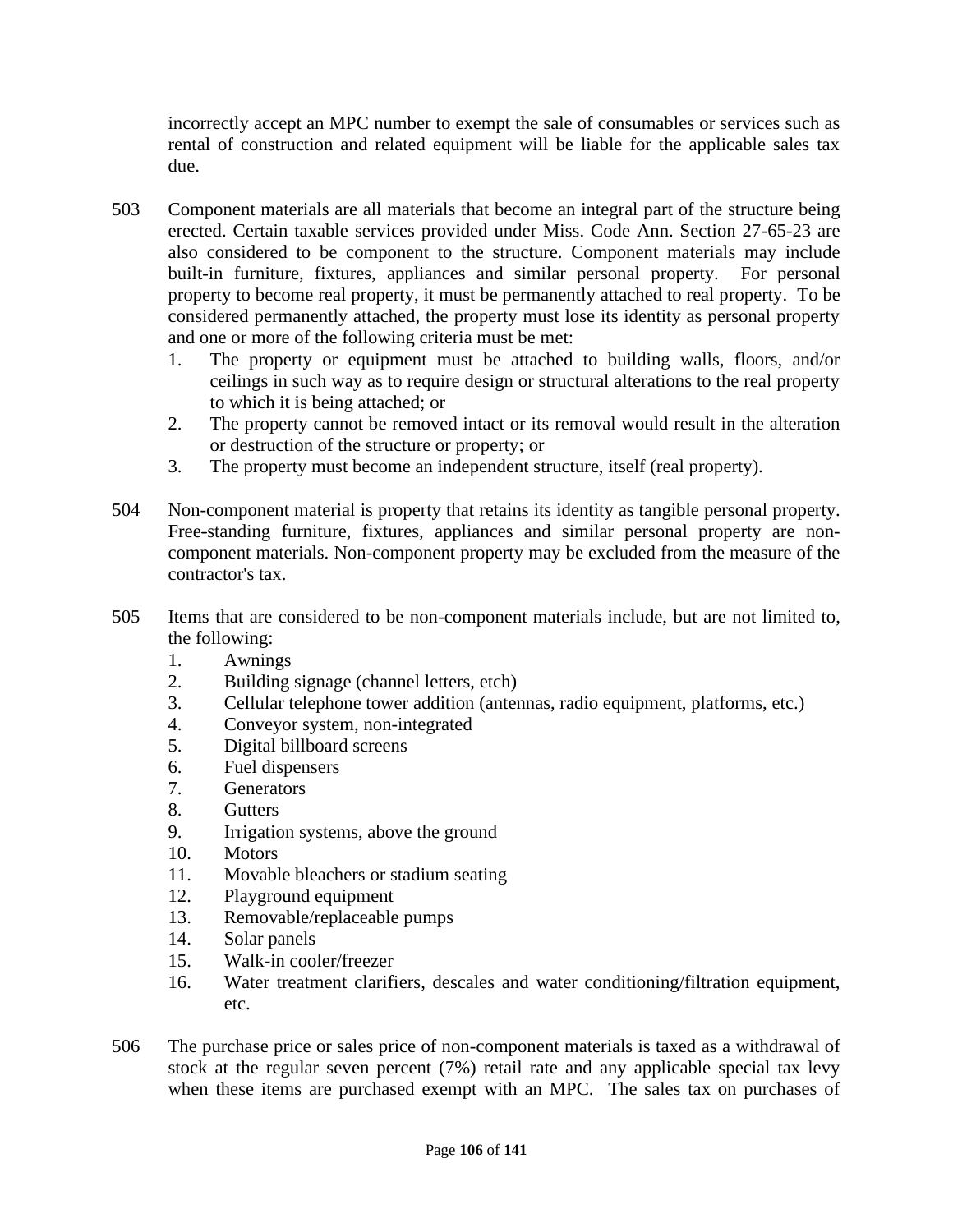non-component materials should be reported on the contractor's or subcontractor's Sales Tax return. Any special tax levy should be reported by the contractor or subcontractor on their sales tax return at the applicable rate.

- 507 Free-standing personal property sold under a contract with the United States Government, the State of Mississippi and its political subdivisions or any other exempt agency that has been qualified can be purchased tax free. The contractor must apply to the Department for a letter granting the authority to purchase free-standing personal property exempt from tax.
- 508 When records and invoices are not kept to substantiate the exemption, sales made to the contractor or subcontractor will be considered retail sales, taxable at the regular retail rate. Contractors with contracts taxable under Miss. Code Ann. Section 27-65-21 who have paid retail sales tax on purchases of materials and services in the state that become a component part of a structure being erected or repaired may take a credit against their sales tax liabilities for the sales tax paid on these purchase after obtaining the MPC for the related project.
- 509 A valid MPC number or direct pay permit is required to make an exempt purchase of concrete or asphalt for use in any commercial construction job that is required to be qualified under Miss. Code Ann. Section 27-65-21. All purchases of asphalt or concrete for commercial construction jobs less than \$10,000 are taxable at the regular retail rate of tax at the time of purchase, unless the purchaser is an exempt entity or provides the seller with a direct pay permit. An exempt entity is one that is exempt from sales tax as provided in Miss. Code Ann. Sections 27-65-101 through 27-65-111. Direct pay permits are issued to taxpayers under the provisions of Miss. Code Ann. Section 27-65-93.
- 510 A person with a valid sales tax number who is purchasing concrete to use in the performance of a taxable service is considered the consumer of the concrete and must pay tax to the vendor at the time of purchase. Contractors who mix concrete or asphalt for use in the performance of a job owe sales tax on the value of the concrete or asphalt. Any person purchasing concrete or asphalt from an out-of-state vendor for delivery and use in this state will be liable for remitting use tax on the purchase price of the concrete or asphalt. Any person who mixes concrete or asphalt out of state for delivery and use in this state will be liable for remitting use tax on the value of the concrete or asphalt. The term "vendor", as used in this section, means the person who is manufacturing or producing the concrete or asphalt from raw materials either at a fixed plant site location, a portable plant or through ready-mix trucks. Materials used to form concrete are not considered component materials and may not be covered by the use of an MPC number.
- 511 (Reserved)
- 600 Bond Requirement.
- 601 A bond must be filed on taxable contracts exceeding \$75,000 that are performed in this State, unless the tax is prepaid. Persons or firms without a permanent place of business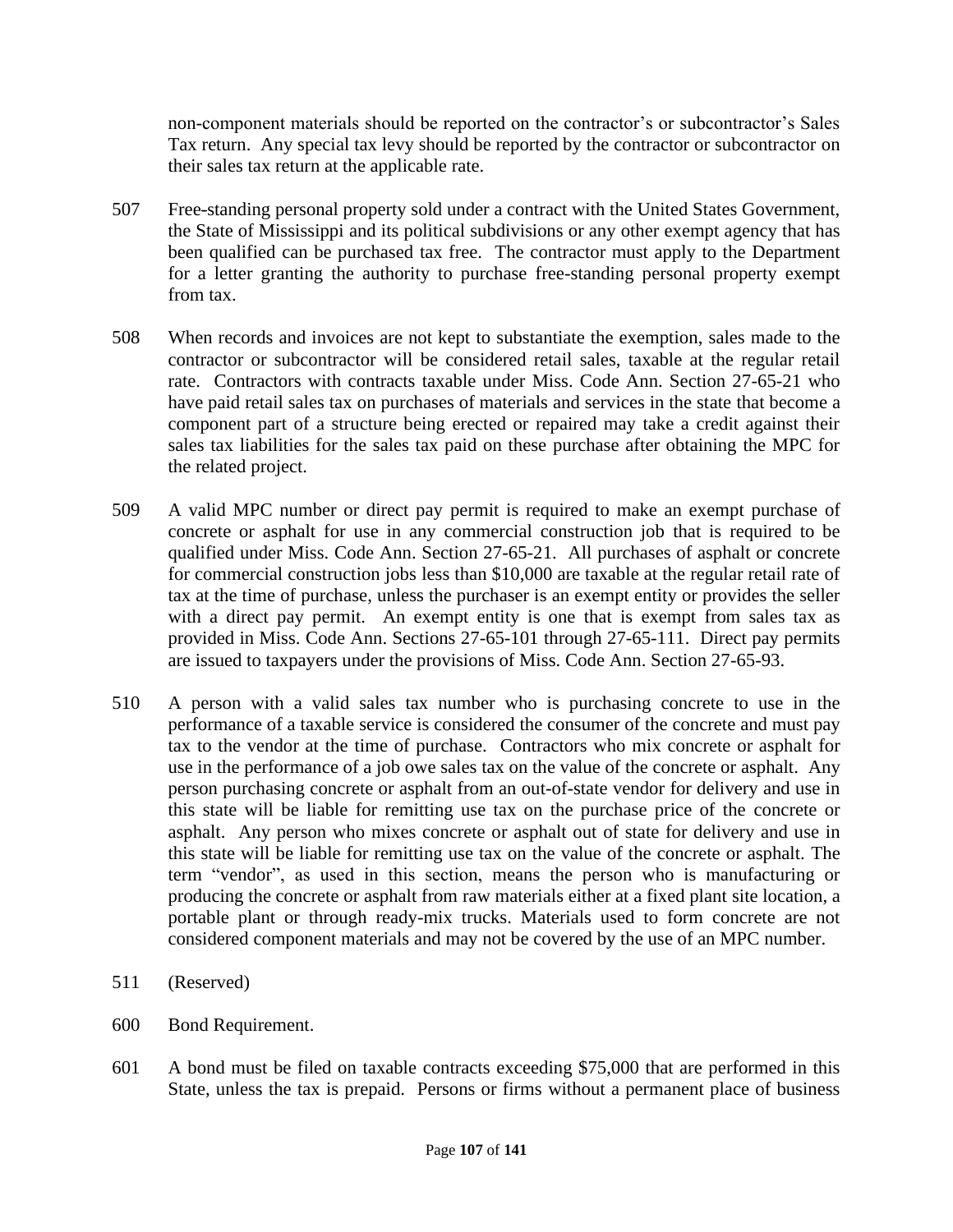within Mississippi must file a bond on any taxable contract in excess of \$10,000, unless the tax is prepaid.

- 602 Such bonds shall be either (a) job bonds which guarantee the payment of taxes resulting from the performance of a specified job or activity regardless of date of completion; or (b) blanket bonds which guarantee the payment of taxes resulting from the performance of all jobs or activities taxable under Miss. Code Ann. Section 27-65-21 that are begun during a specified period, regardless of the date of completion. The bond must be sufficient to cover the liability for sales, use, income, withholding and motor fuel taxes and must be approved by the Commissioner.
- 603 In lieu of a job or blanket bond, a tax rider, with a copy of a performance and/or payment bond, may be accepted. In order for the tax rider to be accepted, a copy of the performance and/or payment bond for which the tax rider is executed must be on file with the Department.
- 604 It is in the discretion of the Department to require that a job bond be filed when making application to the Commissioner for an MPC for continuous and/or maintenance projects. This request must be updated annually along with the submission of proof of continued bonding coverage.
- 605 Where a contractor prepaid the sales tax, but a use, income, withholding or motor fuel tax bond is still required, the contractor will be notified of the bond requirement after an application for a Material Purchase Certificate has been received.
- 606 When a contractor defaults ion the execution of his contract and the bonding company acting as surety for the performance of the contract assumes completion of the contract, the bonding company becomes liable for the payment of the sales, use, income, withholding and motor fuel tax accruing as a result of its activities. The contractor's MPC number becomes void at the time of default. The surety company shall make application to the Commissioner for an MPC covering the remaining/unfinished portion of the contract. The application must include proper bonding and/or prepayment of tax.
- 607 (Reserved)
- 700 Owner Construction.
- 701 A person constructing buildings on property he owns is not a contractor and is liable for the retail sales or use tax on all materials or services purchased even though the person may enter into a contract to sell the building and lot (real property) before construction is completed.
- 702 (Reserved)
- 800 Residential Construction.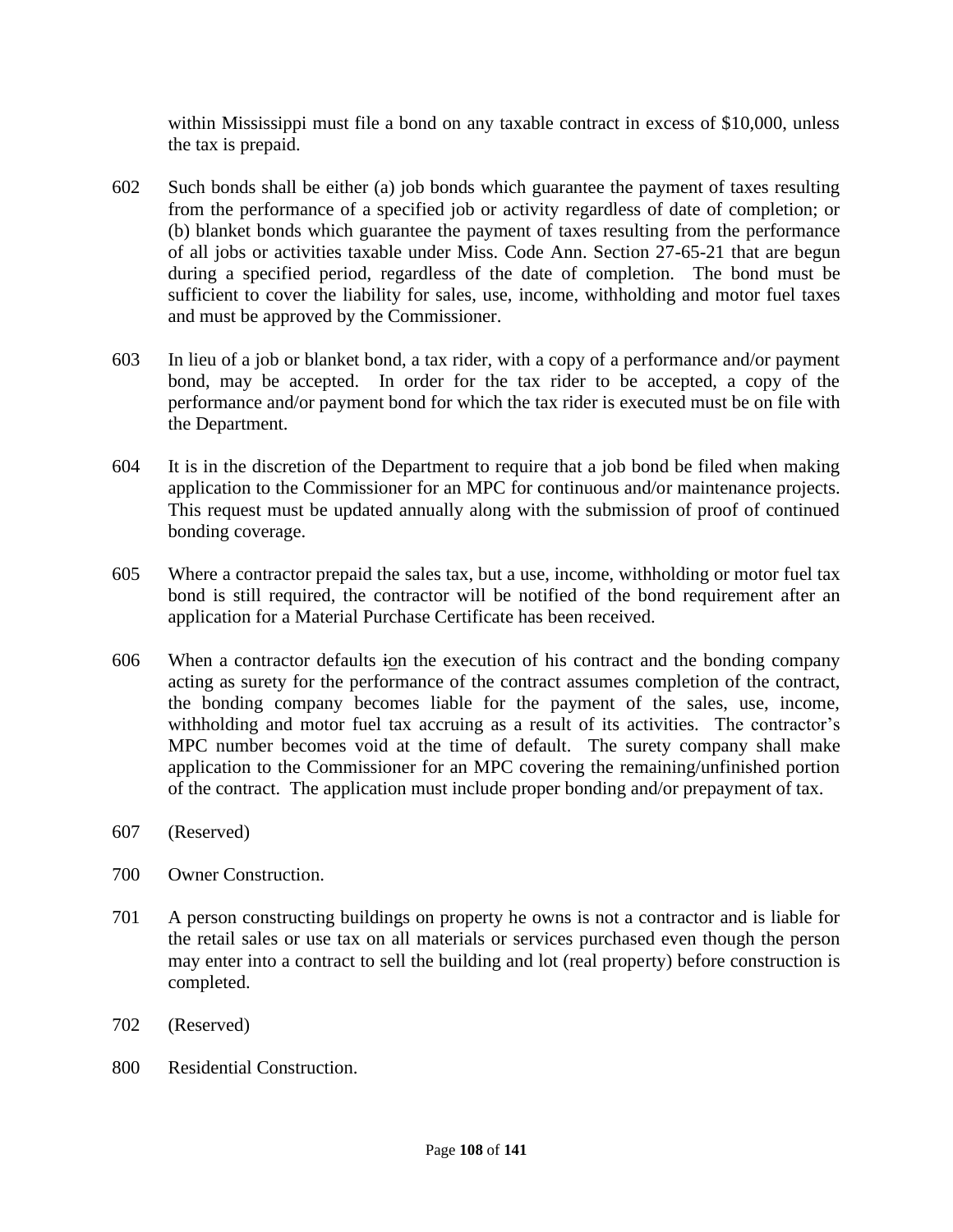- 801 The contract price or compensation received for constructing, building, erecting, repairing, or adding to any building, electrical system, heating system or any other improvement or structure that is used for or primarily in connection with a residence or dwelling place for human beings is excluded from the 3½% contractor's tax provided by Miss. Code Ann. Section 27-65-21.
- 802 Sales of materials and services for use in residential construction activities are taxed at the regular retail rate of tax provided by Miss. Code Ann. Sections 27-65-17, 27-65-23 and 27-67-5. Such residences shall include homes, mobile homes, summer cottages, fishing and hunting camp buildings and similar buildings, but shall not include hotels, motels, hospitals, apartments, condominiums, nursing or retirement homes, tourist cottages, military barracks, school dormitories, sorority and fraternity houses, churches or other commercial establishments. An "apartment" is a collection of four or more dwellings on continuous land with kitchen facilities and common ownership that are rented to tenants rather than transient guests. Groups of single family homes do not constitute apartments. A "nursing home", as the term is used in this section, is any complex that provides any type of assisted living. The caregivers can be either medical or non-medical personnel.
- 803 It is in the discretion of the Department to separate out residential housing from a construction contract for nonresidential construction.
- 804 All purchases of concrete and asphalt for residential use are taxable at the regular retail rate of sales tax at the time such materials are purchased from the vendor, unless the purchaser is an exempt entity or provides the seller with a direct pay permit. An exempt entity is one that is exempt from sales tax as provided in Miss. Code Ann. Sections 27- 65-101 through 27-65-111. Direct pay permits are issued to taxpayers under the provisions of Miss. Code Ann. Section 27-65-93. A direct pay permit relieves the seller of the responsibility for collecting tax and requires the holder to remit any taxes due on the purchase directly to the state.
- 805 A person with a valid sales tax number who is purchasing concrete to use in the performance of a taxable service is considered the consumer of the concrete and must pay tax to the vendor at the time of purchase. Contractors who mix concrete or asphalt for use in the performance of a job owe sales tax on the value of the concrete or asphalt. Any person purchasing concrete or asphalt from an out-of-state vendor for delivery and use in this state will be liable for remitting use tax on the purchase price of the concrete or asphalt. Any person who mixes concrete or asphalt out of state for delivery and use in this state will be liable for remitting use tax on the value of the concrete or asphalt. The term "vendor", as used in this section, means a person who is mixing concrete or asphalt from raw materials either at a fixed plant site location, a portable plant or through readymix trucks.
- 806 (Reserved)
- 900 Equipment and Supplies.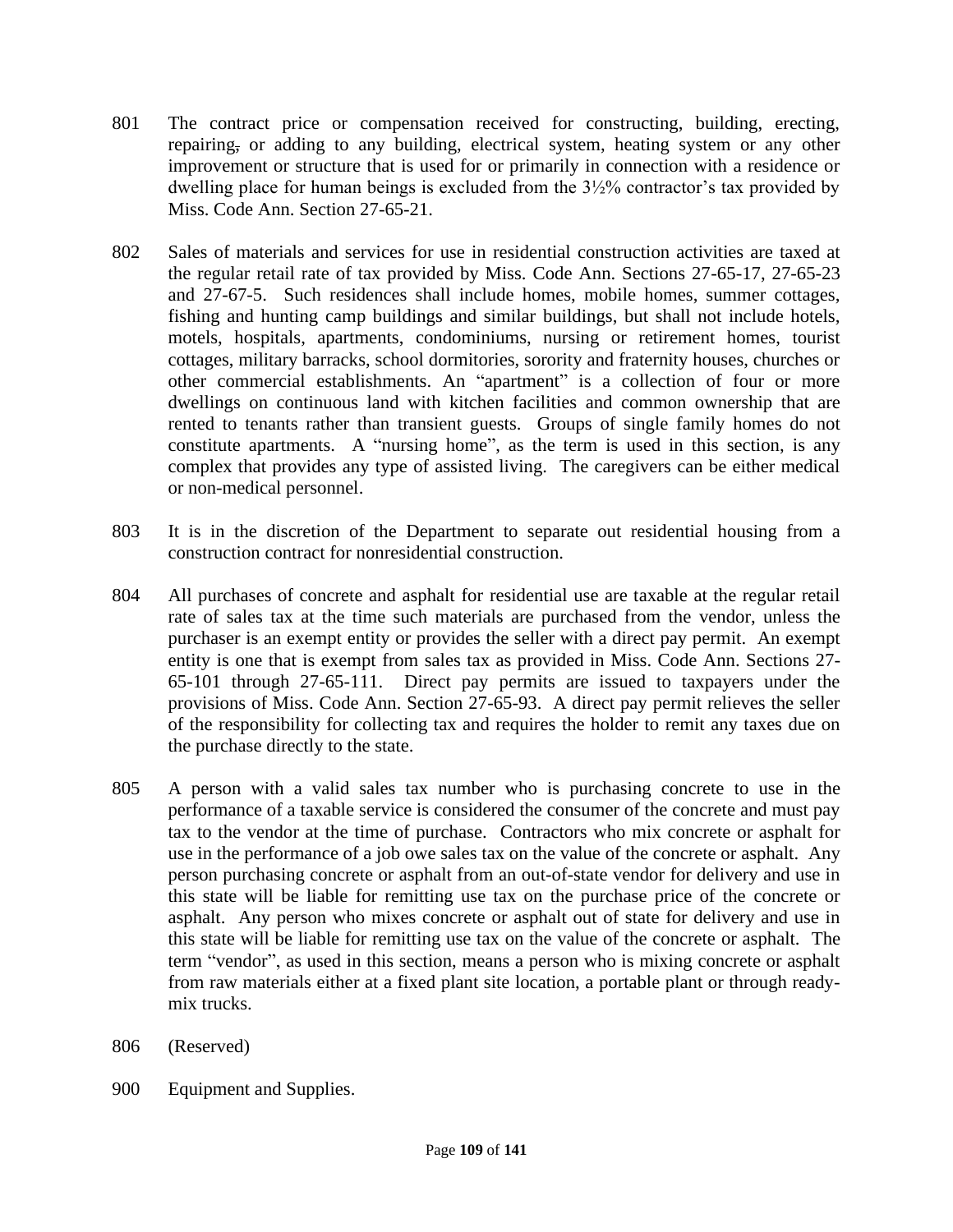- 901 Purchases by contractors and subcontractors of work equipment, tools, building forms, repair parts for work equipment and similar items of tangible personal property that do not become component parts of the structure being erected are taxed at the regular retail rate of sales or use tax and any applicable special tax. When property of this type has been previously used in another state and is imported into this State for use, the use tax is due on the fair market value of the property at the time of importation. At no time shall the value be less than 20% of original cost. Credit for sales or use tax paid to another state in which the property was acquired or used may be taken in computing the amount of use tax due this State. The credit must be computed by applying the rate of sales or use tax paid to another state to the value of the property at the time it enters Mississippi.
- 902 Owners or other persons receiving benefit from the use of tangible property in this State are liable for use tax on such property.
- 903 The rental or lease of equipment and other tangible personal property is taxed at the same rates as a sale of the same property.
- 904 (Reserved)
- 1000 Persons or Firms Domiciled Outside the State
- 1001 Persons or firms domiciled outside Mississippi who perform contracts in Mississippi are construed to be doing business within the State and are subject to the various provisions of the Sales and Use Tax Laws, the Income and Withholding Tax Laws, the Franchise Tax Laws and the Motor Fuel Tax Laws in the same manner as are resident taxpayers.
- 1002 (Reserved)
- *35.IV.10.01 revised effective April 1, 2018.*

# **Chapter 02 Drilling Contractors (Oil and Gas Wells)**

### Definitions

- 100 Definitions. Certain words, terms and phrases used in this regulation have meanings ascribed to them as follows:
	- 1. Interest Well. When the driller owns a portion of the lease and one or more other persons own the remaining portion upon which a well is drilled, such a joint leasehold is known as an "interest well".
	- 2. Ownership Well. When a drilling contractor owns 100% of a lease and drills a well on it, he has no taxable income.
	- 3. Operator. One who holds all or a fraction of the working or operating rights in an oil or gas lease, and is obligated for the costs of production either as a fee owner or under a lease or any other form of contract creating working or operating rights.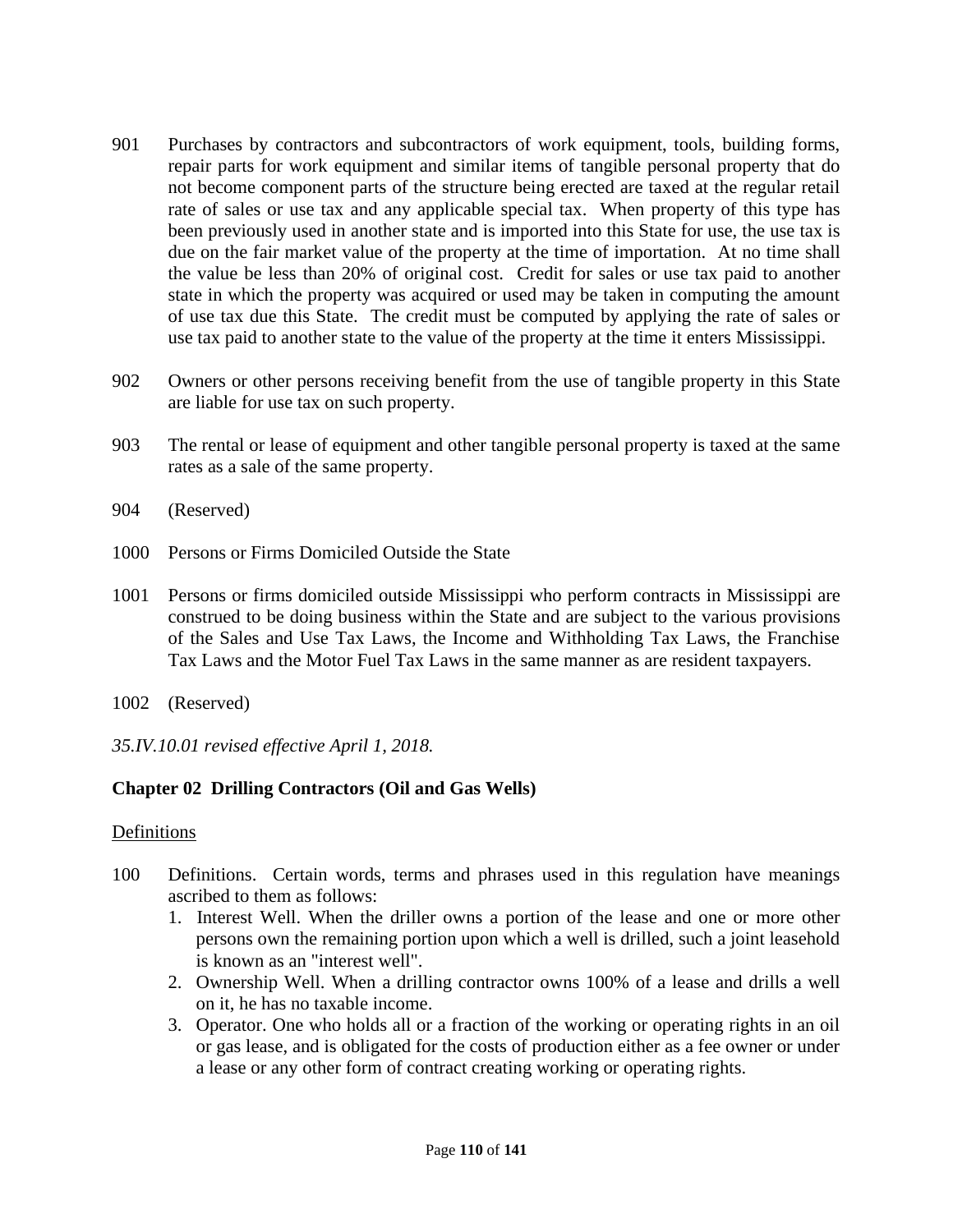- 4. Bottom-Hole Contribution. Money or property given to an operator for his use in the drilling of a well on property in which the payor has no interest. The contribution is payable whether the well is productive or nonproductive.
- 5. Dry-Hole Contribution. Money or property given to an operator for his use in the drilling of a well on property in which the payor has no interest. Such contribution is payable only in the event the well is found to be nonproductive.
- 6. Total Contract Price or Compensation Received. Amounts received as compensation for performing a drilling contract, including assignments of dry-hole or bottom-hole contributions and anything else of value. When the kind and amount of compensation received by the contractor is contingent upon production, the compensation received shall be the total compensation receivable in the event the well is a dry-hole.
- 7. a. Taxable Compensation. In determining "taxable compensation", certain items are deductible from the "compensation received" when the regular retail tax or, if applicable, the contractor's tax (road construction, site preparation, etc.) has been paid by the contractor to the person making the sale or rendering the service and as enumerated below:
	- i. Additives
	- ii. Casing
	- iii. Cement
	- iv. Coring
	- v. Directional Drilling
	- vi. Fishing tool rentals
	- vii. Logging
	- viii. Mud
	- ix. Perforation
	- x. Road Construction
	- xi. Site preparation
	- xii. Testing
	- xiii. Water
	- b. No other expenses or cost incurred by the driller in the drilling operation is excludable in determining "taxable compensation".

101 (Reserved)

# Qualifications and Payment of Tax

- 200 Qualifications and Payment of Tax. A drilling contractor taxable under Section 27-65-21 on a specified contract exceeding \$10,000 shall qualify with the State Tax Commission to identify the specific contract before work is begun.
- 201 The contractor's tax together with any use tax due must be paid before work is begun on contracts exceeding \$75,000 unless a surety bond is filed with the State Tax Commission for these taxes (Section 27-65-21). (See "Bond Requirement".)
- 202 On taxable contracts of \$75,000 or less, or when a bond is filed, the tax due under Section 27-65-21 must be paid on a monthly basis as compensation is received. Any use tax on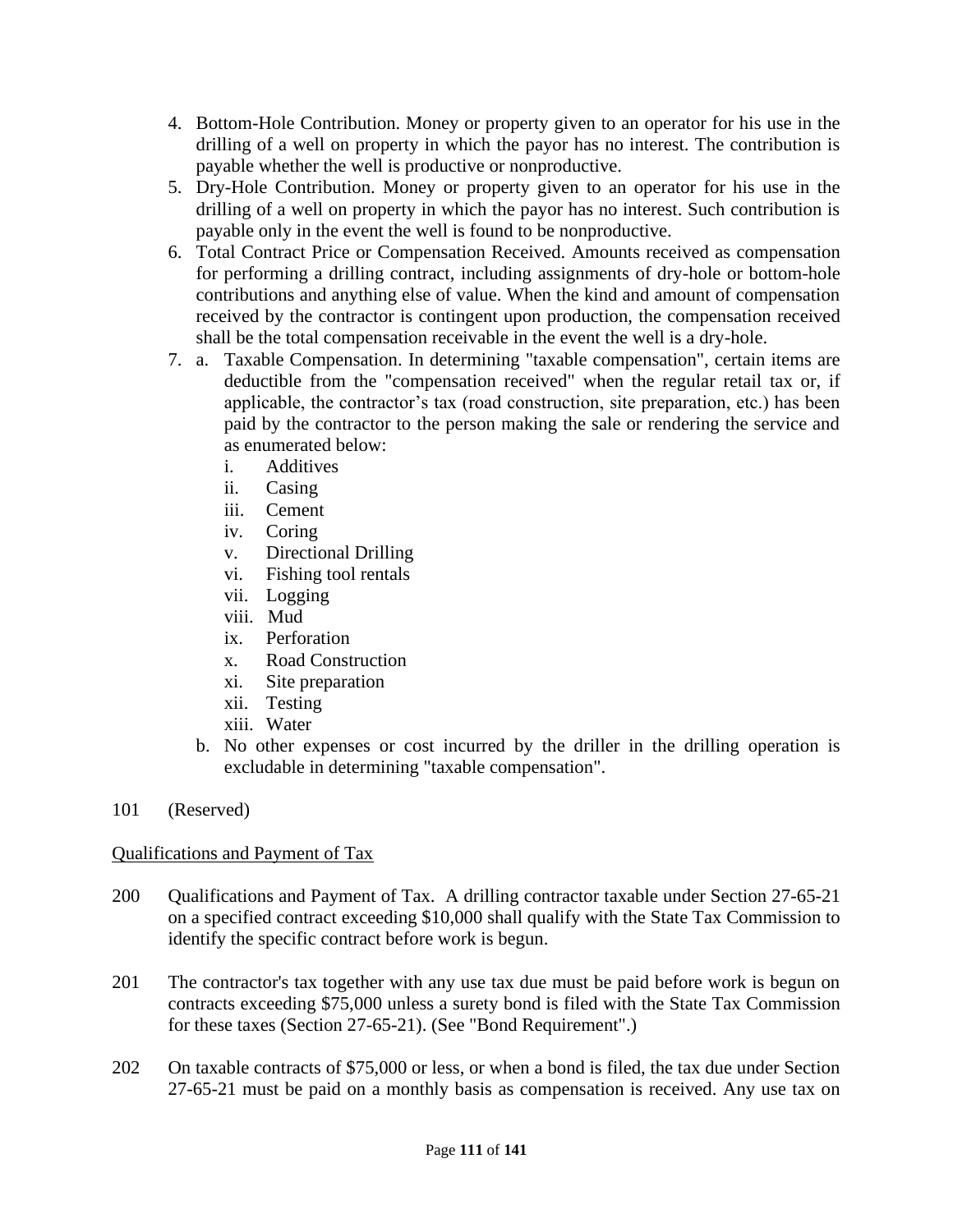equipment shall be payable on or before the twentieth (20th) day of the month following the month in which the property is brought into Mississippi.

- 203 The 2% vendor's discount does not apply to the tax levied under Section 27-65-21.
- 204 (Reserved)

### Tax Rates and Activities Taxed

- 300 Tax Rates and Activities Taxed. A tax of 3½% is levied on the "taxable compensation" received when the contract price exceeds \$10,000 for drilling, redrilling, directional drilling or working over a gas well, oil well or salt water disposal well. This tax applies also to interest well contracts on the "taxable compensation" received from the other owners. Drilling, redrilling, directional drilling or working over a gas well, oil well or salt water disposal well performed as sub work for a prime contractor is not subject to tax when the prime contractor has paid the  $3\frac{1}{2}\%$  tax on the total "taxable compensation".
- 301 Contracts of \$10,000 or less and oil field services involving activities other than those listed in the preceding paragraph are taxed at the regular retail rate of tax on the gross income of the business as provided by Section 27-65-23 of the Sales Tax Law.
- 302 (Reserved)

#### Bond Requirement

400 Bond Requirement. A surety bond must be filed on taxable contracts exceeding \$75,000 performed in this state unless the tax is prepaid. Such bonds shall be either (a) "job bonds" which guarantee payment when due of the aforesaid taxes resulting from performance of a specified job or activity regardless of date of completion; or (b) "blanket bonds" which guarantee payment when due of the aforesaid taxes resulting from performance of all jobs or activities taxable under Section 27-65-21 begun during the period specified therein, regardless of the date of completion. The bond must be sufficient to cover the liability for sales, use, income and withholding taxes and must be approved by the Commissioner.

401 (Reserved)

### Sales or Use Tax on Purchases

- 500 Sales or Use Tax on Purchases. Drilling contractors and operators are required to pay retail sales or use tax on the purchase of all equipment, materials or supplies. Material Purchase Certificates are not issued to drilling contractors.
- 501 Directional drilling is subject to the regular retail rate of tax unless it is performed by the drilling contractor. If the directional drilling is performed by the drilling contractor, it is subject to the contractor's tax as a part of the drilling contract.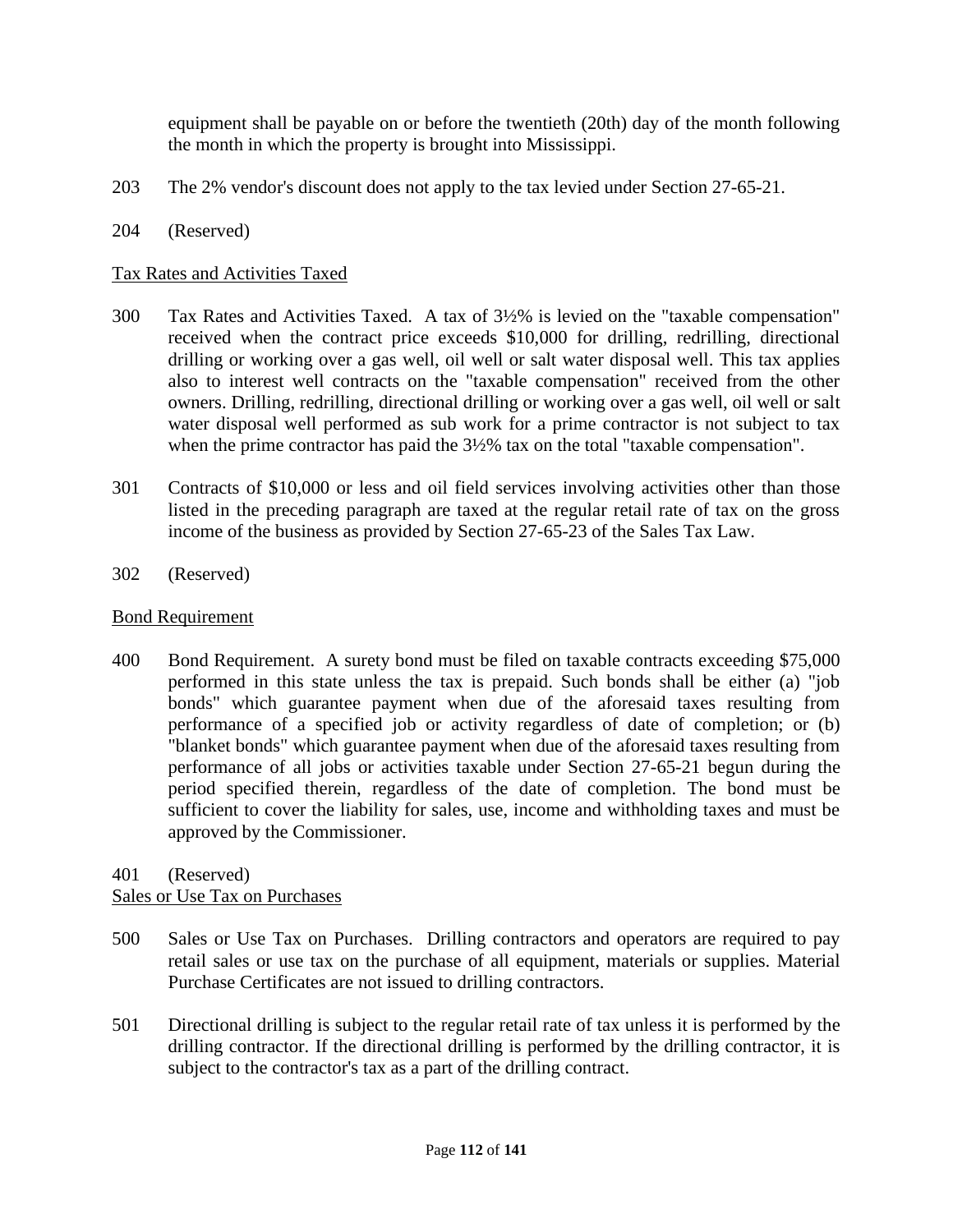- 502 A truck (chassis, motor, etc.) used to haul specialized equipment is taxed at the special 3% rate of sales or use tax and the specialized equipment mounted thereon is taxed at the regular retail rate of tax (example: drilling or workover rigs).
- 503 When property has not been use in another state and is imported into this State for use, the taxable basis is the value of the property at the time of importation. Credit for sales or use tax paid to another state in which the property was acquired or used may be taken in computing the amount of use tax due this State, but such credit must be computed by applying the rate of sales or use tax paid to another state of the value of the property at the time it enters Mississippi.
- 504 Owners or other persons receiving benefit from use of tangible personal property in this State are liable for use tax on such property.
- 505 (Reserved)

# Rentals

- 600 Rentals. Rental or lease of equipment and other tangible personal property is taxed at the same rates as sales of the same property. The lessor is primarily liable for this tax but is required to add tax to his invoice and to collect the amount of tax due from the lessee.
- 601 Adequate records must be maintained to substantiate classifications of income and purchases.
- 602 (Reserved)

# **Chapter 03 Construction Equipment - Dealers**

### Tax Rates

- 100 Tax Rates. Sales of all construction equipment, attachments, parts, labor and services are taxable at the regular retail rate of sales tax.
- 101 Sales under a warranty agreement with the manufacturer are not taxable on that part charged to the factory. Any part of the charge made to the customer is taxable at the regular retail rate.
- 102 Internal sales of parts and labor that are necessary to repair construction equipment in inventory of the dealers are not taxable because the tax will apply on the sale of the repaired equipment.
- 103 "Sales price" or "purchase price" means the full amount received from the sale of property, including carrying charges when a dealer carries his own paper, delivery charges, manufacturers excise tax and any other additions to the selling price. No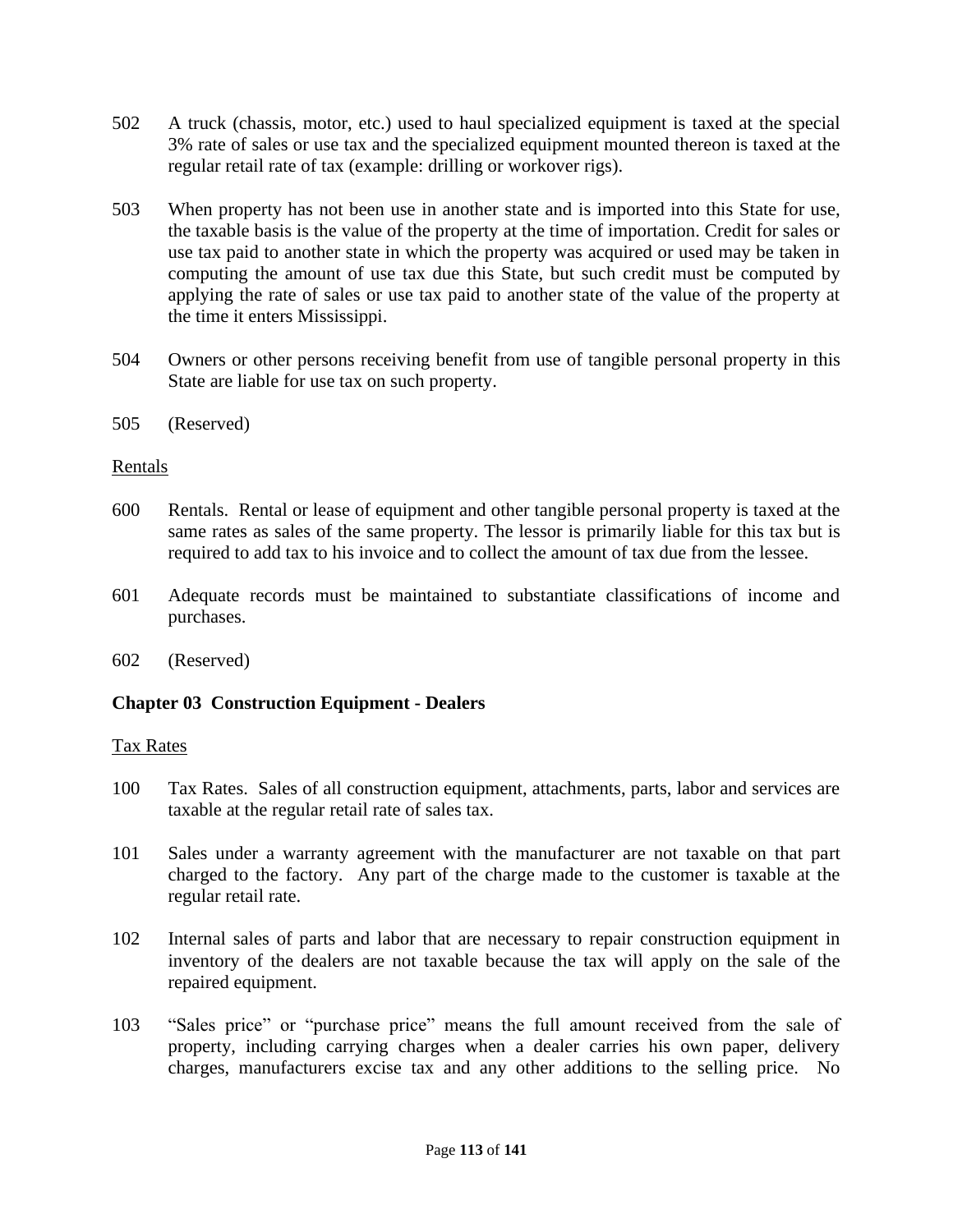distinction is made between sales of new, used or trade-in equipment for tax purposes, all being taxed on the differences in the sales price and the amount allowed for a trade-in.

104 (Reserved)

#### **Repossessions**

- 200 Repossessions. Repossessions shall be treated as returned merchandise and credit will be allowed only for the uncollected part of the selling price previously reported. The subsequent sale of the repossessed item will be taxable on the same basis as the sale of new merchandise.
- 201 (Reserved)

#### Rentals

- 300 Rentals. Income from renting or leasing tangible personal property is taxed at the same rates as sales of the same property.
- 301 Licensed dealers owe no tax on the cost of property withdrawn from inventory for lease or rental. Subsequent sales of property that has been rented or leased are taxed on the full sales price with no deduction allowed as a result of tax paid on rental or lease income.
- 302 (Reserved)

#### Out of State Sales

- 400 Out-of-state-sales. All sales of equipment by Mississippi dealers are presumed to have been made in this State unless the dealer can provide factual evidence that the equipment was delivered to the customer outside of this State for first use in another state.
- 401 (Reserved)

#### Use Tax

- 500 Use Tax. Persons who buy equipment in other states are liable for the payment of a use tax at the same rate and on the same basis as the sales tax, with proper credit allowed for another state's tax.
- 501 Purchases of property for resale are wholesale sales and exempt from sales or use tax
- 502 (Reserved)

### **Chapter 04 Oil Field Services**

Levy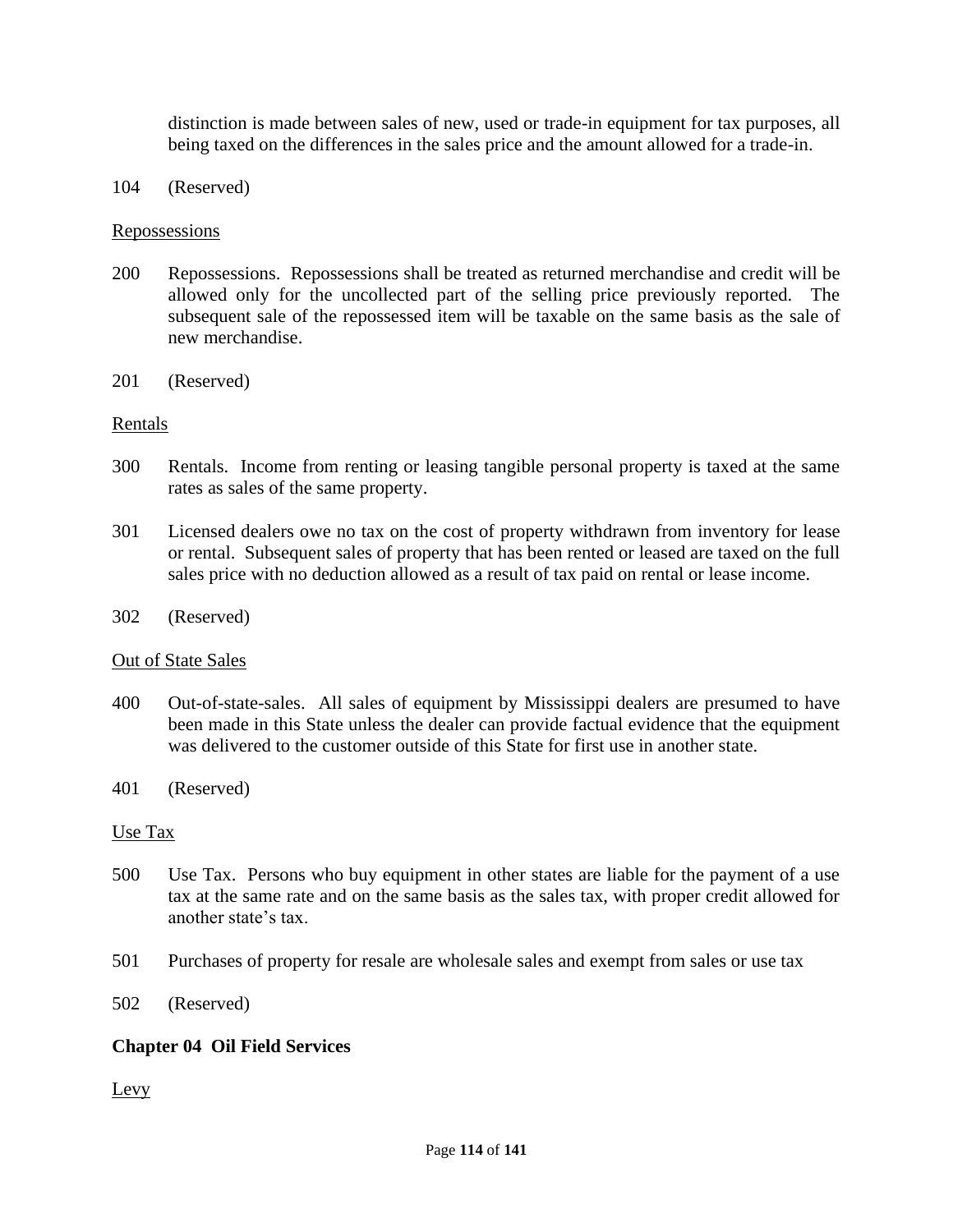- 100 Every person engaging in the business of performing services in connection with geophysical surveying, exploring, developing, drilling, producing, distributing or testing of oil, gas, water and other mineral resources is liable for the regular retail rate of tax on gross income received except as otherwise provided. This includes persons acting as operators or performing management services for a fee in connection with developing, producing or distributing mineral resources. Consultants, supervisors and engineers whose presence is required at the well site or inside the oil field on a permanent or continuing basis are considered to be engaged in an oil field service and are liable for sales tax. Where the operator owns an interest in a well under his management, he is liable for tax on compensation received from the other owners.
- 101 (Reserved)

#### Gross Income

- 200 Any business which performs taxable services incurs business expenses which of necessity must be recovered through charges for its services. Such expenses include meals and lodging for employees, mileage, equipment rental and supplies such as chemicals, swab cups and explosives which are used or consumed in the performance of services. The term "gross income" includes charges made for recovery of these expenses and are taxable irrespective of the fact that they may be itemized or that the goods or services have borne a retail tax at the time of purchase.
- 201 Charges for transportation, outside an oil or gas field, in connection with rigging up or rigging down are not includable in taxable receipts. Companies which rig up or down a derrick in connection with hauling said derrick are deemed to be in the transportation business and are subject to tax only on the portion of the service performed in the oil or gas field. Transportation from one location in a field to another location in the same field is considered an oil field service taxable at the regular retail rate of sales tax.
- 202 Services such as salt water disposal, but not limited thereto, are considered oil field services taxable at the regular retail rate of sales tax on the gross income received from such service. Any transportation charges in connection with such services are considered an expense of performing the service and are not excludable from gross income.
- 203 "Gross income" from gathering and interpreting data within and without this State may be apportioned between the states if adequate records are maintained. "Gross income" does not include receipts which constitute reimbursement by clients for cost of easements to cross or enter land of property owners for property damage payments. In addition to services ordinarily rendered, the operator of a management company may also act as agent for well owners in arranging for other services. In such cases, the operator is not liable for tax on receipts which represent rebilling to the owners of payments made to vendors by the operator for property purchased and services performed for owners on which the regular retail rate of tax has been paid to the vendors.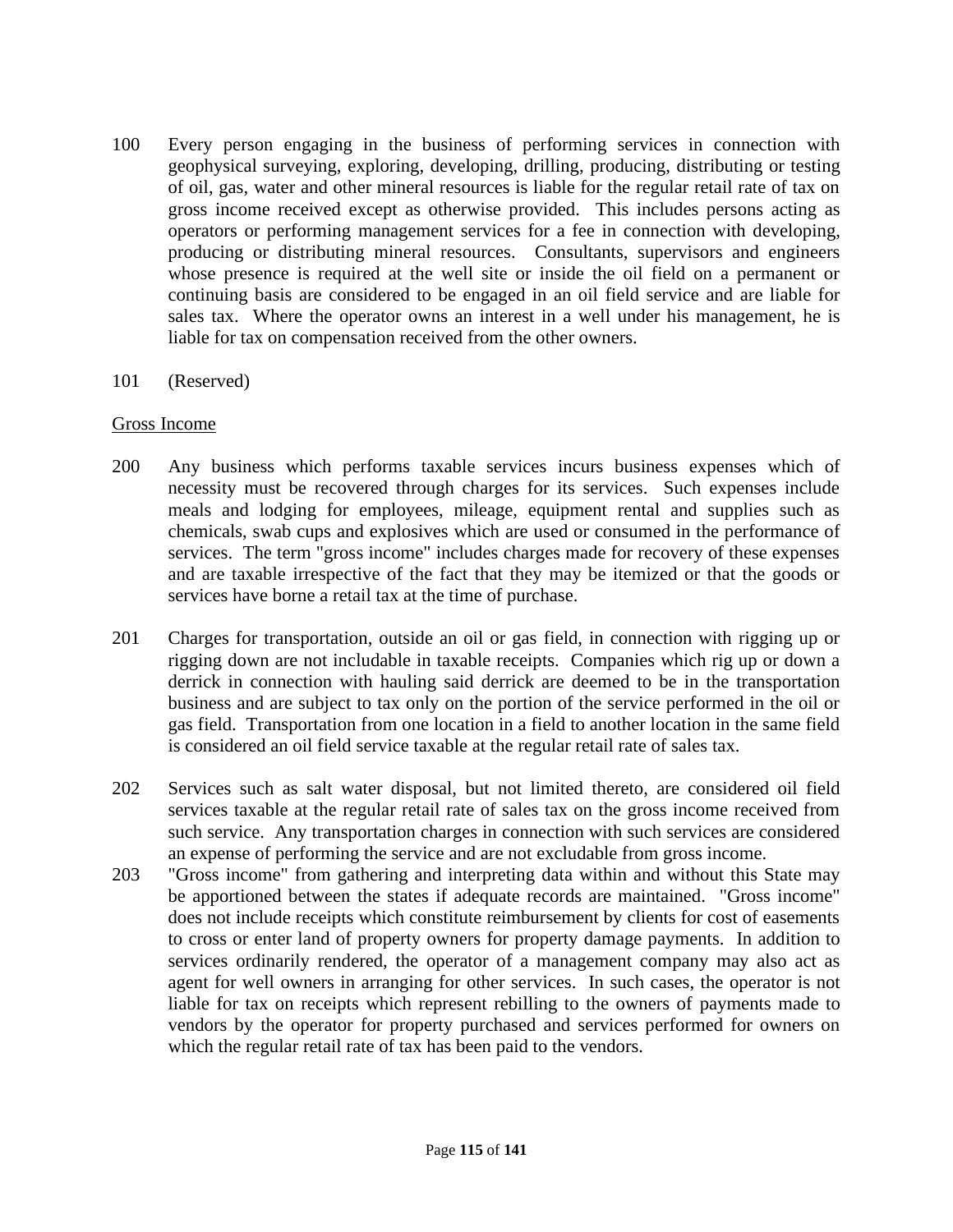- 204 The gross income from oil field services performed in Mississippi is taxable at the regular retail rate of sales tax with the following exceptions:
	- 1. Compensation received from a contract in excess of \$10,000 to drill, redrill or work over an oil well or a gas well is taxable at the 31/2% contractor's rate of tax.
	- 2. No sales tax is due when service is performed for another licensed dealer in the same service.
- 205 Adequate records must be maintained to substantiate exempt sales.
- 206 (Reserved)

# Equipment

- 300 Equipment purchases or rentals and purchases of supplies are taxable at the regular retail rate of sales or use tax.
- 301 Manufactured or produced products withdrawn for use or consumption are taxable at the regular retail rate of tax, measured by the cost or value when converted to use. In no instance shall value be less than the selling price of similar products.
- 302 (Reserved)

# **Sub Part 11 Transportation**

# **Chapter 01 Railroad Companies**

- 100 All railroad companies are required to have direct pay permits for purposes of reporting and paying to the Commissioner the sales and use tax applicable to purchases of tangible personal property and services in lieu of payment of the tax to the vendor. The direct pay permit does not relieve the vendor of the liability for the contractor's tax levied by Miss. Code Ann. Sections 27-65-21. Railroads will file and pay all tax due on property purchased, used or consumed within the State of Mississippi.
- 101 The following purchases by railroad companies are classified according to the applicable sales or use tax due:
	- 1. Exempt
		- a. Locomotives and rail rolling stock, including all units that move on rails and materials for their repair.
		- b. Locomotive fuel
		- c. Locomotive water
		- d. Sales of electricity, current, power, steam, coal, natural gas, liquefied petroleum gas or other fuel to operate railroad locomotives. See Title 35 Miss. Admin. Code, Part IV, Subpart 6, Chapter 01 concerning the Affidavit for Utility Exemption.
	- 2. Regular retail rate
		- a. Supplies and materials for right of way maintenance
	- 3. Special 3% rate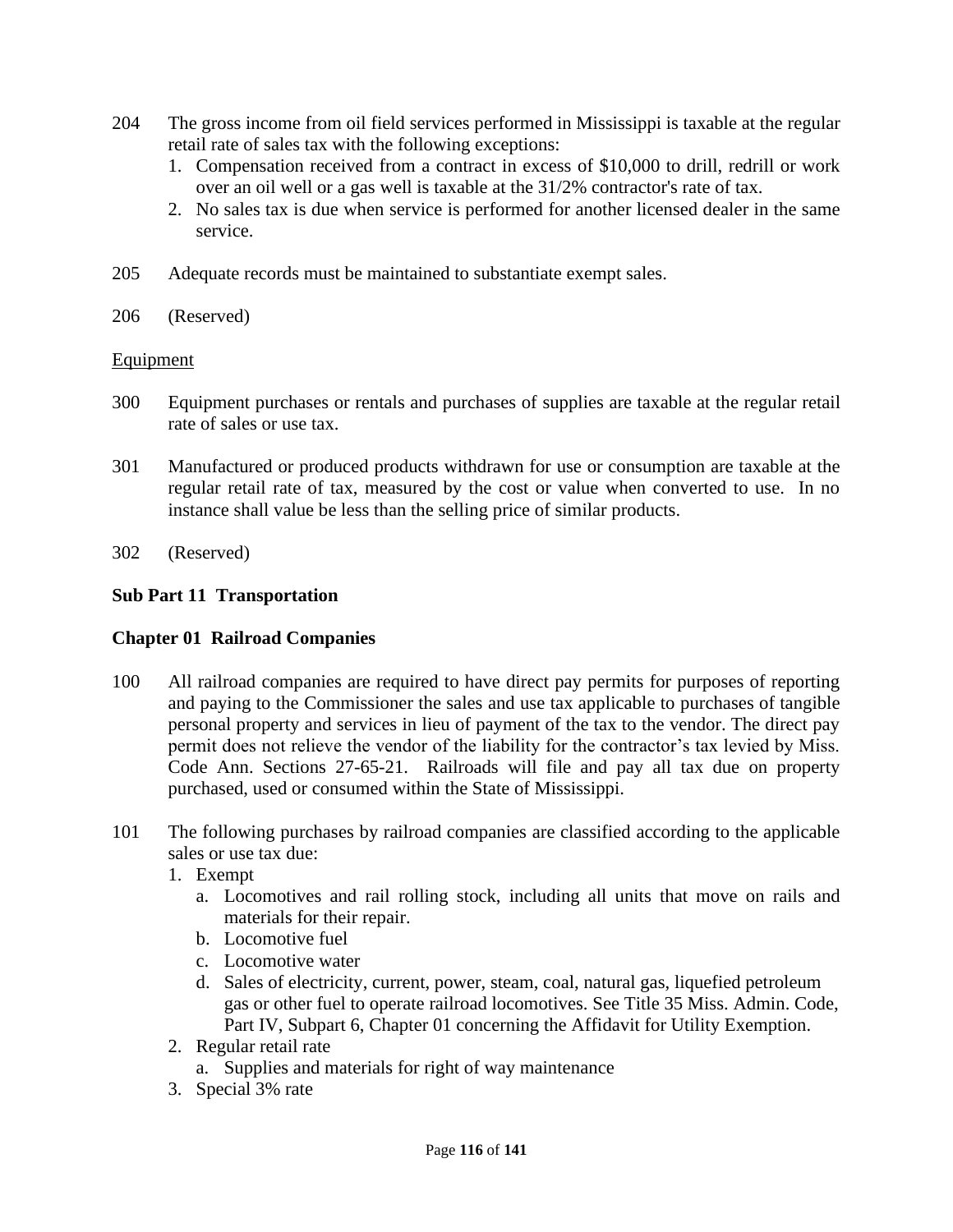- a. Creosoting and treating of track and bridge materials
- b. Culverts, drainpipes and ballast for use in the roadway
- c. Equipment and materials for use in signals and interlockers
- d. Ties, piling, timber and lumber, when used in track or track structures.
- 102 Any other purchases will be taxed at the rates provided by law. Adequate records must be maintained to substantiate tax classifications of sales and purchases.
- 103 Rental or lease of tangible personal property to railroad companies is taxed at the same rates as sales of the same property.
- 104 (Reserved)

*35.IV.11.01 revised effective December 1, 2020*

# **Chapter 02 Automobile, Truck and Truck-Tractor Dealers**

- 100 Terms and Definitions
- 101 Automobiles, trucks and truck-tractors shall include only vehicles which are commonly known to the trade as such. The term includes motor homes (self-propelled) but does not include mobile homes, campers, trailers, semi-trailers, motorcycles, warehouse trucks, draglines, golf carts and similar vehicles.
- 102 Semi-trailer for tax purposes is one that is attached to and moved by a truck-tractor.
- 103 Sales price or purchase price for tax purposes means the full amount received from the sale of property, including delivery charges, manufacturers excise tax and any other additions to the selling price, unless specifically excluded by statute. The Federal Retailers Excise Tax on truck chassis and bodies and on truck-trailer and semi-trailer chassis and bodies is exempt from sales tax. No distinction is made between sales of new, used or trade-in vehicles for sales and use tax purposes, all being taxed on the difference in the sales price and the amount allowed for a trade-in. A trade-in is limited to property of the same kind and character as that normally carried in inventory for sale.
- 104 (Reserved)
- 200 Rate and Application of Tax
- 201 The special rate of tax on sales and rentals of automobiles and trucks with a gross weight of 10,000 lbs. or less is 5%. Motor homes are also taxed at the special rate of 5% as private carriers of passengers under Miss. Code Ann. Section 27-65-17. Motorcycles are taxed at the regular retail rate of tax. Truck-tractors and semi-trailers are taxed at the special rate of 3%. Effective July 1, 2014, Miss. Code Ann. Section 27-65-101(1)(ss) provides an exemption for truck-tractors and semi-trailers used in interstate commerce and registered under the International Registration Plan (IRP) or any similar reciprocity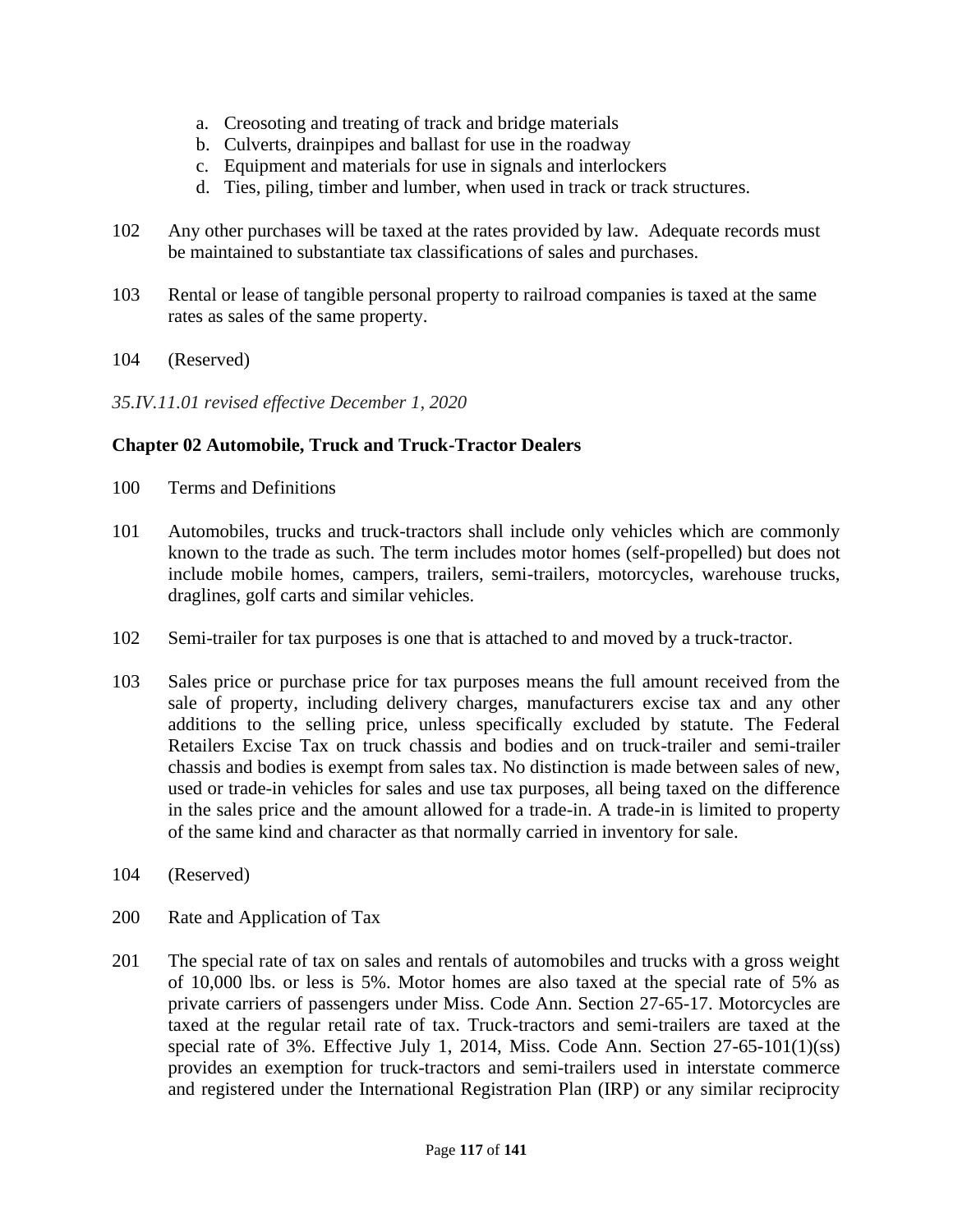agreement or compact relating to the proportional registration of commercial vehicles as provided for in Miss. Code Ann. Section 27-19-143. Retail sales or rental of other tangible personal property are taxable at the regular retail rate of tax.

- 202 Special equipment already mounted on a truck, the function of which is to transport persons or property, is taxable at the applicable rate of tax as the truck when sold as a complete unit. If sold separately, the regular retail rate of tax will be applicable. (Example: bus bodies, concrete mixing equipment, tanks for transportation of liquids and the like.)
- 203 Equipment mounted on a vehicle so that it can be transported from place to place for the performance of a special function while stationary is taxable at the regular retail rate of tax whether sold as a complete unit or separately. (Example: seismographic equipment, oil well work-over rigs, cherry pickers and the like.)
- 204 Electric Power Associations (EPAs) purchasing automobiles or trucks with a gross weight of 10,000 lbs. or less, are taxed at the reduced rate of 1% plus the additional 2% tax levied by Miss. Code Ann. Section 27-65-17. Direct pay permits may not be used to self-accrue this tax.
- 205 Accessories permanently attached to a vehicle at the time of sale, such as overdrive, heater and radio, are taxable at the same rate as that of the vehicle. Accessories that are not permanently attached are taxable at the regular retail rate of tax.
- 206 Sales between licensed new or used car dealers of merchandise (parts & accessories) for resale at retail are exempt from sales tax. Sales of new motor vehicles to used car dealers are taxable. Sales of merchandise to licensed leasing and rental companies for subsequent lease or rental are likewise exempt from sales tax.
- 207 The sales of accessories, equipment, labor, parts and services are taxable at the regular retail rate of tax when sold to a consumer and exempt when sold to other licensed retail dealers for resale. Income received from the repair (labor and parts) of vehicles for another licensed dealer where the vehicle will be placed in stock for sale is exempt.
- 208 Internal sales of parts and labor that are necessary to repair a vehicle in inventory are exempt because the tax will apply on the sale of the repaired vehicle. However, merchandise such as tires for wreckers and similar withdrawals from stock for business use are taxable at the regular retail rate.
- 209 Dealers titling a vehicle for wholesaler will be required to report 5% sales tax based on the NADA value of the vehicle, absent any valid sales invoice from the wholesaler.
- 210 (Reserved)
- 300 Service Contracts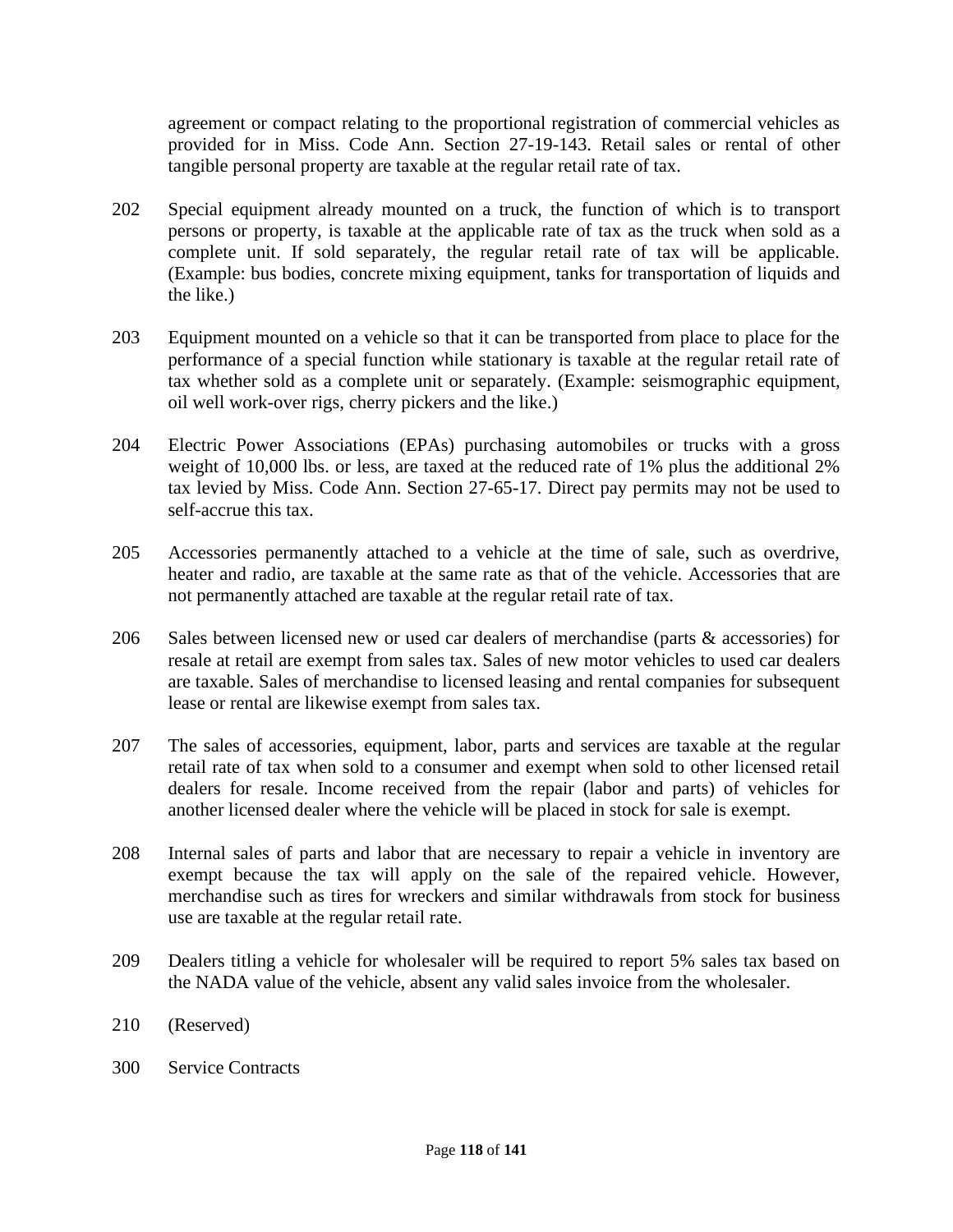- 301 The sale of a contract to provide for maintenance and/or repairs of a motor vehicle is exempt from sales tax when sold either with the vehicle or separate from the sale of the vehicle. These contracts are known in the industry as either a service contract, extended warranty or other similar names and are separate from the original new car warranty as provided by the manufacturer. Income received from the subsequent repair work performed by the dealer under the provisions of these contracts is taxed at the regular retail rate of tax.
- 302 The income received and retained by an automobile dealer derived from the sale of maintenance and/or repair agreements to cover work performed at a specific dealership(s), is treated as the prepayment of maintenance and repairs. The income received from such sale is taxed at the regular retail rate of tax as any other automobile repairs.
- 303 (Reserved)
- 400 Wrecker and Towing Service
- 401 Charges for wrecker or towing services where no other taxable services (repairs, storage or other similar service) are provided are exempt from sales tax. When wrecker or towing services are provided in connection with other services that are taxable, the total amount is subject to the regular retail rate of tax. The separate invoicing of the wrecker or towing services would not affect the taxability of the charges. The taxability of wrecker and towing services is determined for each instance that includes this service and not for the business as a whole.
- 402 (Reserved)
- 500 Warranty Repairs
- 501 Repairs to a vehicle under the original new vehicle manufacturers' warranty where payment or credit is directly from the manufacturer are exempt. Rental cars provided under the new car warranty, either from the dealer's own fleet or through a car rental agency, are considered part of the warranty repair and not subject to sales tax or the motor vehicle rental tax. Any part of the charge for repairs or service billed to or paid by the customer is taxable at the regular retail rate of tax.
- 502 (Reserved)
- 600 Rebates
- 601 A rebate given by the dealer is considered to be a discount deductible from the sales price when shown on the sales invoice and is exempt.
- 602 Rebates made directly by the manufacturer that are assigned to the dealer are taxable under Miss. Code Ann. Section 27-65-3.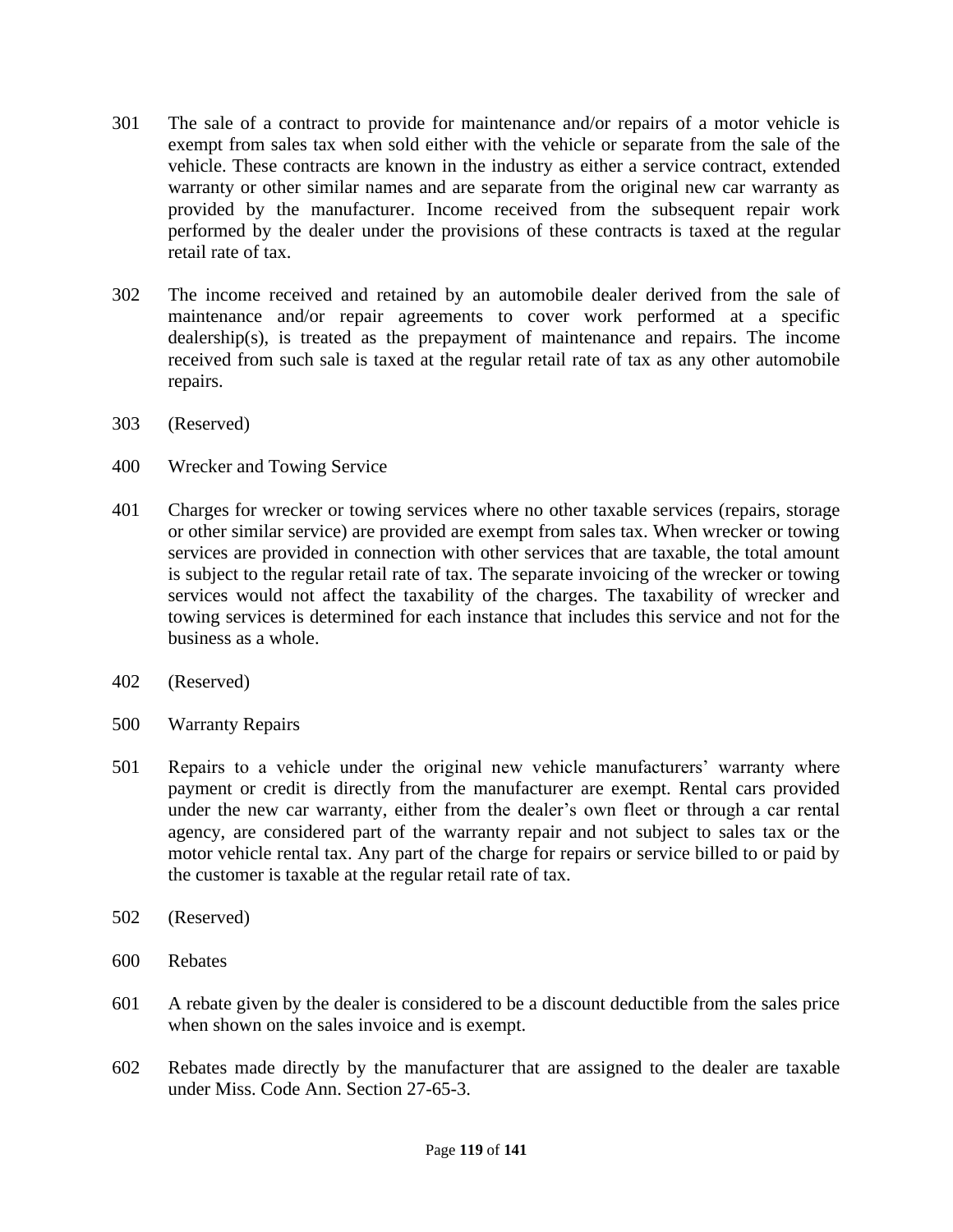- 603 Incentive awards paid to the dealer by the manufacturer which do not affect the selling price to the customer are considered to be a reduction in cost to the dealer and are not taxable.
- 604 (Reserved)
- 700 Cars furnished by Dealers
- 701 A vehicle furnished free of charge or at less than an arms-length charge is taxable to the dealer on the value of the vehicle when withdrawn from stock. This includes cars used by owners, salesmen, dealership employees, or any other individual whom the dealership has given a car for use. The value of the vehicle shall be determined by computing the annual lease value of the vehicle based on its fair market value (FMV) as of the first date the auto is made available for personal use. The FMV is determined to be the manufacturers invoice price. This figure should then be used to determine the annual lease value assigned by the Internal Revenue Service in absence of any other method of determination provided by the Department. Tax at the rate of 5% should be paid on the total lease value of all vehicles provided to individuals for personal use. No credit for tax paid on the use of the vehicle will be allowed against the tax due once the vehicle is sold. The total tax due should be computed on December 31st of each year and reported on the December sales tax return due by January 20th.
- 702 (Reserved)
- 800 Rentals
- 801 Income from renting or leasing tangible personal property is taxed at the same rates as sales of the same property.
- 802 Dealers owe no tax on the cost of property when withdrawn from inventory for lease or rental. Sales of property that has been rented or leased are taxable on the full sales price with no deduction allowed as a result of tax paid on rental or lease income.
- 803 (Reserved)
- 900 Repossessions
- 901 Repossessions shall be treated as returned merchandise and credit will be allowed only for the uncollected part of the selling price previously reported and taxed. The subsequent sale of the repossessed car will be taxable on the same basis as the sale of any other car.
- 902 Repossessions by out-of-state dealers do not cancel or void use tax liabilities which accrue to the purchaser simultaneously with the first use or registration of the vehicle in Mississippi.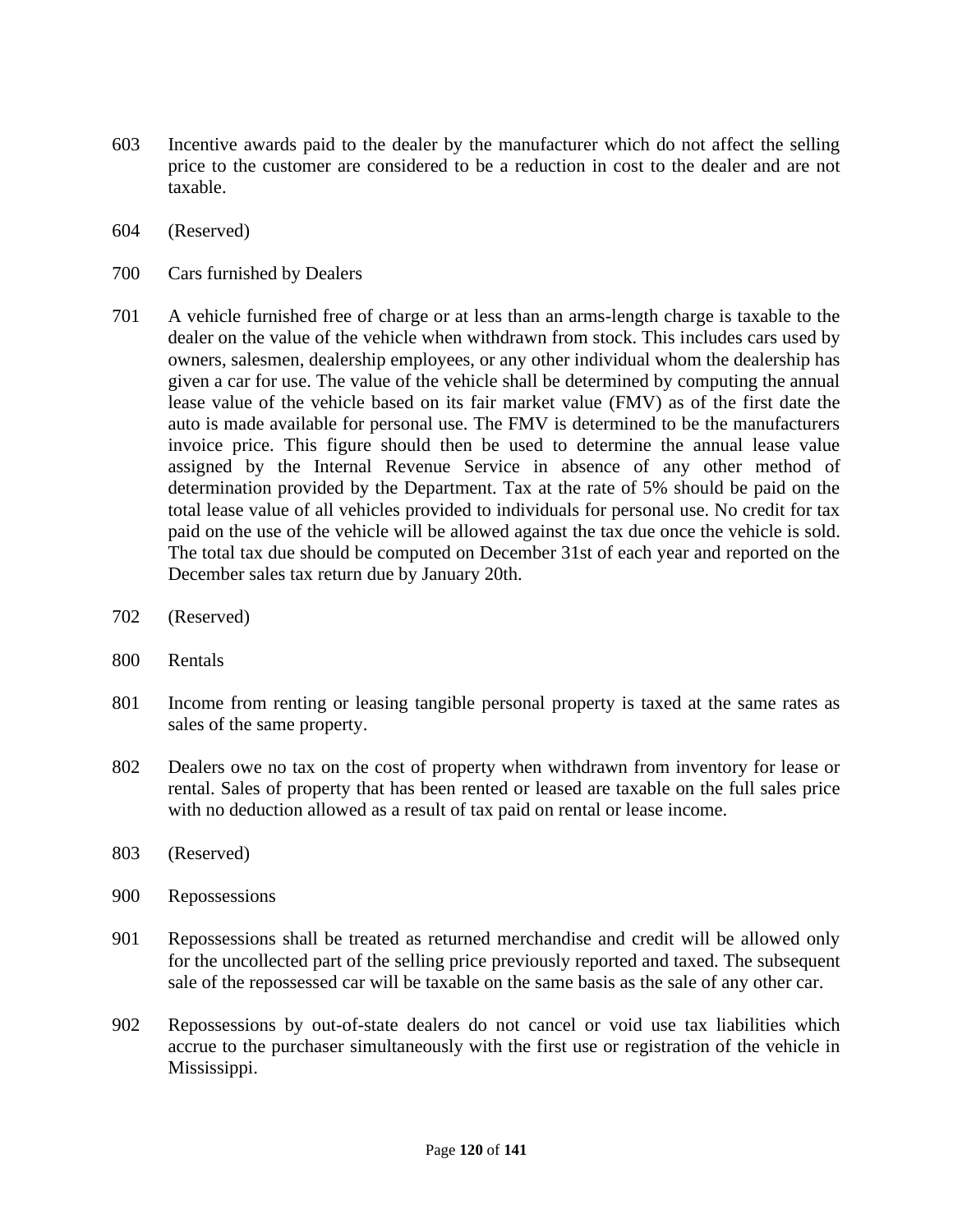#### 903 (Reserved)

- 1000 Out-of-State Sales
- 1001 Sales of automobiles, trucks, truck-tractors, semi-trailers, trailers, boats, travel trailers, motorcycles and all-terrain cycles which are exported from this state within forty-eight (48) hours and registered and first used in another state are exempt from sales tax. A properly executed Certificate of Interstate Sale must be maintained to substantiate sales of boats, all-terrain cycles or other equipment not required to be registered for highway use. A golf cart is not an all-terrain cycle and would be taxable at the seven percent (7%) regular rate of tax at the time of purchase regardless of its intended use or modifications made for multi-purpose use.
- 1002 (Reserved)
- 1100 Isolated, Casual or Occasional Sales
- 1101 The 5% rate of sales or use tax is due on motor vehicles purchased by any person, firm or corporation from another person, firm or corporation which is not a licensed dealer. "Motor vehicle" includes private carriers of passengers, school buses, church buses, taxicabs, ambulances, hearses, motorcycles, private carriers of property, and private commercial carriers of property and drays of a gross weight of ten thousand (10,000) pounds or less. Sales or use taxes on such purchases are to be paid to the County Tax Collector at the time the motor vehicle is registered or licensed. The 5% sales or use tax is based on the true value of the vehicle using the most current official motor vehicle assessment schedule as supplied by the Department as provided by Miss. Code Ann. Section 27-65-201. Purchases of other non-business motor vehicles or property are not taxable when purchased as isolated, casual or occasional sales.
- 1102 (Reserved)
- 1200 Purchases
- 1201 All purchases of tools, supplies, machinery and equipment which are bought for use in operating the business and not for resale, or which do not become an integral part of vehicles being repaired are taxable at the regular retail rate of sales or use tax.
- 1202 Purchases of vehicles, parts and other merchandise for resale are exempt from sales or use tax.
- 1203 (Reserved)
- 1300 Records
- 1301 Adequate records must be maintained to substantiate tax classifications on sales and purchases.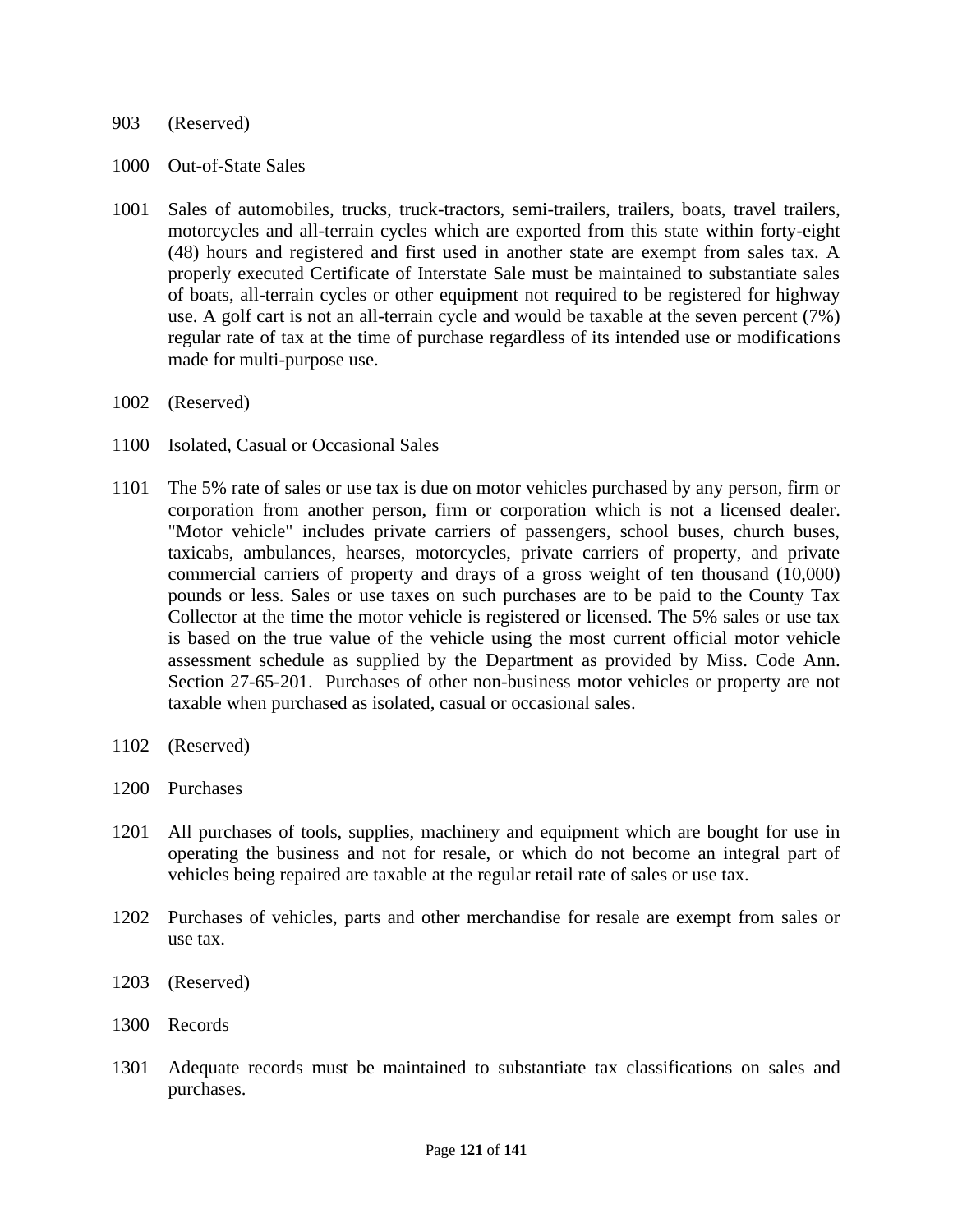## 1302 (Reserved)

- 1400 Use Tax
- 1401 Persons who purchase vehicles, which will be registered and used in this state, from dealers located in other states are liable for the payment of use tax at the same rate and on the same basis as sales tax. The Mississippi use tax is payable to the County Tax Collector if not previously paid to an authorized out-of-state dealer, registered with the Mississippi Department of Revenue, at the time of purchase. Credit for the amount of sales tax paid to the dealer in the other state, that retains the tax collected on the sale, is not allowed against the Mississippi use tax due on automobiles, motor homes, trucks, truck-tractors and semi-trailers, trailers, boats, travel trailers, motorcycles and all-terrain cycles. Any tax credit allowed must be evidenced by proof of payment.
- 1402 Persons who purchase motor vehicles, which are classified as isolated, casual or occasional sales, are liable for the payment of use tax at the same rate and on the same basis as sales tax (see Isolated, Casual or Occasional Sales in this Rule).
- 1403 (Reserved)

*35.IV.11.02 revised effective December 1, 2018*

# **Chapter 03 Aircraft**

- 100 General
- 101 Retail sales of aircraft are taxable at the special rate of 3%.
- 102 Retail sales of repair parts are taxable at the regular retail rate of tax. All charges for repairs and servicing to aircraft are exempt from sales tax.
- 103 Any facility operating as a repair/service center and aircraft parts dealer will be required to collect and remit Mississippi sales tax at the rate of 7% on all sales from parts and remit sales tax at the rate of 7% on the cost of parts withdrawn from inventory for use in the performance of a repair or service. Tax will not be due on the repair or service charge, including the provided parts, billed to the consumer.
- 104 Accessories permanently attached to an aircraft at the time of sale, such as radios, lights, instruments, etc., are taxable at the same rate as that of the aircraft. Accessories sold at a later date are taxed at the regular retail rate.
- 105 Sales of aircraft, accessories, repair parts and labor to licensed retailers for resale or rental in the regular course of business are exempt from sales or use tax.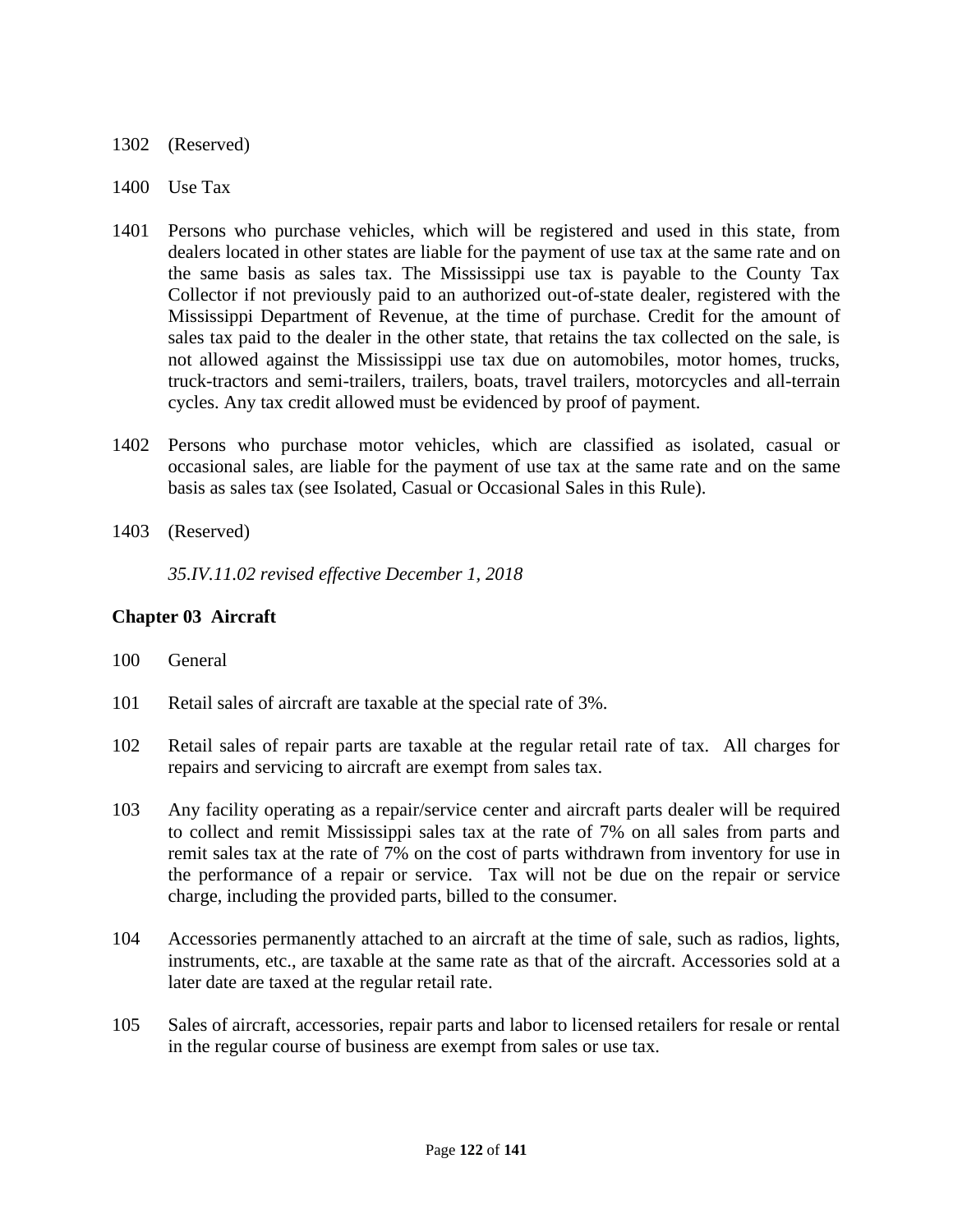- 106 Sales price means the full amount received from the sale of property, including delivery charges, manufacturers excise tax and any other additions to the selling price. No distinction is made between sales of new, used or trade-in property for tax purposes, all being taxed on the difference in the sales price and the amount allowed for a trade-in.
- 107 Sales of aircraft made or facilitated by a person regularly engaged in the sale or facilitation of aircraft, such as a broker, are subject to tax at the rate of 3%. The purchaser is liable for the tax if the facilitator fails to collect the Mississippi tax. The tax due by the purchaser should be remitted directly to the Department.
- 108 A trade-in is limited to property of the same kind and character as that normally carried in inventory for sale in the regular line of business.
- 109 Sales under a warranty agreement with the manufacturer are not taxable on that part charged to the factory. Any part of the charge made to the customer is taxable at the regular retail rate.
- 110 (Reserved)
- 200 Exemptions
- 201 The gross income from the stripping and painting of commercial aircraft engaged in foreign or interstate transportation business is exempt from sales tax.
- 202 Sales of parts used in the repair and servicing of aircraft not registered in Mississippi engaged exclusively in the business of foreign or interstate transportation to businesses engaged in aircraft repair and maintenance are exempt from sales tax.
- 203 The gross proceeds from the sale of rotary-wing aircraft if exported from this state within forty-eight (48) hours and registered and first used in another state are exempt from sales tax.
- 204 The gross proceeds of sales of aircraft when used predominately to transport passengers or property to or from offshore oil or natural gas exploration or production platforms or vessels, and engines, accessories and spare parts for such aircraft.
- 205 (Reserved)
- 300 Demonstrations and Rentals
- 301 Aircraft used as demonstrators where the aircraft remains in the dealer's inventory is not subject to sales tax. Supplies or other tangible personal property withdrawn and used by the dealer for demonstration of aircraft or any other purpose are taxable at the regular retail rate of tax.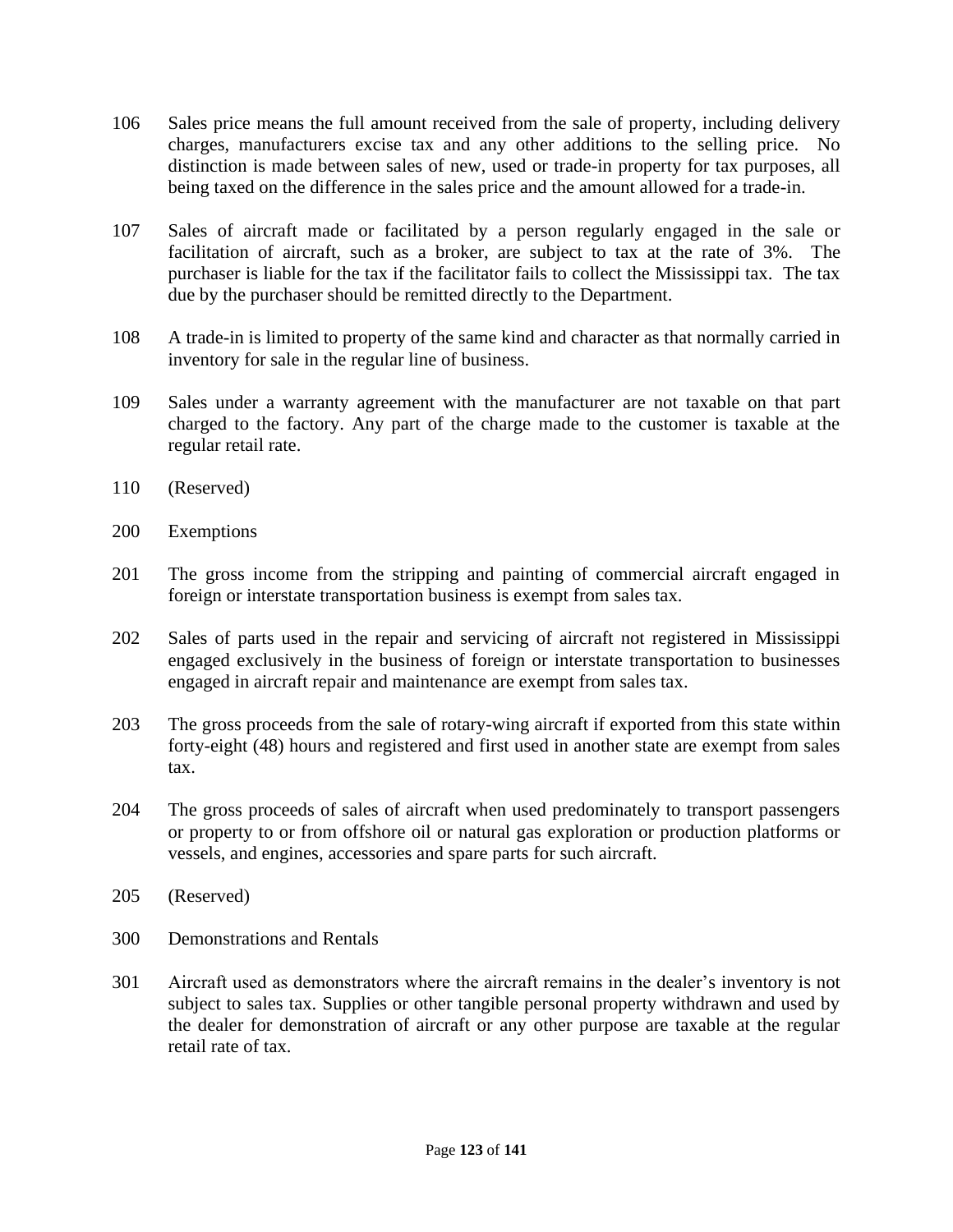- 302 Income from renting or leasing tangible personal property is taxed at the same rates as sales of the same property. An aircraft is not rented when an instructor accompanies a student for purposes of instruction.
- 303 Rebilling or pass through fuel charges are not considered to be taxable rental income when separately invoiced from the charge for rental or lease. Sales of fuel by lessors are not subject to sales tax. Income from inside or outside storage charges is exempt from sales tax.
- 304 Dealers owe no tax on cost of property when withdrawn from inventory for lease or rental. Sales of property that has been rented or leased are taxable on the full sales price with no deduction allowed as a result of tax paid on rental or lease income.
- 305 (Reserved)
- 400 Repossessions
- 401 Repossessions shall be treated as returned merchandise and credit will be allowed only for the uncollected part of the selling price previously reported and taxed. The subsequent sale of the repossessed equipment will be taxable on the same basis as the sale of any other property.
- 402 (Reserved)
- 500 Out-of-state Sales
- 501 All sales of aircraft by Mississippi dealers are presumed to have been made in this State unless the dealer can provide factual evidence that the aircraft was delivered to the customer outside of this State for first use in another state.
- 502 (Reserved)
- 600 Purchases
- 601 All purchases of tools, supplies, machinery and equipment that are bought for use in operating an aircraft business and not for resale are taxable at the regular retail rate of sales or use tax.
- 602 Persons who buy aircraft or parts to repair aircraft from dealers in other states for use in Mississippi are liable for the payment of a use tax at the same rate and on the same basis as sales tax. Credit for the amount of sales tax paid to the dealer in the other state is allowed against the Mississippi use tax due on such purchases. Any tax credit allowed must be evidenced by proof of payment.
- 603 (Reserved)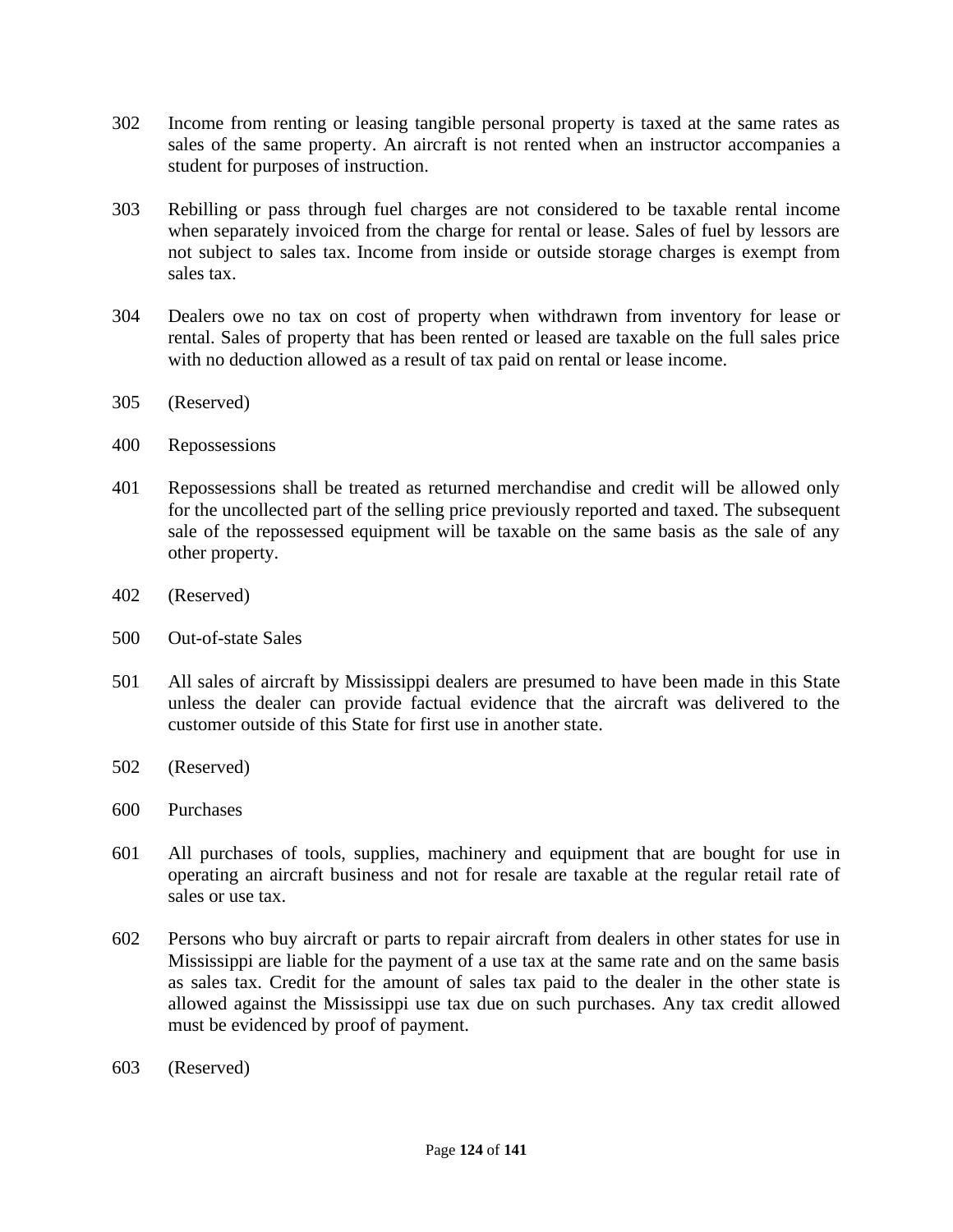- 700 Records
- 701 Adequate records must be maintained to substantiate tax classifications of sales and purchases.
- 702 (Reserved)

## *35.IV.11.03 revised effective October 16, 2021*

### **Chapter 04 Boats, Barges, Vessels and Marine Commerce**

- 100 Sales of vessels or barges of fifty (50) tons load displacement and over by the manufacturer or builder are exempt. The gross proceeds of sales of dry docks and offshore drilling equipment for use in oil exploitation or production are exempt. The Federal Luxury Tax, effective January 1, 1991, is in the form of a Federal Retailers Excise Tax, and is therefore excluded from taxable gross proceeds of sales when computing the Mississippi sales or use tax due on sales of boats with a sales price over \$100,000.00. Sales of equipment subsequent to original sale and not otherwise exempt are taxable at the regular retail rate.
- 101 Sales to commercial fishermen of commercial fishing boats of over five (5) tons load displacement and not more than (50) tons load displacement as registered with the United States Coast Guard and licensed by the Mississippi Marine Conservation Commission are exempt. Fishing gear with which the boat is permanently equipped is considered part of the boat.
- 102 1. Charter boats which have been licensed and authorized as such by the United States Coast Guard pursuant to 46 CFR 24-26 and 46 CFR 175-187 or
	- 2. Seafood boats licensed by the Mississippi Marine Conservation Commission for use within and without the territorial waters of Mississippi and:
		- a. subject to the regulations, jurisdiction and authority of the Mississippi Marine Conservation Commission,
		- b. subject to a license or fee imposed by the Mississippi Marine Conservation Commission,
		- c. used in waters of other states and required by such other states to pay a license or fee shall, upon issuance of such license, be deemed to be in the business of interstate transportation (Section 49-15-15(o)).
- 103 Sales of ice to commercial fishermen purchased for use in the preservation of seafood are exempt from tax.
- 104 Sales of motor fuel are exempt from sales tax. Motor fuel means gasoline, butane, diesel or any other fuel used to propel or power motor vehicles, vessels, barges or stationary engines.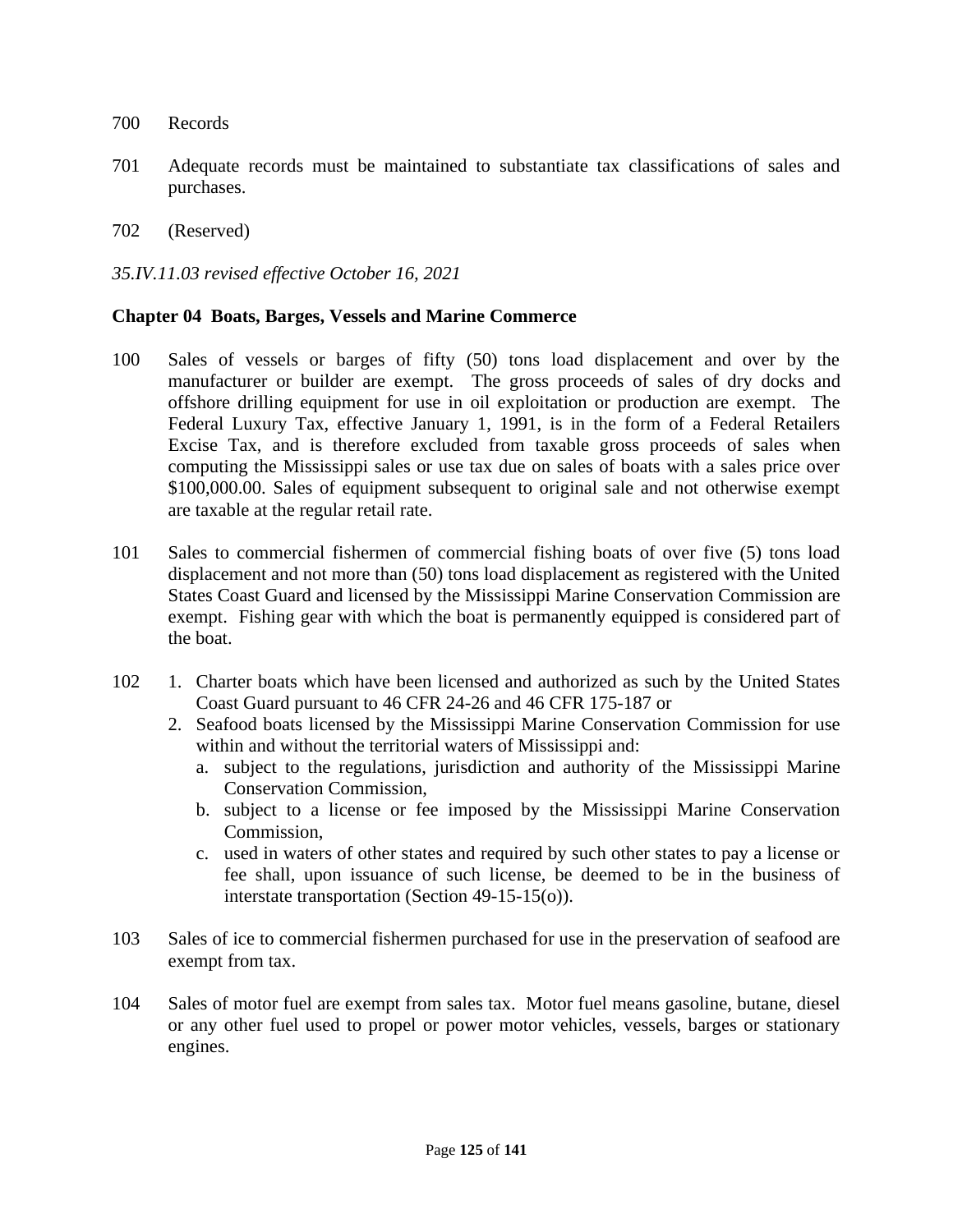- 105 The gross income from repairs to vessels and barges engaged in foreign trade or interstate transportation are exempt. "Gross income from repairs" means income from the sale of repair or replacement parts as well as income from repair services. Additional equipment and the installation thereof are taxable at the regular retail rate. Repairs to other vessels are taxable.
- 106 Machinery or tools or repair parts therefore or replacements thereof, fuel or supplies used directly in manufacturing, converting or repairing ships of three thousand (3,000) tons load displacement and over are exempt from sales or use tax. Office and plant supplies or other equipment not directly used on the ship being built, converted or repaired are subject to the regular retail rate of tax.
- 107 Sales of petroleum products to vessels or barges for consumption in marine international commerce or interstate transportation businesses are exempt. Geophysical vessels used in the collection of data and/or information while operating in international waters are considered to be in international commerce. Sales of petroleum products, other than motor fuel, to vessels and barges performing seismographic work and operations other than that of a transportation business, such as dredges, oil rig supply boats and pleasure boats, are taxed at the regular retail rate of tax.
- 108 Sales of tangible personal property to persons operating ships in international commerce for use or consumption on board such ships are exempt from sales tax. This exemption shall be limited to cases in which procedures satisfactory to the Commissioner, insuring against use in this State other than on such ships, are established. This exemption does not apply to the purchase of property to be resold within this state.
- 109 Sales of lumber, dunnage, strapping, packing containers and other shipping material sold to ship owners, stevedoring companies or any other person for use in ships engaged in international commerce are exempt from sales tax.
- 110 Sales of property delivered by the seller to the dock side for immediate export to a foreign country are exempt. Copies of purchase orders from or for overseas customers, marine bills of lading or other documentation must be retained by the seller with the sales invoice in support of this exemption.
- 111 Income received from storage and handling of perishable goods by a public storage warehouse is exempt from tax. "Perishable goods" means frozen goods or goods that require refrigeration while stored in a public storage warehouse (example: meat, fish, poultry, vegetables, fruits, etc.). Perishable goods shall also include grain products which require aeration while stored in a public warehouse (example: soybeans, wheat, rice, oats, milo, etc.)
- 112 When the export exemption is claimed for merchandise purchased for a ship's crew, the chandler must have a purchase order from the ship's captain for each item of property and delivered the property to the ship in the same manner as the other supplies. All sales of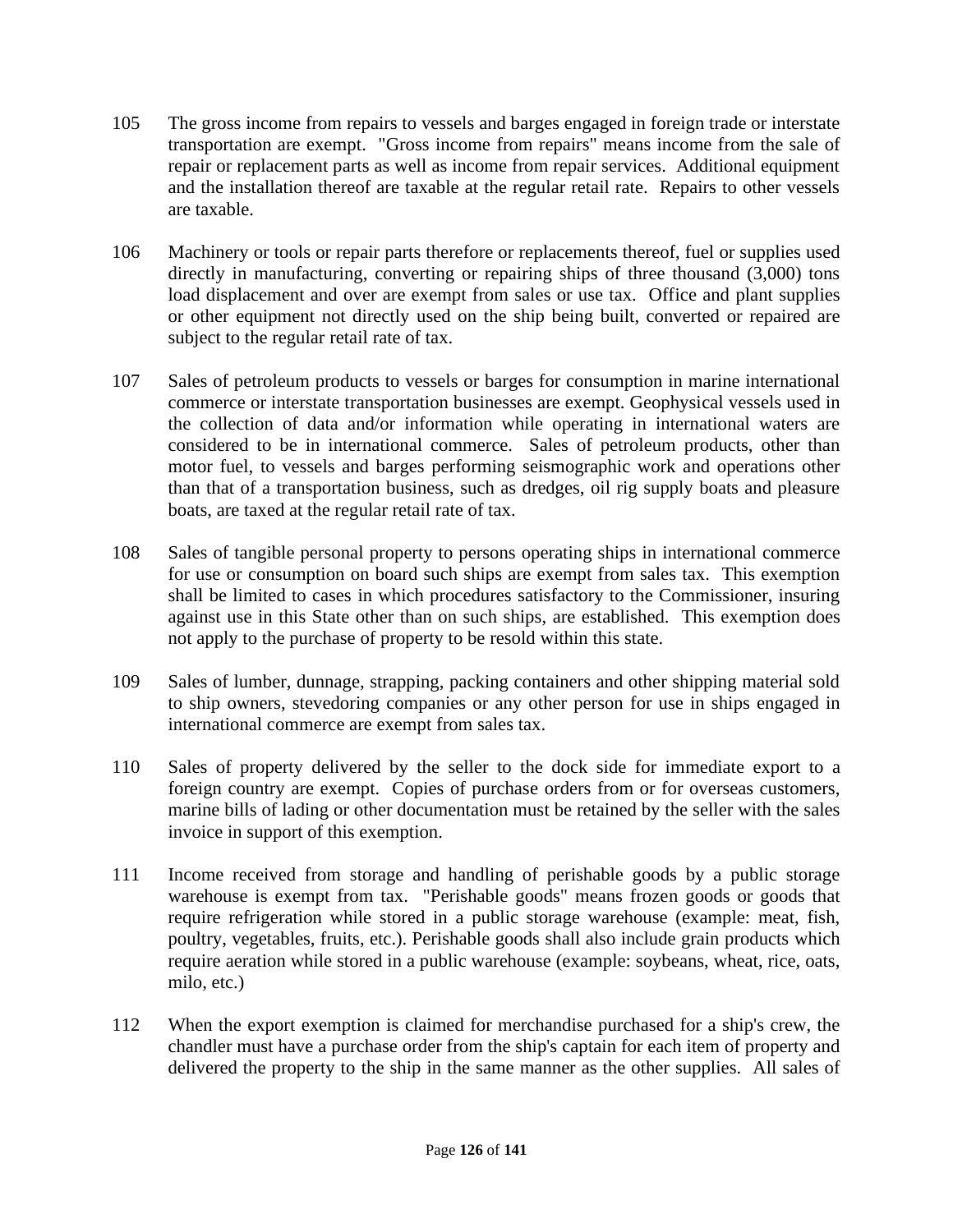personal property to ship's personnel who buy and accept its delivery in person from the seller are taxable at the regular retail rate of tax.

- 113 Stevedoring charges for loading or unloading vessels engaged in foreign or interstate commerce are exempt.
- 114 Sales of machinery, machine parts and/or equipment to an operator or lessee of any structures, facilities and lands acquired and operated or leased pursuant to any of the provisions of Chapter 9, Title 59, Mississippi Code of 1972, which machinery, machine parts and/or equipment is to be located on and used exclusively and directly in the operation of such structures, facilities and lands are taxable at the 11/2% rate of tax.
- 115 Sales of equipment and supplies (hardware, canvas, lines, sheets, paint, clothing, linens, lumber, cleaning materials, etc.) to any boat are taxable at the regular retail rate of tax, unless otherwise exempt.
- 116 (Reserved)

# **Sub Part 12 Medical**

# **Chapter 01 Optometrists and Ophthalmologists**

### Professional Services

- 100 Optometrists and ophthalmologists primarily rendering professional services are not construed as retailers by the Sales Tax Law, but are regarded as the users or consumers of all tangible personal property purchased either to be consumed or used by them or delivered to their customers in connection with the professional services rendered. Optometrists and ophthalmologists who manufacture glasses pursuant to their own examinations and prescriptions are also considered the users of all ophthalmic goods and related products purchased and are treated the same as non-manufacturing optometrists or ophthalmologists. Sales to or purchase by optometrists or ophthalmologists, in this instance, are taxable at the regular retail rate of sales or use tax which should be charged and collected by the seller at the time of sale. If the use tax is not charged and collected by the out-of-state seller at the time of sale, the purchaser is required to file a use tax return, Form 72-110, covering the tax applicable to such out-of-state purchases.
- 101 (Reserved)

### Retail Sales

200 Optometrists who maintain and operate a retail establishment such as a jewelry store, optical supply house, etc., or who are associated with a retail establishment, are construed as retailers and are liable for a sales tax on their Mississippi sales. Purchases of merchandise by a licensed retailer for resale at retail are exempt from sales or use tax.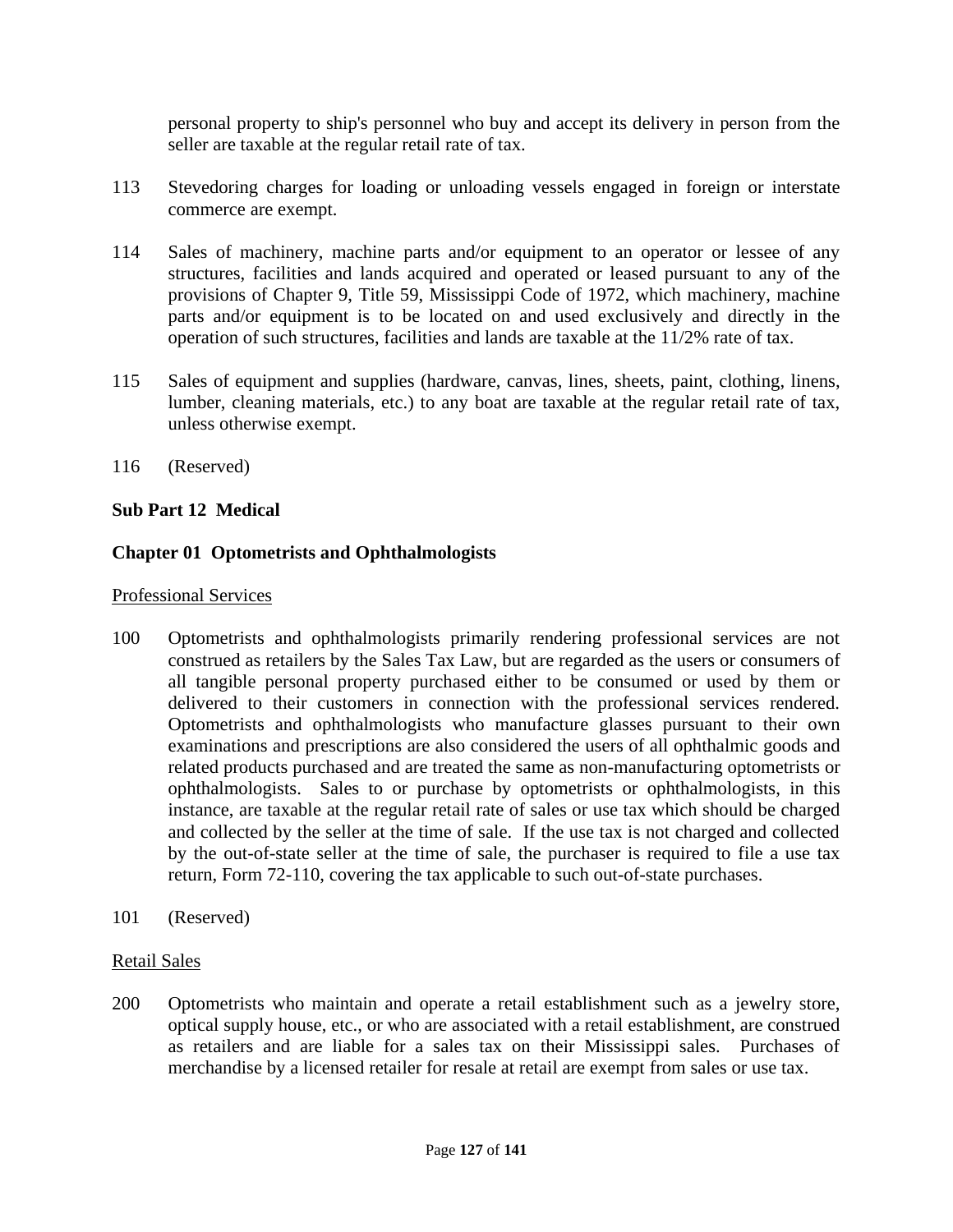- 201 Opticians, optical dispensaries, and optical supply houses, or any other person selling tangible personal property and not primarily rendering professional services as optometrists and ophthalmologists, as outlined in the first paragraph above, are likewise construed as retailers or wholesalers and are required to file Mississippi sales or use tax returns. A licensed retail establishment employing an examiner may exclude the examination charge from the gross proceeds of sales; provided this fee is a separate charge and records are kept to substantiate it.
- 202 (Reserved)

# **Chapter 02 Hospitals, Infirmaries and Sanatoriums**

- 100 Gross income received from the operation of a nursing home, hospital or similar institution is exempt from sales tax. Gross income from rental of tangible personal property or the operation of a drug store, cafeteria, gift shop or other business open to the public is subject to sales tax in the same manner as a similar independent business. Sales of non-prescription drugs and medicines or other property to out-patient or employees are likewise taxable at the regular retail sales tax rate. Sales of prescription drugs (legend drugs) and insulin are exempt from sales tax.
- 101 Home health care agencies, hospices or similar institutions, which operate as a separate legal entity (whether profit or non-profit) and not as a division or department of the exempt entity, are not exempt, and cannot be covered under the exemption provided to an affiliated exempt corporation. These agencies are subject to tax on purchases that are used or consumed by the institutions in the regular course of their business. Items, for the patient use, that are rebilled to the patient by the institution, are also subject to sales tax. This sales tax should be computed on the price billed to patients and/or their insurance provider.
- 102 Any department or division of an exempt entity, whether located on site or off-site, which performs services that are ordinary and necessary to the operation of the exempt entity, including but not limited to home health care, hospice, outpatient cancer, dialysis, cardiology, catheterization lab, diagnostic, lithotripsy, magnetic resonance imaging, rehabilitation, surgery, teleradiology, are exempt from sales tax.
- 103 Any department or division of an exempt entity, whether located on site or off-site, which is not ordinary and necessary to the operation of the exempt entity, is not covered under the exemption granted and is subject to the tax on its purchases. This includes, but is not limited to, wellness centers, physician's offices, and clinics.
- 104 Hospital, under Section 41-9-3, is defined not to include convalescent or boarding homes, children's homes, homes for the aged or other like establishments where room and board only are provided, nor does it include offices or clinics where patients are not regularly kept as bed patients.
- 105 Infirmaries are defined as a facility where overnight care can be provided.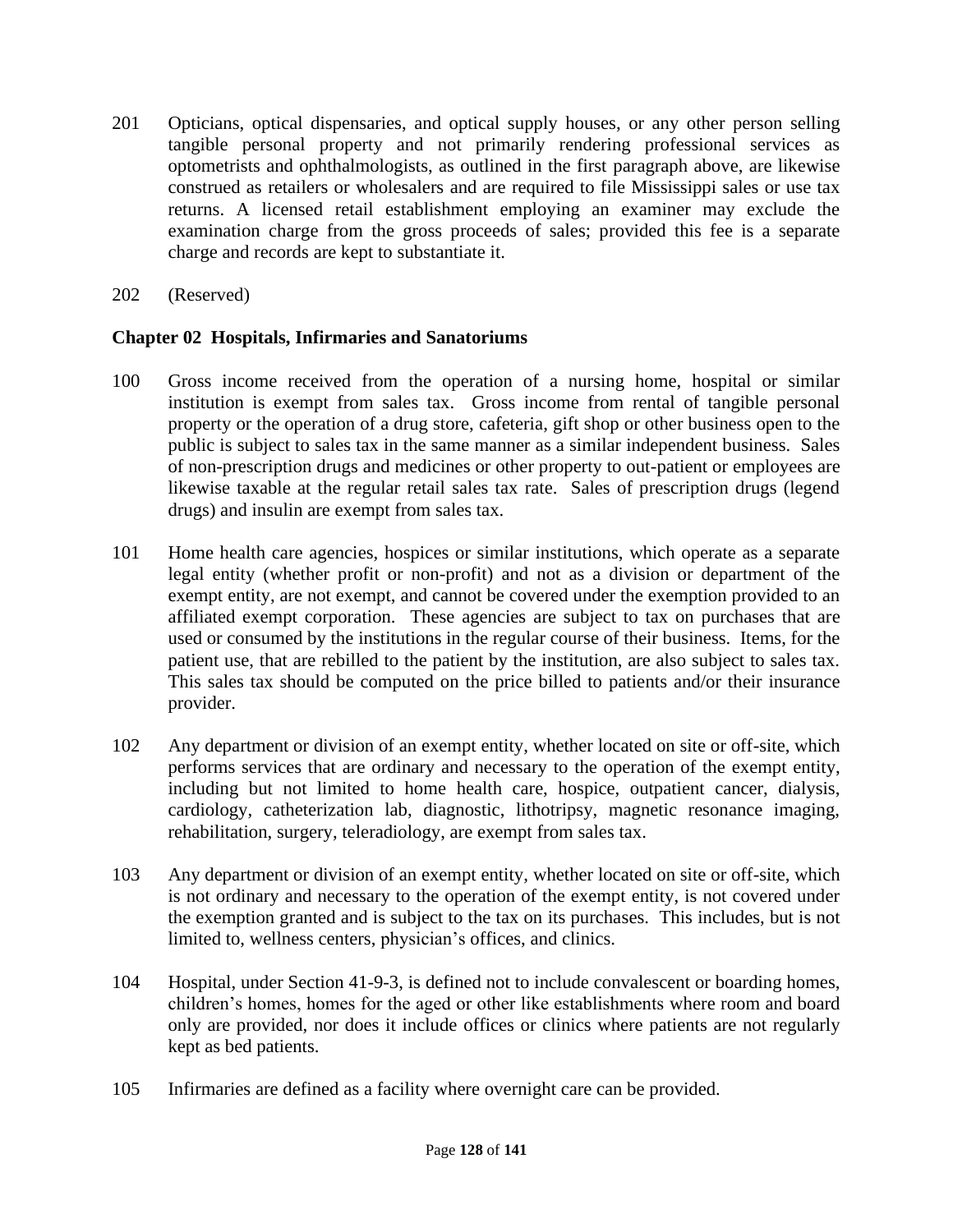- 106 Meals furnished or sold to employees of an institution are exempt where the eating facility is not open to the public or guest of the institution. Where eating facilities of an institution are open to the public, sales tax is due on the gross income, including sales of meals to employees and meals served to guests in patient's rooms.
- 107 Institutions are consumers of products furnished to patients or used in services rendered. The amount subject to tax shall be the full price paid by the institution on all items, including meals, furnished by all for-profit hospitals, nursing homes, infirmaries or other similar institutions. This amount includes any overhead charge, preparation charge or any other charge paid for the item, even if it is separately stated or separately billed.
- 108 Gross receipts from the sale or rental of tangible personal property, and services rendered to institutions owned and operated by the Federal Government, or the State of Mississippi, its counties, cities and corporations or associations, whose earnings do not inure to the benefit of any individual, group or shareholder, are exempt from sales tax. This exemption as applied to non-profit institutions is limited to purchases for use in the ordinary and necessary operation of the institution. This exemption does not apply to contractors performing services subject to the contractor's tax.
- 109 Sales and rentals to exempt institutions must be substantiated by sales invoices and other records. Sales and rentals to all other institutions are subject to the regular retail sales or use tax. From and after July 1, 1999, the portion of sales and rentals paid by Medicare and Medicaid are exempt from sales or use tax. From and after July 1, 2009, the entire sale or rental, when payment for such is made in part or in whole by Medicare or Medicaid, is exempt from sales or use tax.
- 110 (Reserved)

*35.IV.12.02 revised effective July 1, 2009*

# **Chapter 03 Dental Laboratories and Dental Supply Houses**

### Dentists

- 100 Dentists. The gross income received by dentists in the performance of their professional services is not subject to the provisions of the Sales Tax Law. Dentists are considered as the users and consumers of all materials, supplies and equipment purchased by them for use in their dental practice. Therefore, all sales made to dentists are retail transactions taxable at the regular retail rate of sales or use tax.
- 101 (Reserved)

# Dental Laboratories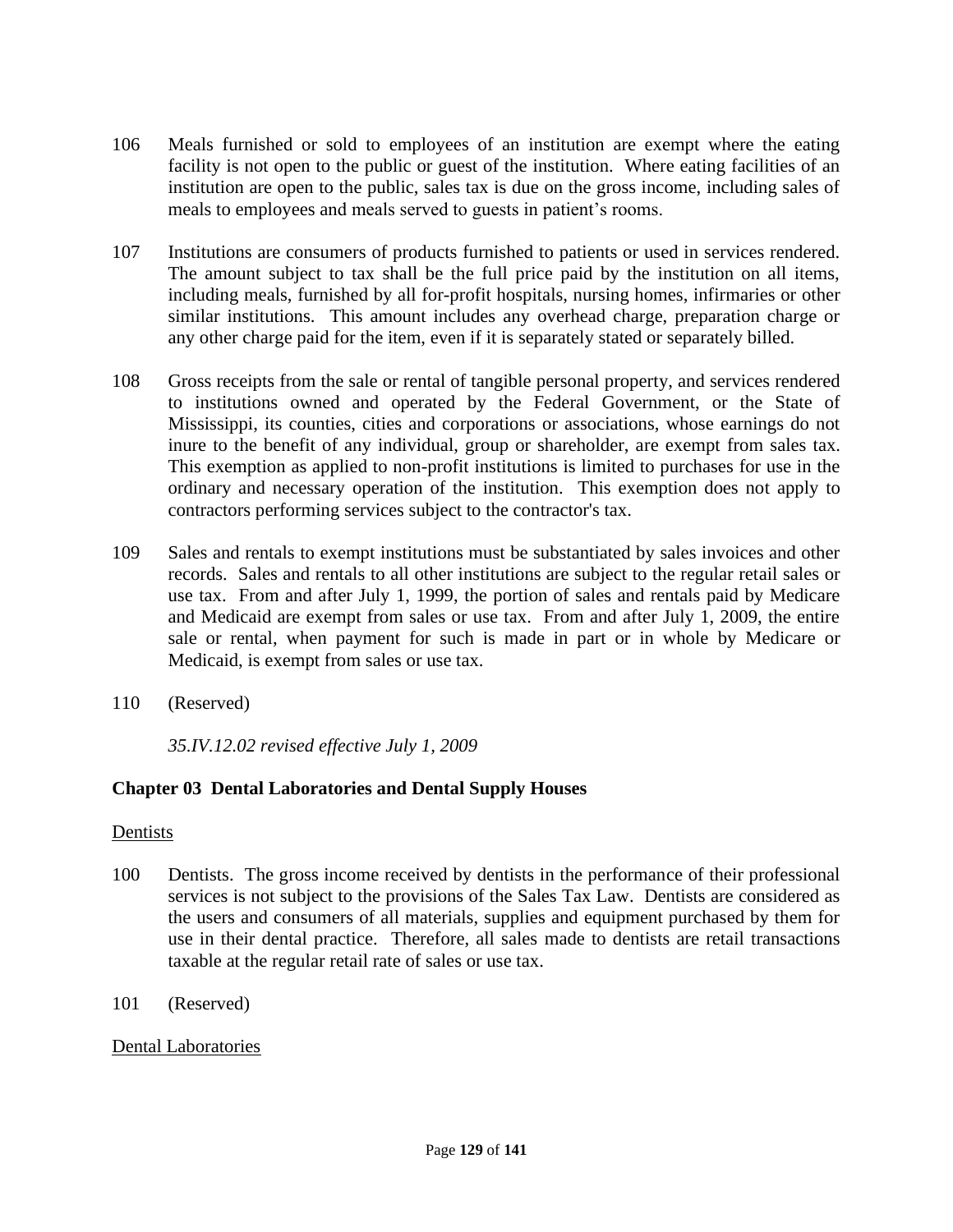- 200 Dental Laboratories. The gross income of dental laboratories derived from repair work performed for dentists or other customers, as well as from the sales of tangible personal property is taxable at the regular retail rate.
- 201 (Reserved)

# Dental Supply Houses

- 300 Dental Supply Houses. Sales of raw materials to licensed dental laboratories that become an integral part of a manufactured product are exempt. Sales of manufacturing machinery or machine parts to licensed dental laboratories for use exclusively and directly in the manufacturing process are taxed at the 1 ½% special rate of tax. The regular retail rate of sales or use tax applies on equipment, tools or supplies sold to dental laboratories and others for use.
- 301 Purchases for resale by licensed dental supply houses are exempt from sales or use tax.
- 302 (Reserved)

### Equipment Rentals

- 400 Equipment Rentals. Rental or lease of tangible personal property is taxed at the same rates as sales of the same property.
- 401 (Reserved)

### Records

- 500 Records. Adequate records must be maintained to substantiate tax classifications of sales and purchases.
- 501 (Reserved)

# **Sub Part 13 General**

### **Chapter 01 Affiliated Corporations**

- 100 Each separately organized corporation is a "person" within the meaning of the law, not withstanding its affiliation with or relation to any other corporation through stock ownership by a parent corporation or by the same group of individuals.
- 101 Each corporation shall file a separate return and include therein the tax liability accruing to such corporation. This applies to each corporation in an affiliated group, as the law makes no provision for filing of consolidated returns by affiliated corporations.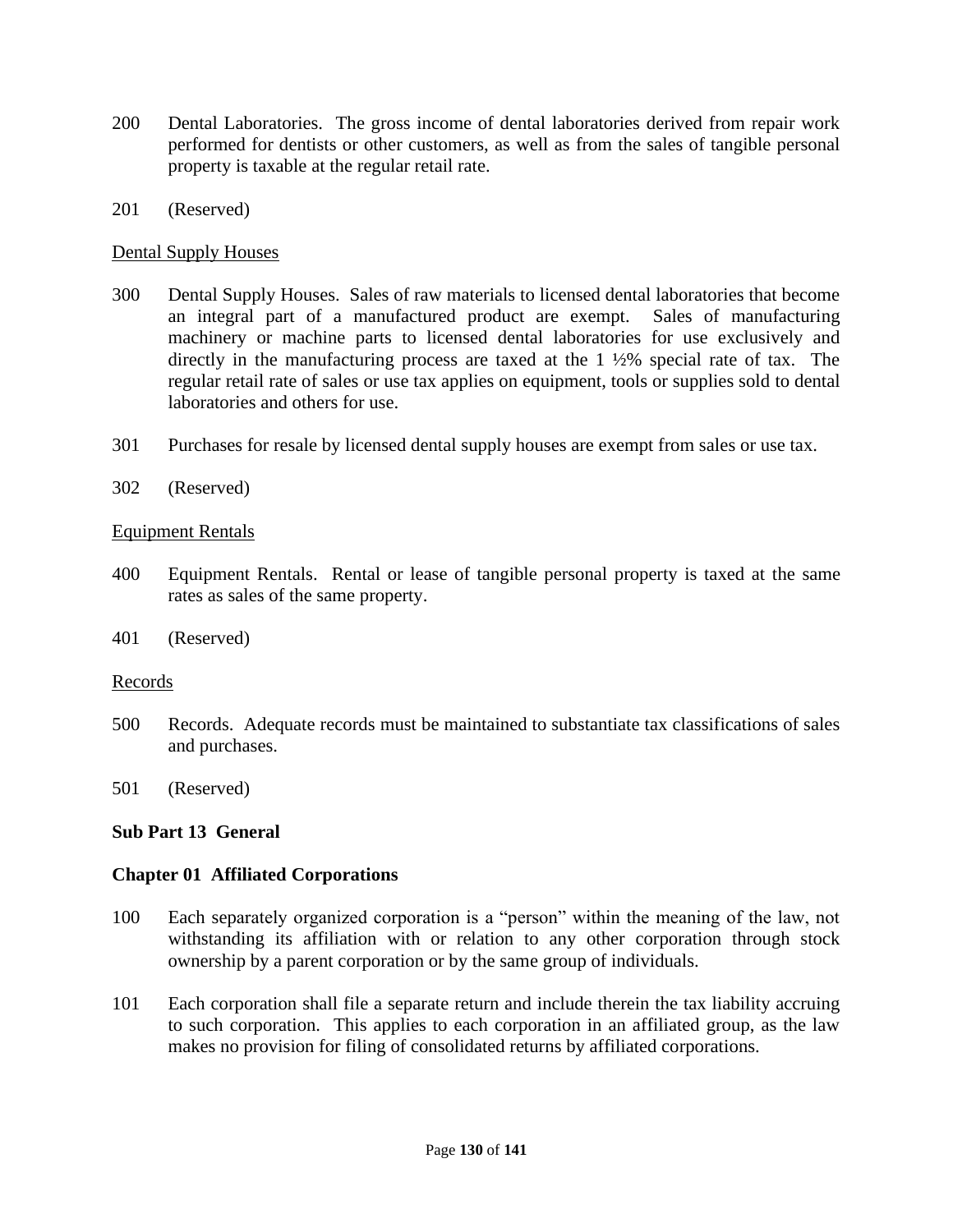- 102 Transactions where title to taxable property is transferred from one corporation to an affiliated corporation, partnership, or stockowner constitute taxable events, and these inter-company transactions may not be eliminated from the measure of tax imposed.
- 103 (Reserved)

# **Chapter 02 Sales Made By and To Schools, Colleges and Universities**

Junior Colleges, Community Colleges, Colleges and Universities

- 100 General
- 101 Miss. Code Ann. Section 27-65-105(a) and (b) exempt sales of property and services when sold to, billed to, and paid for directly by Mississippi's public colleges and universities. Sales to nonprofit private colleges and universities are exempt pursuant to Miss. Code Ann. Section  $27-65-111(g)$ . The exemptions under  $27-65-105(b)$  and  $27-65 111(g)$  do not apply to items that are not used in the ordinary operation of the school and do not apply to items resold to students.
- 102 Junior colleges, community colleges, colleges and universities undertake many activities that require the school to collect and remit sales tax. Miss. Code Ann. Section 27-65-9 provides that exempt organizations or political entities are in "business" for sales tax purposes when any of the activities carried on by those organizations are in competition with privately owned businesses that are subject to sales tax.
- 103 For the purposes of this rule, students are defined as persons receiving a course of instruction at the school and will include those taking short specialized courses and those attending camps.
- 104 In those instances where the school has contracted with a third party vendor to operate facilities on campus, such as a bookstore or cafeteria, the vendor will be responsible for collecting and remitting the tax. The school will remain liable for the tax when the vendor is merely acting as an agent for and on behalf of the school.
- 105 Miss. Code Ann. Section 27-65-75(1)(b) provides that eighteen and one-half percent (18½%) of the tax collected from business activities on the campus of any state institution of higher learning or community or junior college shall be paid to the school when the business location is not located within the corporate limits of a municipality. Such payments are made on or before the 15th of the month following the collection of the tax by the Department of Revenue.
- 106 (Reserved)
- 200 Book Stores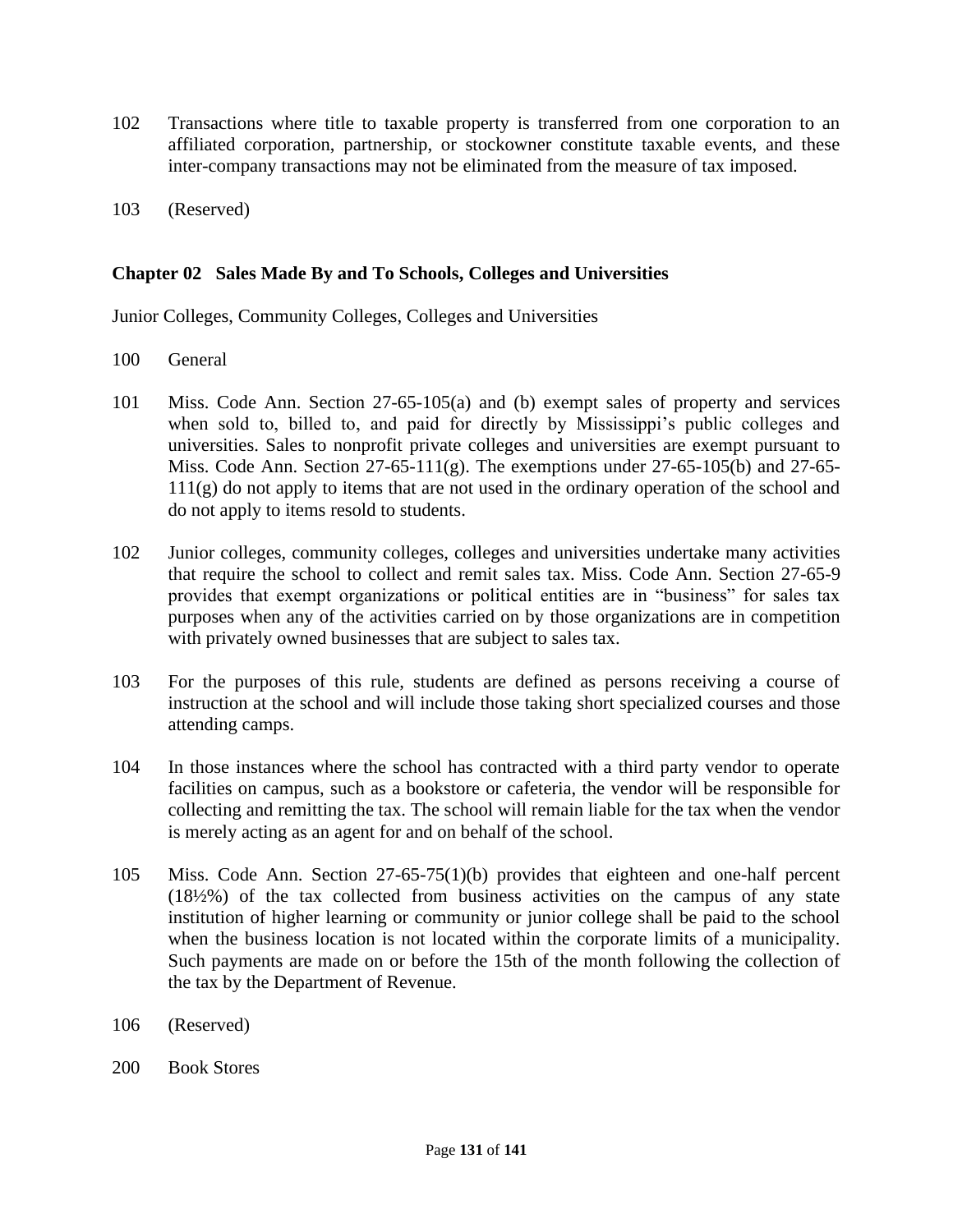- 201 Sales of school textbooks to students are exempt from tax pursuant to Miss. Code Ann. Section 27-65-105(c). A textbook is defined as a book with instructional content on a particular subject matter required by the instructor of a class to be used by a student. Textbooks must have an ISBN (International Standard Book Number), and does not include page copies. The exemption also applies to a charge to access digital eBook textbooks required by an instructor. A novel is not considered to be a textbook. All other sales are taxable, including, but not limited to, items such as paper, notebooks, ink, pencils, laboratory supplies, clothing, food or drink.
- 202 Interdepartmental sales, sales delivered out-of-state and sales to tax-exempt entities are not taxable.
- 203 (Reserved)
- 300 Cafeterias, Dining Halls and Other On Campus Food Sales
- 301 Sales tax is due on all sales to students with the exception of regular on-campus meals provided as a part of a prepaid student meal plan pursuant to Miss. Code Ann. Section 27-65-9(2)(a) and (c). Prepaid student meal plans are those plans that provide the student with a specific number of meals or meals for a specific period of time, and also include all meals paid for through the use of a prepaid declining balance account or similar instrument or account issued by the school that may only be used to purchase on-campus prepared meals. Eligible declining balance accounts may commonly be referred to as flexible spending accounts, flex dollars, bonus bucks or dining dollars and are all accounts in which money is deposited for the use of the student and the balance in the account declines based upon the price of the food or drink purchased. Any declining balance account that may be used to purchase books, apparel, supplies or other services such as copying or laundering services may not be used to purchase prepared meals exempt from sales tax.
- 302 Sales tax is due on all sales of meals to nonstudents such as faculty, employees, visitors and the public. Sales tax is also due on purchases of all prepared meals paid for with cash, checks, bank debit cards or credit cards, regardless of who is purchasing the meal.
- 303 Banquets and catering for student groups are exempt when the meal is paid for directly by the exempt entity. Banquets and catering for nonstudent groups are taxable unless billed to another department of the school. Sales rebilled by the school to a private individual or organization are taxable.
- 304 Meals provided as a part of camp activities, such as summer athletic camps, are exempt from tax when payment for such meals is a part of the charge made by the school for the camp. This includes camps for students of the college and camps for students visiting from other colleges, universities or grade schools.
- 305 Meals provided to employees of an exempt school at no cost are not taxable to the school pursuant to Miss. Code Ann. Sections  $27-65-105(a)$  or  $27-65-111(g)$ .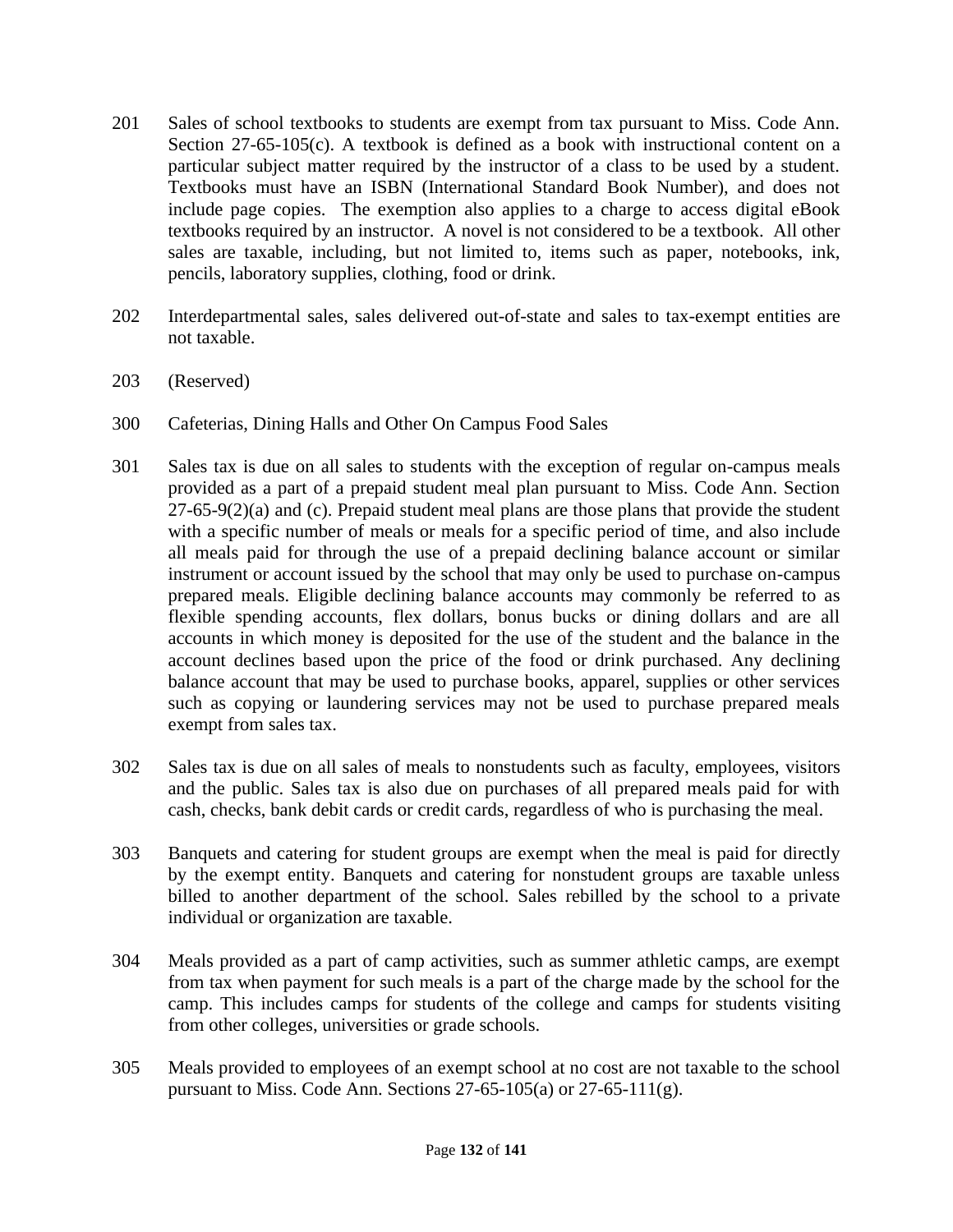- 306 All sales of food made through vending machines owned by the school are taxable at the regular retail rate of tax. Vendors are liable for tax on sales made through "full service" vending machine sales (see Title 35 Mississippi Administrative Code, Part IV, Subpart 04, Chapter 03).
- 307 Sales of food through concession stands at athletic events or entertainment events are taxable.
- 308 (Reserved)
- 400 Athletics, Admissions Charges and Special Events
- 401 Miss. Code Ann. Section 27-65-22 levies a tax on the gross income received from charges for admission to any and all forms of entertainment, amusement, diversion, sport, recreation, pastime, shows, exhibitions, contests, displays and games. The tax is levied at the regular retail rate of tax; however, there is a special reduced rate that applies to admission charges to publicly owned, enclosed coliseums and auditoriums, and there are special exemptions that may apply. This special rate does not apply to admission charges to athletic contests between colleges and universities.
- 402 Sales of tickets for all athletic games held at a location in Mississippi are taxable at the regular retail rate of tax, except any games for university or community college conference, state, regional or national playoffs or championships as provided for in Miss. Code Ann. Section 27-65-22(3)(h). Tickets sold by visiting teams for games in Mississippi are also taxable even if the proceeds of those ticket sales are deducted from the guaranty owed to the opposing team.
- 403 Sales of programs, t-shirts, hats, stadium cushions, etc., are taxable at the regular retail rate of tax. Rentals are also taxable under Miss. Code Ann. Section 27-65-23.
- 404 Tickets to athletic events are not taxable when given away free of charge. Tickets given in payment for services rendered, such as advertising, are taxable upon the customary charge or face value for such admission.
- 405 Miss. Code Ann. Section 27-65-22(3)(i) exempts admission charges or participation fees to any county or municipally owned and operated swimming pool, golf course or tennis court. This exemption applies to such facilities owned and operated by state-supported colleges and universities.
- 406 Sales and rentals of tangible personal property, such as golf carts, concessions and sporting equipment, are taxable at the regular retail rate of tax. Rentals of lockers are taxable at the regular retail rate of tax when such fees are retained by the schools. Fees for usage of lockers are not taxable when such fees are used as a damage deposit and are returned to the student at the end of the term.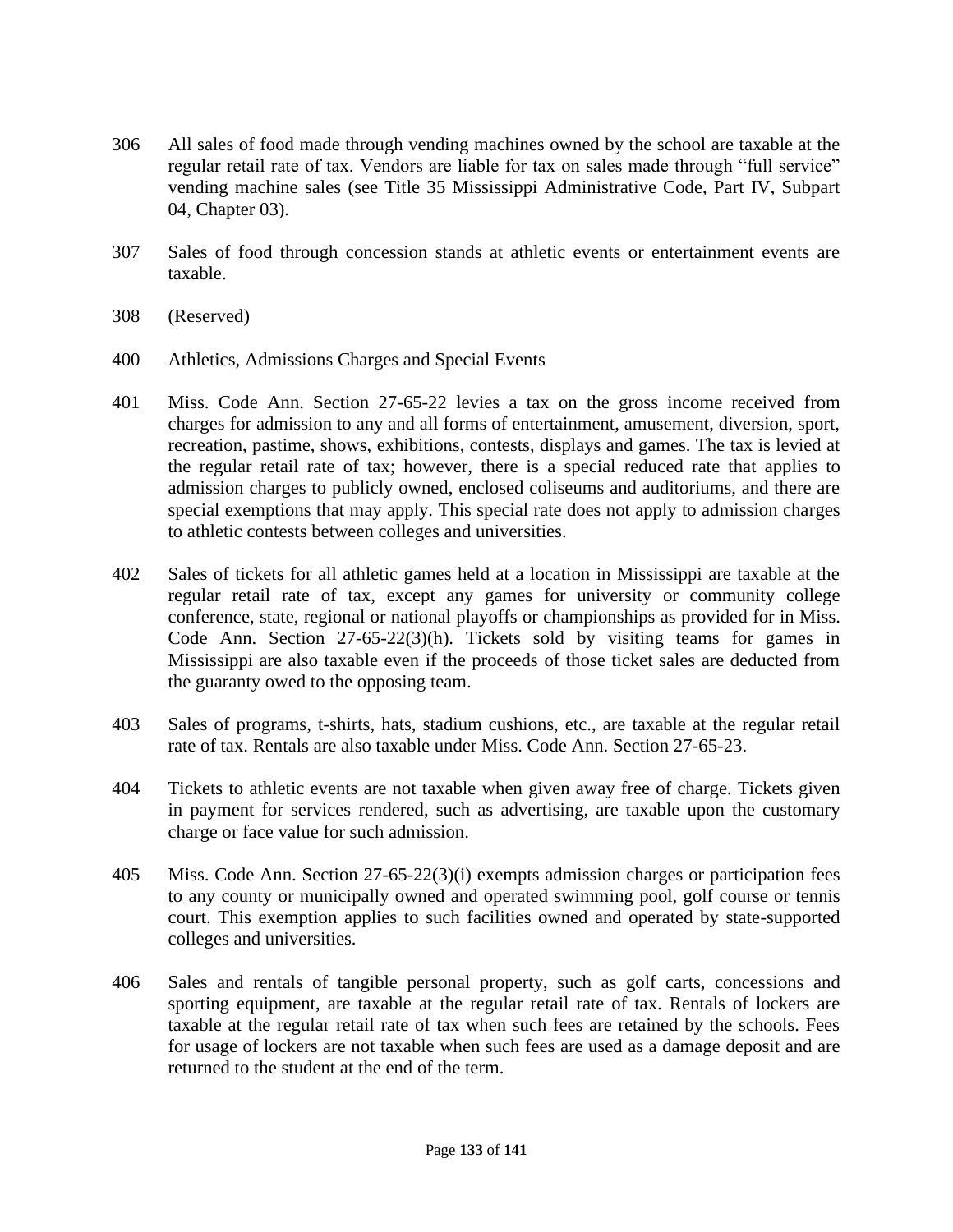- 407 Entry or participation fees for tournaments, such as golf tournaments or tennis tournaments, are taxable except for that portion of the charge which represents the normal admission charge exempted by Miss. Code Ann. Section 27-65-22(3)(i).
- 408 Admission charges for temporary amusements or special events are taxable. The promoter of the amusement or event is responsible for collecting and remitting the tax; however, the school may be held liable for any tax due from amusements held at the school should the promoter fail to remit the proper tax (Miss. Code Ann. Section 27-65-  $22(2)$ ).
- 409 The gross income received from all charges made for parking at athletic and special events is subject to tax at the regular retail rate of tax pursuant to Miss. Code Ann. Section 27-65-23.
- 410 (Reserved)
- 500 Printing and Photocopying Services
- 501 All sales of printed materials and photocopies are taxable at the regular retail rate of tax with the exception of interdepartmental sales, sales made to tax-exempt organizations and sales for resale to a licensed retailer.
- 502 (Reserved)
- 600 Departmental Sales and Services
- 601 All sales of tangible personal property and taxable services sold by departments are subject to tax at the regular retail rate of tax. Such services include, but are not limited to, automobile repair, plumbing, heating and air, electrical work and custom meat processing. For a complete list of taxable services, see Miss. Code Ann. Section 27-65- 23.
- 602 (Reserved)
- 700 Miscellaneous Sales and Rentals
- 701 Income received from room rentals and property sales by alumni and/or visitor houses is taxable at the regular retail rate of tax pursuant to Miss. Code Ann. Section 27-65-23.
- 702 Rentals of refrigerators and other dorm appliances and all other rentals of equipment are subject to tax at the regular retail rate of tax pursuant to Miss. Code Ann. Section 27-65- 23.
- 703 All sales of laundry services or dry cleaning services to students or nonstudents are taxable at the regular retail rate of tax pursuant to Miss. Code Ann. Section 27-65-23.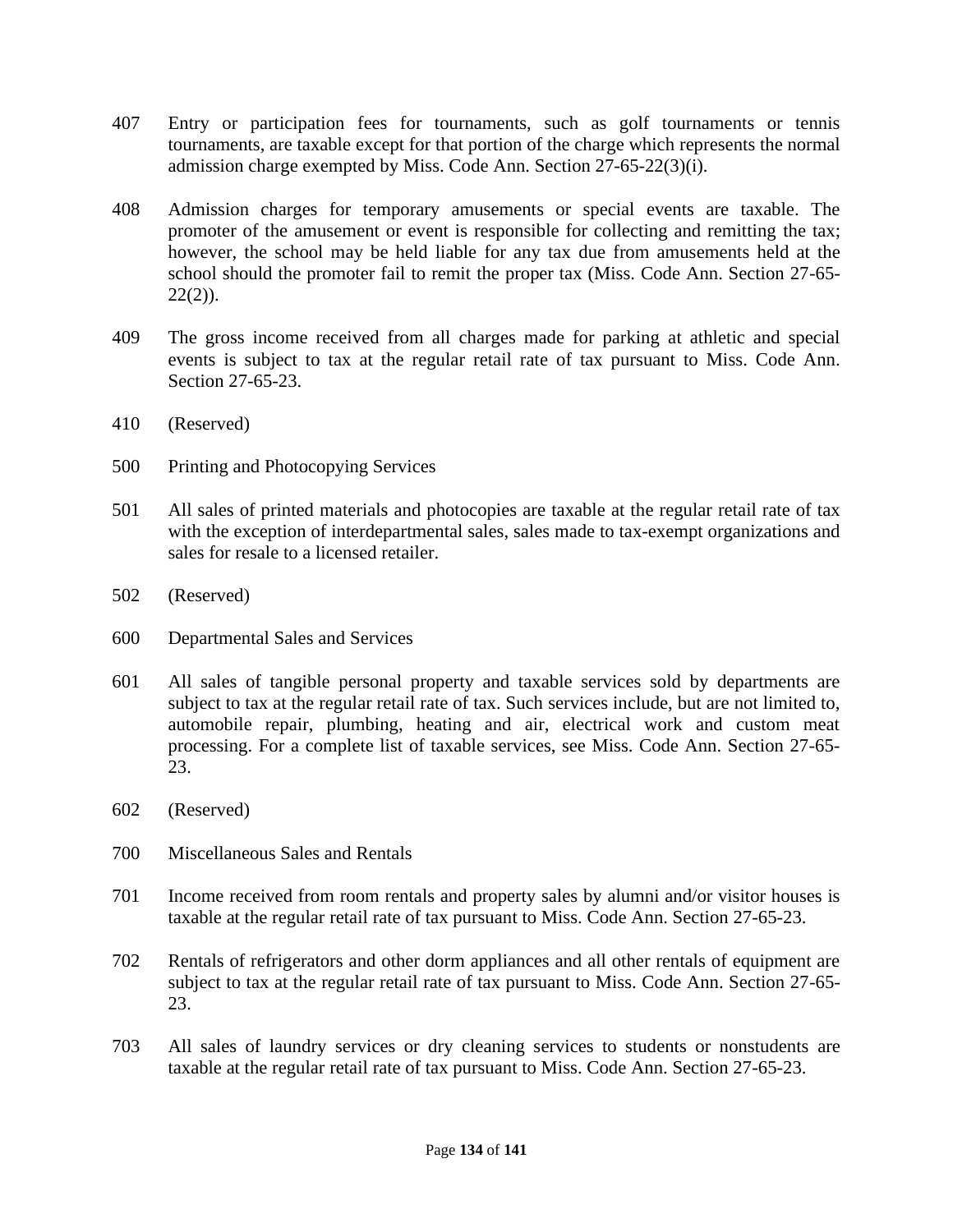- 704 Sales of annuals, awards, articles of clothing or jewelry given in recognition of accomplishments and rentals of caps and gowns are exempt from tax when sold directly to, billed directly to and paid for directly by the exempt entity. Sales of such merchandise are taxable when the vendor sells to and receives payment directly from the individual student.
- 705 Sales of invitations, class rings, pins and pictures for the benefit of individual students or student organizations are taxable at the regular retail rate of tax when sold to the student even if billed to an exempt school.
- 706 Sales to public and nonprofit private schools for resale, rather than use by the school, are taxable at the regular retail rate of tax unless the school is registered for sales tax purposes. This includes fundraising materials.
- 707 (Reserved)
- 800 Utilities
- 801 Sales of telephone, cable or subscription television services for the private use of students, faculty members or any other persons enrolled or domiciled at an "exempt" school, college or university are taxable at the regular retail rate of tax. The school will be considered the seller of these services when separate charges are made and will be responsible for remitting the tax on all private use of such services pursuant to Miss. Code Ann. Section 27-65-19. No tax will be due on these services when the charge for such services is included in the cost for registration, tuition or dormitory. Charges for such services used in common areas such as student union buildings, media centers, libraries, etc., are exempt when sold directly to, billed directly to and paid for directly by the school.
- 802 Charges for internet access are not subject to sales tax.
- 803 (Reserved)

Elementary and Secondary Grade Schools

- 900 General
- 901 Miss. Code Ann. Section 27-65-105(a) and (b) exempt sales of property and services when sold to, billed to, and paid for directly by Mississippi's public schools and school districts. Sales to nonprofit schools are exempt pursuant to Miss. Code Ann. Section 27- 65-111(g). The exemptions under 27-65-105(b) and 27-65-111(g) do not apply to items that are not used in the ordinary operation of the school and do not apply to items resold to students or the public, unless considered to be fundraising materials.
- 902 Sales of student meals are exempt from sales tax pursuant to Miss. Code Ann. Section 27-65-9(2)(b). This exemption also applies to third party vendors who operate a cafeteria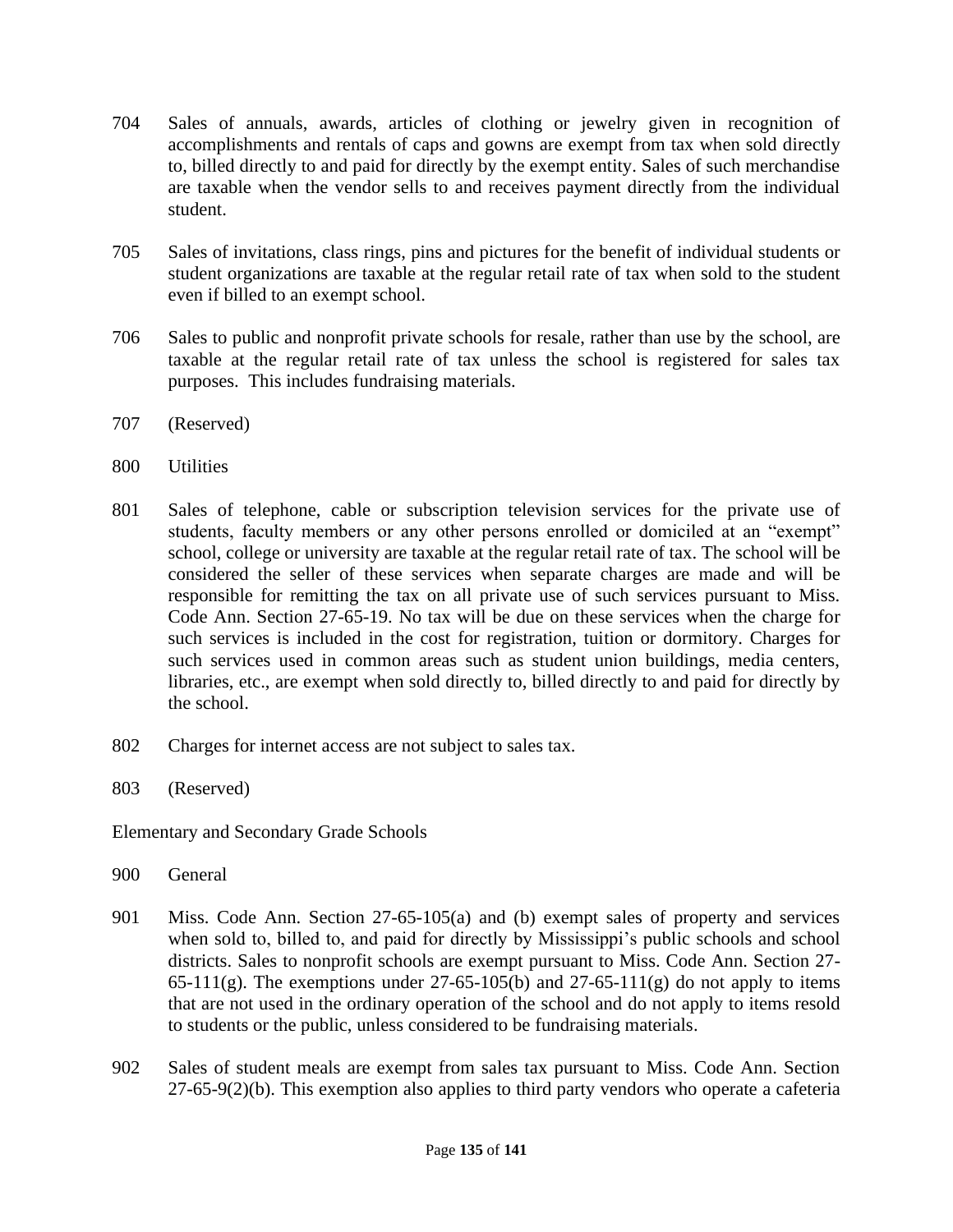at an exempt school or who provide regular student meals at an exempt school. The exemption does not apply to those vendors who may sell additional food items at a school where the student may choose to purchase such food in lieu of the regular meals provided by the school. The tax on such sales is due regardless of whether the vendor collects the money directly from the students or is paid by the school from money the school has collected from the students.

- 903 Parent Teacher Associations (PTAs), Parent Teacher Organizations (PTOs), athletic and band boosters and other similar support organizations are not exempt from sales tax even on purchases that will be given to the school. However, purchases for resale that are for the sole purpose of raising funds for the school or an affiliated organization are exempt. The Affidavit for Purchase of Fundraising Materials should be provided to their supplier in association with that purchase.
- 904 Admission charges for athletic games and contests between elementary and secondary schools are exempt from sales tax pursuant to Miss. Code Ann. Section 27-65-22(3)(c).
- 905 Sales of annuals, awards, articles of clothing or jewelry given in recognition of accomplishments and rentals of caps and gowns are exempt from tax when sold directly to, billed directly to and paid for directly by the exempt entity. Sales of such merchandise are taxable when the vendor sells to and receives payment directly from the individual student.
- 906 Sales of invitations, class rings, pins and pictures for the benefit of individual students or student organizations are taxable at the regular retail rate of tax when sold to the student even if billed to an exempt school.
- 907 (Reserved)
- 1000 Fundraising
- 1001 An exemption from Sales and Use Tax is provided under Miss. Code Ann. Section 27-65- 111 (cc) for purchases made for the sole purpose of raising funds for a school or organization affiliated with a school.
- 1002 When purchasing tangible personal property used solely for raising funds it is the responsibility of the purchaser to sign The Affidavit for Purchase of Fundraising Materials. Upon signing the affidavit the purchaser attests that they meet the requirements for exemption under Miss. Code Ann. Section  $27-65-111$  (cc) and that they assume responsibility for payment of the tax if the requirements for exemption are not met. A representative of the school or affiliated organization must also sign the affidavit attesting that they are to be the beneficiary of any funds raised. This affidavit can be found on the Department of Revenue website.
- 1005 (Reserved)

*35.IV.13.02 revised effective April 1, 2008*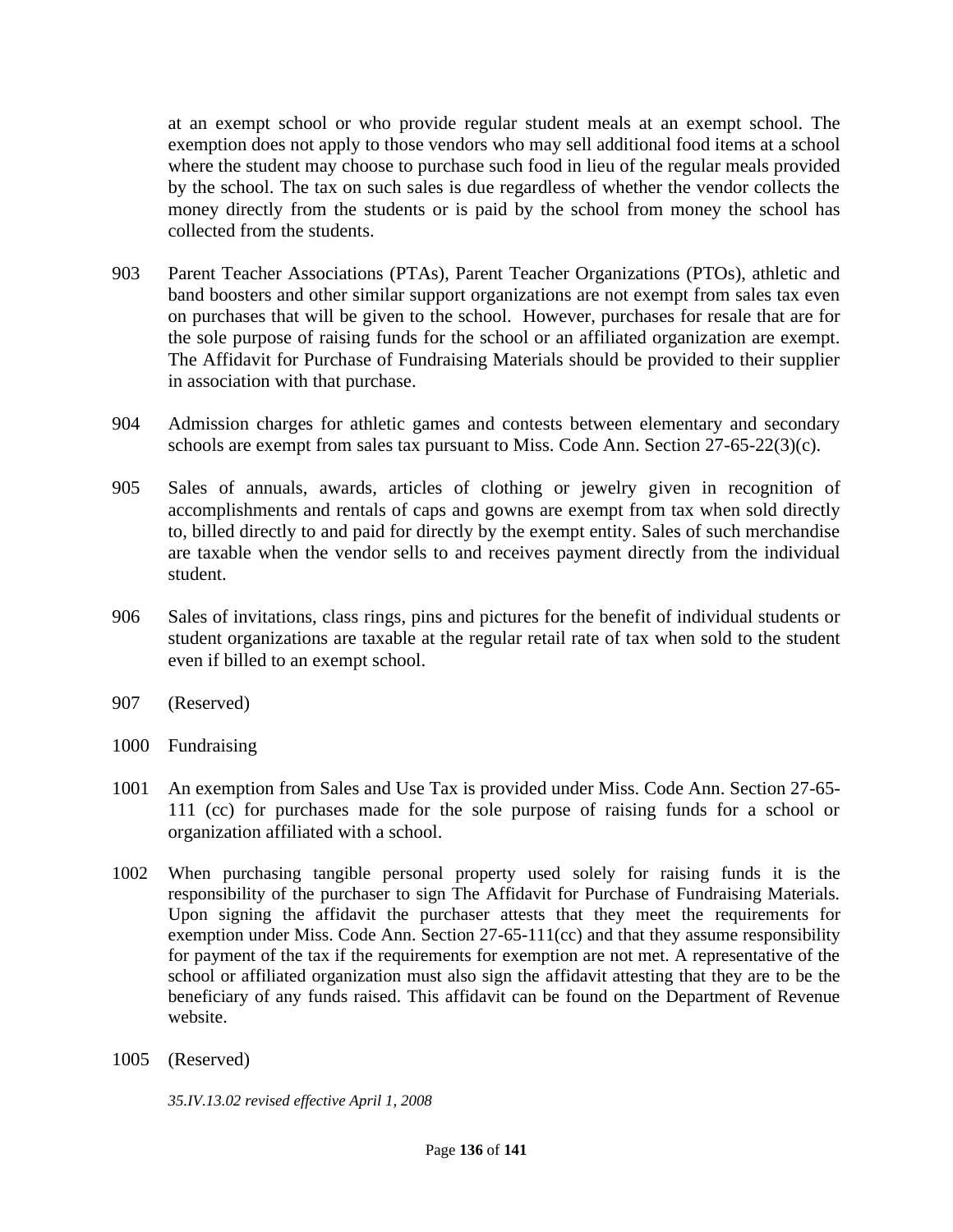*35.IV.13.02 revised effective July 1, 2009 35.IV.13.02 revised effective July 13, 2012 35.IV.13.02 revised effective April 27, 2017*

# **Chapter 03 Burial of Human Bodies**

- 100 Pursuant to Miss. Code Ann. Section 27-65-111(c) sales of coffins, caskets, vaults, urns, clothing, embalming aids and appliances, burial pouches and other materials used in the preparation of human bodies for burial or buried with the human body are exempt from sales tax.
- 101 Material as used in this rule means any tangible personal property consumed directly in the preparation of a human body for burial and property buried with the body; however, material does not include any property that may be reused.
- 102 Cemetery equipment and supplies including but not limited to grave markers and nameplates are taxable at the regular retail rate of tax.
- 103 Embalming chemicals, cosmetics, wound filler, restorative wax, ligating and suturing threads and other materials remaining in or on the body are exempt from tax.
- 104 Chemicals or materials used to clean the body are exempt from tax, however, chemicals or materials used in the cleaning of equipment, tools and the embalming area are taxable at the regular retail rate of tax.
- 105 Disposable items such as gloves, gowns, aprons, needles, scalpels and other property used directly in the preparation of the body for burial are exempt from tax. All property that may be reused is taxable at the regular retail rate of tax.
- 106 Books and other property given to the family of the deceased are taxable to the funeral home at the regular retail rate of tax on the purchase price.
- 107 (Reserved)

*35.IV.13.03 revised effective January 15, 2019*

### **Chapter 04 Disposal of Waste Tires**

- 100 Definitions
- 101 "Motor vehicle" means an automobile, motorcycle, motor home, truck, trailer, semitrailer, truck tractor and semi-trailer combination, farm equipment, or any other vehicle operated on the roads of this state, used to transport persons or property, and propelled by power other than muscular power, but the term does not include traction engines, road rollers, earth movers, graders, loading and other similar construction equipment requiring oversized tires, any vehicles which run only upon a track, bicycles, or mopeds. Motor vehicle does not include equipment such as bulldozers, motor graders, backhoes, front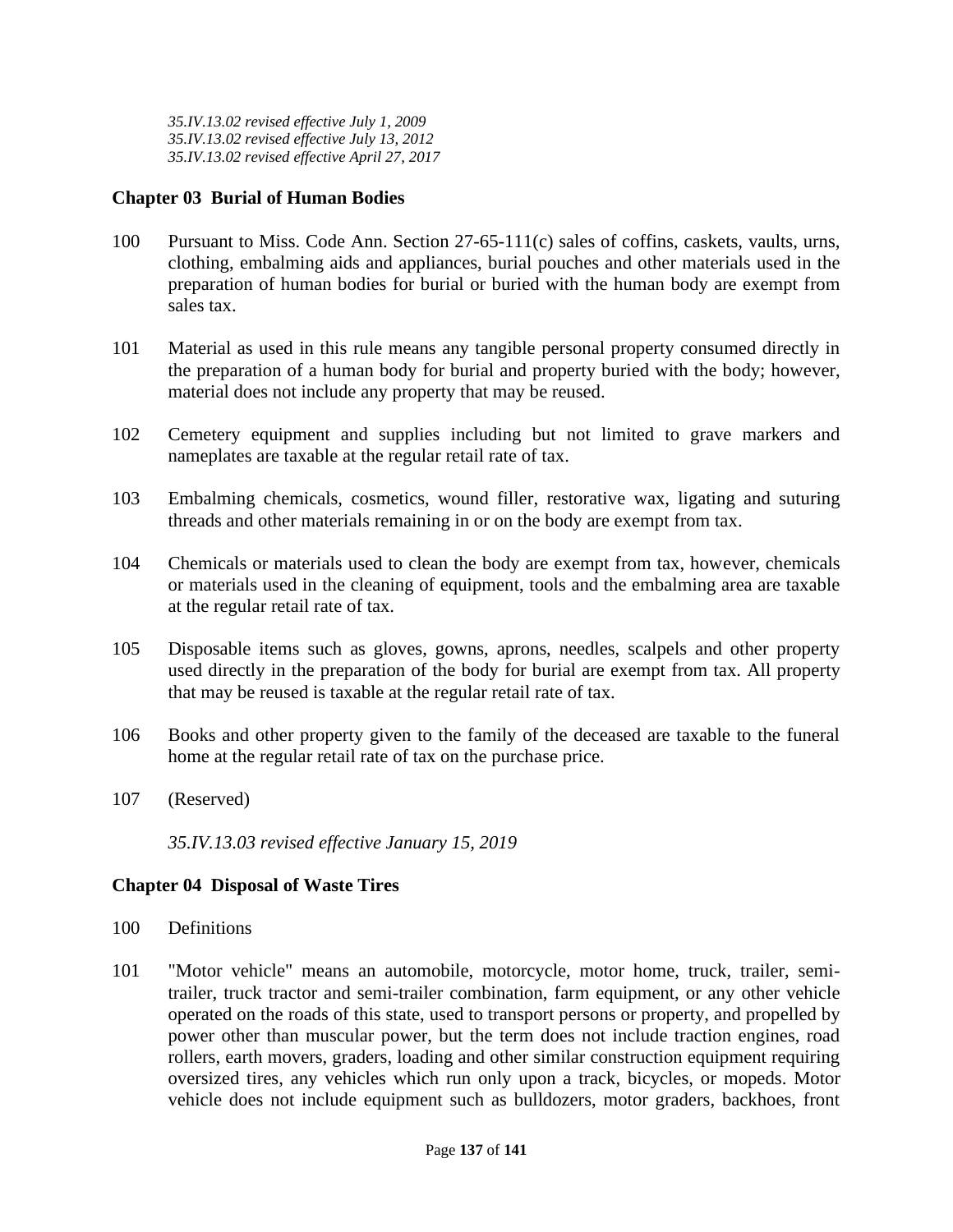end loaders or any other equipment not used to transport persons or property upon the roads of this state.

- 102 "Tire" means a continuous solid or pneumatic rubber covering encircling the wheel of a motor vehicle whether mounted on or carried in the motor vehicle.
- 103 "Retail sales" shall mean and include all sales of new motor vehicle tires to consumers of the tires. Retail sales shall include the value of any tangible personal property manufactured or purchased at wholesale which is withdrawn from the business or stock in trade and is used or consumed within this state in the business or by the owner or by any other person, whether or not in the regular course of business or trade. Retail sale shall also include a sale invoiced to a retailer but delivered to another person who pays for the merchandise upon taking possession.
- 104 "Retailer" shall apply to a person making retail sales of new motor vehicle tires.
- 105 For purposes of this rule, "motor vehicle leasing dealers" are considered consumers of tires purchased for use on rental or lease motor vehicles.
- 106 "Wholesale sale" shall mean sales of new motor vehicle tires to a tire retailer or a tire wholesaler for resale.
- 107 "Wholesaler" shall apply to a person making wholesale sales of new motor vehicle tires.
- 108 (Reserved)
- 200 Levy
- 201 Under Miss. Code Ann. Section 17-17-423, a waste tire fee of one dollar (\$1.00) is imposed on each new motor vehicle tire sold with a rim diameter of less than twenty-four (24) inches, and two dollars (\$2.00) on each new tire sold with a rim diameter of twentyfour (24) inches or greater. The fee shall be charged by the tire wholesaler to a tire retailer who purchases a motor vehicle tire for resale. Such fee shall be separately stated on the sales invoice to the tire retailer. Tire wholesalers making retail sales of new tires should accrue the one dollar (\$1.00) waste tire fee or two dollar (\$2.00) waste tire fee on each new tire sold at retail. Tire retailers should accrue the one dollar (\$1.00) or two dollar (\$2.00) waste tire fee on each new motor vehicle tire purchased from an out of state wholesaler who does not charge the waste tire fee. The tax is to be charged on the last wholesale sale of the tire.
- 202 Sales by a tire wholesaler selling tires to a used car dealer is considered a retail sale per paragraph 103, above. The applicable tire fee would be charged to the used car dealer; however the regular retail rate of tax would not apply as the sale is considered a wholesale sale for sales tax purposes.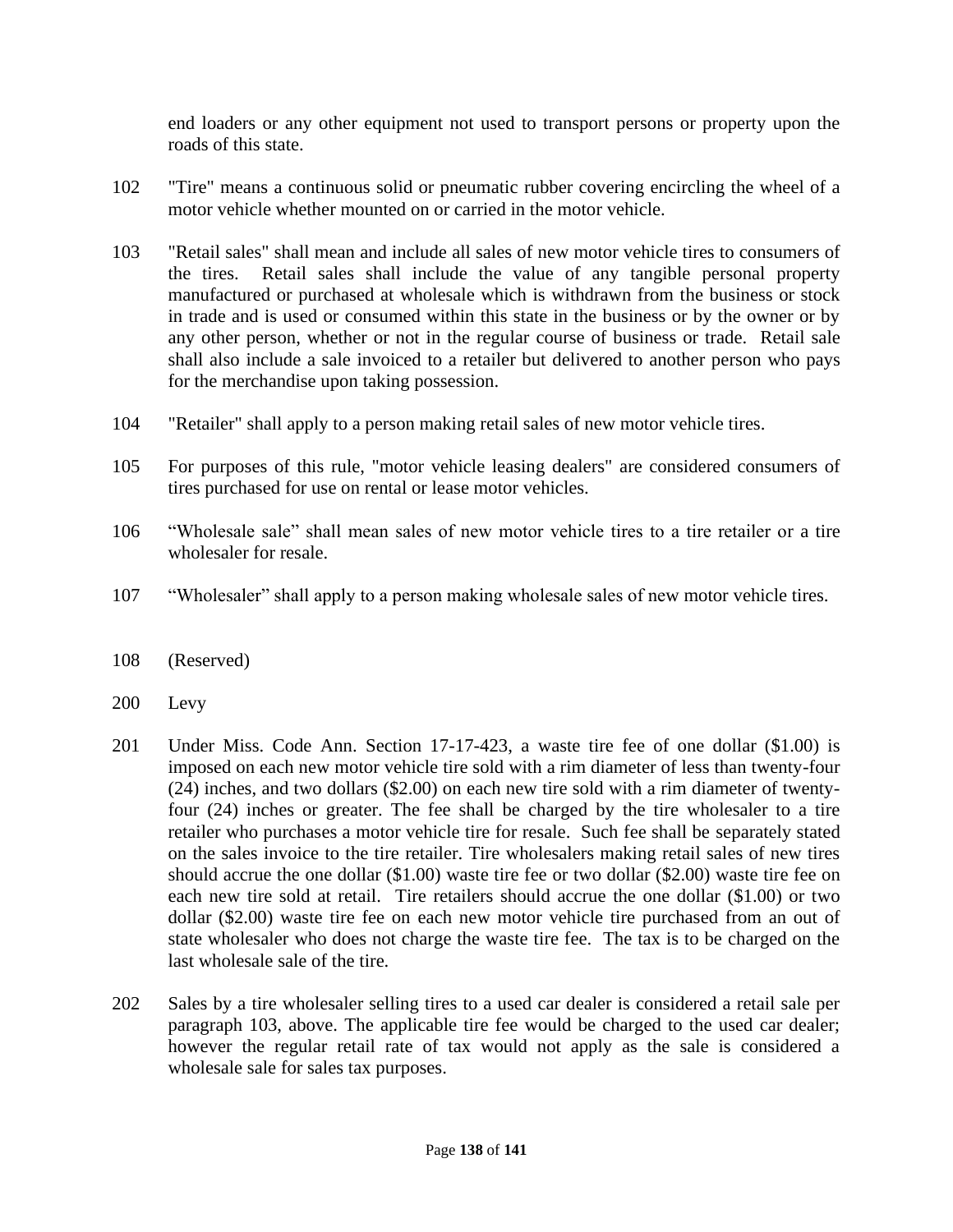- 203 Tire wholesalers will be provided a resale permit to allow the wholesaler to purchase tires for resale exempt from the waste tire fee.
- 204 The waste tire fee shall not be charged on the retail sale to the end customer; however, the seller may recoup the waste tire fee by including the cost of the fee in the selling price of the tires, or by listing the cost of the fee as a, "Reimbursement of waste tire fee" on the sales invoice. The amount recouped by the seller is subject to sales tax as part of the gross proceeds of the sale of new tires.
- 205 (Reserved)
- 300 Filing Requirements
- 301 The fee imposed, less five percent (5%) of fees collected or accrued, which shall be retained by the tire wholesaler as collection costs, shall be reported and paid to the Department of Revenue electronically through TAP using the Tire Disposal Fee return. The return with remittance is due and payable on or before the twentieth day of the month next succeeding the close of the period in which the fee accrues. This fee is not to be reported on the sales tax return.
- 302 (Reserved)
- 400 Exemptions
- 401 No fee is due on new tires already mounted on new or used motor vehicles held by motor vehicle dealers for retail sale.
- 402 No fee is due on the sale of recaps, retreads or any other used motor vehicle tire.
- 403 The exemptions or exceptions contained in the Sales Tax Law do not apply to the waste tire fee.
- 404 (Reserved)
- *35.IV.13.04 revised effective October 16, 2021*

# **Chapter 05 Auctions, Flea Markets, Antique Malls and Other Similar Establishments**

- 100 Auctions
- 101 An Auctioneer is a person who owns tangible personal property or to whom tangible personal property has been consigned and who offers tangible personal property for sale at auction.
- 102 For the purpose of an auction, gross proceeds of sales are the total amount received without any deductions for commissions.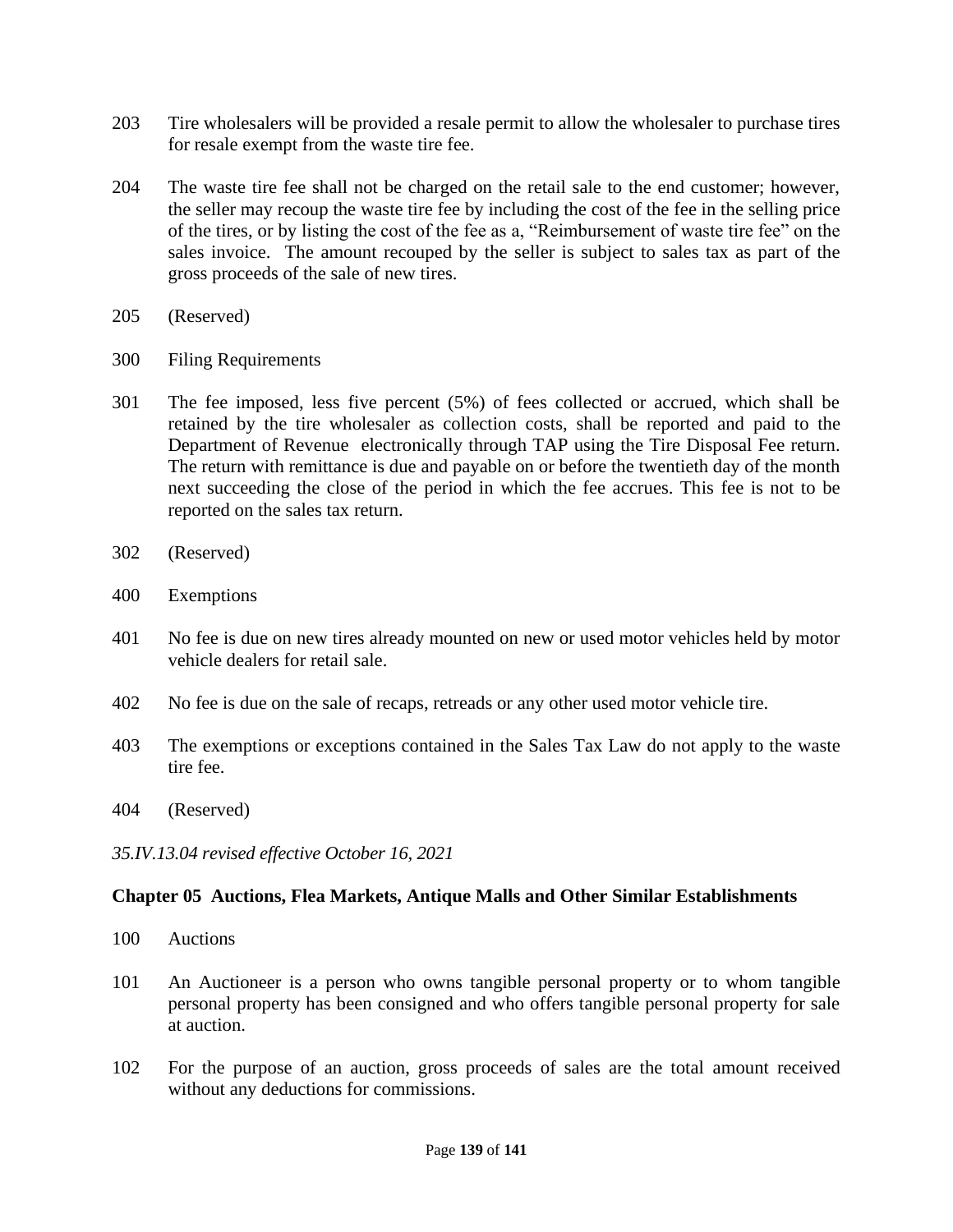- 103 Auctioneers either operating from an established place of business or regularly engaged in auctions or licensed as an auctioneer with the State of Mississippi or any other state are considered to be in the business of selling tangible personal property. Sales tax is due on the gross receipts from such sales regardless of how such tangible personal property may have been acquired, or by whom it may be owned.
- 104 Persons or entities operating from an established place of business or regularly engaged in operating Estate Sales are considered to be in the business of selling tangible personal property. Sales tax is due on the gross receipts from such Estate Sales regardless of how such tangible personal property may have been acquired, or by whom it may be owned.
- 105 In cases where inventory items held for sale are auctioned at the closure of a business, sales taxes due from the sales of such items are reported through the sales tax account of the business and not by the auctioneer.
- 106 An auctioneer, unless meeting the requirements for a dealer and Designated Agent, will not be responsible for collecting sales tax on motor vehicles sold through the auction. Under Miss. Code Ann. Section 27-65-201, motor vehicles sold between non-dealers are subject to a 5% casual sales tax. The county tax collector for the county, in which the motor vehicle will be registered, is responsible for collecting this tax unless a dealer is involved in the transaction. If a dealer is involved in the transaction, the dealer is responsible for collecting and remitting the appropriate sales tax.
- 107 (Reserved)
- 200 Flea Markets, Antiques Malls and Promoted Events
- 201 Flea Markets and Antiques Malls are businesses where nonpermanent spaces are rented to participants for the sale or exchange of secondhand articles, antiques and crafts. The participants may rent these nonpermanent spaces on a daily, weekly or monthly basis. A fee may or may not be charged to prospective buyers for admission to the area where such property is offered or displayed for sale or exchange.
- 202 Promoted Events include, but are not limited to, community festivals, craft shows, seasonal shows, music festivals, and other similar events. These events may include multiple vendors selling tangible personal property, including food or drink.
- 203 The owner/promoter/operator of a flea market, antique mall or promoted event is the seller and is responsible for collecting and remitting the sales tax collected by dealers, salespersons or individuals selling at such events. Any vendor who holds a retail sales tax permit should not report tax from an event under his/her number. All taxes collected from these establishments or events must be reported by the owner/promoter/operator.
- 204 (Reserved)